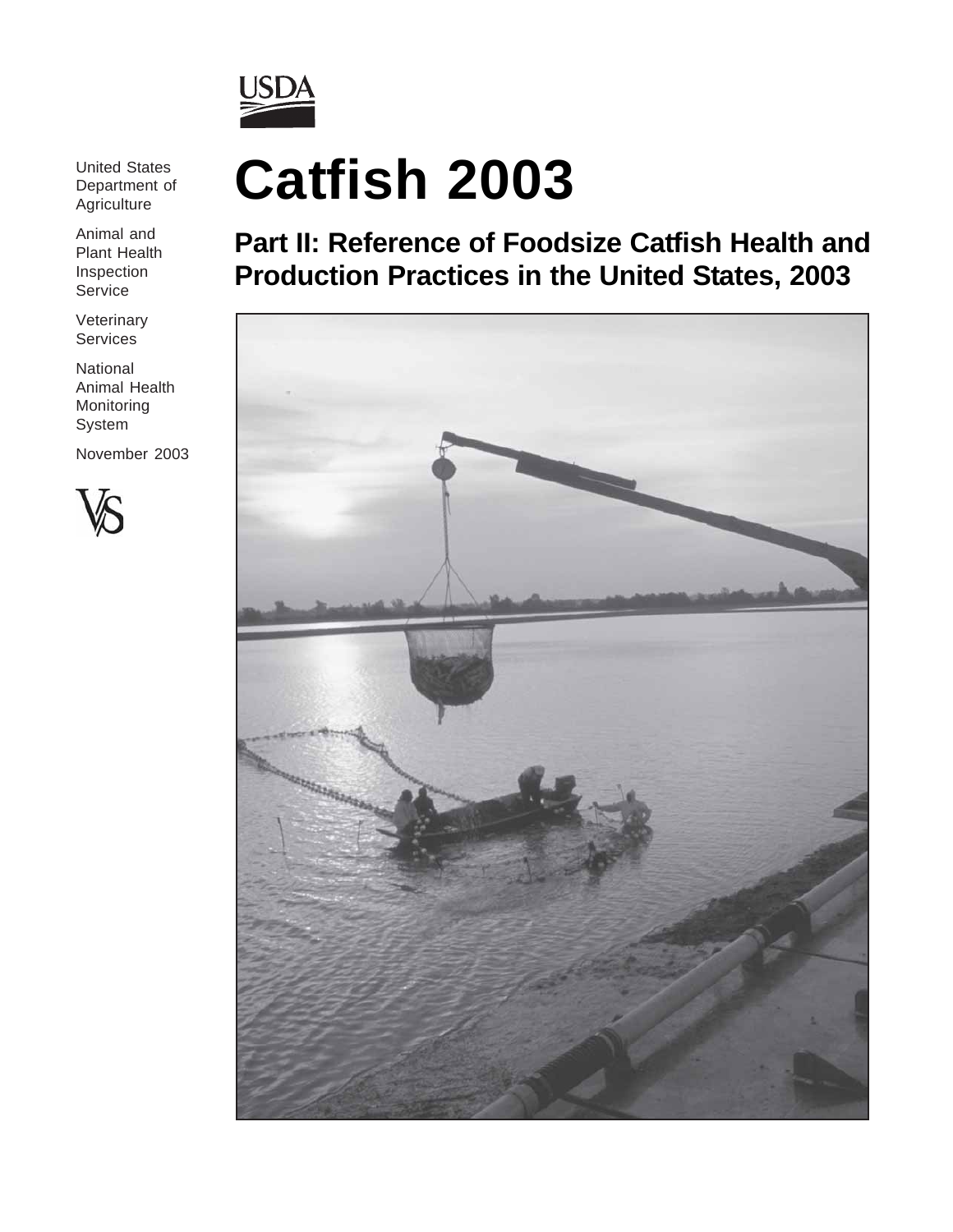The U.S. Department of Agriculture (USDA) prohibits discrimination in all its programs and activities on the basis of race, color, national origin, sex, religion, age, disability, political beliefs, sexual orientation, or marital or family status. (Not all prohibited bases apply to all programs). Persons with disabilities who require alternative means for communication of program information (Braille, large print, audiotape, etc.) should contact USDA's TARGET Center at (202) 720-2600 (voice and TDD).

To file a complaint of discrimination, write USDA, Director, Office of Civil Rights, Room 326-W, Whitten Building, 1400 Independence Avenue, SW, Washington, DC 20250-9410 or call (202) 720-5964 (voice and TDD). USDA is an equal opportunity provider and employer.

Mention of companies or commercial products does not imply recommendation or endorsement by the USDA over others not mentioned. USDA neither guarantees nor warrants the standard of any product mentioned. Product names are mentioned solely to report factually on available data and to provide specific information.

USDA:APHIS:VS:CEAH NRRC Building B, M.S. 2E7 2150 Centre Avenue Fort Collins, CO 80526-8117 970.494.7000 E-mail: NAHMSweb@aphis.usda.gov www.aphis.usda.gov/vs/ceah/cahm

#N407.1103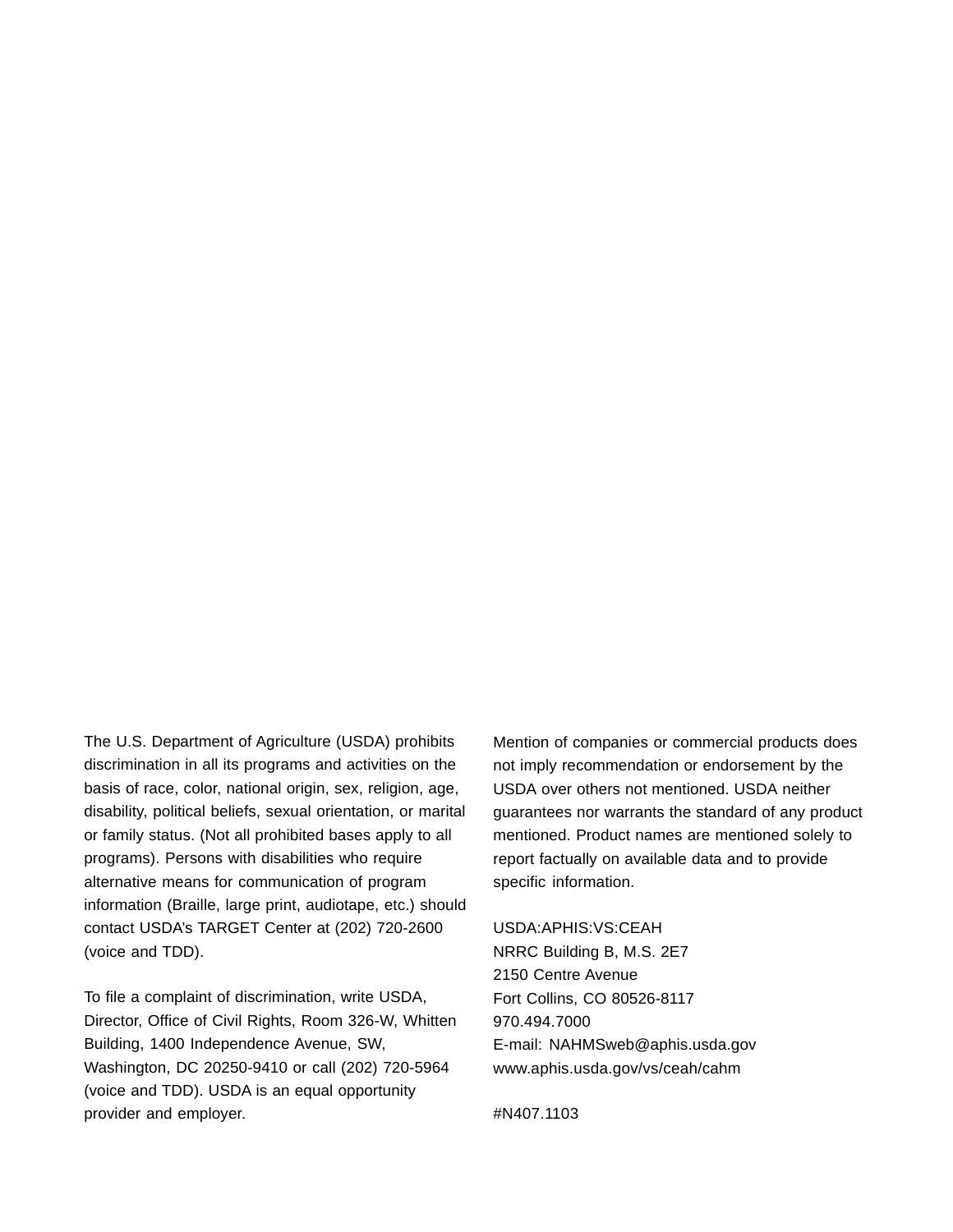# **Acknowledgments**

This report has been prepared from material received and analyzed by the U.S. Department of Agriculture (USDA), Animal and Plant Health Inspection Service (APHIS), Veterinary Services (VS) during a study of animal health and management of U.S. catfish operations.

The Catfish 2003 study was a cooperative effort among representatives of producer organizations, universities, State and Federal catfish health and production personnel, and others allied with the industry. We want to thank everyone who helped determine the direction and objectives of this study.

Thanks also to the National Agricultural Statistics Service (NASS) enumerators who visited the operations and collected the data. Their hard work and dedication to the National Animal Health Monitoring System (NAHMS) are invaluable. The roles of the producer, Area Veterinarian in Charge (AVIC), NAHMS Coordinator, and NASS enumerators were critical in providing quality data for Catfish 2003 reports. Thanks also to the personnel at the Centers for Epidemiology and Animal Health (CEAH) for their efforts in generating and distributing valuable reports from Catfish 2003 data.

All participants are to be commended, particularly the producers whose voluntary efforts made the Catfish 2003 study possible.

Thomas E. Walton **Director** Centers for Epidemiology and Animal Health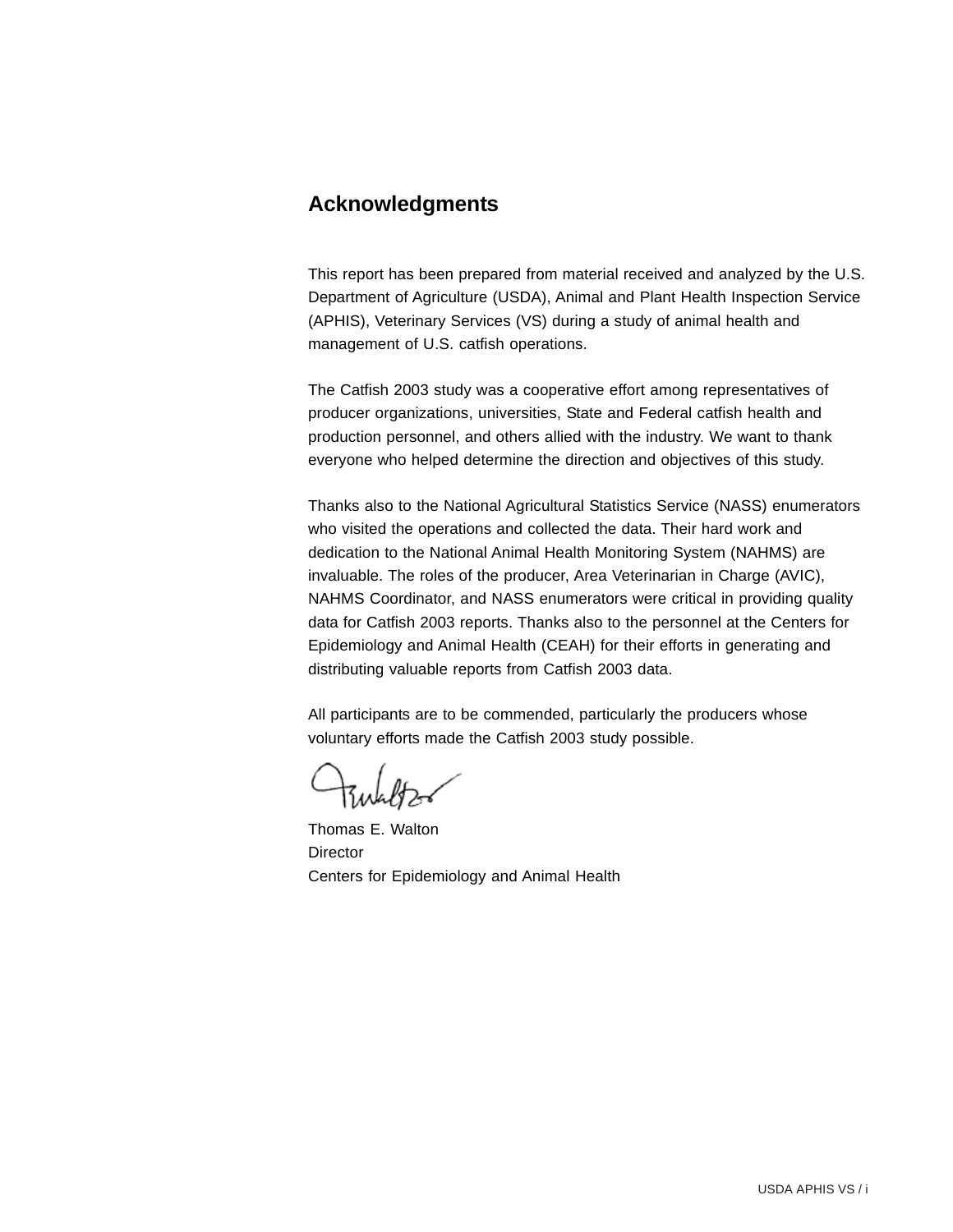## *Suggested bibliographic citation for this report:*

USDA. 2003. Part II: Reference of Foodsize Catfish Health and Production Practices in the United States, 2003 USDA:APHIS:VS,CEAH, National Animal Health Monitoring System, Fort Collins, CO #N407.1103

## *Contacts for further information:*

Questions or comments on Catfish 2003 study methods or requests for additional data analysis: Dr. Bruce Wagner: 970.494.7000 Information on reprints or other NAHMS reports: Mr. Brad Doty: 970.494.7000 E-mail: NAHMSweb@aphis.usda.gov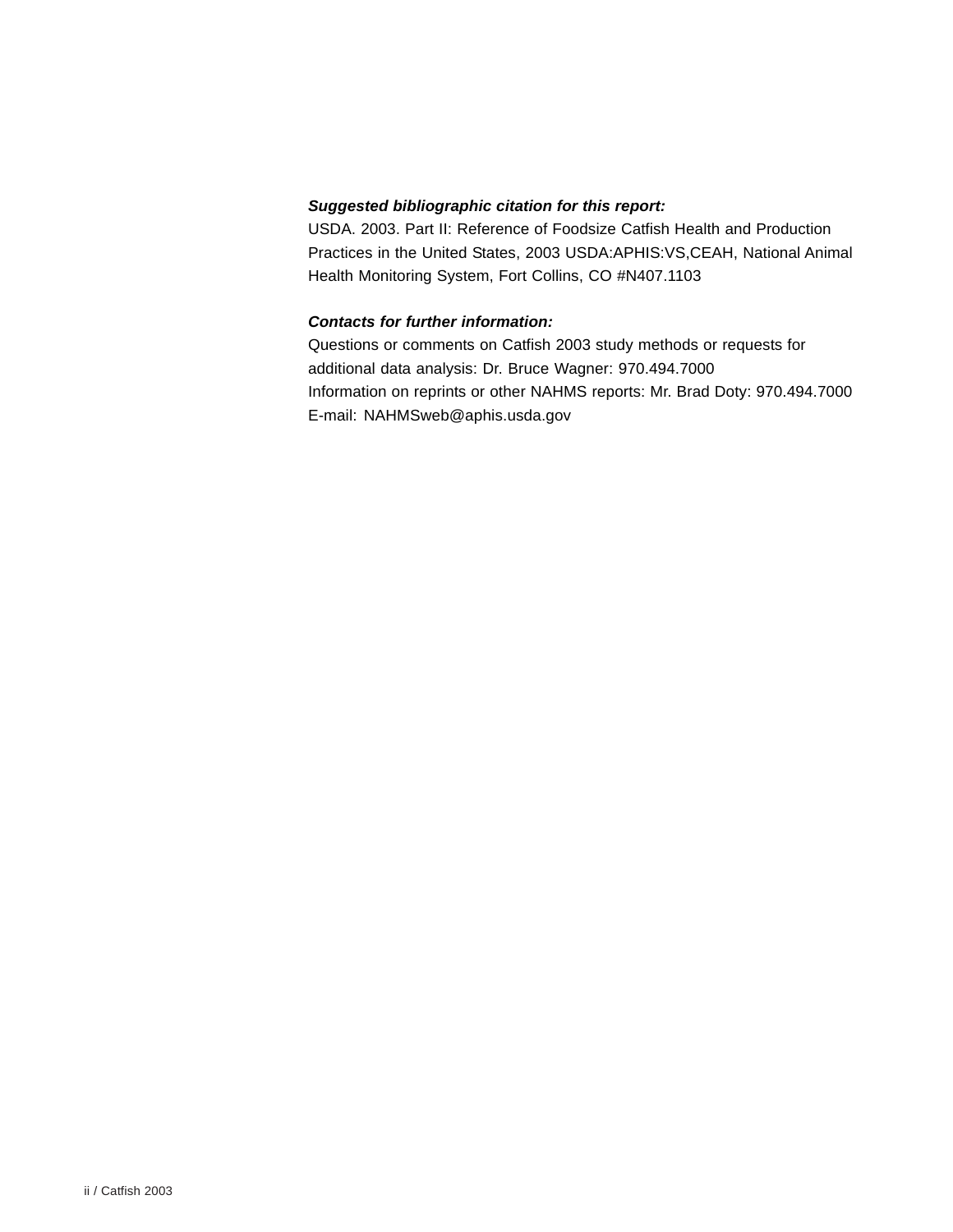# **Table of Contents**

#### **Introduction 1**

Terms Used in This Report 2

### **Section I: Population Estimates 4**

## **A. Production Phases and Pond Characteristics 4**

- 1. Distribution of production phases 4
- 2. Foodsize fish ponds and surface acres 5
- 3. Average foodsize fish pond size 5
- 4. Foodsize fish pond size 6
- 5. Water source 7
- 6. Pond water depth 8

#### **B. Production Pond Management 10**

- 1. Levee management 10
- 2. Draining and renovation 10
- 3. Water level management 13
- 4. Monitoring dissolved oxygen 14
- 5. Horsepower of fixed aeration 15
- 6. Emergency aerators 15
- 7. Snail control 17

#### **C. Water Quality and Treatments 18**

- 1. Chloride level 18
- 2. Salt usage 18
- 3. Alkalinity 19
- 4. Adding calcium to water 21
- 5. Water quality testing 22
- 6. Algae management 24

### **D. Stocking Practices 28**

- 1. Genetic lines 28
- 2. Selection criteria for fingerlings or stockers 33
- 3. Fish vaccinated for ESC 36
- 4. Stocking practices 37
- 5. Fingerlings stocked 42
- 6. Fish to be vaccinated for ESC 43
- 7. Other fish stocked in production ponds 44

#### **E. Feeding Practices 46**

- 1. Tons of feed fed 46
- 2. Feed conversion ratio 47
- 3. Protein in feed 48
- 4. Seasonal feeding practice 49
- 5. Winter feeding practices 50
- 6. Maximum feed fed to foodsize fish 50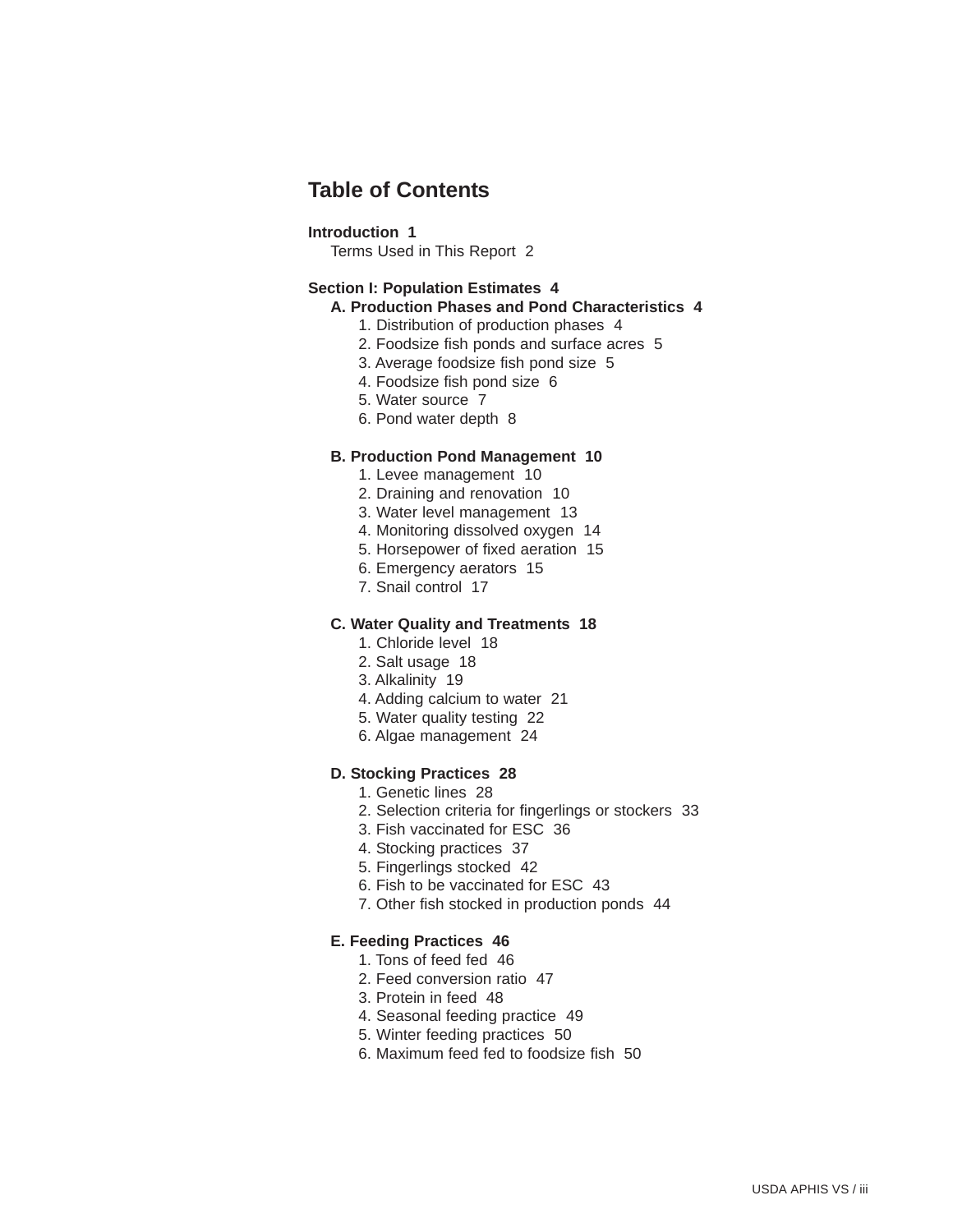#### **F. Harvesting Practices 53**

- 1. Pounds of fish harvested 53
- 2. Foodfish production method 53
- 3. Type of seining crew 54
- 4. Number of ponds harvested 55

## **G. Disease 56**

- 1. Familiarity with emerging fish health problems 56
- 2. Health problems related to algal toxins 58
- 3. Disease outbreaks in 2002 58
- 4. Ponds with more than four disease outbreaks 66
- 5. Use of medicated feed 66
- 6. Diagnostic laboratory testing 67
- 7. Record keeping 70

#### **H. Off-Flavor 70**

- 1. Delayed harvest 70
- 2. Duration of off-flavor episodes 72
- 3. Treatment of delayed ponds 73

#### **I. Wild Bird Issues 74**

- 1. Distance to bodies of water, other operations, and cormorant roosting sites 74
- 2. Bird dispersal 75

#### **Section II. Methodology 80 A. Needs Assessment 80**

# **B. Sampling and Estimation 81**

- 1. State selection 81
- 2. Operation selection 81
- 3. Population inferences 81

#### **C. Data Collection 82**

1. Phase I 82

#### **D. Data Analysis 82**

- 1. Validation and estimation 82
- 2. Response rates 82

#### **Appendix I: Sample Profile 83**

### **A. Responding Operations 83**

- 1. Responding operations by pond size 83
- 2. Responding operations by region 83
- 3. Responding operations by State 83
- 4. Responding operations by operation type 84

**Appendix II: U.S. Catfish Acreage Inventory and Operations 85 A. Regional Summary 85**

**Appendix III: Study Objectives and Related Outputs 86**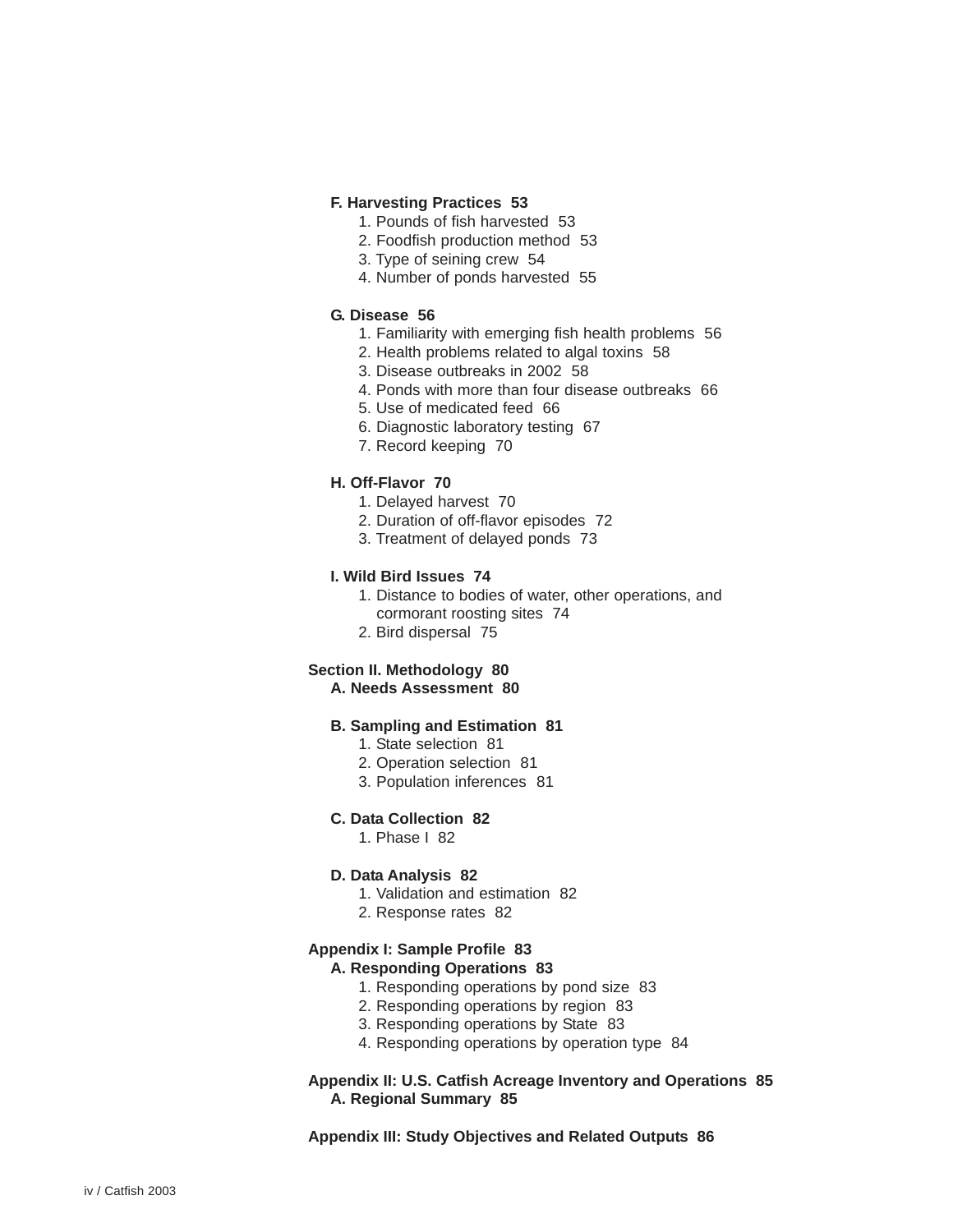# **Introduction**

Sponsored by the USDA:APHIS: Veterinary Services (VS), the National Animal Health Monitoring System (NAHMS) undertook its first national study of the catfish industry with the Catfish '97 study. Catfish 2003 is the second NAHMS catfish study, and like its predecessor it was designed to provide both participants and the industry with valuable information on health and management practices on U.S. catfish operations.

This report is the second in a series of reports documenting Catfish 2003 results. Specific objectives of Catfish 2003 are described in Section II: Methodology. The USDA's National Agricultural Statistics Service (NASS) collaborated with VS to query catfish producers in four participating States: Alabama, Arkansas, Louisiana, and Mississippi. These four States represented the nation's major catfish producing States, accounting for: 73.4 percent of all U.S. catfish operations on January 1, 2003; 95.5 percent of the total national catfish sales in 2002; and 95.5 percent of the water surface acres to be used for catfish production from January 1 through June 30, 2003. From January 2 through February 14, 2003, NASS enumerators attempted to administer a questionnaire to all known catfish producers, either by phone or through a personal visit. There were 739 respondents to the questionnaire in the four participating States: (Alabama = 223, Arkansas = 157, Louisiana = 67, Mississippi = 292) with an overall response rate of 79.0 percent. All NAHMS Catfish 2003 publications are based upon data collected from these producers via this one collection period. The major publications are:

Part I: Reference of Fingerling Catfish Health and Production Practices in the United States, 2003 focuses on aspects of disease and production of catfish fingerlings.

Part II: Reference of Foodsize Catfish Health and Production Practices in the United States, 2003 focuses on aspects of disease and production of foodsize fish.

The methodology used in Catfish 2003 is documented in the last section of the report.

Further information on NAHMS studies and reports are available online at: www.aphis.usda.gov/vs/ceah/cahm

For questions about this report or additional copies, please contact:

USDA:APHIS:VS:CEAH NRRC Building B, M.S. 2E7 2150 Centre Avenue Fort Collins, CO 80526-8117 970.494.7000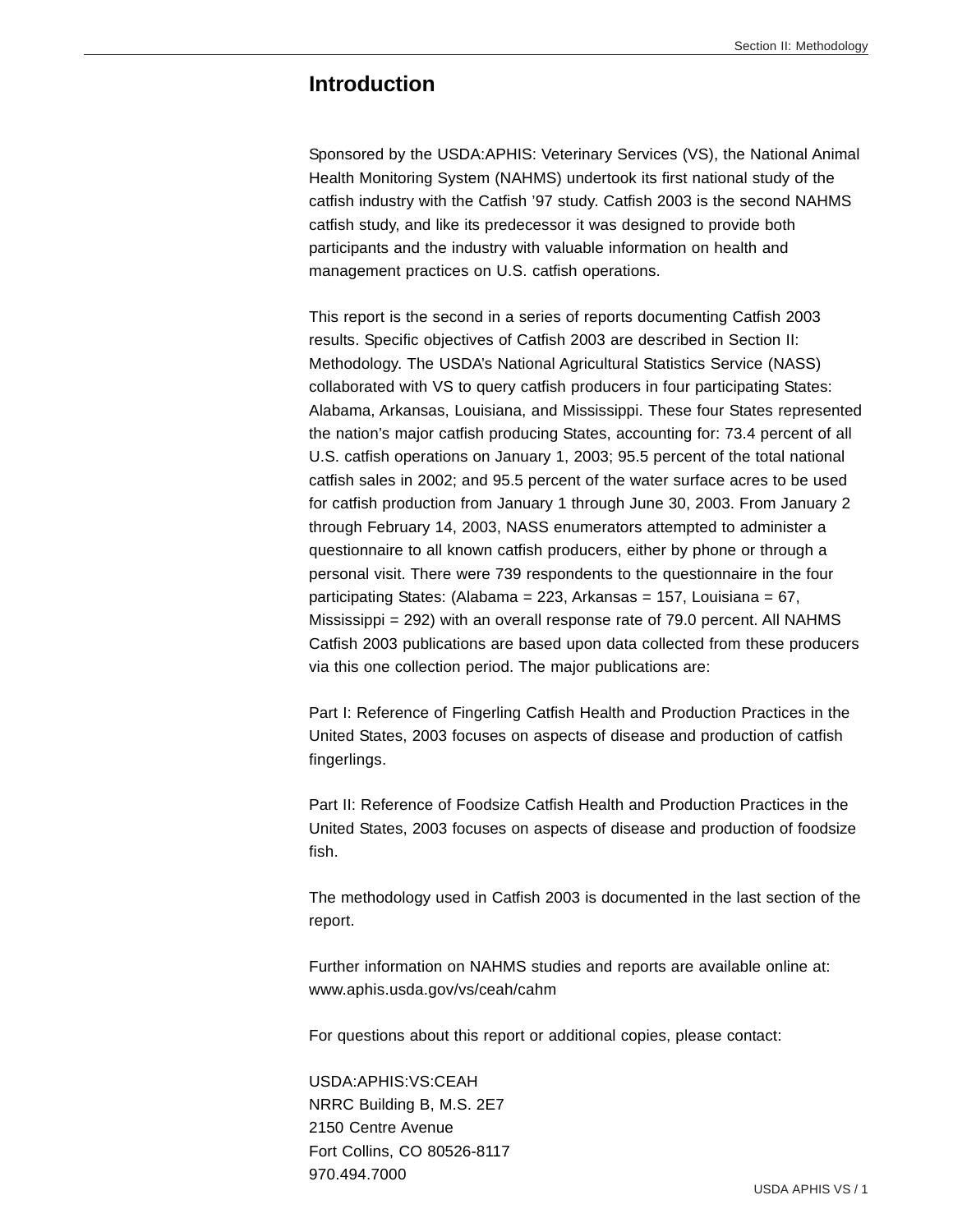# **Terms Used in This Report**

**Algal toxins:** Algae-produced chemicals that can kill fish.

**Brake:** A forested wetland dominated by cypress or swamp tupelo, usually in an oxbow lake.

**ESC:** Enteric Septicemia of Catfish, an economically important bacterial disease of catfish; also known as hole-in-head disease.

**Fee fishing:** Recreational fishing allowed on farms where anglers are charged by the fish or by the pound.

**Fry:** Newly hatched fish less than an inch in length.

**Growout:** Raising fingerlings to harvest size (generally 1.25 to 3.0 pounds).

**Ich (pronounced "ick"):** Also known as white spot disease, *Ichthyophthirius multifilis* is a parasitic disease of fish noted by white spots on skin.

**Multibatch:** A method of production in which ponds are incompletely harvested and then restocked with fingerlings. This method is considered continuous production and sometimes called multiple batch.

**Operation average:** The average value for all operations: A single value for each operation is summed over all operations reporting divided by the number of operations reporting. For example, operation average horsepower of fixed aeration (shown on page 15) is calculated by summing reported horsepower per acre over all operations divided by the number of operations.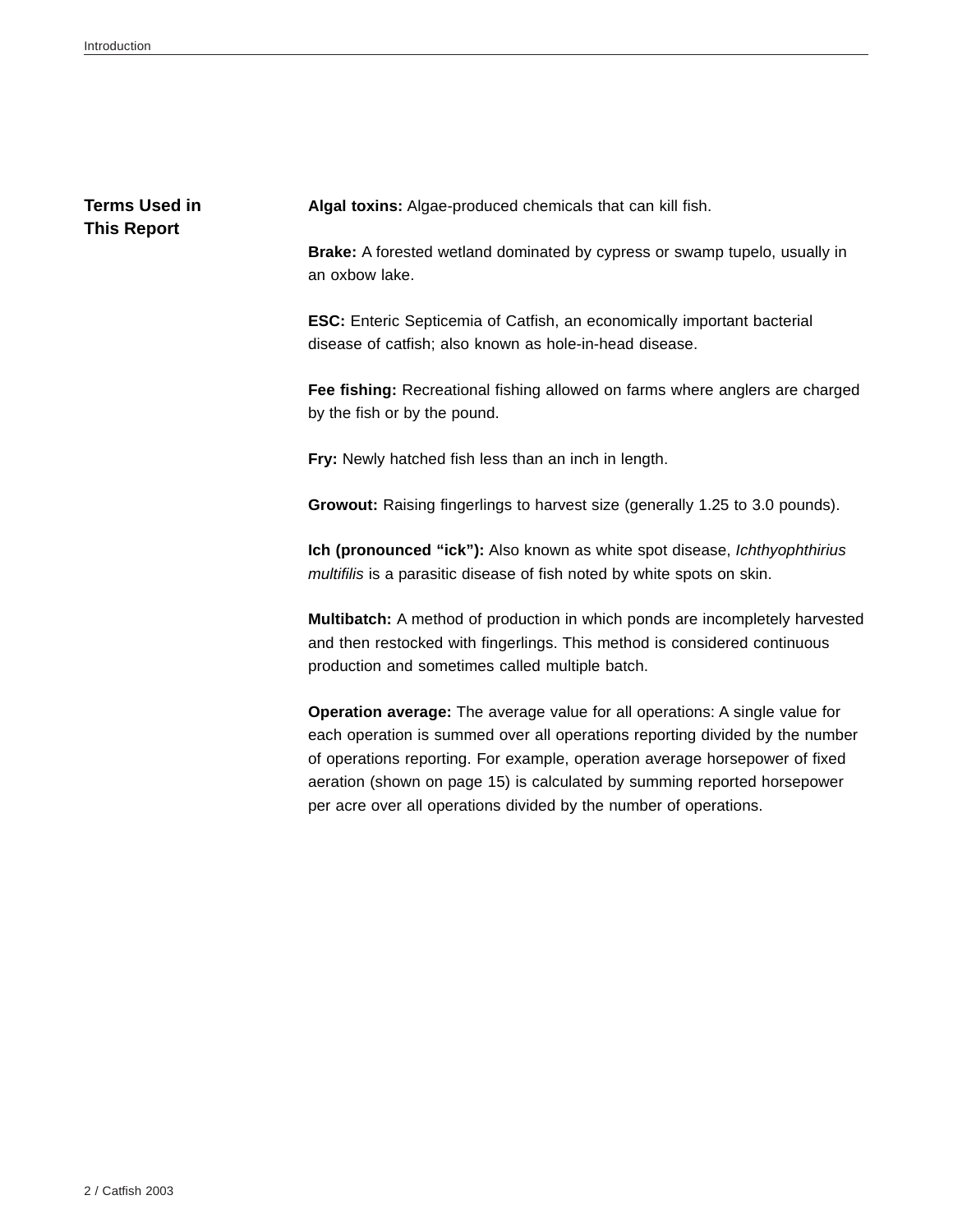#### **Examples of a 95% Confidence Interval**



**Population estimates:** Estimates in this report are provided with a measure of precision called the standard error. A 95 percent confidence interval can be created with bounds equal to the estimate, plus or minus two standard errors. If the only error is sampling error, the confidence intervals created in this manner will contain the true population mean 95 out of 100 times. In the example at the left, an estimate of 7.5 with a standard error of 1.0 results in limits of 5.5 to 9.5 (two-times the standard error above and below the estimate). The second estimate of 3.4 shows a standard error of 0.3 and results in limits of 2.8 and 4.0. Alternatively, the 90 percent confidence interval would be created by multiplying the standard error by 1.65 instead of 2. In general, when comparing point estimates between categories, estimates with confidence levels that overlap are not considered different. Most estimates in this report are rounded to the nearest tenth. If rounded to 0, the standard error was reported. If there were no reports of the event, no standard error was reported.

**Raceway:** A structure with a continual flow of water built to hold fish.

#### **Regions**

**East:** Alabama, Eastern Mississippi **West:** Arkansas, Louisiana, Western Mississippi (Delta)

**Renovation:** The draining and drying of ponds, followed by the use of accumulated sediments to rebuild levees.

**Sample profile:** Information that describes characteristics of the sites from which Catfish 2003 data were collected.

**Satiation:** Feeding until fish will not consume any more feed.

**Single batch:** All fish are stocked at a single time and the pond is not restocked until all the fish have been harvested (see multibatch as a comparison).

**Size of operation:** Operations were divided into four categories based on the total surface acres of foodsize fish ponds on the operations as of January 1, 2003 (1 to 19, 20 to 49, 50 to 149 and 150 or more total surface acres).

**Vaccination:** The only vaccine currently in use in the catfish industry is for ESC. Fingerlings are vaccinated by being immersed in a bath containing the ESC vaccine.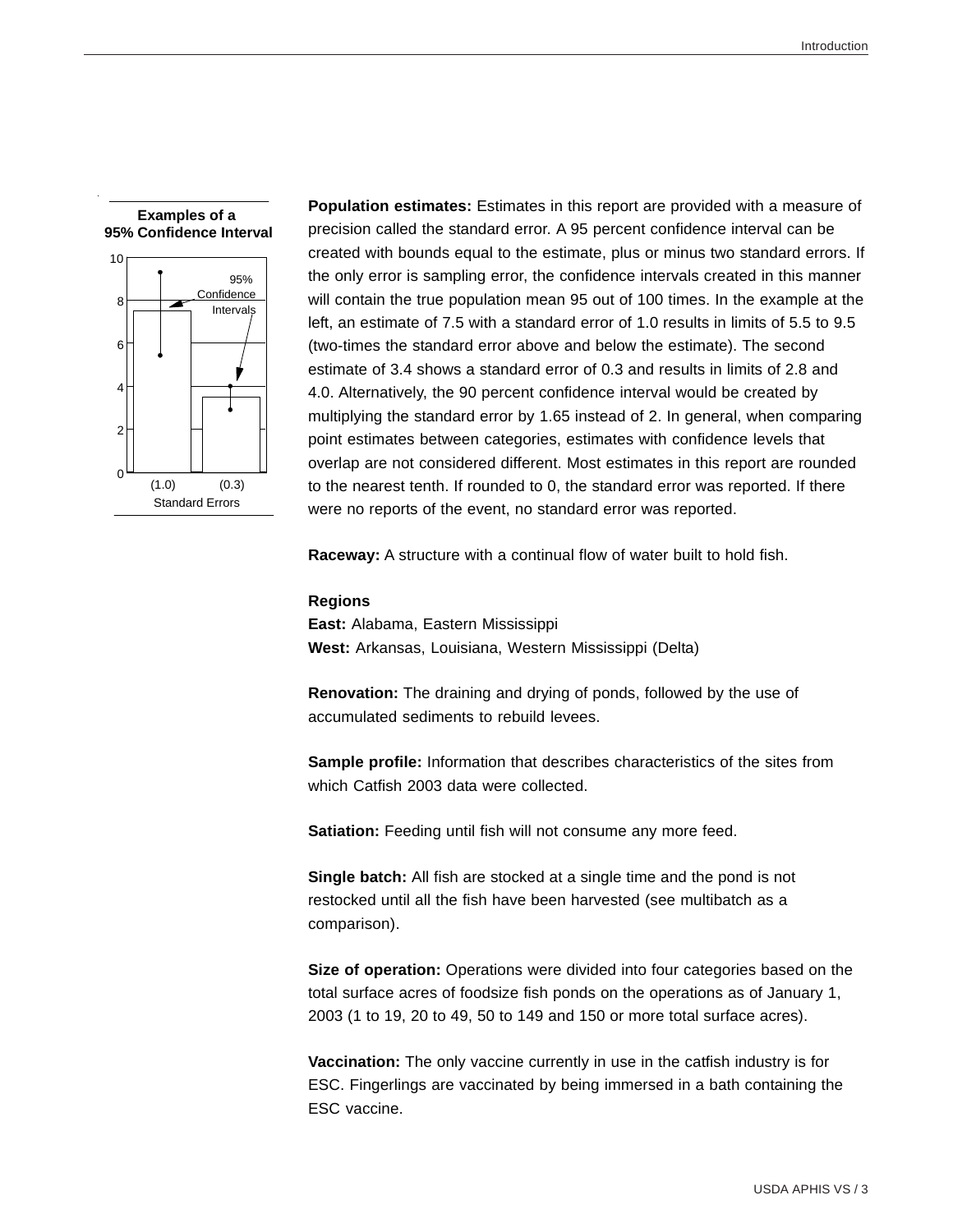# **Section I: Population Estimates**

**A. Production Phases and Pond Characteristics**

## **1. Distribution of production phases**

Most operations (95.0 percent) produced foodsize fish in 2002; these operations will hereafter be described as foodsize fish operations. The percentage of operations that produced foodsize fish did not vary between the East and West regions.

a. Percentage of all catfish operations by phase of production and by region:

| <b>Percent Operations</b>   |                |               |                |               |                       |               |  |  |  |  |  |
|-----------------------------|----------------|---------------|----------------|---------------|-----------------------|---------------|--|--|--|--|--|
|                             |                | Region        |                |               |                       |               |  |  |  |  |  |
|                             | East           |               | West           |               | <b>All Operations</b> |               |  |  |  |  |  |
| <b>Production Phase</b>     | <b>Percent</b> | Std.<br>Error | <b>Percent</b> | Std.<br>Error | <b>Percent</b>        | Std.<br>Error |  |  |  |  |  |
| <b>Breed catfish</b>        | 11.3           | (0.8)         | 17.5           | (1.2)         | 14.2                  | (0.7)         |  |  |  |  |  |
| Hatchery                    | 9.2            | (0.7)         | 16.9           | (1.2)         | 12.8                  | (0.7)         |  |  |  |  |  |
| Raise fry to<br>fingerlings | 18.2           | (1.0)         | 43.3           | (1.4)         | 29.9                  | (0.9)         |  |  |  |  |  |
| Grow out foodsize<br>fish   | 94.8           | (0.6)         | 95.3           | (0.6)         | 95.0                  | (0.4)         |  |  |  |  |  |

#### **Percent of All Catfish Operations by Phase of Production**



#### 4 / Catfish 2003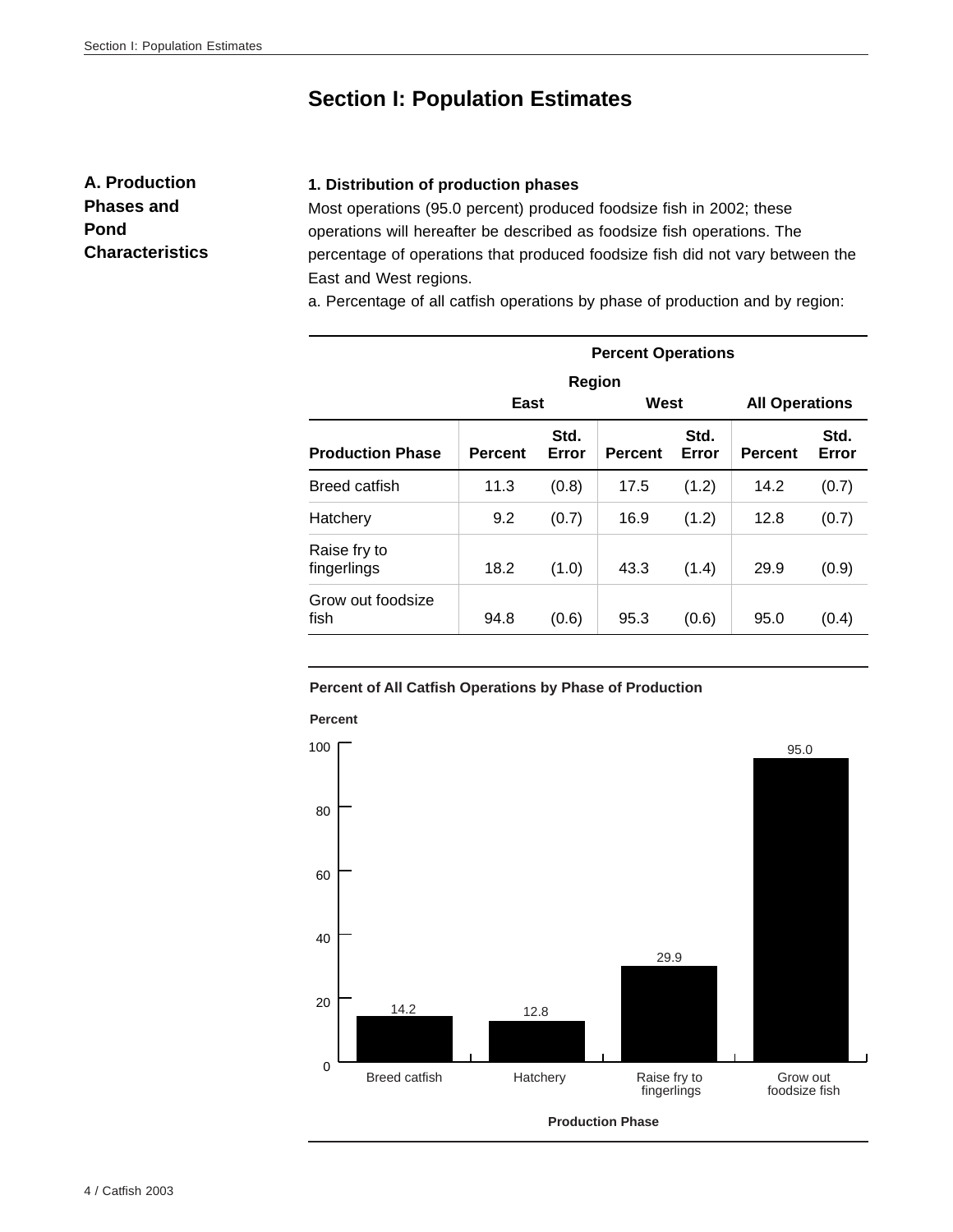## **2. Foodsize fish ponds and surface acres**

Operations in the West region were larger in terms of both average number of foodsize fish ponds (25.3) and average total surface acres (290.2 acres) than operations in the East region, which averaged 13.0 ponds and 130.9 total surface acres. Average pond size was 11.0 surface acres.

a. Average total surface acres of foodsize fish operations, by region:

| <b>Operation Average</b> |       |               |                       |        |                       |               |  |  |  |  |
|--------------------------|-------|---------------|-----------------------|--------|-----------------------|---------------|--|--|--|--|
| <b>Region</b>            |       |               |                       |        |                       |               |  |  |  |  |
|                          |       | East          |                       | West   | <b>All Operations</b> |               |  |  |  |  |
| <b>Ponds/Acres</b>       | Avg.  | Std.<br>Error | Std.<br>Error<br>Avg. |        | Avg.                  | Std.<br>Error |  |  |  |  |
| Number of ponds          | 13.0  | (1.9)         | 25.3                  | (1.2)  | 18.8                  | (1.1)         |  |  |  |  |
| Total surface acres      | 130.9 | (20.9)        | 290.2                 | (14.1) | 205.6                 | (12.7)        |  |  |  |  |

#### **3. Average foodsize fish pond size**

a. Average size in surface acres of foodsize fish ponds\*:

| <b>Average Size</b> | <b>Standard Error</b> |
|---------------------|-----------------------|
| 11.0                | (0.1)                 |

\*Calculated based on those producers reporting both the number of ponds and total surface acres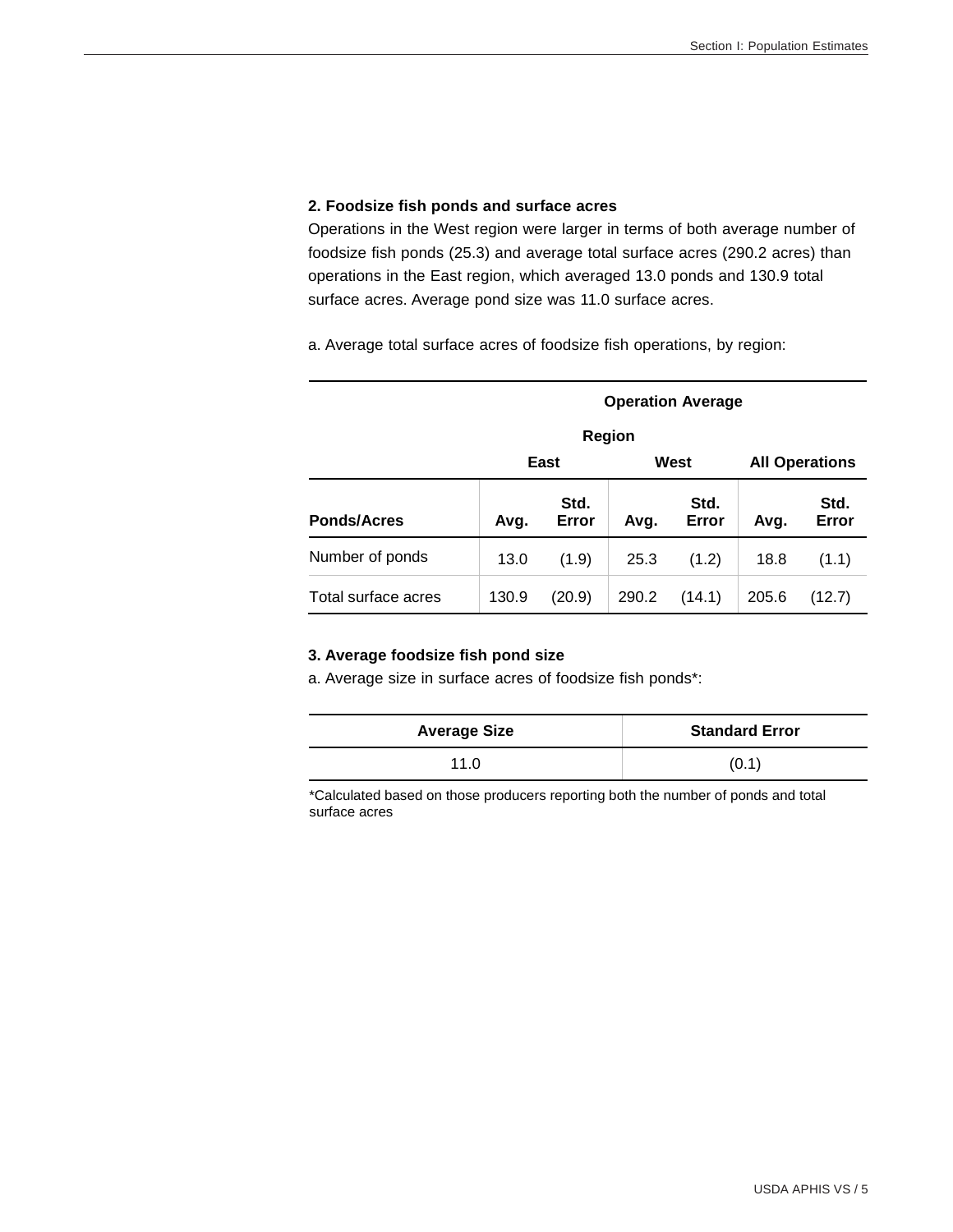## **4. Foodsize fish pond size**

The majority of ponds (52.7 percent) had 10 to 15 surface acres. One-fifth of all ponds were 5 to 9 surface acres. Only 2.3 percent of all ponds were larger than 20 surface acres.

a. Percentage of all foodsize fish ponds by size of pond (surface acres).

| <b>Pond Size (Surface Acres)</b> | <b>Percent Ponds</b> | <b>Standard Error</b> |
|----------------------------------|----------------------|-----------------------|
| Less than 5                      | 9.8                  | (0.8)                 |
| 5 to 9                           | 20.0                 | (0.8)                 |
| 10 to 15                         | 52.7                 | (1.7)                 |
| 16 to 20                         | 15.2                 | (1.6)                 |
| More than 20                     | 2.3                  | (0.6)                 |
| Total                            | 100.0                |                       |



## **Percent of All Foodsize Fish Ponds by Size of Pond (Total Surface Acres)**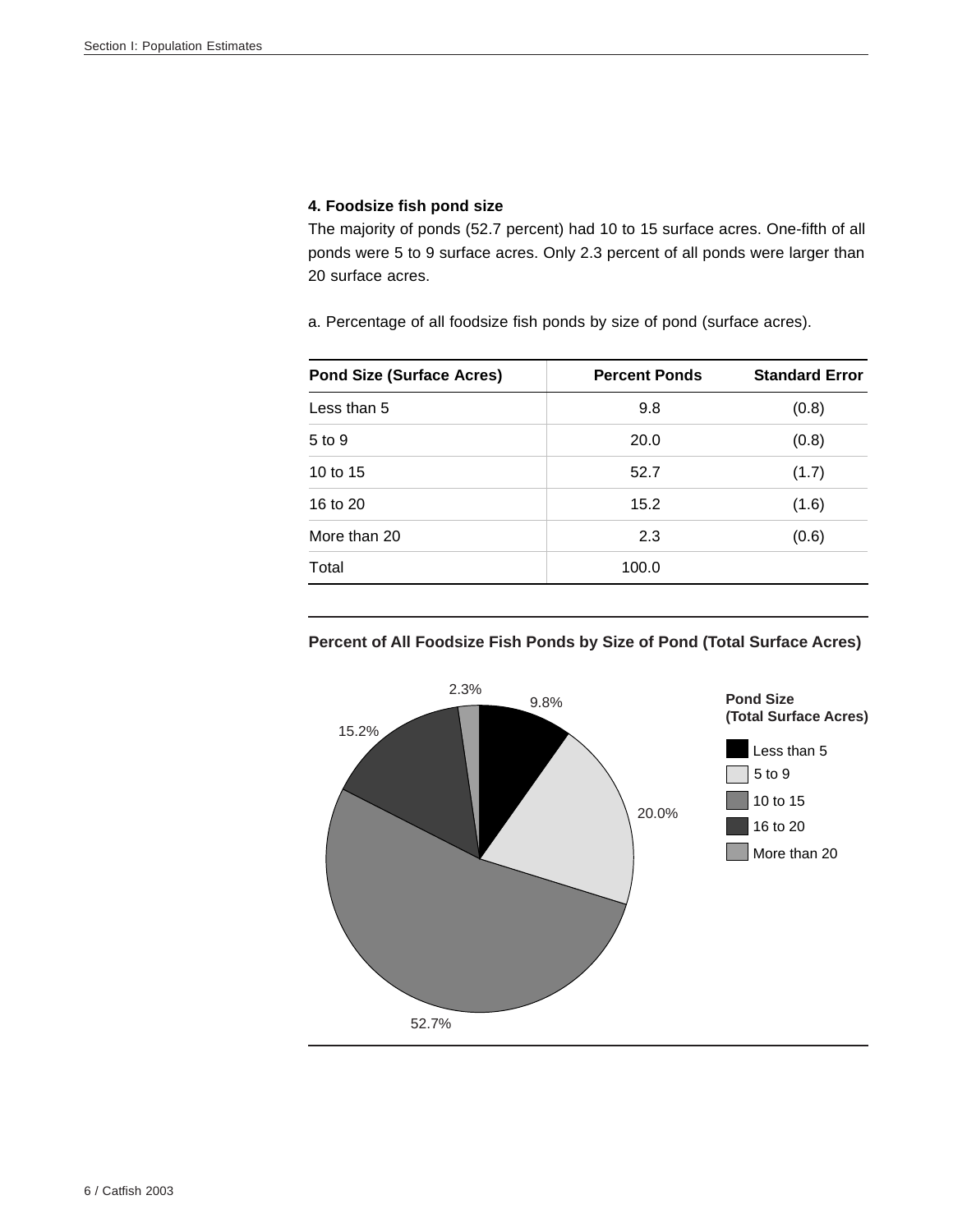Most growout operations had at least one pond with either 10 to 15 surface acres (74.5 percent of operations) or 5 to 9 surface acres (60.9 percent of operations).

b. Percentage of foodsize fish operations with any foodsize fish ponds by pond surface acres:

| <b>Surface Acres</b> | <b>Percent Operations</b> | <b>Standard Error</b> |
|----------------------|---------------------------|-----------------------|
| Less than 5          | 32.8                      | (0.9)                 |
| $5$ to $9$           | 60.9                      | (1.0)                 |
| 10 to $15$           | 74.5                      | (0.8)                 |
| 16 to 20             | 27.5                      | (0.9)                 |
| More than 20         | 8.1                       | (0.6)                 |

#### **5. Water source**

Well water was used for 98.9 percent of all foodsize ponds in the West region, while the majority of ponds (67.5 percent) in the East region were filled using surface water.

a. Percentage of foodsize ponds by water source and by region:

|                                                         | <b>Percent Ponds</b> |               |                |               |                       |               |  |  |  |  |  |  |
|---------------------------------------------------------|----------------------|---------------|----------------|---------------|-----------------------|---------------|--|--|--|--|--|--|
|                                                         | Region               |               |                |               |                       |               |  |  |  |  |  |  |
|                                                         | East                 |               | West           |               | <b>All Operations</b> |               |  |  |  |  |  |  |
| <b>Water Source</b>                                     | <b>Percent</b>       | Std.<br>Error | <b>Percent</b> | Std.<br>Error | <b>Percent</b>        | Std.<br>Error |  |  |  |  |  |  |
| Well (levee, pond)                                      | 27.2                 | (2.7)         | 98.9           | (0.2)         | 72.5                  | (2.1)         |  |  |  |  |  |  |
| Surface water<br>(watershed<br>pond, stream,<br>spring) | 67.5                 | (2.8)         | 1.0            | (0.2)         | 25.5                  | (1.9)         |  |  |  |  |  |  |
| Other                                                   | 5.3                  | (0.6)         | 0.1            | (0.0)         | 2.0                   | (0.3)         |  |  |  |  |  |  |
| Total                                                   | 100.0                |               | 100.0          |               | 100.0                 |               |  |  |  |  |  |  |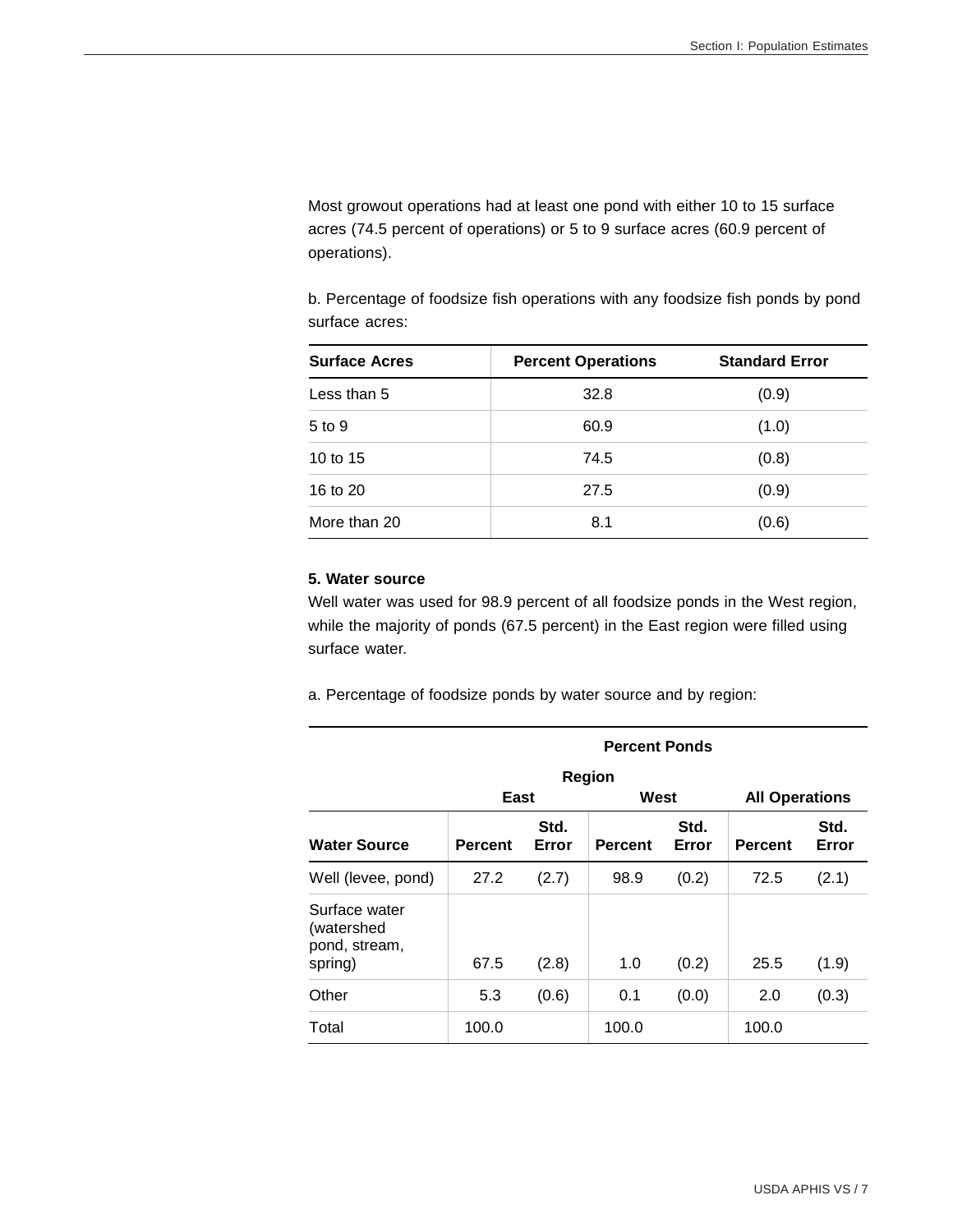## **6. Pond water depth**

In both regions, the water in the majority of ponds averaged 4 to 5 feet deep. A higher percentage of operations in the East region than the West region had ponds with average water depths greater than 5 feet (36.3 and 8.0 percent of operations, respectively). Greater pond water depths in the East region may reflect the fact that operations in the East region use watershed ponds more commonly than operations in the West region (table A.5.a) because of the hilly terrain typically found in the East region.

a. Percentage of foodsize fish operations by average pond water depth and by region:

|                                                  | <b>Percent Operations</b> |               |                |               |                       |               |  |  |  |  |  |  |
|--------------------------------------------------|---------------------------|---------------|----------------|---------------|-----------------------|---------------|--|--|--|--|--|--|
|                                                  |                           | Region        |                |               |                       |               |  |  |  |  |  |  |
|                                                  | East                      |               | West           |               | <b>All Operations</b> |               |  |  |  |  |  |  |
| <b>Average Pond</b><br><b>Water Depth (Feet)</b> | <b>Percent</b>            | Std.<br>Error | <b>Percent</b> | Std.<br>Error | <b>Percent</b>        | Std.<br>Error |  |  |  |  |  |  |
| Less than 4                                      | 2.0                       | (0.4)         | 6.6            | (0.8)         | 4.1                   | (0.4)         |  |  |  |  |  |  |
| 4 to 5                                           | 61.7                      | (1.3)         | 85.4           | (1.1)         | 72.8                  | (0.8)         |  |  |  |  |  |  |
| $5.1$ to 6                                       | 20.6                      | (1.1)         | 6.6            | (0.7)         | 14.1                  | (0.7)         |  |  |  |  |  |  |
| More than 6                                      | 15.7                      | (0.9)         | 1.4            | (0.3)         | 9.0                   | (0.5)         |  |  |  |  |  |  |
| Total                                            | 100.0                     |               | 100.0          |               | 100.0                 |               |  |  |  |  |  |  |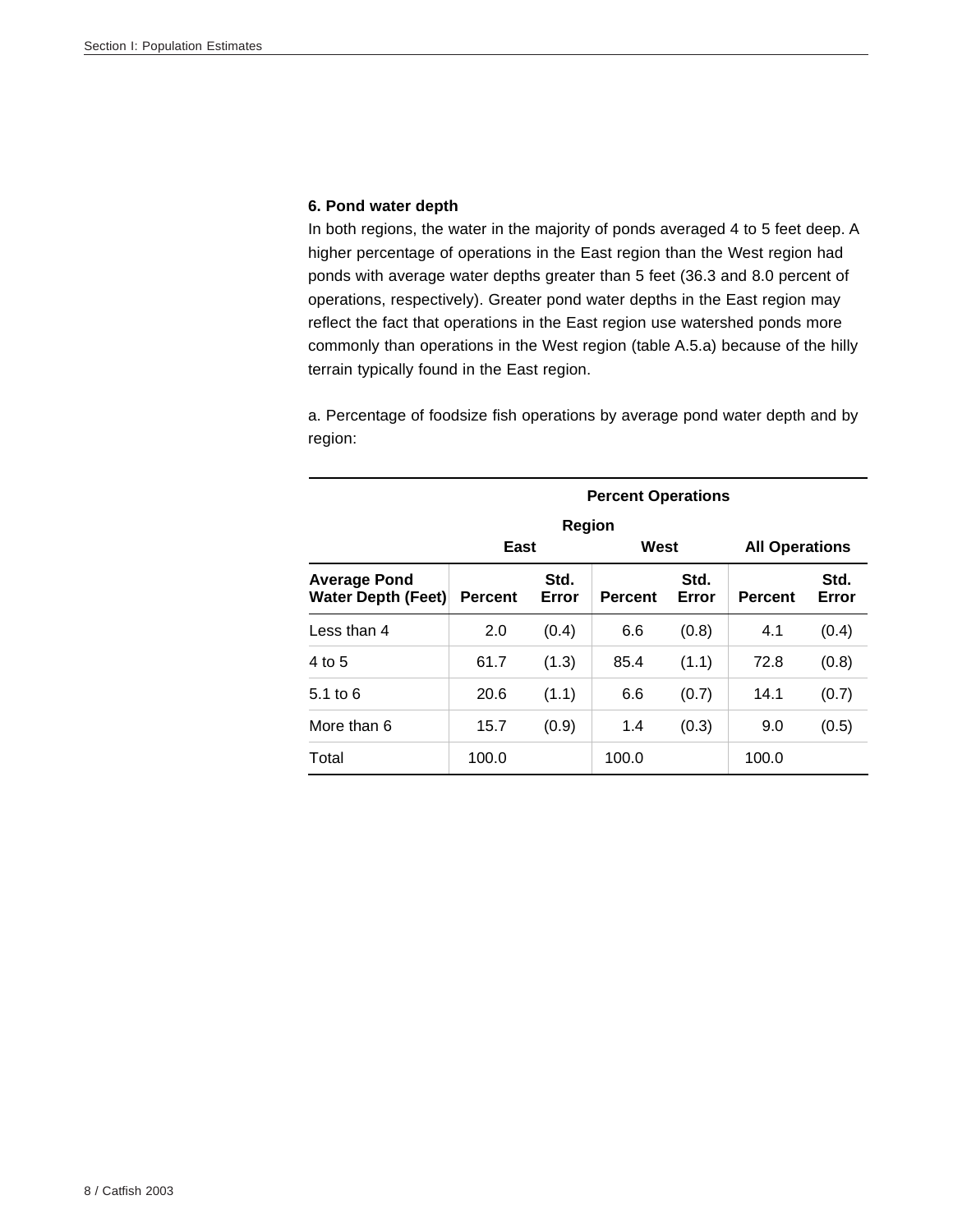

**Percent of Foodsize Fish Operations by Average Pond Water Depth and By Region**

*Maximum* pond water depths were greater than 6 feet on more than half (56.9 percent) of all foodsize fish operations. This result was strongly influenced by the high percentage of operations in the East region (85.1 percent) that had maximum pond depths exceeding 6 feet.

b. Percentage of foodsize fish operations by *maximum* pond water depth and by region:

|                                                  | <b>Percent Operations</b>                                          |        |       |       |                       |               |
|--------------------------------------------------|--------------------------------------------------------------------|--------|-------|-------|-----------------------|---------------|
|                                                  |                                                                    | Region |       |       |                       |               |
|                                                  | East                                                               |        | West  |       | <b>All Operations</b> |               |
| <b>Maximum Pond</b><br><b>Water Depth (Feet)</b> | Std.<br>Std.<br>Error<br><b>Percent</b><br>Error<br><b>Percent</b> |        |       |       | <b>Percent</b>        | Std.<br>Error |
| Less than 4                                      | 0.0                                                                | $(--)$ | 0.4   | (0.1) | 0.2                   | (0.1)         |
| 4 to 5                                           | 2.3                                                                | (0.4)  | 32.8  | (1.4) | 16.5                  | (0.7)         |
| $5.1$ to $6$                                     | 12.6                                                               | (0.8)  | 42.1  | (1.5) | 26.4                  | (0.9)         |
| More than 6                                      | 85.1                                                               | (0.9)  | 24.7  | (1.3) | 56.9                  | (0.9)         |
| Total                                            | 100.0                                                              |        | 100.0 |       | 100.0                 |               |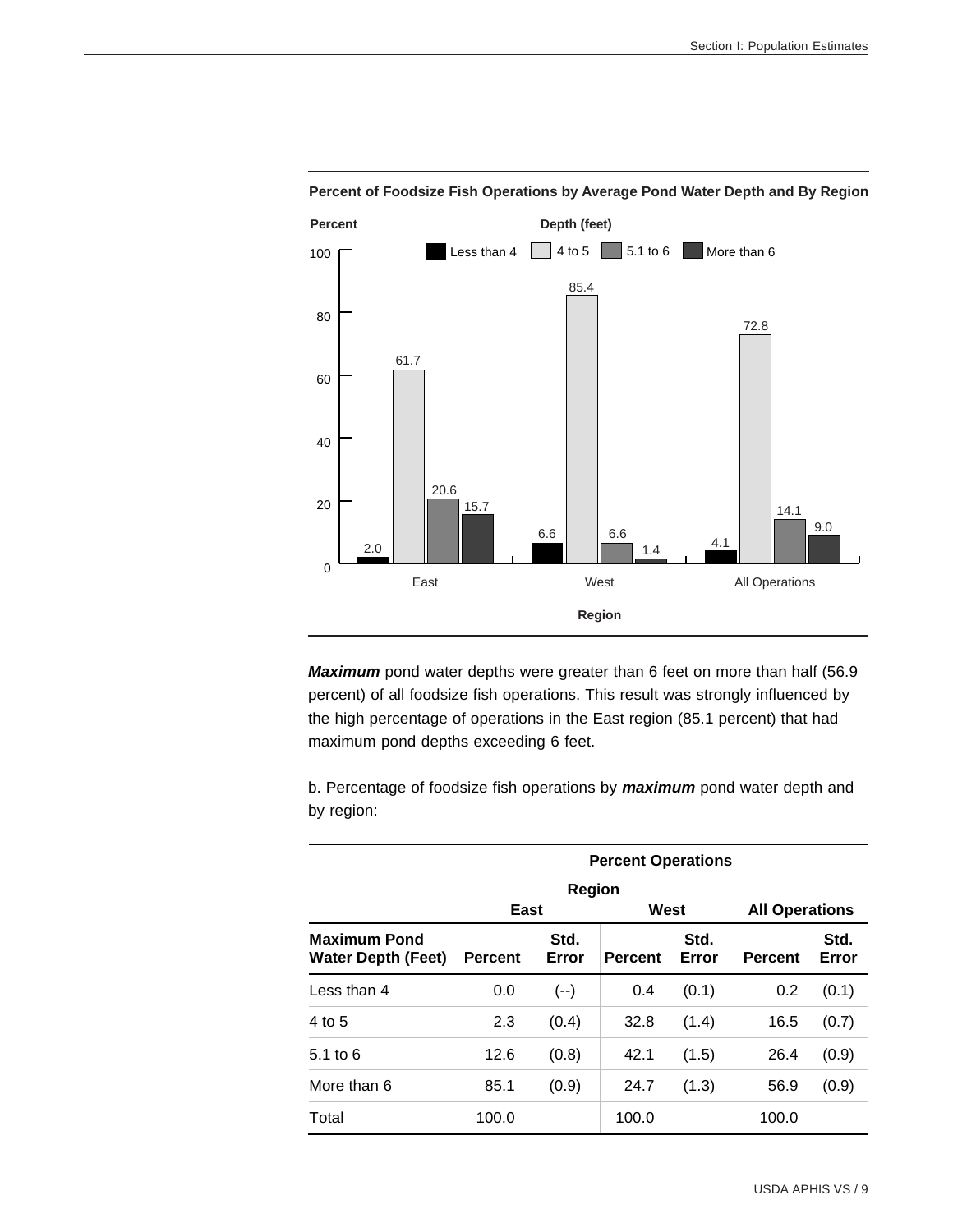# **B. Production Pond Management**

#### **1. Levee management**

Most growout operations (94.1 percent) used vegetation on levee sides to control erosion. A slightly smaller percentage of growout operations (86.2 percent) used gravel on levee tops to improve vehicle access.

a. Percentage of foodsize fish operations that use the following measures for erosion control or improving vehicle access:

| <b>Erosion Control</b>    | <b>Percent Operations Standard Error</b> |       |
|---------------------------|------------------------------------------|-------|
| Vegetation on levee sides | 94.1                                     | (0.4) |
| Gravel on levee tops      | 86.2                                     | (0.6) |
| Either measure used       | 94.1                                     | (0.4) |

#### **2. Draining and renovation**

As operation size increased so did the interval between draining foodsize fish ponds. Over 50 percent of growout operations with less than 20 surface acres drained their ponds at least every 5 years. Conversely, nearly 75 percent of growout operations with 50 to 149 surface acres and over 75 percent of growout operations with 150 surface acres or more waited at least 6 years between draining ponds. This difference may reflect the use of well water by large operations and the use of surface water by small- to intermediate-sized operations. In the NAHMS Catfish '97 study, the average number of years between draining ponds also increased as operation size increased (Part II, table A.4.b). Catfish '97 also reported that operations with 1 to 19, 20 to 49, 50 to 149, and 150 or more surface acres averaged 2.9, 5.1, 6.5, and 8.8 years, respectively, between draining ponds. A similar pattern was observed for complete renovations.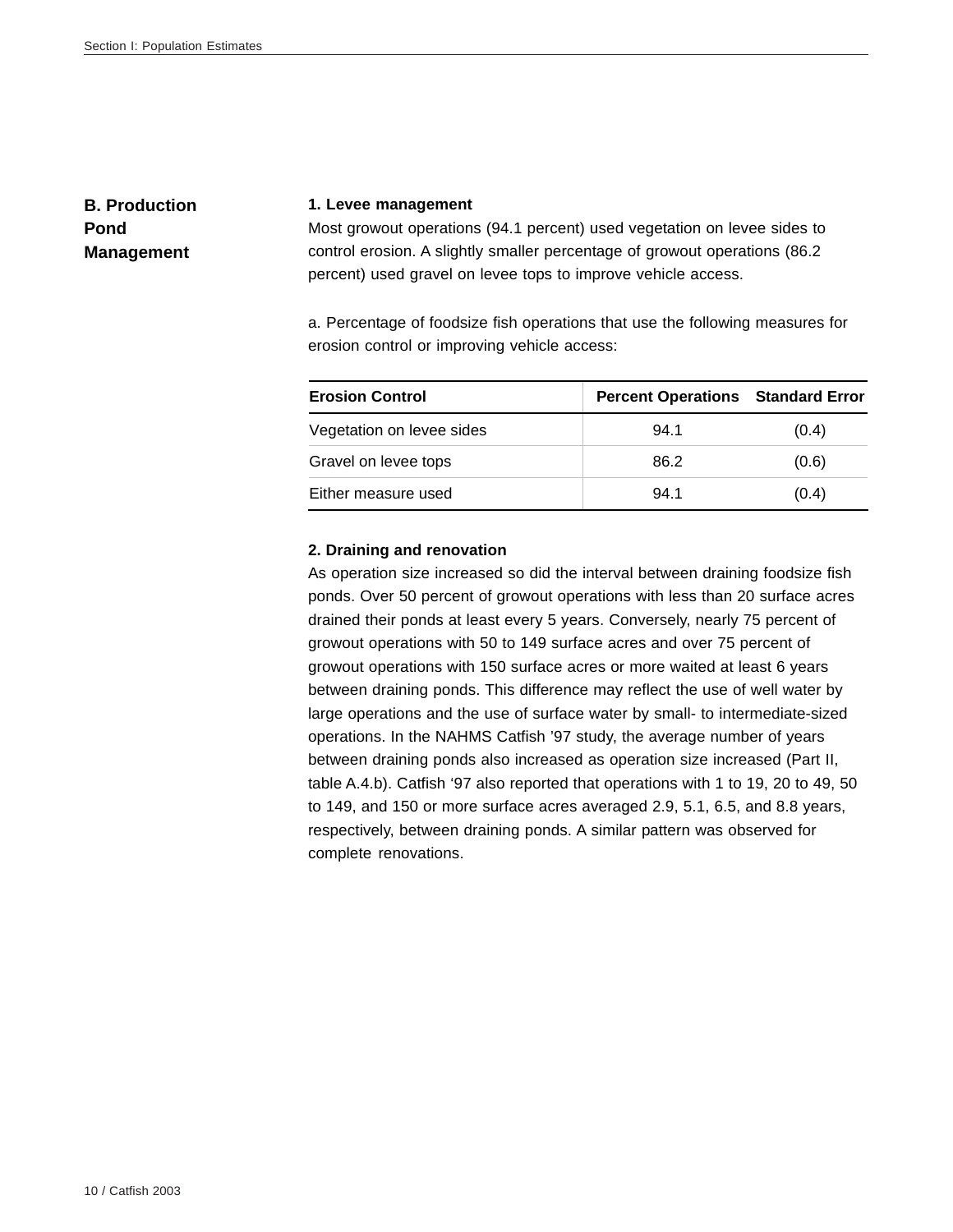|                        | <b>Percent Operations</b> |                                            |       |               |       |               |       |                               |       |               |  |  |
|------------------------|---------------------------|--------------------------------------------|-------|---------------|-------|---------------|-------|-------------------------------|-------|---------------|--|--|
|                        |                           | Size of Operation (Foodsize Surface Acres) |       |               |       |               |       |                               |       |               |  |  |
|                        |                           | $1 - 19$                                   |       | 20-49         |       | 50-149        |       | <b>150 or More Operations</b> |       | All           |  |  |
| Years                  | Pct.                      | Std.<br>Error                              | Pct.  | Std.<br>Error | Pct.  | Std.<br>Error | Pct.  | Std.<br>Error                 | Pct.  | Std.<br>Error |  |  |
| <b>Drain Ponds</b>     |                           |                                            |       |               |       |               |       |                               |       |               |  |  |
| 1                      | 9.8                       | (2.0)                                      | 7.8   | (2.3)         | 1.2   | (0.5)         | 0.8   | (0.3)                         | 3.1   | (0.5)         |  |  |
| $2$ to 5               | 49.1                      | (3.1)                                      | 31.8  | (3.3)         | 24.2  | (2.1)         | 14.6  | (1.6)                         | 24.6  | (1.2)         |  |  |
| 6 to 10                | 30.9                      | (2.8)                                      | 43.4  | (3.7)         | 58.4  | (2.5)         | 49.4  | (2.5)                         | 48.5  | (1.4)         |  |  |
| 11 to 15               | 7.9                       | (2.1)                                      | 9.7   | (2.0)         | 13.5  | (1.7)         | 24.5  | (2.3)                         | 17.0  | (1.2)         |  |  |
| 16 or more             | 2.3                       | (0.8)                                      | 7.3   | (1.8)         | 2.7   | (0.9)         | 10.7  | (1.6)                         | 6.8   | (0.8)         |  |  |
| Total                  | 100.0                     |                                            | 100.0 |               | 100.0 |               | 100.0 |                               | 100.0 |               |  |  |
| Complete<br>Renovation |                           |                                            |       |               |       |               |       |                               |       |               |  |  |
| 1                      | 6.8                       | (1.6)                                      | 2.5   | (0.8)         | 0.0   | $(--)$        | 0.0   | $(--)$                        | 1.0   | (0.2)         |  |  |
| $2$ to 5               | 31.2                      | (3.5)                                      | 10.5  | (1.9)         | 8.3   | (1.3)         | 4.3   | (2.1)                         | 8.9   | (0.7)         |  |  |
| 6 to 10                | 39.9                      | (3.9)                                      | 49.8  | (4.0)         | 63.2  | (2.5)         | 48.4  | (2.4)                         | 52.1  | (1.5)         |  |  |
| 11 to 15               | 15.3                      | (3.2)                                      | 28.8  | (3.7)         | 20.0  | (2.2)         | 37.0  | (2.4)                         | 28.8  | (1.4)         |  |  |
| 16 or more             | 6.8                       | (1.6)                                      | 8.4   | (2.2)         | 8.5   | (1.4)         | 10.3  | (1.6)                         | 9.2   | (0.9)         |  |  |
| Total                  | 100.0                     |                                            | 100.0 |               | 100.0 |               | 100.0 |                               | 100.0 |               |  |  |

a. Percentage of foodsize fish operations by number of years between draining foodsize fish ponds or complete renovation, and by size of operation: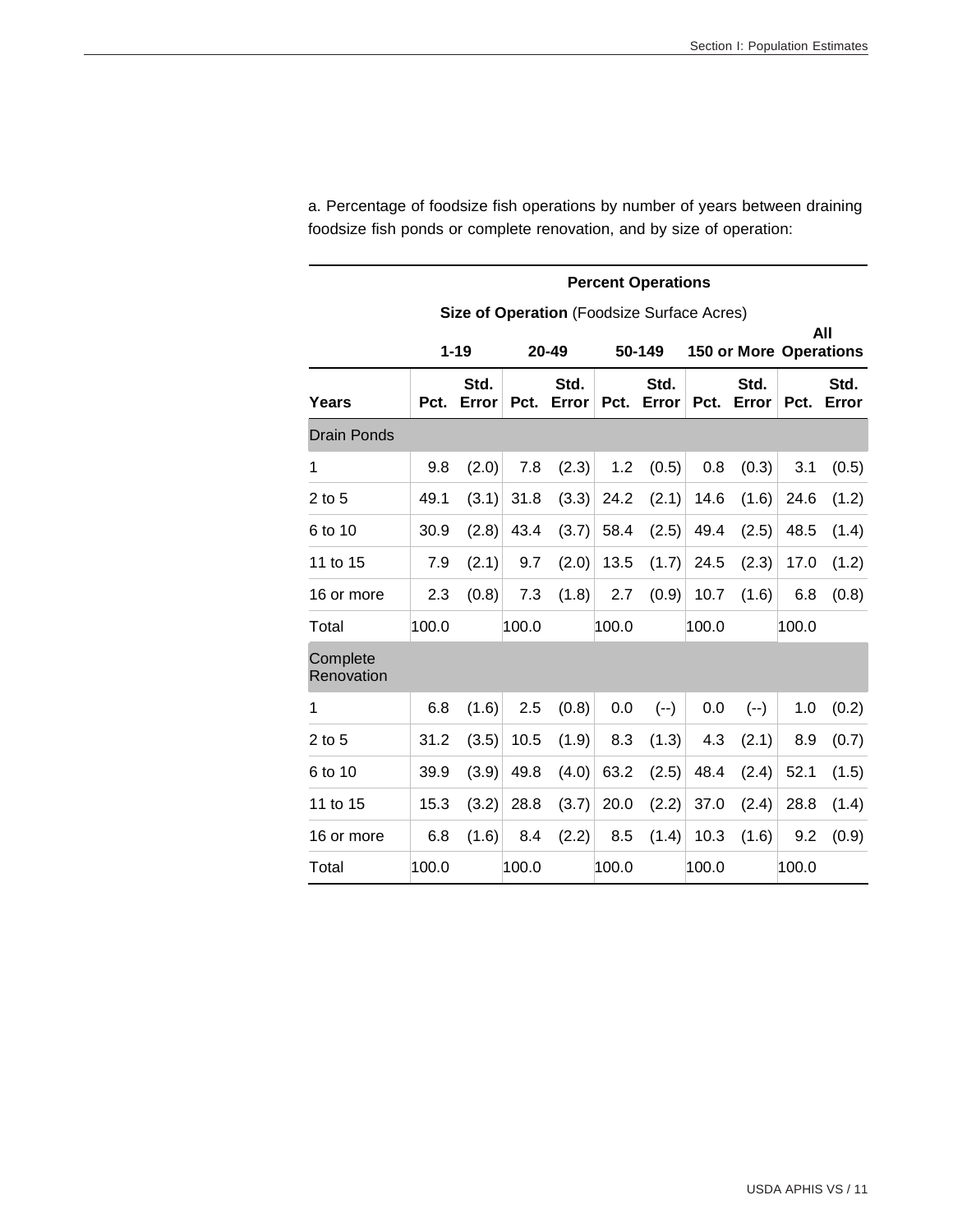

**Percent of Foodsize Operations by Number of Years Between Draining Fish Ponds or Complete Renovation**

b. Operation average number of years between draining ponds or complete renovation, by size of operation

| <b>Operation Average Number Years</b>             |                                                                  |                    |      |                    |     |                                          |      |       |      |       |
|---------------------------------------------------|------------------------------------------------------------------|--------------------|------|--------------------|-----|------------------------------------------|------|-------|------|-------|
| <b>Size of Operation</b> (Foodsize Surface Acres) |                                                                  |                    |      |                    |     |                                          |      |       |      |       |
|                                                   | $1 - 19$<br>$20 - 49$<br>50-149<br><b>150 or More Operations</b> |                    |      |                    |     |                                          |      | All   |      |       |
| Pond<br><b>Management</b>                         |                                                                  | Std.<br>Avg. Error |      | Std.<br>Avg. Error |     | Std.<br>Avg. Error Avg. Error Avg. Error |      | Std.  |      | Std.  |
| Drain                                             | 6.1                                                              | (0.3)              | 8.2  | (0.4)              | 8.7 | (0.2)                                    | 10.7 | (0.2) | 9.1  | (0.1) |
| Complete<br>renovation                            | 8.7                                                              | (0.4)              | 10.8 | (0.3)              |     | $10.3$ $(0.2)$                           | 12.0 | (0.2) | 11.0 | (0.1) |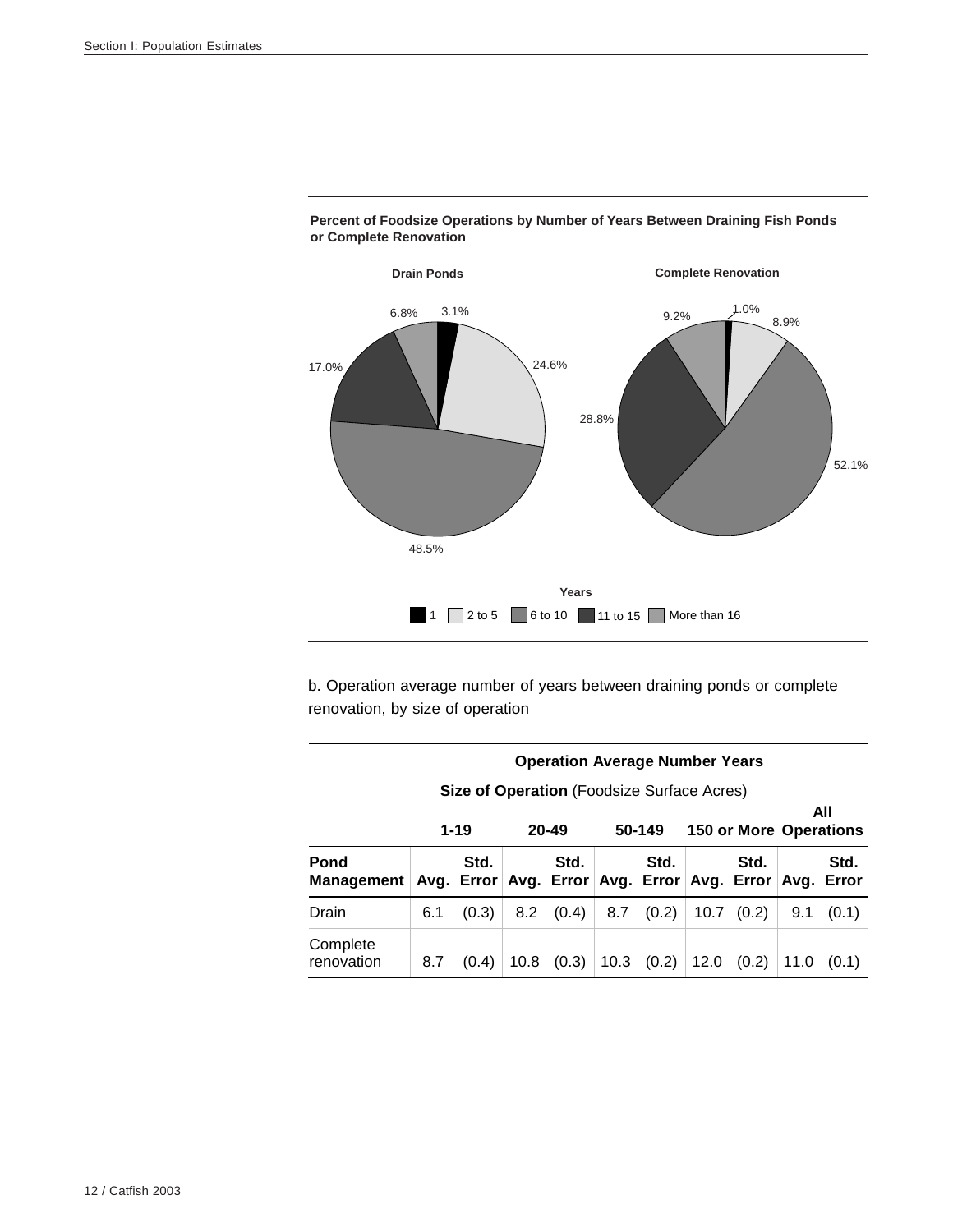## **3. Water level management**

Releasing water in the fall is a management tool used for decreasing erosion. Slightly over 60 percent of operations reduced water level either by actively releasing water or allowing the level to drop without intervention.

a. Percentage of foodsize fish operations by water level management practice used in the fall, by region:

|                                                       | <b>Percent Operations</b> |                |                |               |                                         |               |  |  |  |  |  |  |
|-------------------------------------------------------|---------------------------|----------------|----------------|---------------|-----------------------------------------|---------------|--|--|--|--|--|--|
|                                                       | East                      | Region<br>West |                |               |                                         |               |  |  |  |  |  |  |
| Water Level<br><b>Management Practice</b>             | <b>Percent</b>            | Std.<br>Error  | <b>Percent</b> | Std.<br>Error | <b>All Operations</b><br><b>Percent</b> | Std.<br>Error |  |  |  |  |  |  |
| Release water to lower<br>levels                      | 14.7                      | (1.0)          | 30.7           | (1.4)         | 22.2                                    | (0.9)         |  |  |  |  |  |  |
| Allow level to drop<br>without<br>intervention        | 46.0                      | (1.3)          | 29.6           | (1.3)         | 38.4                                    | (1.0)         |  |  |  |  |  |  |
| Maintain water level (do<br>not let water level drop) | 39.3                      | (1.3)          | 39.7           | (1.5)         | 39.4                                    | (1.0)         |  |  |  |  |  |  |
| Total                                                 | 100.0                     |                | 100.0          |               | 100.0                                   |               |  |  |  |  |  |  |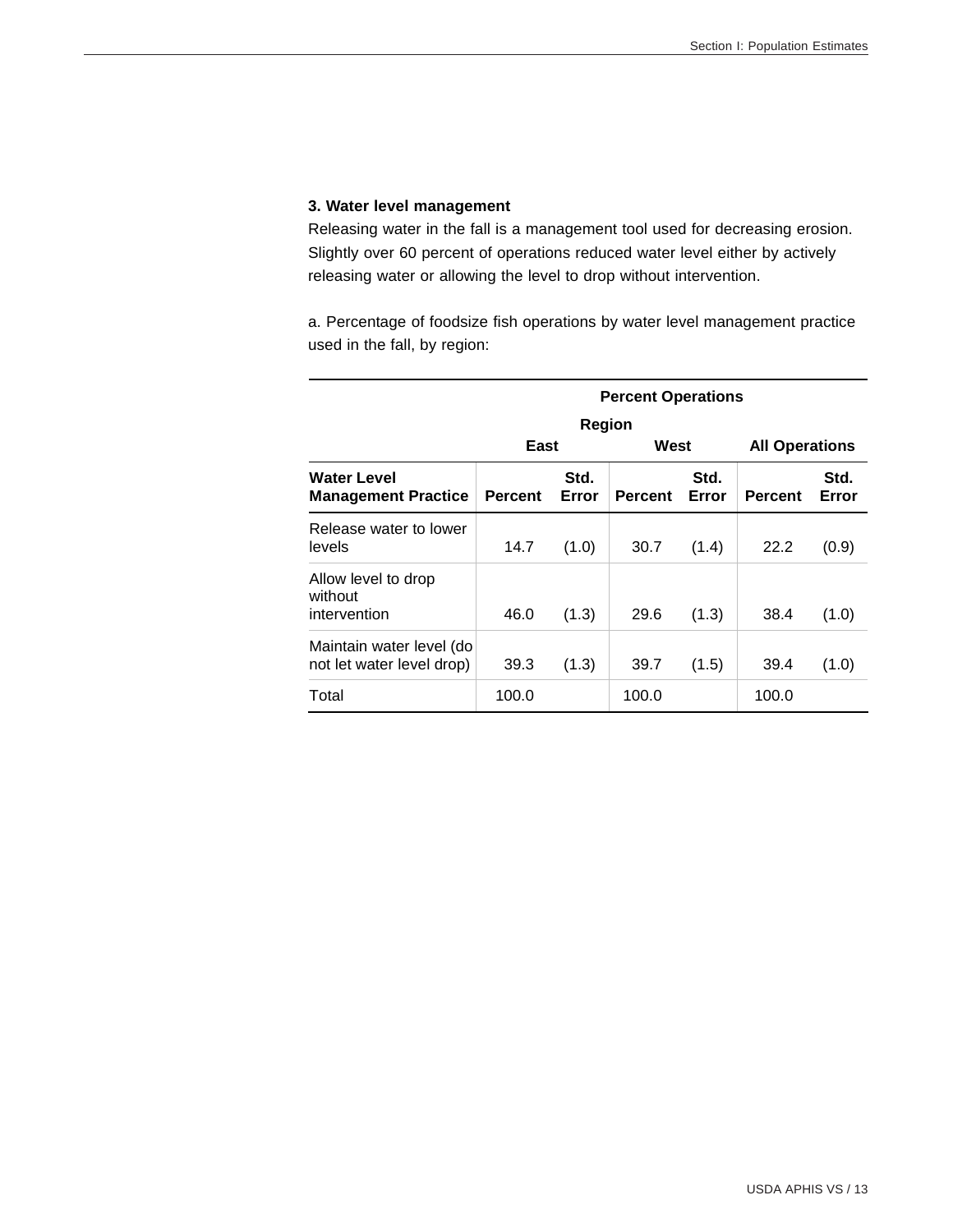## **4. Monitoring dissolved oxygen**

Slightly over 20 percent of operations with between 20 and 149 surface acres used automated sensors for monitoring dissolved oxygen. A higher percentage of the largest operations tended to rely on hand monitors. Dissolved oxygen was not monitored regularly by 39.0 percent of operations with 1 to 19 surface acres.

a. Percentage of foodsize fish operations by primary method used for monitoring dissolved oxygen in foodsize fish ponds during 2002, by size of operation:

|                                                               |                                                           | <b>Percent Operations</b> |       |                    |       |               |       |               |       |               |  |
|---------------------------------------------------------------|-----------------------------------------------------------|---------------------------|-------|--------------------|-------|---------------|-------|---------------|-------|---------------|--|
|                                                               | <b>Size of Operation (Foodsize Surface Acres)</b>         |                           |       |                    |       |               |       |               |       |               |  |
|                                                               | $1 - 19$<br>$20 - 49$<br>50-149<br>150 or More Operations |                           |       |                    |       |               | All   |               |       |               |  |
| <b>Method</b>                                                 | Pct.                                                      | Std.<br>Error             |       | Std.<br>Pct. Error | Pct.  | Std.<br>Error | Pct.  | Std.<br>Error | Pct.  | Std.<br>Error |  |
| Automated<br>sensors                                          | 9.0 <sub>1</sub>                                          | (1.5)                     |       | $22.9$ (1.9)       |       | 22.4 $(1.4)$  | 11.5  | (1.1)         | 17.2  | (0.7)         |  |
| Hand monitor<br>(oxygen<br>meter)                             | 47.4                                                      | (2.2)                     | 70.5  | (2.0)              | 77.1  | (1.4)         | 87.9  | (1.2)         | 75.1  | (0.8)         |  |
| Other                                                         | 4.6                                                       | (0.8)                     | 0.8   | (0.3)              | 0.0   | $(--)$        | 0.6   | (0.3)         | 1.0   | (0.2)         |  |
| Did not<br>regularly<br>monitor<br>dissolved<br>oxygen levels | 39.0                                                      | (2.1)                     | 5.8   | (1.0)              | 0.5   | (0.2)         | 0.0   | $(--)$        | 6.7   | (0.4)         |  |
| Total                                                         | 100.0                                                     |                           | 100.0 |                    | 100.0 |               | 100.0 |               | 100.0 |               |  |

#### 14 / Catfish 2003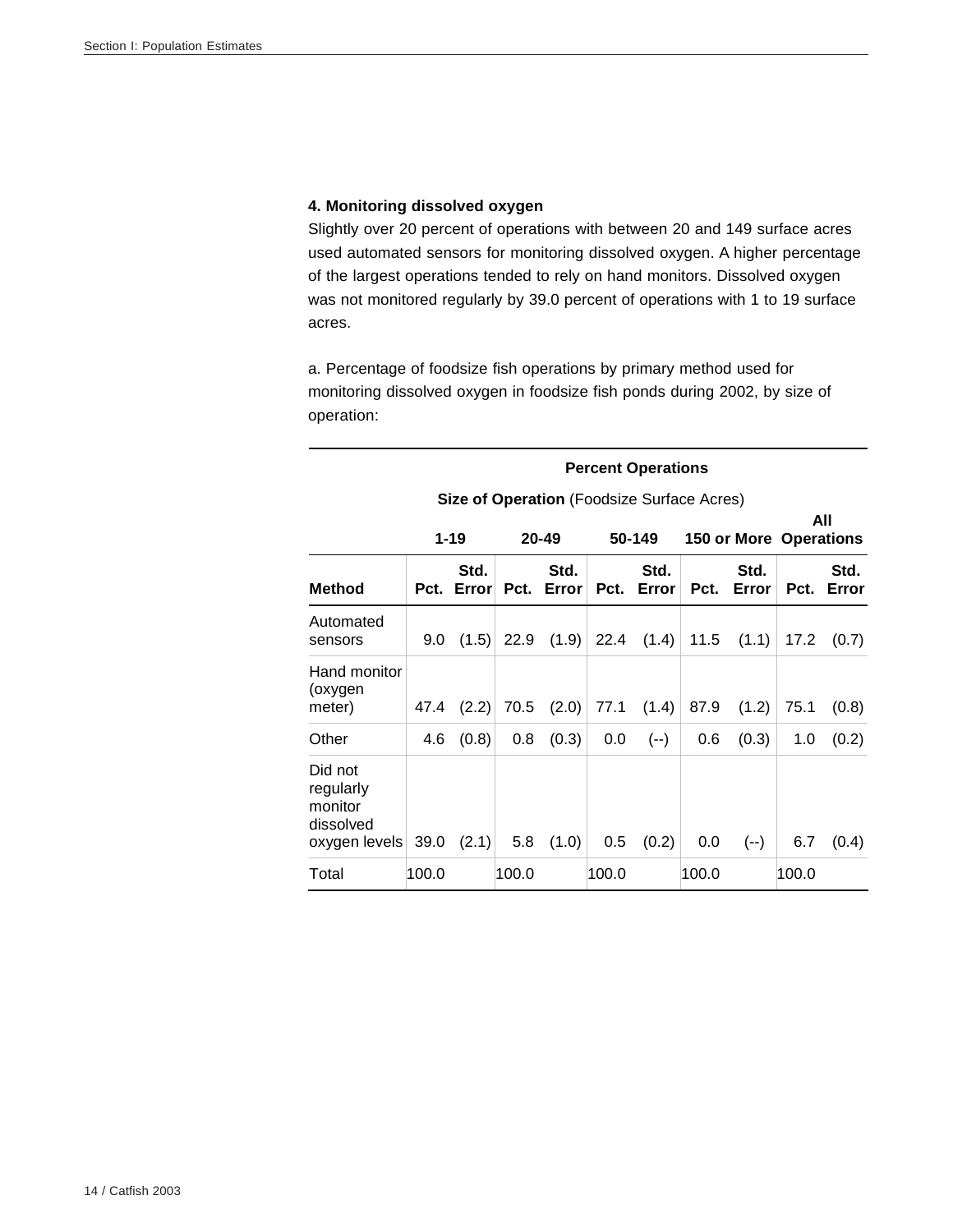## **5. Horsepower of fixed aeration**

a. Operation average horsepower of fixed aeration per surface acre of foodsize ponds, by size of operation:

|             | <b>Average Horsepower</b>                                               |             |               |             |               |                                             |  |  |  |  |
|-------------|-------------------------------------------------------------------------|-------------|---------------|-------------|---------------|---------------------------------------------|--|--|--|--|
|             | Size of Operation (Foodsize Surface Acres)                              |             |               |             |               |                                             |  |  |  |  |
|             | 150 or More<br>$1 - 19$<br>$20 - 49$<br>50-149<br><b>All Operations</b> |             |               |             |               |                                             |  |  |  |  |
| Avg.<br>Hp. | Std.<br>Error                                                           | Avg.<br>Hp. | Std.<br>Error | Avg.<br>Hp. | Std.<br>Error | Std.<br>Avg.<br>Avq.<br>Hp.<br>Hp.<br>Error |  |  |  |  |
| 1.6         | 2.1<br>(0.0)<br>2.0<br>(0.1)<br>(0.0)<br>2.0<br>(0.0)<br>1.9<br>(0.0)   |             |               |             |               |                                             |  |  |  |  |

#### **6. Emergency aerators**

The number of emergency aerators (PTOs) increased as operation size increased. However, larger operations had fewer PTOs per pond than smaller operations (table B.6.b)

a. Average number of emergency aerators (power take-offs or PTOs) on foodsize fish operations, by size of operation:

|          | <b>Average Number Aerators</b>                    |           |               |        |               |             |       |                       |       |  |
|----------|---------------------------------------------------|-----------|---------------|--------|---------------|-------------|-------|-----------------------|-------|--|
|          | <b>Size of Operation</b> (Foodsize Surface Acres) |           |               |        |               |             |       |                       |       |  |
| $1 - 19$ |                                                   | $20 - 49$ |               | 50-149 |               | 150 or More |       | <b>All Operations</b> |       |  |
| Avq.     | Std.<br>Error                                     | Avq.      | Std.<br>Error | Avg.   | Std.<br>Error | Avq.        | Avq.  | Std.<br>Error         |       |  |
| 2.2      | (0.2)                                             | 2.4       | (0.1)         | 5.7    | (0.1)         | 19.9        | (1.4) | 9.1                   | (0.5) |  |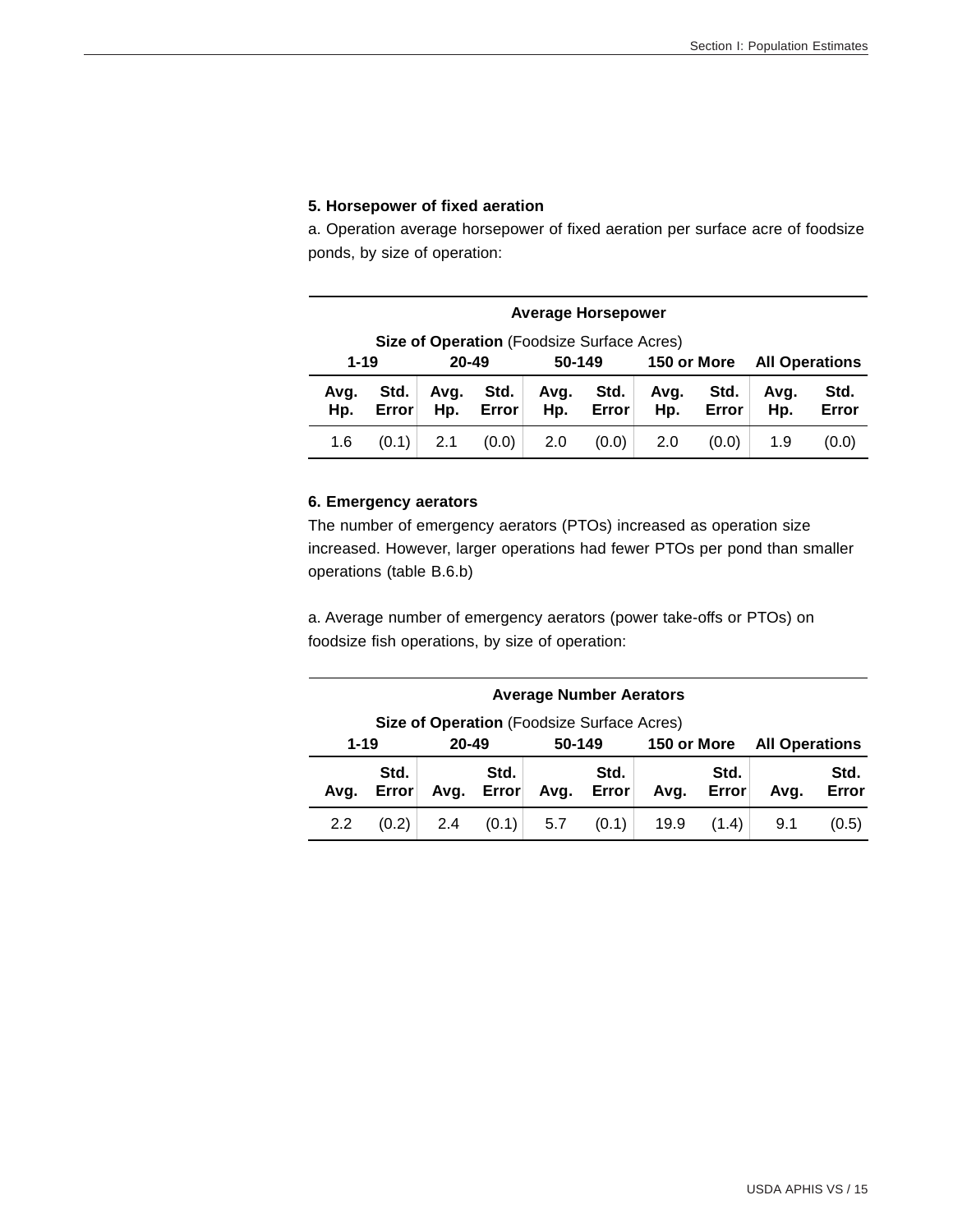

Emergency aerator (PTO)

b. Average number of emergency aerators (power take-offs or PTOs) *per pond* on foodsize operations, by size of operation:

|          | <b>Average Number Aerators</b>                                                 |           |               |                                                        |  |             |  |                       |  |
|----------|--------------------------------------------------------------------------------|-----------|---------------|--------------------------------------------------------|--|-------------|--|-----------------------|--|
|          | <b>Size of Operation</b> (Foodsize Surface Acres)                              |           |               |                                                        |  |             |  |                       |  |
| $1 - 19$ |                                                                                | $20 - 49$ |               | 50-149                                                 |  | 150 or More |  | <b>All Operations</b> |  |
| Ava.     | Std.<br>Error                                                                  | Avg.      | Std.<br>Error | Std.<br>Std.<br>Avg.<br>Error<br>Error<br>Avq.<br>Avq. |  |             |  |                       |  |
| 0.65     | (0.02)<br>0.64<br>(0.02)<br>0.54<br>0.44<br>(0.04)<br>(0.05)<br>0.48<br>(0.03) |           |               |                                                        |  |             |  |                       |  |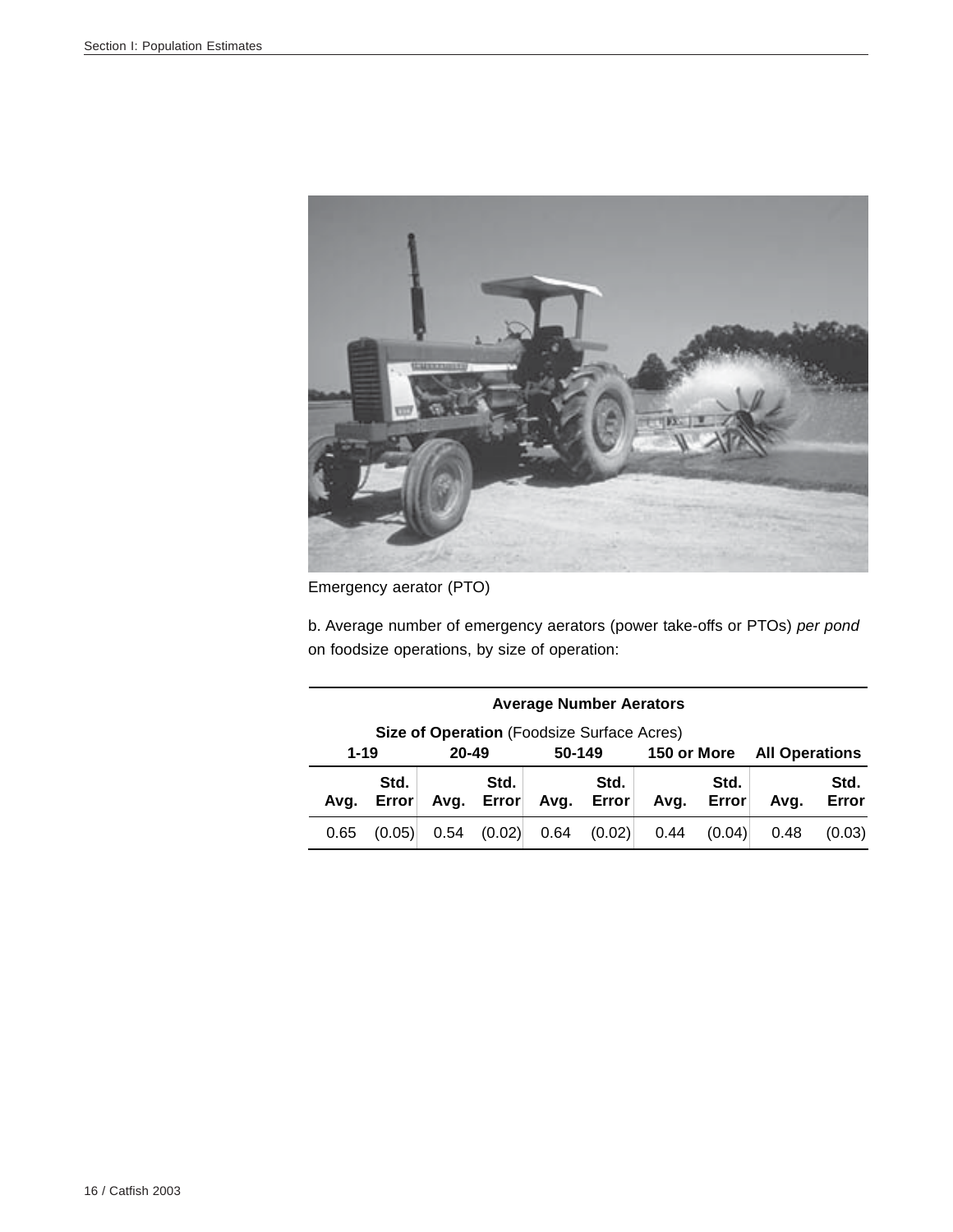## **7. Snail control**

A higher percentage of growout operations in the West region (19.0 percent) reported snail problems in growout ponds in 2002 than operations the East region (7.2 percent).

a. Percentage of foodsize fish operations that had snail problems in any foodsize fish ponds in 2002, by region:

|                | <b>Percent Operations</b> |                       |                          |                |                          |  |  |  |  |  |
|----------------|---------------------------|-----------------------|--------------------------|----------------|--------------------------|--|--|--|--|--|
| East           | Region                    | <b>All Operations</b> |                          |                |                          |  |  |  |  |  |
| <b>Percent</b> | <b>Standard</b><br>Error  | <b>Percent</b>        | <b>Standard</b><br>Error | <b>Percent</b> | <b>Standard</b><br>Error |  |  |  |  |  |
| 7.2            | (0.8)                     | 19.0                  | (1.3)                    | 12.7           | (0.7)                    |  |  |  |  |  |

A higher percentage of growout operations in the West region than the East region used some snail control measure (24.2 and 16.2 percent, respectively). However, the percentages of growout operations that used specific snail control measures did not differ substantially between regions.

b. Percentage of foodsize fish operations that used the following measures to control snails in foodsize ponds, by region:

|                                        | <b>Percent Operations</b> |               |                |               |                       |               |  |  |
|----------------------------------------|---------------------------|---------------|----------------|---------------|-----------------------|---------------|--|--|
|                                        |                           | Region        |                |               |                       |               |  |  |
|                                        | East                      |               | West           |               | <b>All Operations</b> |               |  |  |
| <b>Snail Control</b><br><b>Measure</b> | <b>Percent</b>            | Std.<br>Error | <b>Percent</b> | Std.<br>Error | <b>Percent</b>        | Std.<br>Error |  |  |
| Lime                                   | 11.8                      | (0.9)         | 10.2           | (1.1)         | 11.1                  | (0.7)         |  |  |
| Copper                                 | 11.4                      | (0.9)         | 14.8           | (1.2)         | 13.0                  | (0.7)         |  |  |
| Weed control                           | 4.7                       | (0.6)         | 4.5            | (0.7)         | 4.6                   | (0.5)         |  |  |
| <b>Biological control</b>              | 1.0                       | (0.3)         | 2.8            | (0.7)         | 1.8                   | (0.4)         |  |  |
| Other                                  | 0.0                       | $(--)$        | 1.5            | (0.4)         | 0.7                   | (0.2)         |  |  |
| Any                                    | 16.2                      | (1.0)         | 24.2           | (1.3)         | 19.9                  | (0.8)         |  |  |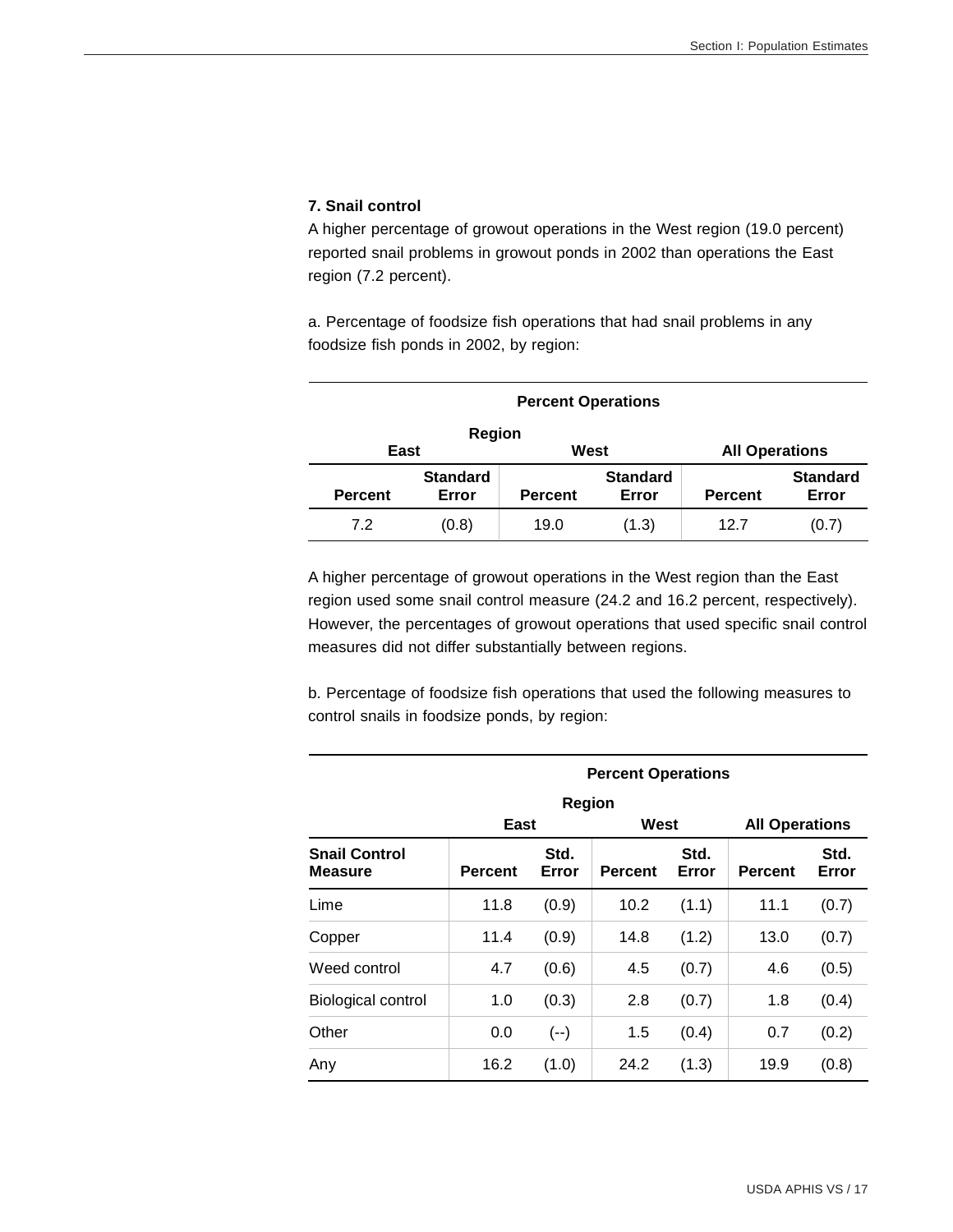## **C. Water Quality and Treatments**

#### **1. Chloride level**

The average chloride level during summer on all operations was 110.4 parts per million (ppm). The average summer chloride level was higher in the East region (129.1 ppm) than the West region (80.7 ppm).

a. Operation average chloride level in foodsize fish ponds in parts per million, by region:

| <b>Average Levels (ppm)</b> |                          |                       |                          |         |                          |  |  |  |  |
|-----------------------------|--------------------------|-----------------------|--------------------------|---------|--------------------------|--|--|--|--|
| East                        | <b>Region</b>            | <b>All Operations</b> |                          |         |                          |  |  |  |  |
| Average                     | <b>Standard</b><br>Error | Average               | <b>Standard</b><br>Error | Average | <b>Standard</b><br>Error |  |  |  |  |
| 129.1                       | (6.5)                    | 80.7                  | (2.6)                    | 110.4   | (4.1)                    |  |  |  |  |

## **2. Salt usage**

Salt is added to catfish ponds to prevent disease problems related to ammonia and nitrite. Over half of all growout operations routinely added salt to maintain a desired chloride level. Nearly two out of three operations (64.1 percent) in the East region added salt, compared to less than one out of two operations (41.6 percent) in the West region. A high percentage of operations (39.2 percent) in the West region did not add salt to ponds.

a. Percentage of foodsize fish operations by use of salt in foodsize fish ponds, by region:

|                                                               | <b>Percent Operations</b> |               |                |               |                       |               |  |  |  |
|---------------------------------------------------------------|---------------------------|---------------|----------------|---------------|-----------------------|---------------|--|--|--|
|                                                               |                           |               | <b>Region</b>  |               |                       |               |  |  |  |
|                                                               | East                      |               | West           |               | <b>All Operations</b> |               |  |  |  |
| <b>Salt Usage</b>                                             | <b>Percent</b>            | Std.<br>Error | <b>Percent</b> | Std.<br>Error | <b>Percent</b>        | Std.<br>Error |  |  |  |
| Routinely added salt to<br>maintain desired chloride<br>level | 64.1                      | (1.2)         | 41.6           | (1.3)         | 53.5                  | (0.9)         |  |  |  |
| Added salt only in<br>response to health<br>problems          | 19.0                      | (1.0)         | 19.2           | (1.1)         | 19.1                  | (0.8)         |  |  |  |
| Did not add salt                                              | 16.9                      | (0.8)         | 39.2           | (1.2)         | 27.4                  | (0.7)         |  |  |  |
| Total                                                         | 100.0                     |               | 100.0          |               | 100.0                 |               |  |  |  |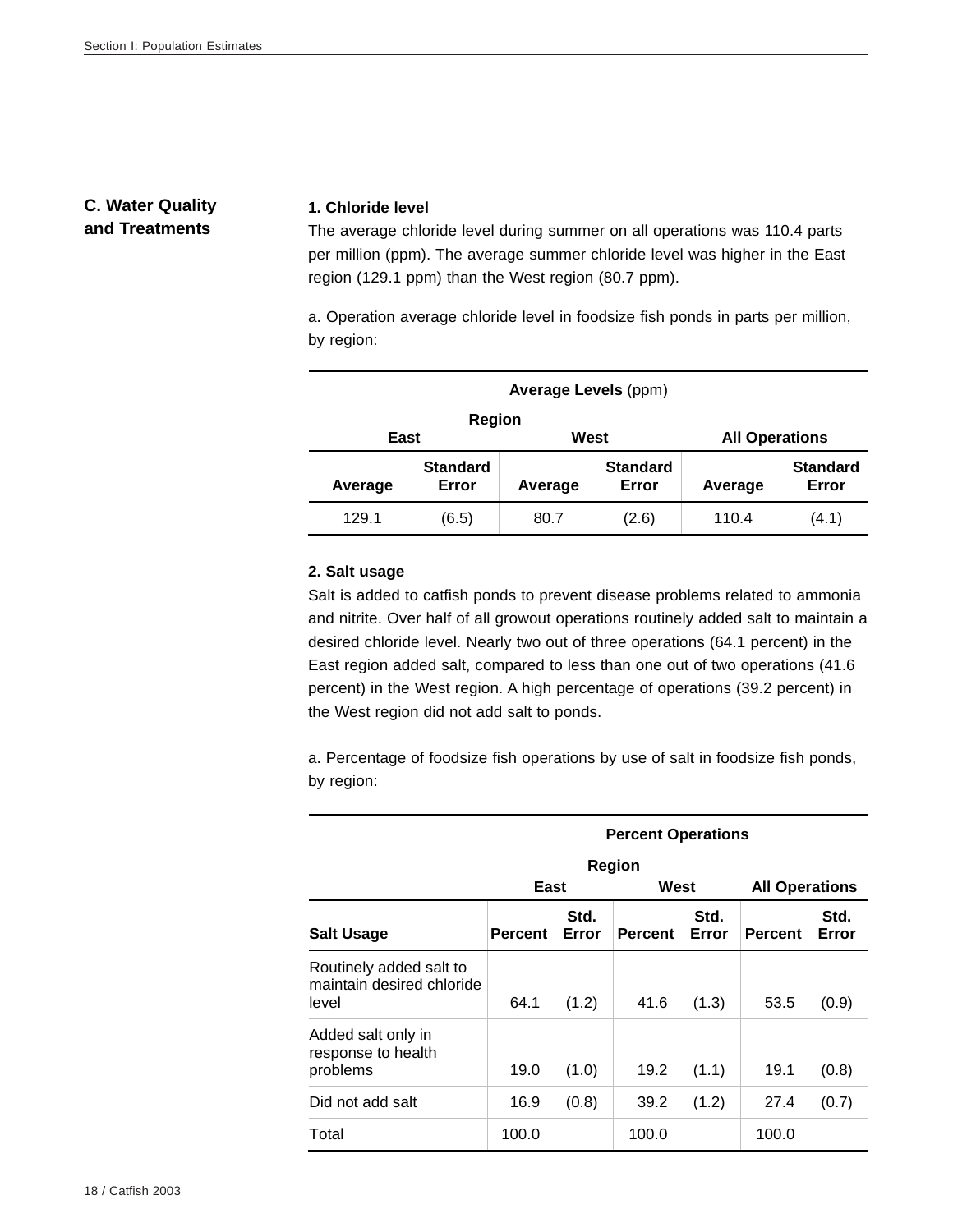## **3. Alkalinity**

Adequate alkalinity, a measure of water's buffering capacity, is essential in avoiding problems associated with low pH, un-ionized ammonia, and some dissolved metals. A higher percentage of operations in the East region than the West region reported alkalinity levels between 75 and 199 ppm (82.6 and 45.3 percent, respectively). A higher percentage of operations in the West region than the East region reported alkalinity levels of less than 75 ppm (40.0 and 14.3 percent, respectively).

a. Percentage of foodsize fish operations by alkalinity of the water used in foodsize fish ponds by region:

| <b>Percent Operations</b> |                |               |                |               |                       |               |  |  |
|---------------------------|----------------|---------------|----------------|---------------|-----------------------|---------------|--|--|
|                           |                | <b>Region</b> |                |               |                       |               |  |  |
|                           | East           |               | West           |               | <b>All Operations</b> |               |  |  |
| <b>Alkalinity (ppm)</b>   | <b>Percent</b> | Std.<br>Error | <b>Percent</b> | Std.<br>Error | <b>Percent</b>        | Std.<br>Error |  |  |
| Less than 75              | 14.3           | (1.2)         | 40.0           | (3.0)         | 21.0                  | (1.2)         |  |  |
| 75 to 199                 | 82.6           | (1.3)         | 45.3           | (3.1)         | 72.9                  | (1.3)         |  |  |
| 200 or more               | 3.1            | (0.6)         | 14.7           | (1.7)         | 6.1                   | (0.6)         |  |  |
| Total                     | 100.0          |               | 100.0          |               | 100.0                 |               |  |  |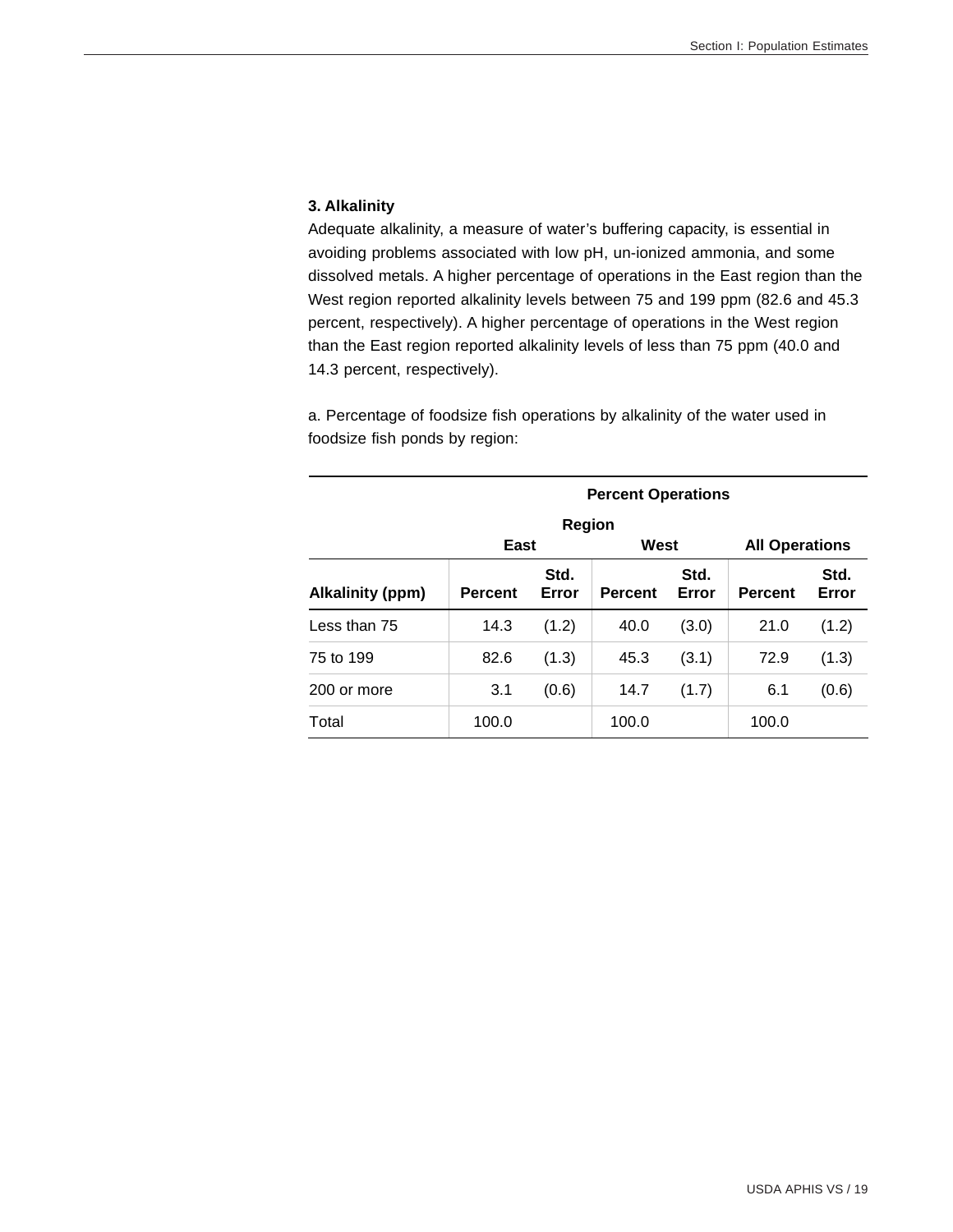



b. Operation average alkalinity (ppm) of water used in foodsize fish ponds, by region:

|                              | <b>Region</b>            |                               |                          |                              |                          |  |
|------------------------------|--------------------------|-------------------------------|--------------------------|------------------------------|--------------------------|--|
| East                         |                          | <b>All Operations</b><br>West |                          |                              |                          |  |
| Average<br><b>Alkalinity</b> | <b>Standard</b><br>Error | Average<br><b>Alkalinity</b>  | <b>Standard</b><br>Error | Average<br><b>Alkalinity</b> | <b>Standard</b><br>Error |  |
| 102.0                        | (1.2)                    | 103.1                         | (5.1)                    | 102.3                        | (1.6)                    |  |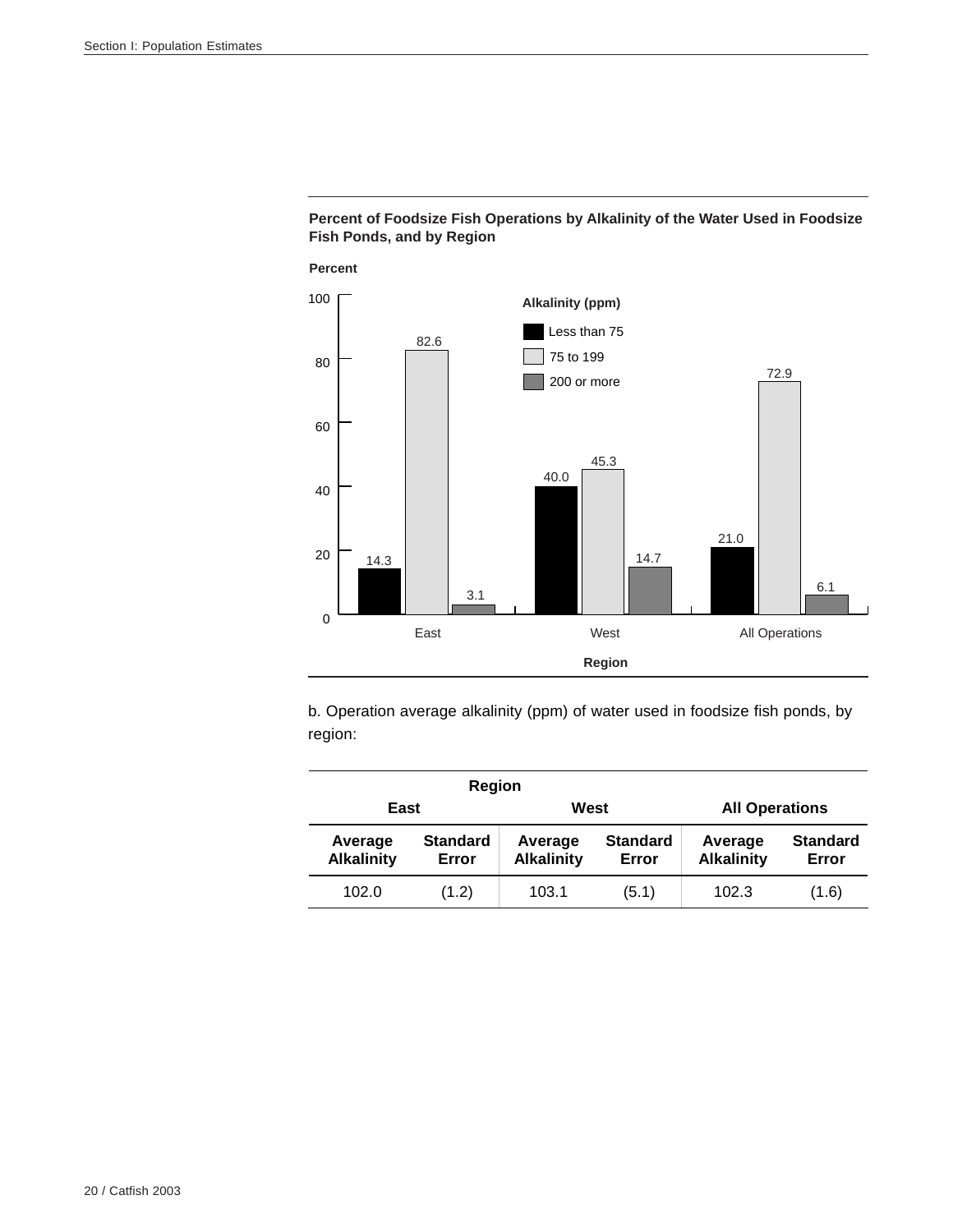## **4. Adding calcium to water**

A large percentage of operations (70.0 percent) did not add calcium to ponds. The percentage of operations not adding calcium was higher in the West region (87.2 percent) than the East region (54.9 percent). Almost a fourth of East region operations routinely added calcium to maintain a desired alkalinity and hardness.

a. Percentage of foodsize fish operations by method of adding calcium to ponds to maintain alkalinity, and by region:

|                                                                              |                |               | <b>Percent Operations</b> |               |                       |               |
|------------------------------------------------------------------------------|----------------|---------------|---------------------------|---------------|-----------------------|---------------|
|                                                                              |                | <b>Region</b> |                           |               |                       |               |
|                                                                              | East           |               | West                      |               | <b>All Operations</b> |               |
| Calcium                                                                      | <b>Percent</b> | Std.<br>Error | <b>Percent</b>            | Std.<br>Error | <b>Percent</b>        | Std.<br>Error |
| Routinely add calcium<br>to maintain a desired<br>alkalinity and<br>hardness | 23.6           | (1.1)         | 3.4                       | (0.6)         | 14.2                  | (0.7)         |
| Add calcium only in<br>response to health<br>problems                        | 21.5           | (1.1)         | 9.4                       | (0.9)         | 15.8                  | (0.7)         |
| Do not add calcium to<br>ponds                                               | 54.9           | (1.3)         | 87.2                      | (1.0)         | 70.0                  | (0.9)         |
| Total                                                                        | 100.0          |               | 100.0                     |               | 100.0                 |               |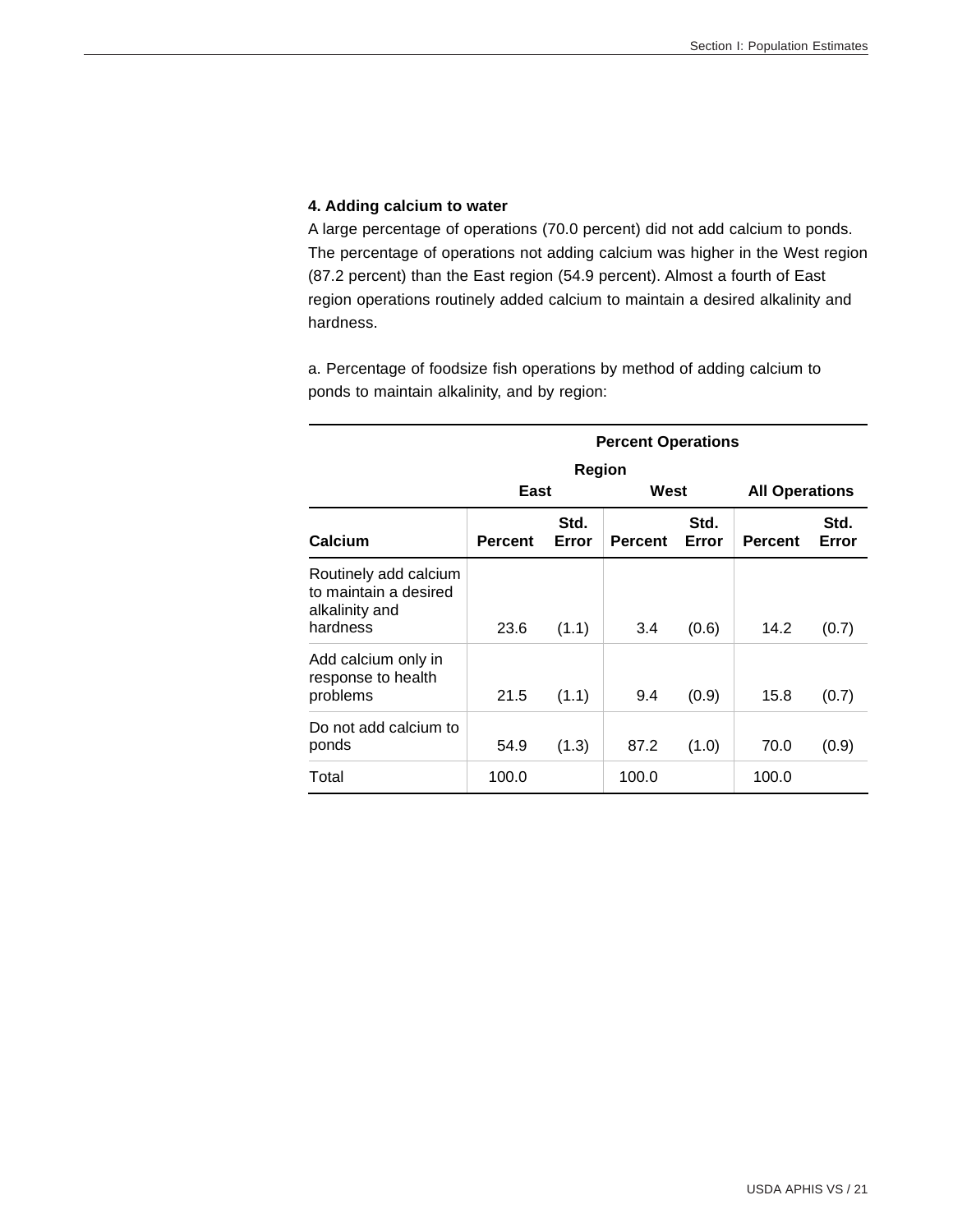#### **5. Water quality testing**

A lower percentage of operations with less than 20 acres (17.7 percent) tested water quality at least once a month than did operations with 20 or more acres (44.0 to 50.0 percent). Similarly, almost half of smaller operations never tested water quality. The NAHMS Catfish '97 study posed a similar question to producers (Part II, table A.1.a). The percentage of operations that did not test water quality is directly comparable. Overall, 25.2 percent of operations in 1997 said they never tested water quality, compared to 15.6 percent of operations in 2003. The most substantial change was a reduction from 1997 to 2003 in the percentage of operations with 20 to 49 acres that did not test water quality (21.3 percent of operations in 1997 compared to 11.8 percent of operations in 2003), and in the 50 to 149 acres size group (25.0 percent of operations in 1997 compared to 9.9 percent of operations in 2003). Also, 22.7 percent of the operations in 2003 tested only in response to health problems, while in 1997 only 9.7 percent of operations tested only in response to health problems.

a. Percentage of foodsize fish operations by frequency of water quality testing in foodsize fish ponds, and by size of operation:

|                                              |       | <b>Percent Operations</b>   |       |               |                                                   |                          |                               |  |  |  |  |
|----------------------------------------------|-------|-----------------------------|-------|---------------|---------------------------------------------------|--------------------------|-------------------------------|--|--|--|--|
|                                              |       |                             |       |               | <b>Size of Operation</b> (Foodsize Surface Acres) |                          |                               |  |  |  |  |
|                                              |       | $1 - 19$<br>20-49<br>50-149 |       |               | 150 or<br><b>More</b>                             | All<br><b>Operations</b> |                               |  |  |  |  |
| Water<br>Quality<br>Testing                  | Pct.  | Std.<br>Error               | Pct.  | Std.<br>Error | Std.<br>Pct. Error                                | Std.                     | Std.<br>Pct. Error Pct. Error |  |  |  |  |
| Once a<br>month or<br>more often             |       | 17.7(1.9)                   | 47.3  | (2.2)         | 44.0 (1.7)                                        | 50.0(1.9)                | 43.0 $(1.0)$                  |  |  |  |  |
| Less often<br>than once a<br>month           |       | 11.1(1.5)                   | 23.7  | (1.9)         | 19.8(1.4)                                         | 17.7(1.4)                | 18.7(0.8)                     |  |  |  |  |
| In response<br>to health<br>problems<br>only |       | 22.7(1.8)                   | 17.2  | (1.6)         | 26.3(1.4)                                         | 22.5(1.5)                | 22.7(0.8)                     |  |  |  |  |
| Not tested                                   |       | 48.5 (2.2)                  | 11.8  | (1.4)         | 9.9(0.9)                                          | 9.8(1.1)                 | 15.6(0.6)                     |  |  |  |  |
| Total                                        | 100.0 |                             | 100.0 |               | 100.0                                             | 100.0                    | 100.0                         |  |  |  |  |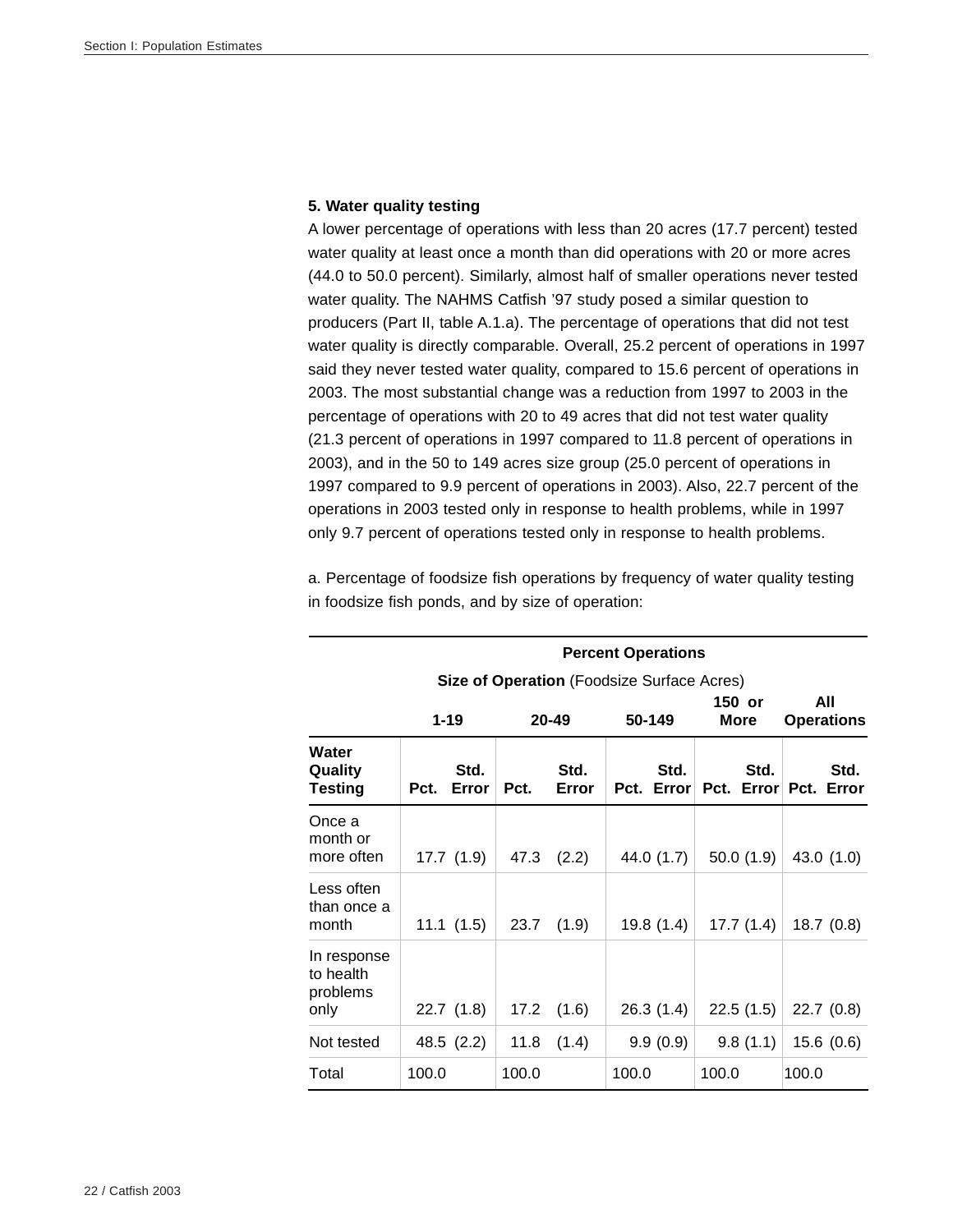

## **Percent of Foodsize Fish Operations that Tested Water Quality in Foodsize Fish Ponds Once a Month or More Often, by Size of Operation**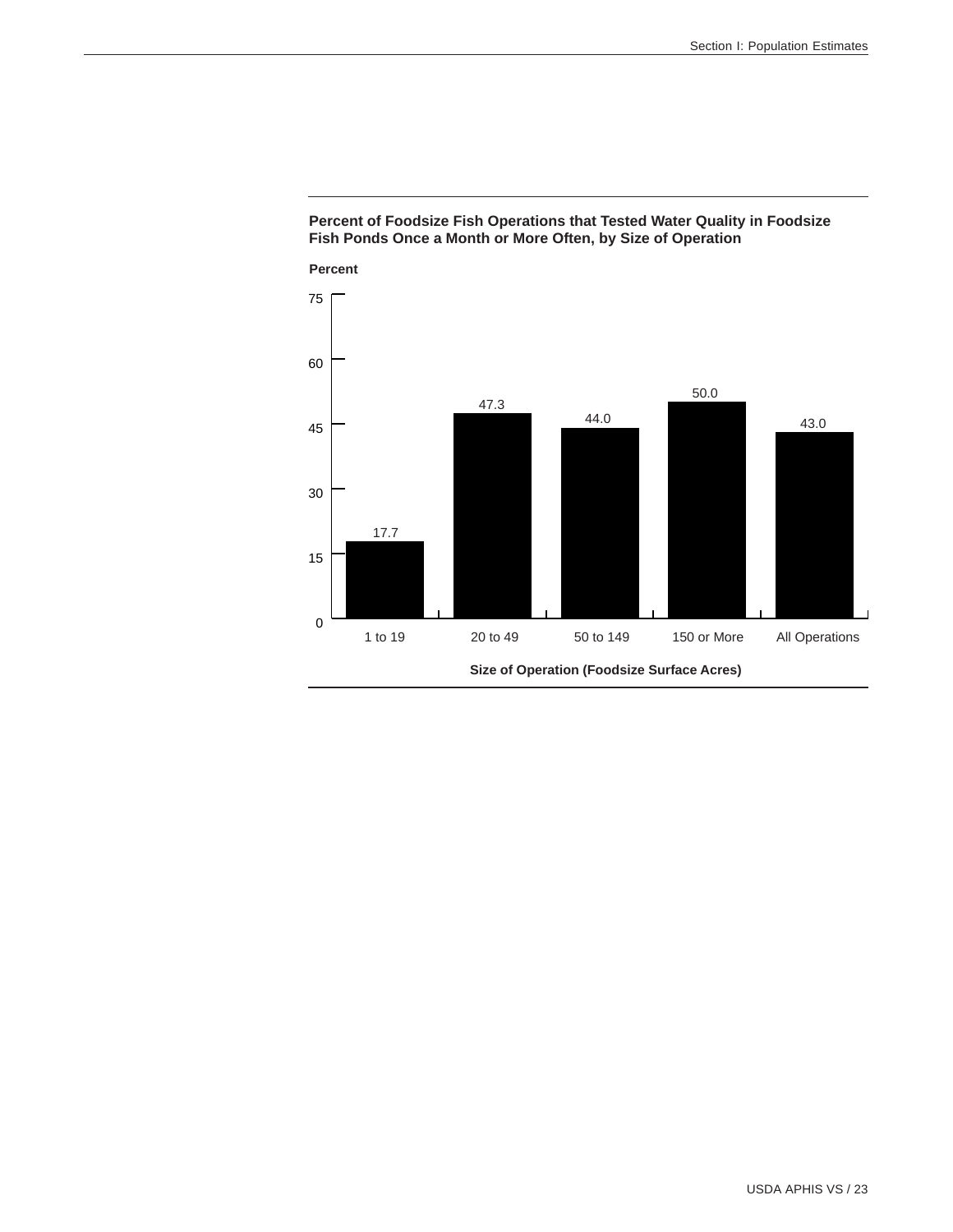For operations that did test water quality, approximately two-thirds or more tested ammonia, chloride, or nitrite one to two times per month. Testing of these water quality parameters occurred 3 to 4 times per month on about onefourth of operations.

b. For operations that did water quality testing on foodsize fish ponds, percentage of operations by number of times per month foodsize fish ponds were tested:

|                        | <b>Percent Operations</b>                                                    |               |                |               |                |               |  |  |  |
|------------------------|------------------------------------------------------------------------------|---------------|----------------|---------------|----------------|---------------|--|--|--|
|                        | <b>Water Quality Testing</b><br><b>Chloride</b><br>Ammonia<br><b>Nitrite</b> |               |                |               |                |               |  |  |  |
| <b>Times Per Month</b> | <b>Percent</b>                                                               | Std.<br>Error | <b>Percent</b> | Std.<br>Error | <b>Percent</b> | Std.<br>Error |  |  |  |
| 0                      | 3.7                                                                          | (0.7)         | 3.8            | (0.6)         | 1.2            | (0.3)         |  |  |  |
| 1 to $2$               | 65.6                                                                         | (1.5)         | 72.9           | (1.5)         | 66.2           | (1.5)         |  |  |  |
| 3 to 4                 | 29.6                                                                         | (1.5)         | 23.3           | (1.4)         | 30.0           | (1.5)         |  |  |  |
| 5 to 7                 | 0.0                                                                          | $(--)$        | 0.0            | $(--)$        | 0.8            | (0.2)         |  |  |  |
| 8 or more              | 1.1                                                                          | (0.5)         | 0.0            | $(--)$        | 1.8            | (0.5)         |  |  |  |
| Total                  | 100.0                                                                        |               | 100.0          |               | 100.0          |               |  |  |  |

## **6. Algae management**

Algae control programs were used by a higher percentage of operations in the East region (50.1 percent) than the West region (23.7 percent). A higher percentage of operations in the West region than the East region also did not implement any algae control treatment (38.9 and 18.6 percent, respectively).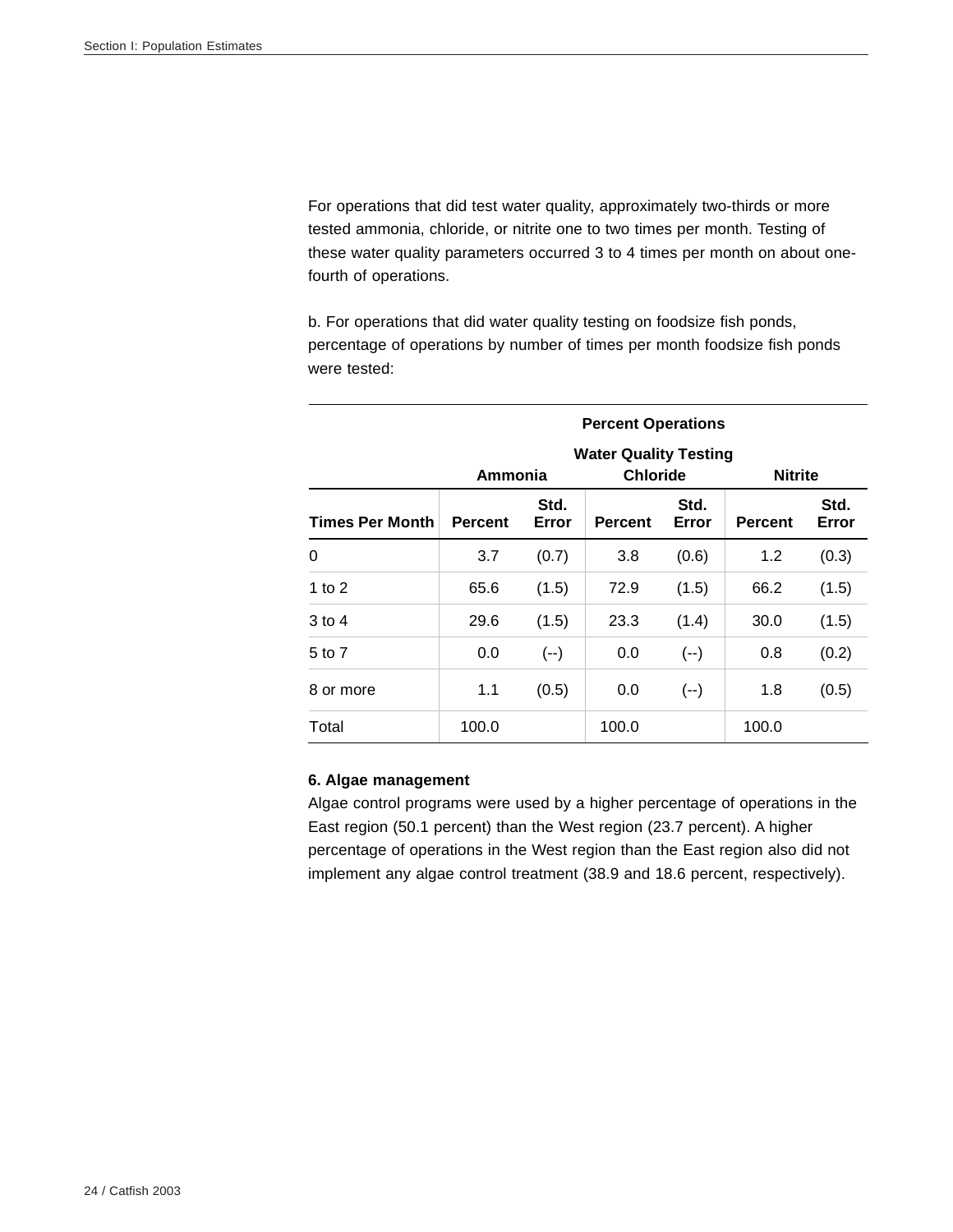a. Percentage of foodsize fish operations by algae management practice and by region:

| <b>Percent Operations</b>                                           |         |               |                |               |                       |               |  |
|---------------------------------------------------------------------|---------|---------------|----------------|---------------|-----------------------|---------------|--|
|                                                                     | Region  |               |                |               |                       |               |  |
|                                                                     | East    |               | West           |               | <b>All Operations</b> |               |  |
| Algae<br><b>Management Practice</b>                                 | Percent | Std.<br>Error | <b>Percent</b> | Std.<br>Error | <b>Percent</b>        | Std.<br>Error |  |
| Prevent algae overgrowth<br>with a control program                  | 50.1    | (1.3)         | 23.7           | (1.4)         | 37.8                  | (1.0)         |  |
| Control bloom only in<br>response to problems<br>such as off-flavor | 31.3    | (1.3)         | 37.4           | (1.5)         | 34.1                  | (1.0)         |  |
| No algae control<br>treatments                                      | 18.6    | (0.9)         | 38.9           | (1.3)         | 28.1                  | (0.8)         |  |
| Total                                                               | 100.0   |               | 100.0          |               | 100.0                 |               |  |

#### **Percent of Foodsize Fish Operations by Algae Management Practice and by Region**



**Percent**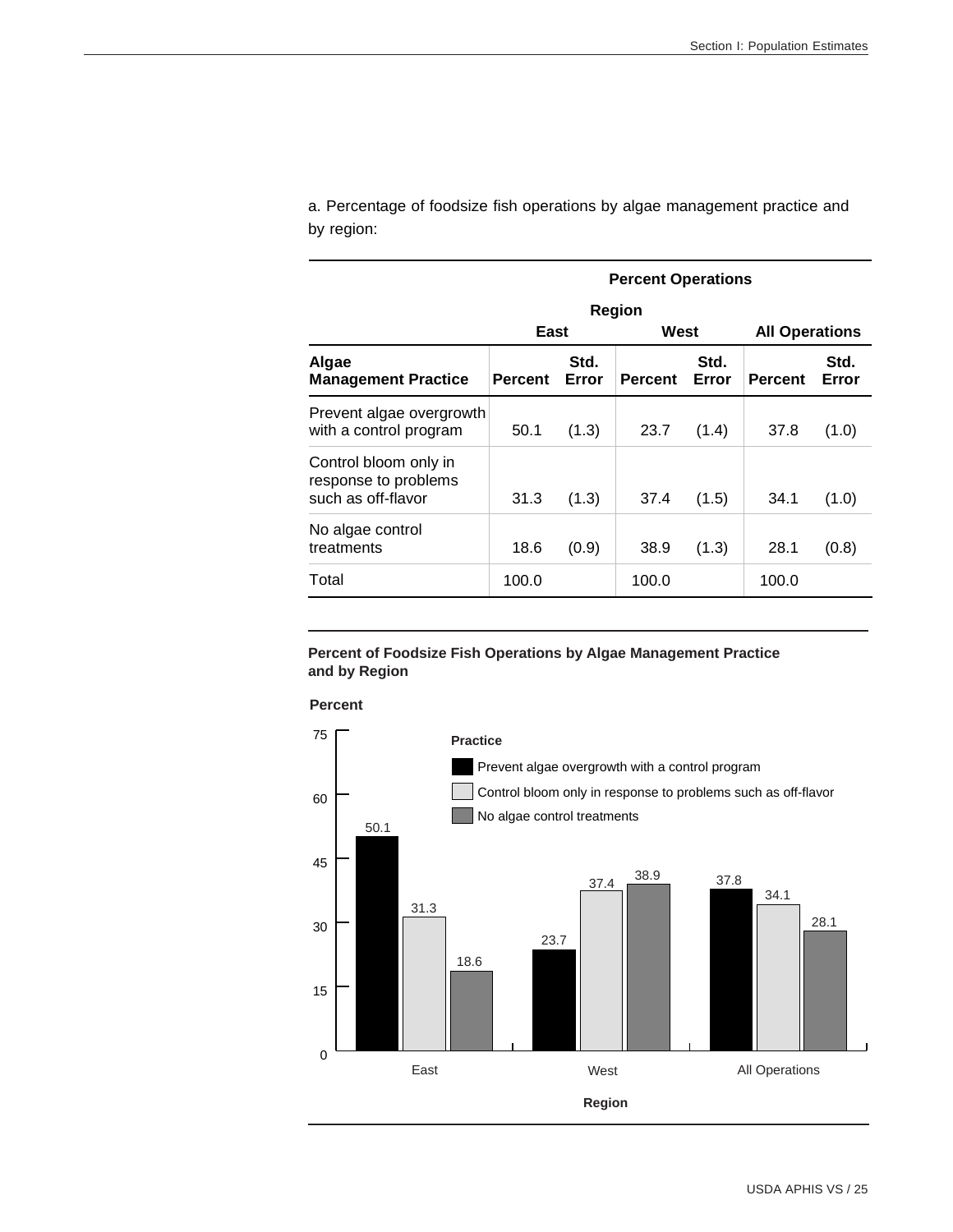Operations with 150 or more surface acres that used algae control programs included 77.1 percent of their ponds in a control program. Operations with less than 150 acres tended to include a higher percentage of their ponds in a control program, although this may reflect that they likely have fewer ponds to manage.

b. For operations that used algae control programs, operation percentage of foodsize fish ponds included in a control program, by size of operation:

| <b>Percent Foodsize Fish Ponds</b> |                                            |      |               |      |               |                       |               |      |               |
|------------------------------------|--------------------------------------------|------|---------------|------|---------------|-----------------------|---------------|------|---------------|
|                                    | Size of Operation (Foodsize Surface Acres) |      |               |      |               |                       |               |      |               |
|                                    | $1 - 19$<br>20-49<br>50-149<br>150 or More |      |               |      |               | <b>All Operations</b> |               |      |               |
| Pct.                               | Std.<br>Error                              | Pct. | Std.<br>Error | Pct. | Std.<br>Error | Pct.                  | Std.<br>Error | Pct. | Std.<br>Error |
| 98.6                               | (0.8)                                      | 94.0 | (1.2)         | 90.1 | (1.5)         | 77.1                  | (6.3)         | 80.4 | (5.0)         |

For operations with algae control programs, 80.3 and 72.5 percent used copper sulfate and Diuron®, respectively. Biological control was practiced by 26.1 percent of operations with algae control programs.

c. For operations that used algae control programs, percentage of operations by control method:

| <b>Algae Control Method</b>                             | <b>Percent Operations</b> | <b>Standard Error</b> |
|---------------------------------------------------------|---------------------------|-----------------------|
| Copper sulfate $(CuS04)$ or other<br>copper formulation | 80.3                      | (1.4)                 |
| Diuron                                                  | 72.5                      | (1.4)                 |
| Biological (i.e., threadfin or gizzard<br>shad)         | 26.1                      | (1.5)                 |
| Other                                                   | 10.4                      | (1.0)                 |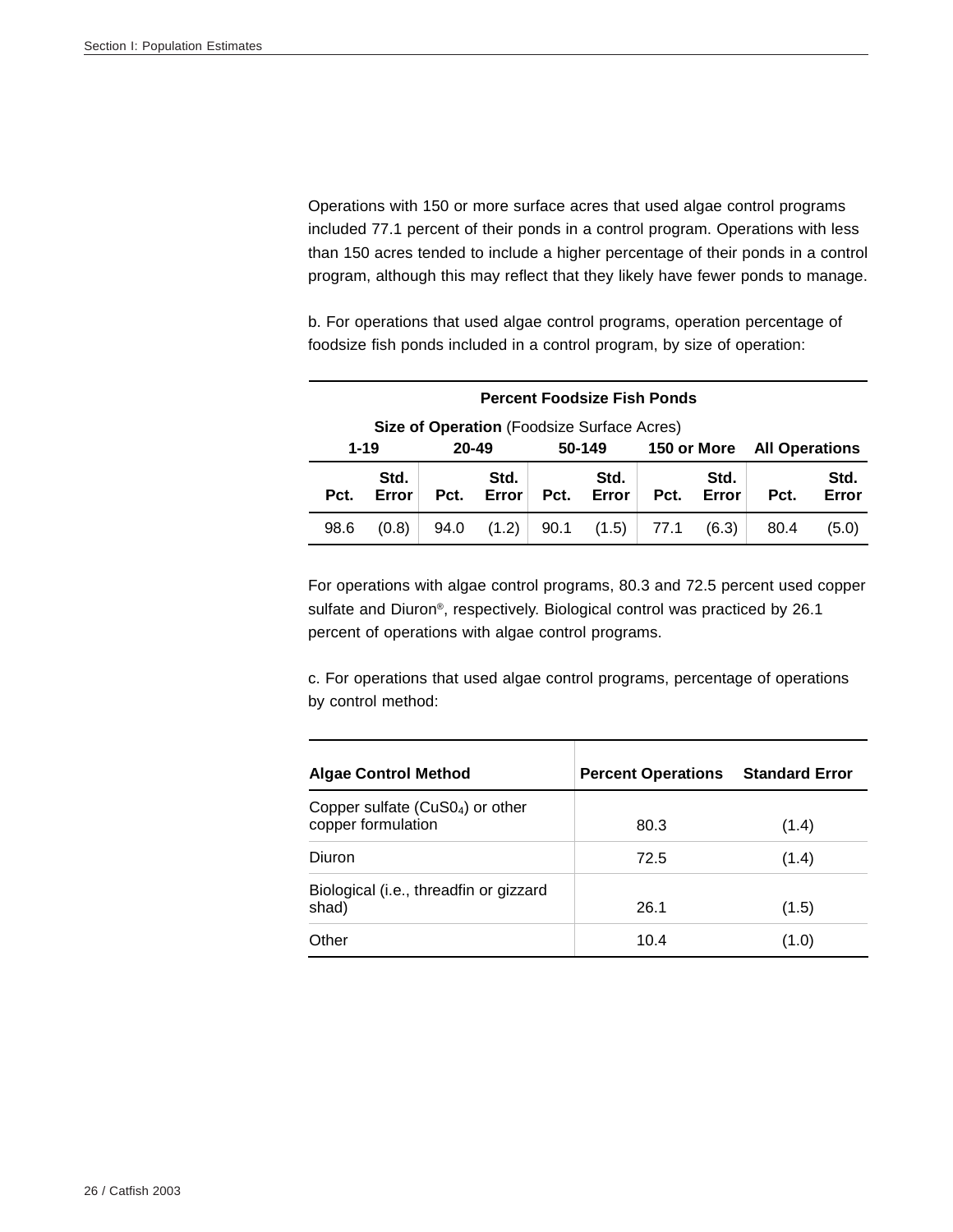Most operations started their algae control programs after April and ended the programs by November.

d. For foodsize fish operations that used an algae control program, percentage of operations by beginning and ending month of the program in 2002:

|              | <b>Percent Operations</b> |                          |                     |                          |  |  |  |  |
|--------------|---------------------------|--------------------------|---------------------|--------------------------|--|--|--|--|
|              | <b>Beginning Month</b>    |                          | <b>Ending Month</b> |                          |  |  |  |  |
| <b>Month</b> | <b>Percent</b>            | <b>Standard</b><br>Error | <b>Percent</b>      | <b>Standard</b><br>Error |  |  |  |  |
| January      | 4.1                       | (0.7)                    | 0.0                 | $(-)$                    |  |  |  |  |
| February     | 2.0                       | (0.5)                    | 0.0                 | $(-)$                    |  |  |  |  |
| March        | 12.7                      | (1.3)                    | 0.4                 | (0.1)                    |  |  |  |  |
| April        | 24.7                      | (1.5)                    |                     | $(--)$                   |  |  |  |  |
| May          | 34.7                      | (1.8)                    |                     | $(--)$                   |  |  |  |  |
| June         | 17.6                      | (1.4)                    |                     | $(-)$                    |  |  |  |  |
| July         | 3.7                       | (0.7)                    | 2.5                 | (0.5)                    |  |  |  |  |
| August       | 0.5                       | (0.2)                    | 5.9                 | (0.9)                    |  |  |  |  |
| September    | 0.0                       | $(--)$                   | 27.4                | (1.6)                    |  |  |  |  |
| October      | 0.0                       | $(-)$                    | 45.5                | (1.8)                    |  |  |  |  |
| November     | 0.0                       | $(-)$                    | 13.2                | (1.2)                    |  |  |  |  |
| December     | 0.0                       | $(--)$                   | 5.1                 | (0.8)                    |  |  |  |  |
| Total        | 100.0                     |                          | 100.0               |                          |  |  |  |  |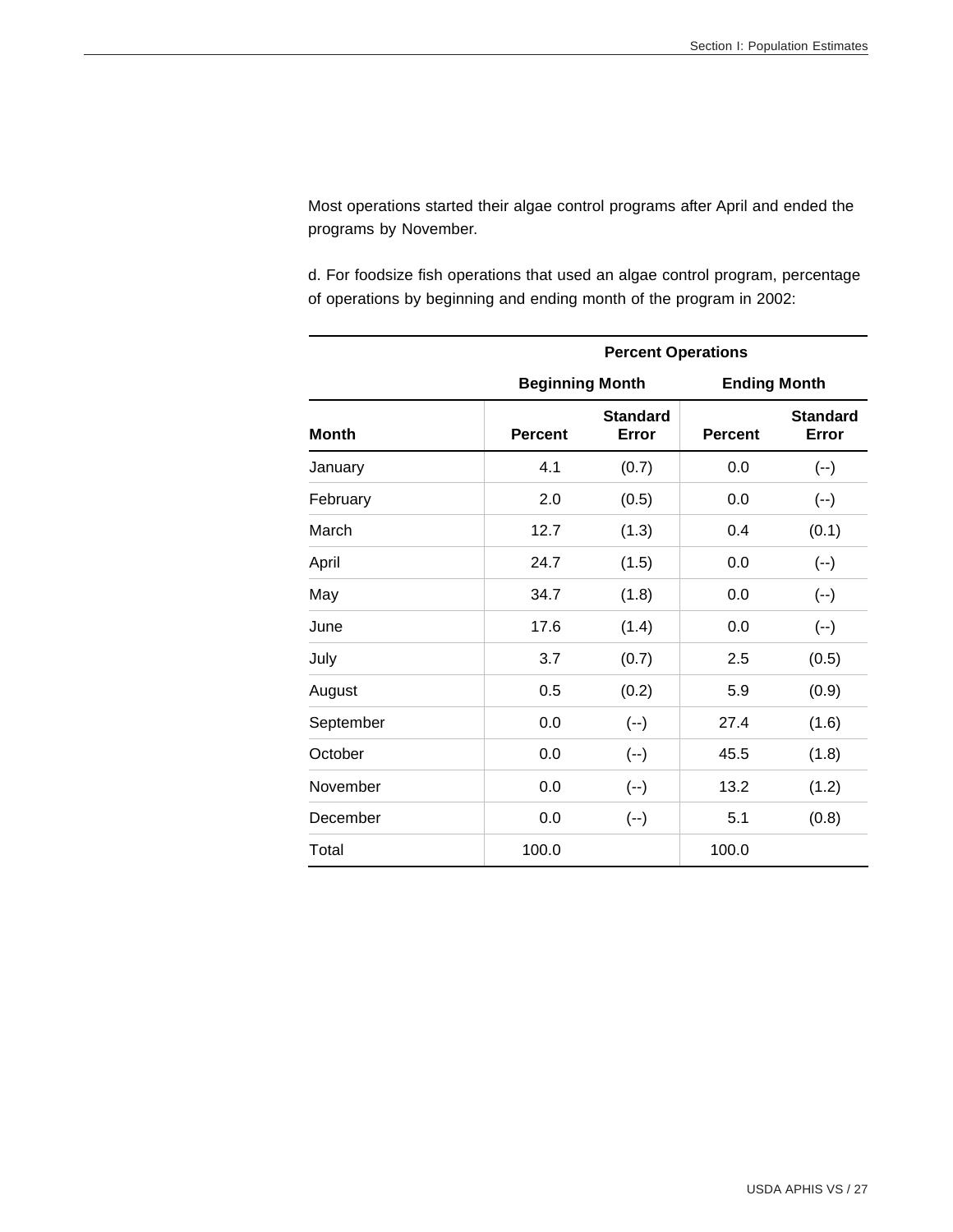e. For operations that used an algae control program, percentage of operations by number of weeks between algae control treatments:

| <b>Frequency</b>          | <b>Percent</b><br><b>Operations</b> | <b>Standard Error</b> |
|---------------------------|-------------------------------------|-----------------------|
| Once a week or more often | 56.6                                | (1.8)                 |
| Every 2 to 3 weeks        | 35.9                                | (1.8)                 |
| Every 4 to 5 weeks        | 3.9                                 | (0.6)                 |
| Every 6 weeks or longer   | 3.6                                 | (0.7)                 |
| Total                     | 100.0                               |                       |

## **D. Stocking Practices**

## **1. Genetic lines**

Unknown catfish lines were stocked by 65.3 percent of operations. The Goldkist line was stocked by 28.4 percent of foodsize fish operations. The newly introduced NWAC103 line was stocked by 5.9 percent of all foodsize fish operations. Some operations stocked more than one genetic line, so totals sum to more than 100.

a. Percentage of foodsize fish operations that had any of the following line(s) of fish present on January 1, 2003, by size of operation:

#### **Percent Operations**

 **Size of Operation** (Foodsize Surface Acres)

|                                     |      | $1 - 19$           |              | 20-49              |              | 50-149             |              | 150 or More Operations |      | All           |
|-------------------------------------|------|--------------------|--------------|--------------------|--------------|--------------------|--------------|------------------------|------|---------------|
| Line                                |      | Std.<br>Pct. Error |              | Std.<br>Pct. Error |              | Std.<br>Pct. Error |              | Std.<br>Pct. Error     | Pct. | Std.<br>Error |
| NWAC <sub>103</sub>                 | 3.6  | (0.8)              | 4.3          | (0.9)              | 5.3          | (0.8)              | 8.4          | (1.0)                  | 5.9  | (0.5)         |
| Kansas                              | 9.3  | (1.5)              | 6.2          | (1.1)              | 7.5          | (1.0)              | 6.1          | (0.9)                  | 7.0  | (0.5)         |
| Goldkist                            | 11.5 |                    | $(1.6)$ 39.5 |                    | $(2.2)$ 31.5 |                    | $(1.6)$ 25.2 | (1.7)                  | 28.4 | (0.9)         |
| <b>Norris</b>                       | 0.0  | $(--)$             | 0.0          | $(--)$             | 1.0          | (0.3)              | 0.0          | $(--)$                 | 0.3  | (0.1)         |
| Hybrid<br>channel X<br>blue catfish | 5.0  | (1.0)              | 3.4          | (0.8)              | 0.5          | (0.1)              | 1.7          | (0.5)                  | 2.1  | (0.3)         |
| Unknown line                        | 55.2 |                    | $(2.3)$ 58.5 |                    | $(2.2)$ 67.5 |                    | $(1.6)$ 71.7 | (1.8)                  | 65.3 | (1.0)         |
| Other line                          | 25.3 |                    | $(1.9)$ 13.2 |                    | $(1.6)$ 5.4  | (0.8)              | 6.3          | (1.0)                  | 10.0 | (0.6)         |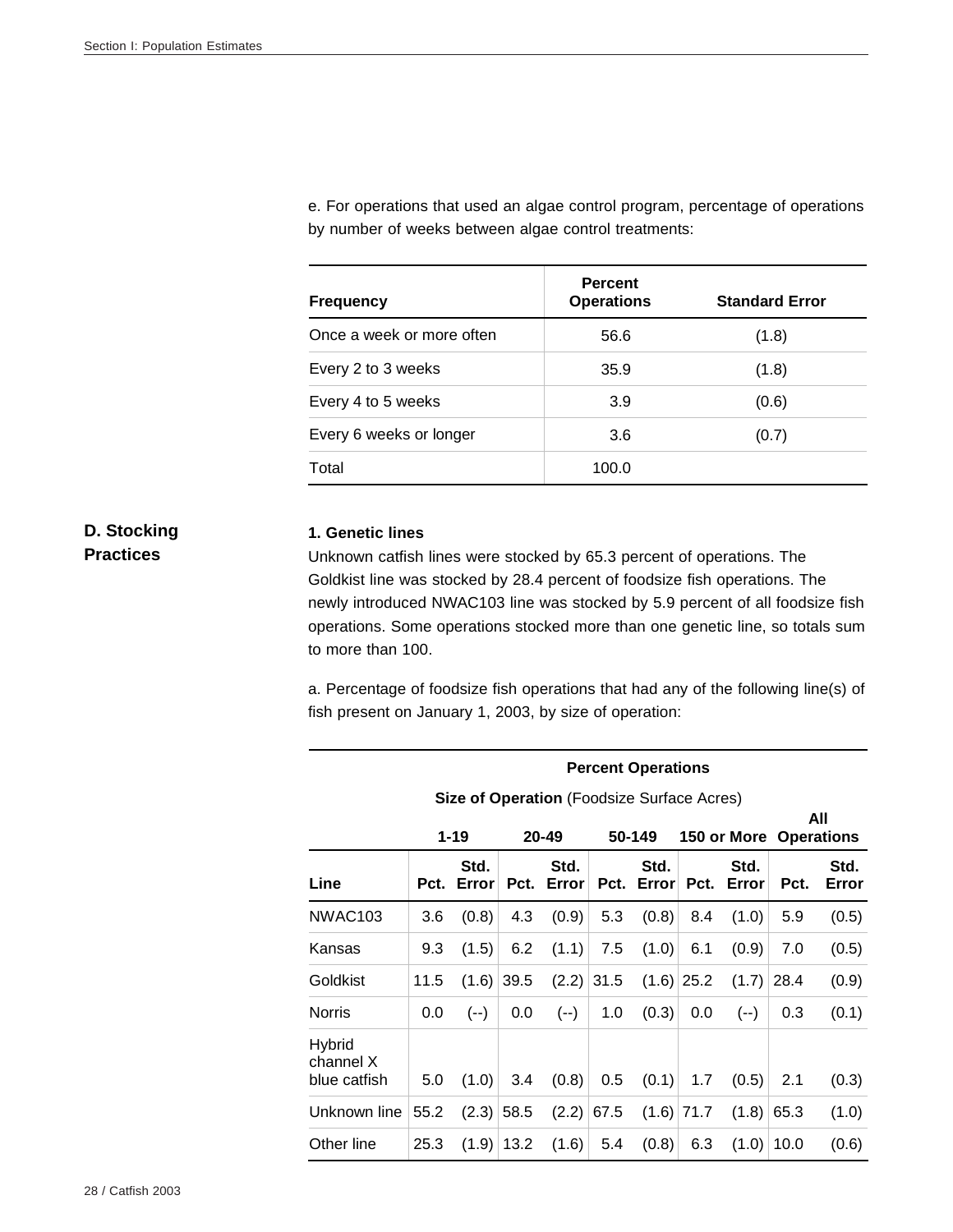A higher percentage of foodsize fish operations in the West region (75.3 percent) stocked unknown fish lines compared to operations in the East region (56.7 percent). Goldkist and Kansas lines were stocked by a higher percentage of operations in the East region (36.7 percent and 9.4 percent, respectively) than in the West region (18.8 percent and 4.3 percent, respectively).

b. Percentage of foodsize fish operations that had any of the following line(s) of fish present on January 1, 2003, by region:

|                                  | <b>Percent Operations</b><br><b>Region</b> |            |                |                   |  |  |  |  |
|----------------------------------|--------------------------------------------|------------|----------------|-------------------|--|--|--|--|
|                                  |                                            |            |                |                   |  |  |  |  |
|                                  | East                                       |            | West           |                   |  |  |  |  |
| Line                             | <b>Percent</b>                             | Std. Error | <b>Percent</b> | <b>Std. Error</b> |  |  |  |  |
| <b>NWAC103</b>                   | 5.8                                        | (0.7)      | 5.9            | (0.7)             |  |  |  |  |
| Kansas                           | 9.4                                        | (0.8)      | 4.3            | (0.6)             |  |  |  |  |
| Goldkist                         | 36.7                                       | (1.3)      | 18.8           | (1.2)             |  |  |  |  |
| <b>Norris</b>                    | 0.3                                        | (0.1)      | 0.4            | (0.1)             |  |  |  |  |
| Hybrid channel X<br>blue catfish | 3.3                                        | (0.5)      | 0.7            | (0.1)             |  |  |  |  |
| Unknown line                     | 56.7                                       | (1.3)      | 75.3           | (1.3)             |  |  |  |  |
| Other                            | 12.2                                       | (0.8)      | 7.5            | (0.9)             |  |  |  |  |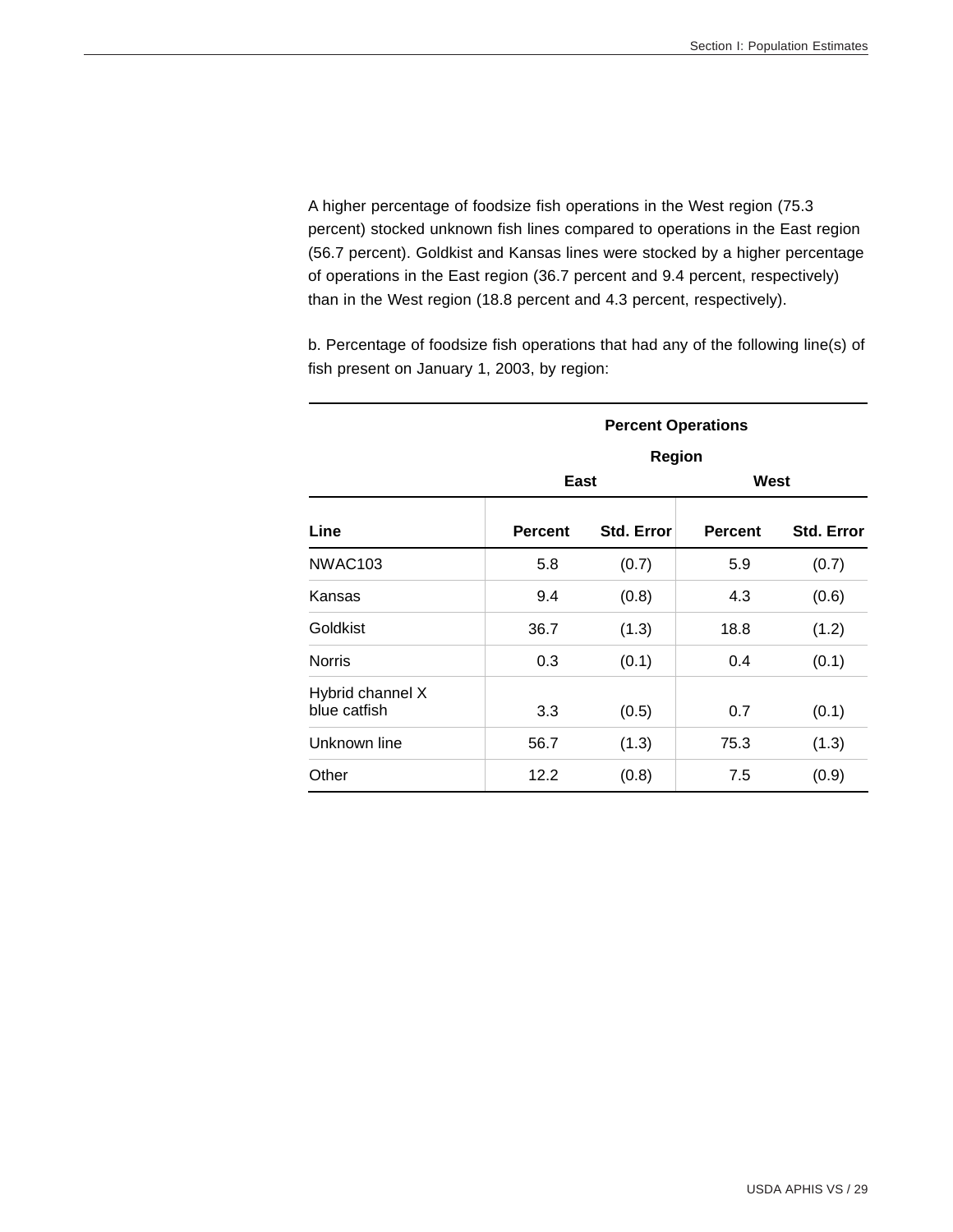To estimate the percentage of fish from each line stocked, the percentage of fish stocked by line was weighted by the January 1, 2003, inventory. Fish from unknown lines represented 64.4 percent of all fish stocked. Goldkist represented the next highest percentage (22.4 percent) of fish stocked.

c. Percentage of foodsize fish by line(s) of fish present on January 1, 2003, by region:

# **Percent Foodsize Fish**

|                                  | East    |               | West           |               | <b>All Operations</b> |               |  |
|----------------------------------|---------|---------------|----------------|---------------|-----------------------|---------------|--|
| Line                             | Percent | Std.<br>Error | <b>Percent</b> | Std.<br>Error | <b>Percent</b>        | Std.<br>Error |  |
| NWAC <sub>103</sub>              | 7.2     | (2.2)         | 1.4            | (0.3)         | 2.4                   | (0.5)         |  |
| Kansas                           | 9.6     | (2.0)         | 1.1            | (0.3)         | 2.6                   | (0.5)         |  |
| Goldkist                         | 38.5    | (6.0)         | 19.1           | (3.6)         | 22.4                  | (3.3)         |  |
| <b>Norris</b>                    | 0.2     | (0.1)         | 0.0            | (0.0)         | 0.1                   | (0.0)         |  |
| Hybrid channel X<br>blue catfish | 2.4     | (0.8)         | 0.9            | (0.3)         | 1.2                   | (0.3)         |  |
| Unknown line                     | 32.7    | (3.8)         | 71.2           | (3.8)         | 64.4                  | (3.5)         |  |
| Other                            | 9.4     | (2.7)         | 6.3            | (1.5)         | 6.9                   | (1.4)         |  |
| Total                            | 100.0   |               | 100.0          |               | 100.0                 |               |  |

## **Region**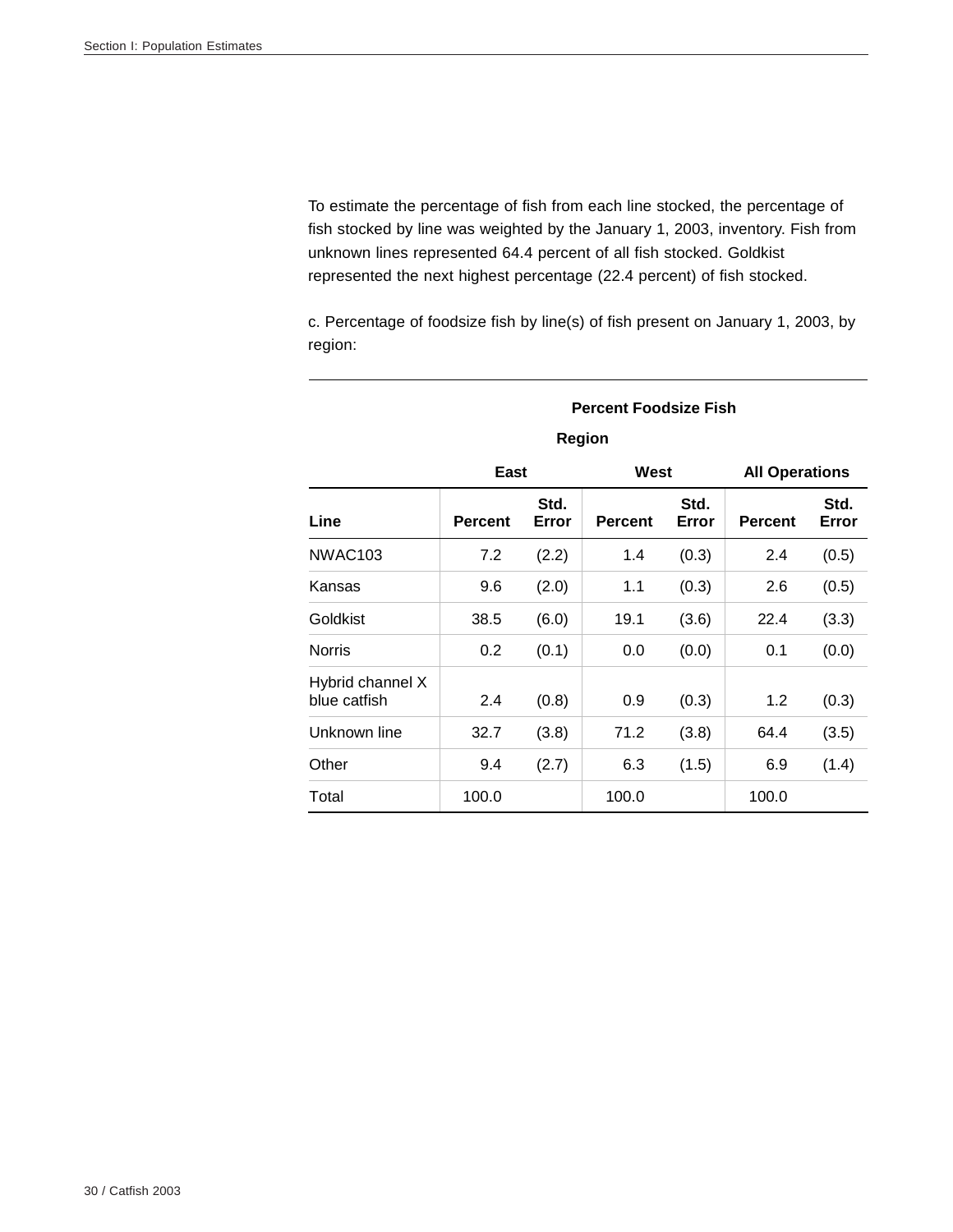The percentage of operations that purchased fry from another source increased in general as operation size increased. A higher percentage of 1- to 19-acre and 150-or-more-acre operations produced at least some of their own fingerlings, compared to the 20- to 49-acre and 50- to 149-acre operations. Fingerlings were purchased from another operation by a higher percentage of 20- to 49-acre and 50- to 149-acre operations than 1- to 19-acre and 150-ormore-acre operations.

d. Percentage of foodsize fish operations that stocked any fish into foodsize fish ponds, by source and by size of operation:

|                                                          | <b>Percent Operations</b>                         |               |       |                                    |      |            |      |                        |      |               |
|----------------------------------------------------------|---------------------------------------------------|---------------|-------|------------------------------------|------|------------|------|------------------------|------|---------------|
|                                                          | <b>Size of Operation</b> (Foodsize Surface Acres) |               |       |                                    |      |            |      |                        |      |               |
|                                                          | $1 - 19$                                          |               | 20-49 |                                    |      | 50-149     |      | 150 or More Operations |      | All           |
| Source                                                   | Pct.                                              | Std.<br>Error |       | Std.<br>Pct. Error Pct. Error Pct. |      | Std.       |      | Std.<br>Error          | Pct. | Std.<br>Error |
| Purchased<br>as fry from<br>another<br>source            | 5.5                                               | (1.2)         | 7.8   | (1.1)                              | 17.6 | (1.2)      | 28.3 | (1.8)                  | 17.5 | (0.8)         |
| Purchased<br>as fingerlings<br>from another<br>operation | 66.7                                              | (2.1)         |       | 84.7 (1.6)                         |      | 75.5 (1.4) | 54.7 | (2.0)                  | 69.4 | (0.9)         |
| Produced by<br>this operation                            | 34.3                                              | (2.1)         | 11.0  | (1.5)                              | 11.0 | (1.1)      | 27.9 | (1.8)                  | 19.6 | (0.8)         |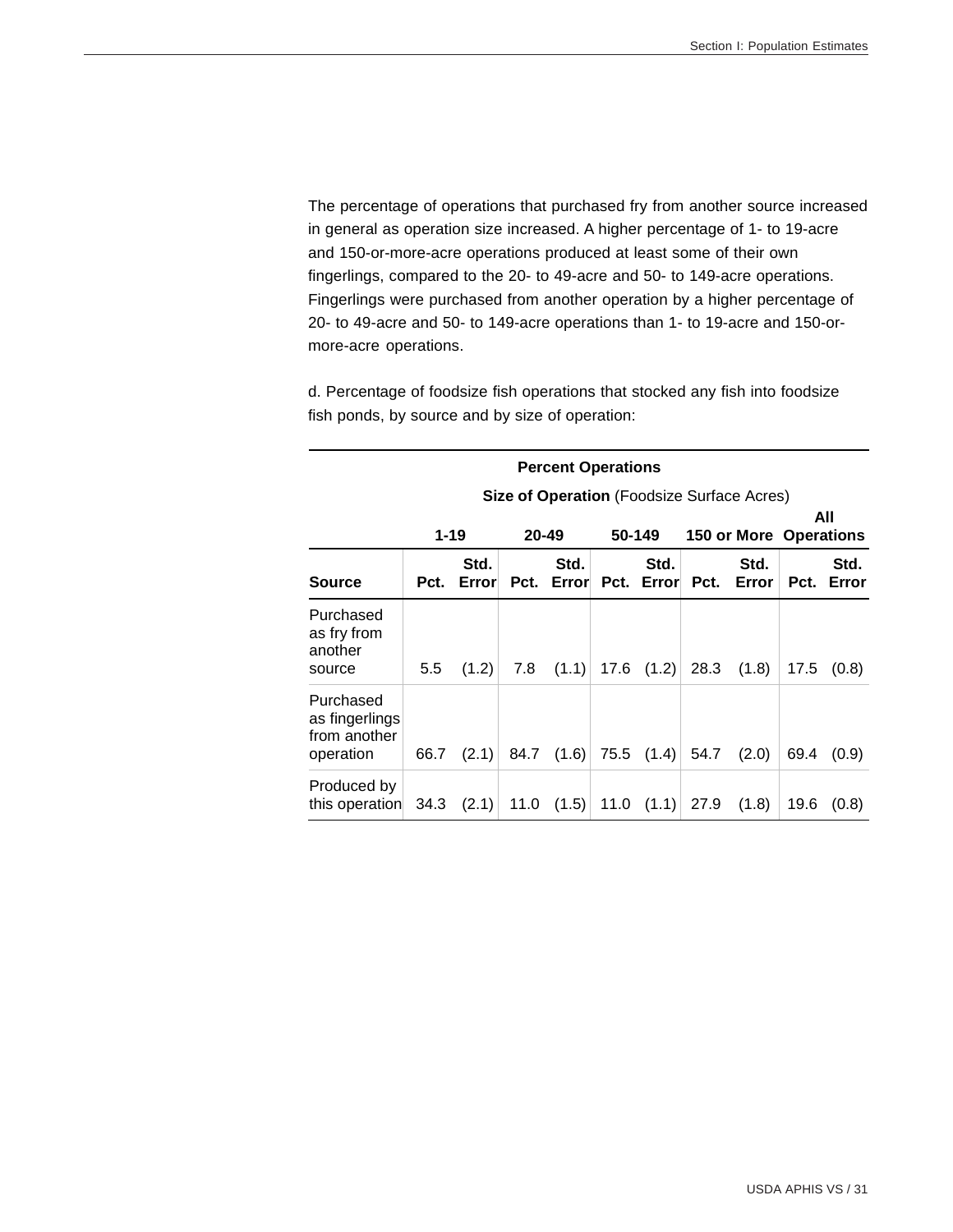Two-thirds of all fish stocked were purchased as fingerlings from another operation. The percentage of fish purchased as fry from another source increased as operation size increased. As with the percentage of operations (table D.1.d), the percentage of fish stocked that were produced by the operation was highest on 1- to 19-acre and 150-or-more-acre operations.

e. Operation average percentage of fish stocked into foodsize fish ponds in 2002, by source and by size of operation:

|                                                                                                                                 |       |               |       | <b>Average Percent Fish Stocked</b> |       |               |       |               |       |               |  |
|---------------------------------------------------------------------------------------------------------------------------------|-------|---------------|-------|-------------------------------------|-------|---------------|-------|---------------|-------|---------------|--|
| <b>Size of Operation</b> (Foodsize Surface Acres)<br>All<br>$1 - 19$<br>50-149<br>$20 - 49$<br><b>Operations</b><br>150 or More |       |               |       |                                     |       |               |       |               |       |               |  |
| <b>Source</b>                                                                                                                   | Pct.  | Std.<br>Error | Pct.  | Std.<br>Error                       | Pct.  | Std.<br>Error | Pct.  | Std.<br>Error | Pct.  | Std.<br>Error |  |
| Purchased<br>as fry from<br>another<br>source                                                                                   |       | 5.5(1.2)      |       | 6.4(1.0)                            |       | 15.9(1.1)     |       | 24.1(1.6)     |       | 15.2(0.7)     |  |
| Purchased<br>as<br>fingerlings<br>from<br>another<br>operation                                                                  |       | 63.5(2.1)     |       | 83.0 (1.7)                          |       | 73.5(1.5)     |       | 50.3(1.9)     |       | 66.6 (0.9)    |  |
| Produced<br>by this<br>operation                                                                                                |       | 31.0(2.0)     |       | 10.6(1.5)                           |       | 10.6(1.1)     |       | 25.6(1.8)     |       | 18.2(0.8)     |  |
| Total                                                                                                                           | 100.0 |               | 100.0 |                                     | 100.0 |               | 100.0 |               | 100.0 |               |  |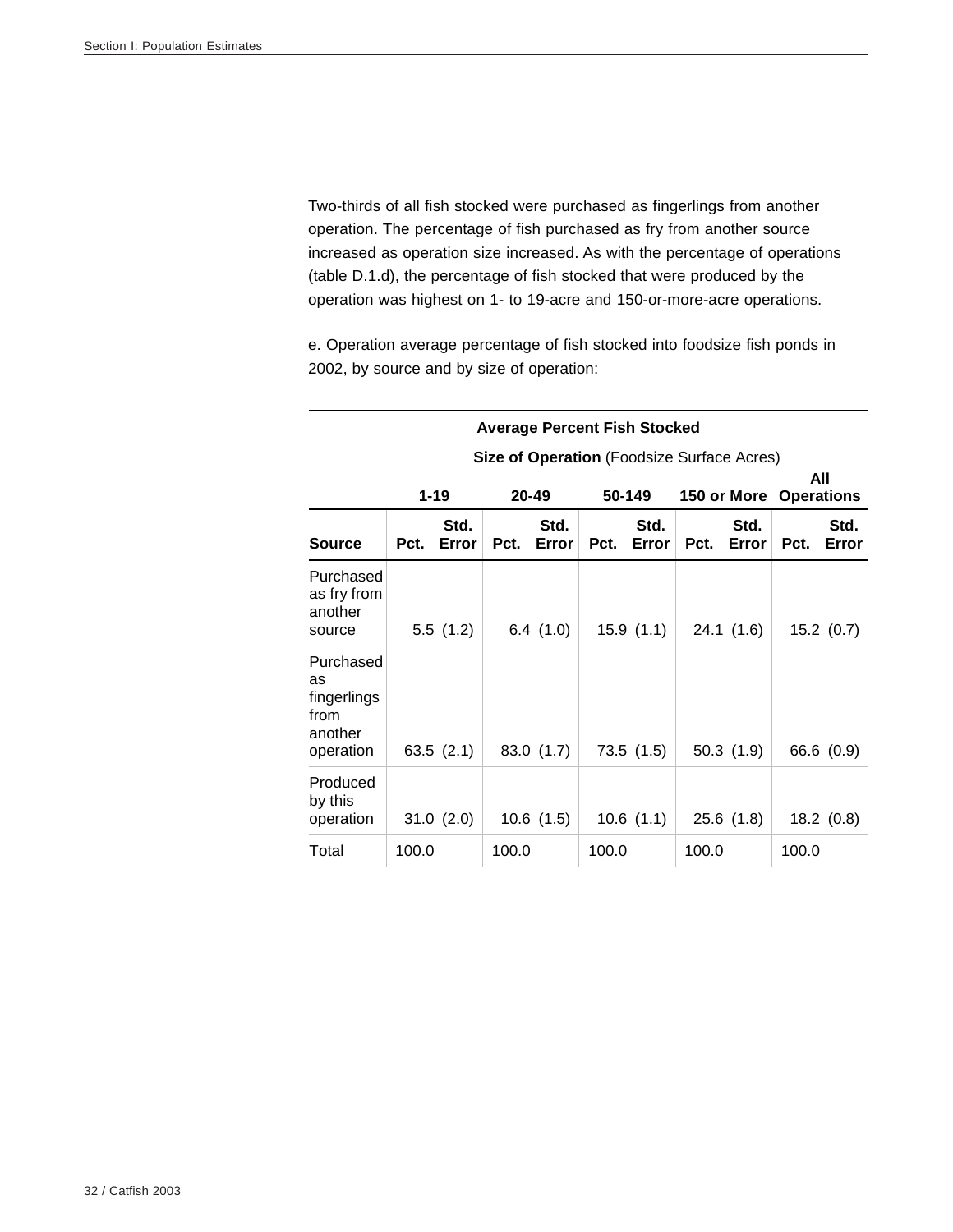### **2. Selection criteria for fingerlings or stockers**

A fingerling producer's reputation was rated as an important selection criterion by the highest percentage (84.0 percent) of producers. Price was identified as important by 72.6 percent of operations. Almost one-third of producers said that distance from the source was not an important selection criterion.

a. Percentage of foodsize fish operations by importance of selection criterion for fingerlings or stockers:

|                                        |      | <b>Percent Operations</b> |                       |               |      |                         |       |  |  |  |
|----------------------------------------|------|---------------------------|-----------------------|---------------|------|-------------------------|-------|--|--|--|
|                                        |      | Important                 | Somewhat<br>Important |               |      | <b>Not</b><br>Important | Total |  |  |  |
| <b>Selection</b><br><b>Criterion</b>   | Pct. | Std.<br>Error             | Pct.                  | Std.<br>Error | Pct. | Std.<br>Error           | Pct.  |  |  |  |
| Price                                  | 72.6 | (0.9)                     | 21.7                  | (0.8)         | 5.7  | (0.5)                   | 100.0 |  |  |  |
| Growth<br>characteristics              | 70.0 | (0.9)                     | 22.4                  | (0.8)         | 7.6  | (0.6)                   | 100.0 |  |  |  |
| Disease<br>resistance                  | 65.3 | (1.0)                     | 25.5                  | (0.9)         | 9.2  | (0.6)                   | 100.0 |  |  |  |
| Fish size                              | 67.1 | (0.9)                     | 26.7                  | (0.9)         | 6.2  | (0.5)                   | 100.0 |  |  |  |
| Distance from<br>source or<br>supplier | 28.4 | (0.9)                     | 38.8                  | (1.0)         | 32.8 | (1.0)                   | 100.0 |  |  |  |
| Producer<br>reputation                 | 84.0 | (0.8)                     | 10.1                  | (0.6)         | 5.9  | (0.5)                   | 100.0 |  |  |  |
| Other<br>considerations                | 9.3  | (0.6)                     | 2.8                   | (0.3)         | 87.9 | (0.6)                   | 100.0 |  |  |  |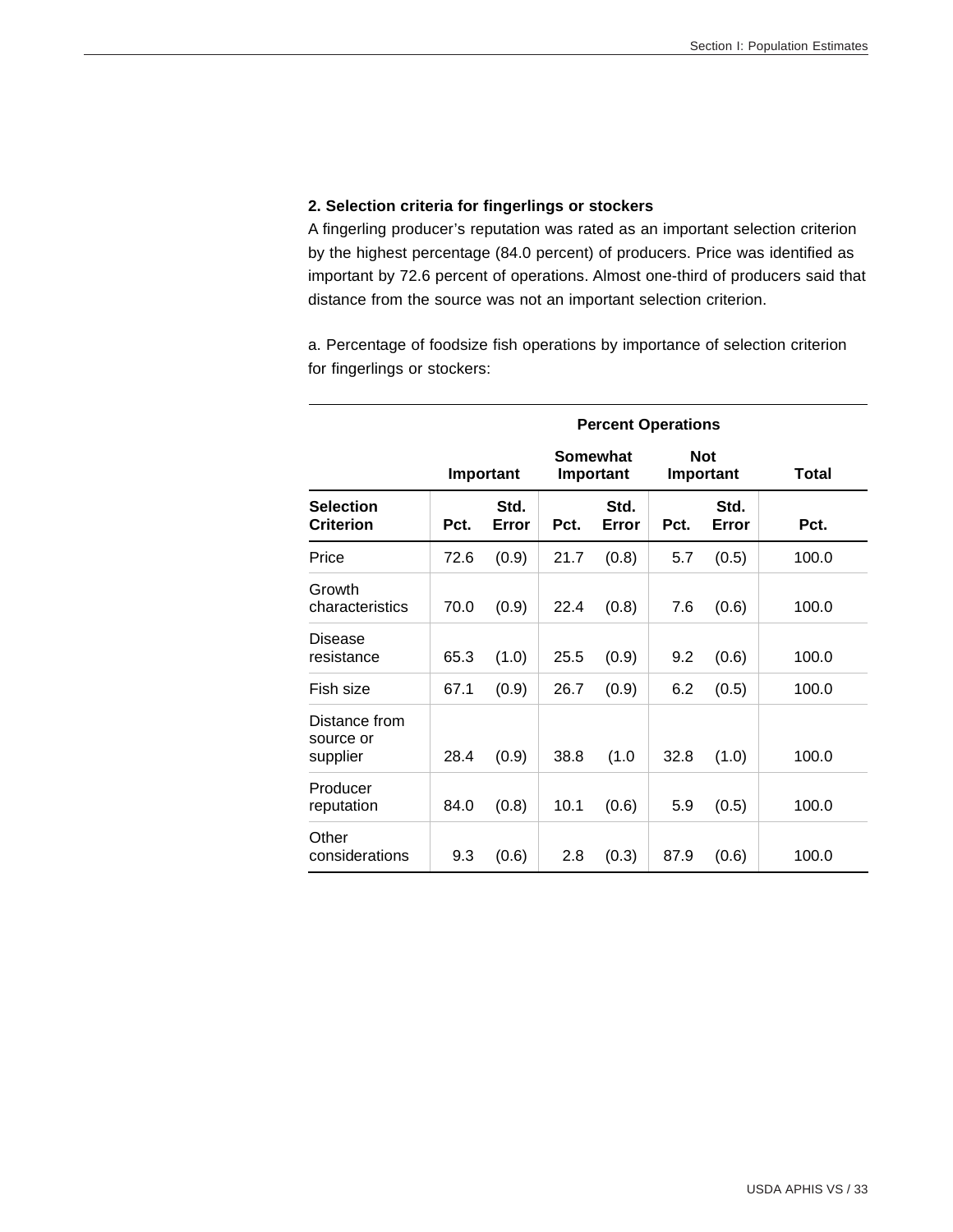The *most* important criterion for selecting fingerlings or stockers for stocking was producer's reputation (34.3 percent of operations). Price was identified as the most important criterion by 29.3 percent of operations. Distance was rarely the most important criterion (0.7 percent of operations). In the NAHMS Catfish '97 study, producer reputation was the most important selection criterion for 34.9 percent of operations; fish size was the most important criterion for 25.3 percent of operations; and 19.1 percent of operations reported price as their most important criterion. The increase in the percentage of operations in 2003 that identified price as the most important factor likely reflects the current economic status of the industry.

b. Percentage of foodsize fish operations by the *most* important criterion for selection of fingerlings or stockers:

| <b>Selection Criterion</b>       | <b>Percent Operations</b> | <b>Standard Error</b> |
|----------------------------------|---------------------------|-----------------------|
| Price                            | 29.3                      | (0.9)                 |
| Growth characteristics           | 14.0                      | (0.7)                 |
| Disease resistance               | 6.9                       | (0.5)                 |
| Fish size                        | 13.1                      | (0.7)                 |
| Distance from source or supplier | 0.7                       | (0.2)                 |
| Producer reputation              | 34.3                      | (1.0)                 |
| Other considerations             | 1.7                       | (0.2)                 |
| Total                            | 100.0                     |                       |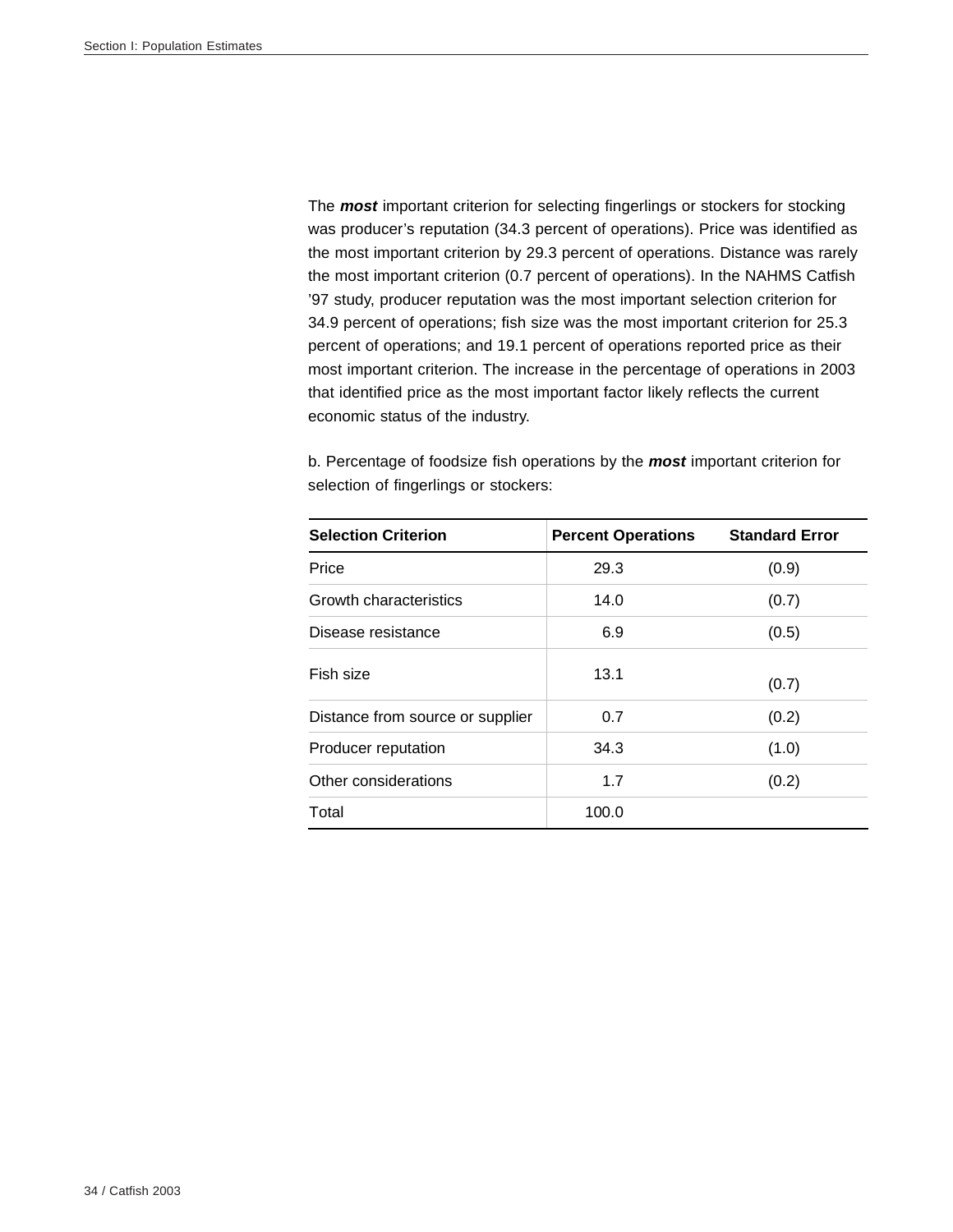

#### **Percent of Foodsize Fish Operations by the Most Important Criterion for Selecting Fingerlings or Stockers**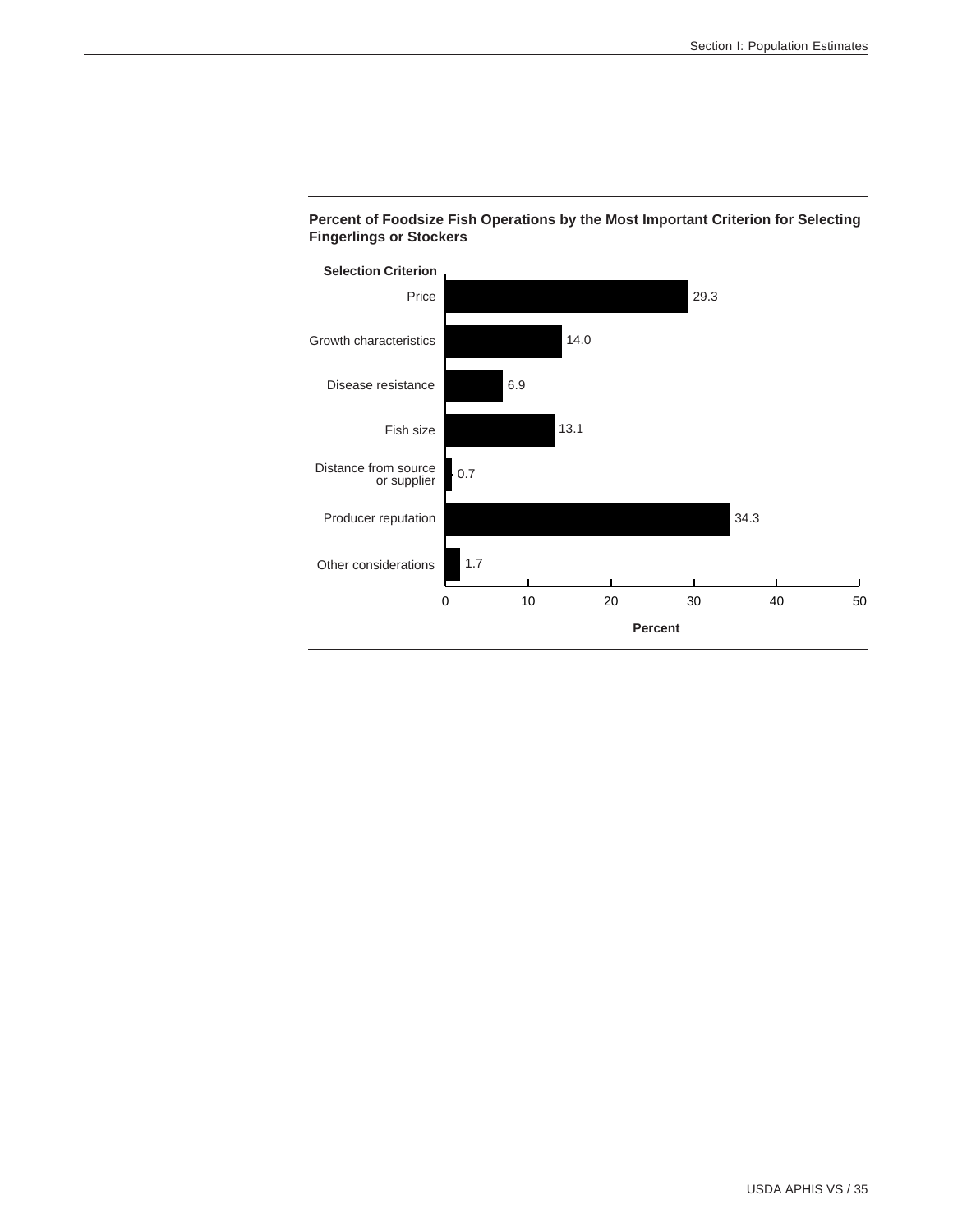#### **3. Fish vaccinated for ESC**

At least some fish stocked during the past 3 years were vaccinated against Enteric Septicemia of Catfish (ESC) by 15.8 percent of operations. A higher percentage of operations in the East region than the West region stocked some ESC-vaccinated fish (20.3 and 10.7 percent, respectively) during the same 3 year period. In the NAHMS Catfish '97 study, 11.3 percent of operations reported stocking some fish vaccinated against ESC. The relatively large standard error (1.9 percent) associated with the 1997 estimate makes it difficult to infer that the percentage of operations stocking vaccinated fish has changed, although vaccination appears to be higher in the East region in 2003 than it was industry-wide in 1997.

a. Percentage of foodsize fish operations that stocked any fish vaccinated for ESC during the past 3 years, by region:

| <b>Percent Operations</b> |                          |                       |                          |  |  |  |  |  |  |  |
|---------------------------|--------------------------|-----------------------|--------------------------|--|--|--|--|--|--|--|
|                           | <b>Regions</b>           |                       |                          |  |  |  |  |  |  |  |
| East                      |                          | <b>All Operations</b> |                          |  |  |  |  |  |  |  |
| <b>Percent</b>            | <b>Standard</b><br>Error | <b>Percent</b>        | <b>Standard</b><br>Error |  |  |  |  |  |  |  |
| 20.3                      | (1.1)                    | 15.8                  | (0.8)                    |  |  |  |  |  |  |  |

A smaller percentage of operations (9.9 percent) with 1 to 19 acres stocked any fish vaccinated for ESC during the last 3 years, compared to the other operation sizes.

b. Percentage of foodsize fish operations that stocked any fish vaccinated for ESC during the past 3 years, by size of operation:

|      | <b>Percent Operations</b>                                                                    |  |  |  |  |  |  |  |  |  |
|------|----------------------------------------------------------------------------------------------|--|--|--|--|--|--|--|--|--|
|      | Size of Operation (Foodsize Surface Acres)                                                   |  |  |  |  |  |  |  |  |  |
|      | $1 - 19$<br>50-149<br>20-49<br>150 or More                                                   |  |  |  |  |  |  |  |  |  |
| Pct. | Std.<br>Std.<br>Std.<br>Error<br><b>Std. Error</b><br>Error<br>Error<br>Pct.<br>Pct.<br>Pct. |  |  |  |  |  |  |  |  |  |
| 9.9  | 19.0<br>(1.7)<br>(1.2)<br>15.7<br>16.5<br>(1.4)<br>(1.5)                                     |  |  |  |  |  |  |  |  |  |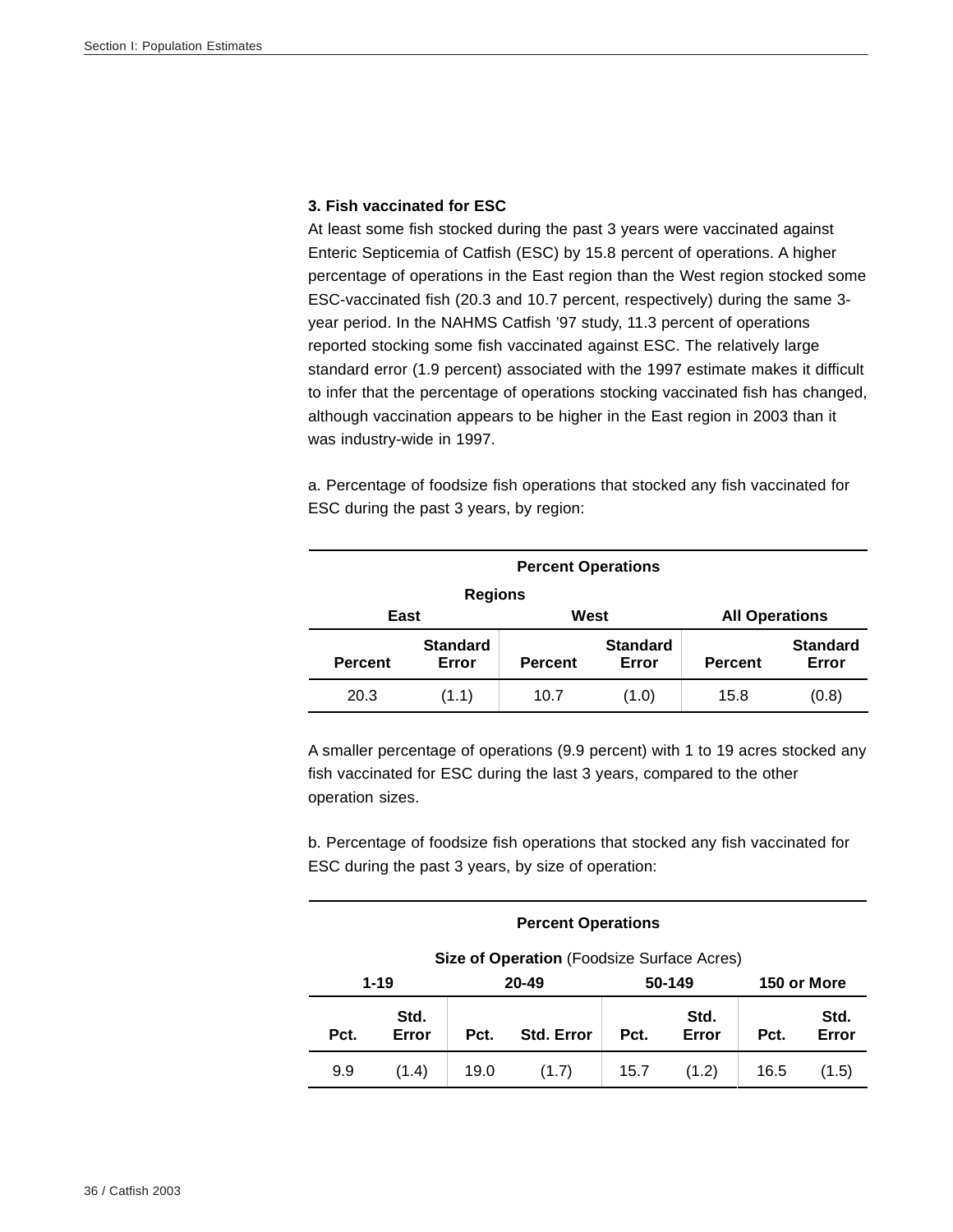#### **4. Stocking practices**

The operation average (unweighted) fingerling stocking rate was 5,752 fingerlings per acre. The reported stocking rate per acre weighted by the reported number of foodsize fish acres over all operations resulted in a stocking rate of 6,390 fingerlings per acre. This weighted average is higher than the operation average because larger operations with more acreage stocked at higher levels. The operation average stocking rate for fingerlings in 1996 was 6,069, while the weighted average was 7,327 (Part II, table B.3.a). Thus, it appears that stocking rates have declined in 2002 compared to 1996. The greatest changes were on operations with 50 or more surface acres. In 1996, the operation average and weighted average stocking rates for operations with 50 to 149 acres were 6,651 and 6,889, respectively, compared to 6,019 and 5,988, respectively, in 2002. Similarly, in 1996 the unweighted and weighted average stocking rates for operations with 150 or more acres were 7,716 and 7,566, respectively, compared to 6,053 and 6,499, respectively, in 2002. This apparent decline is in contrast to the response in 1996 where 89.0 percent of operations reported either increased or static stocking rates over the prior 3 years (Part II, table B.3.b).

a. Operation average and weighted average stocking rate (fish typically stocked per surface acre) for foodfish ponds, by size of operation:

|                      | <b>Average Number Fish Typically Stocked Per Acre</b> |                    |             |                    |       |                    |             |                    |                               |               |
|----------------------|-------------------------------------------------------|--------------------|-------------|--------------------|-------|--------------------|-------------|--------------------|-------------------------------|---------------|
|                      | Size of Operation (Foodsize Surface Acres)            |                    |             |                    |       |                    |             |                    |                               |               |
|                      | $1 - 19$                                              |                    |             | $20 - 49$          |       | 50-149             |             |                    | All<br>150 or More Operations |               |
| <b>Source</b>        |                                                       | Std.<br>Avg. Error |             | Std.<br>Avg. Error |       | Std.<br>Avg. Error |             | Std.<br>Avg. Error | Avg.                          | Std.<br>Error |
| Operation<br>average |                                                       | 4,296 (136)        | 5,681       | (87)               | 6,019 | (61)               | 6,053       | (61)               | 5,752                         | (38)          |
| Weighted<br>average  | 4.845                                                 | (221)              | 5,690 (118) |                    | 5,988 | (81)               | 6,499 (209) |                    | 6,390 (178)                   |               |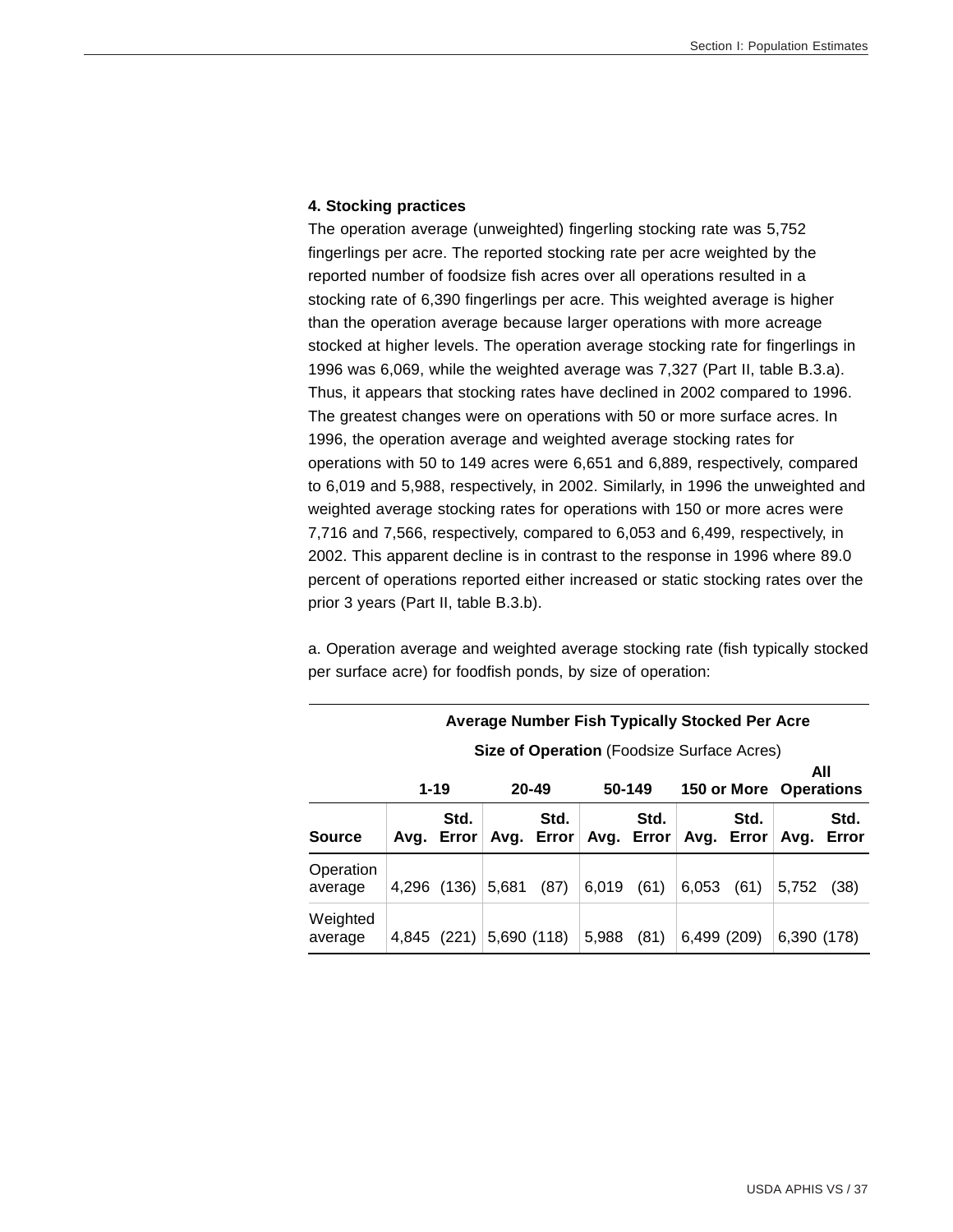

**Operation Weighted Average Stocking Rate (Fish Typically Stocked per Surface Acre) for Foodfish Ponds, by Size of Operation**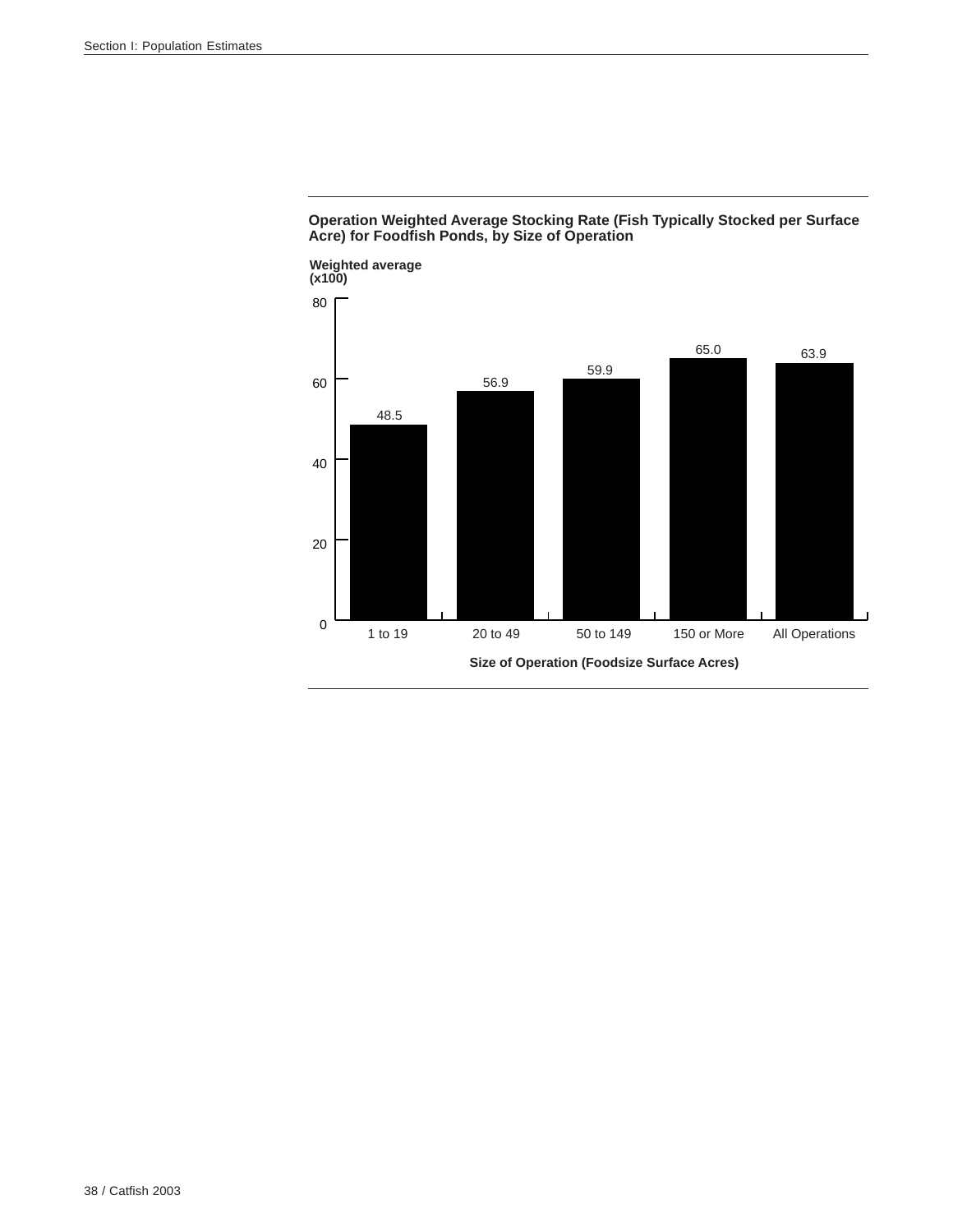A relatively high percentage of operations with 1 to 19 acres stocked less than 2,000 fingerlings per acre and 2,000 to 4,000 per acre (18.8 and 34.5 percent, respectively). Conversely, over 80 percent of all operations with at least 20 surface acres stocked more than 4,000 fish per acre.

 **Percent Operations** 

b. Percentage of foodsize fish operations by fingerling stocking rates in foodsize fish production ponds, and by size of operation:

|                                        |          | <b>Size of Operation (Foodsize Surface Acres)</b> |       |                 |       |              |       |              |                                      |              |  |
|----------------------------------------|----------|---------------------------------------------------|-------|-----------------|-------|--------------|-------|--------------|--------------------------------------|--------------|--|
|                                        | $1 - 19$ |                                                   |       | 20-49<br>50-149 |       |              |       |              | All<br><b>150 or More Operations</b> |              |  |
| <b>Stocking</b><br>Rates<br>(Per Acre) | Pct.     | Std.<br>Err.                                      | Pct.  | Std.<br>Err.    | Pct.  | Std.<br>Err. | Pct.  | Std.<br>Err. | Pct.                                 | Std.<br>Err. |  |
| Less than<br>2,000                     | 18.8     | (1.8)                                             | 2.6   | (0.6)           | 1.6   | (0.4)        | 0.6   | (0.3)        |                                      | 3.6(0.3)     |  |
| 2,001 to<br>4,000                      | 34.5     | (2.2)                                             | 17.1  | (1.6)           | 9.3   | (1.1)        | 12.3  | (1.4)        |                                      | 14.9(0.7)    |  |
| 4,001 to<br>6,000                      | 22.5     | (2.2)                                             | 50.6  | (2.3)           | 55.4  | (1.7)        | 49.2  | (2.0)        |                                      | 48.4 (1.0)   |  |
| 6,001 to<br>8,000                      | 15.3     | (2.0)                                             | 25.2  | (2.0)           | 26.3  | (1.5)        | 31.7  | (1.9)        |                                      | 26.5(0.9)    |  |
| More than<br>8,000                     | 8.9      | (1.5)                                             | 4.5   | (0.9)           | 7.4   | (0.9)        | 6.2   | (0.8)        | 6.6                                  | (0.5)        |  |
| Total                                  | 100.0    |                                                   | 100.0 |                 | 100.0 |              | 100.0 |              | 100.0                                |              |  |

USDA APHIS VS / 39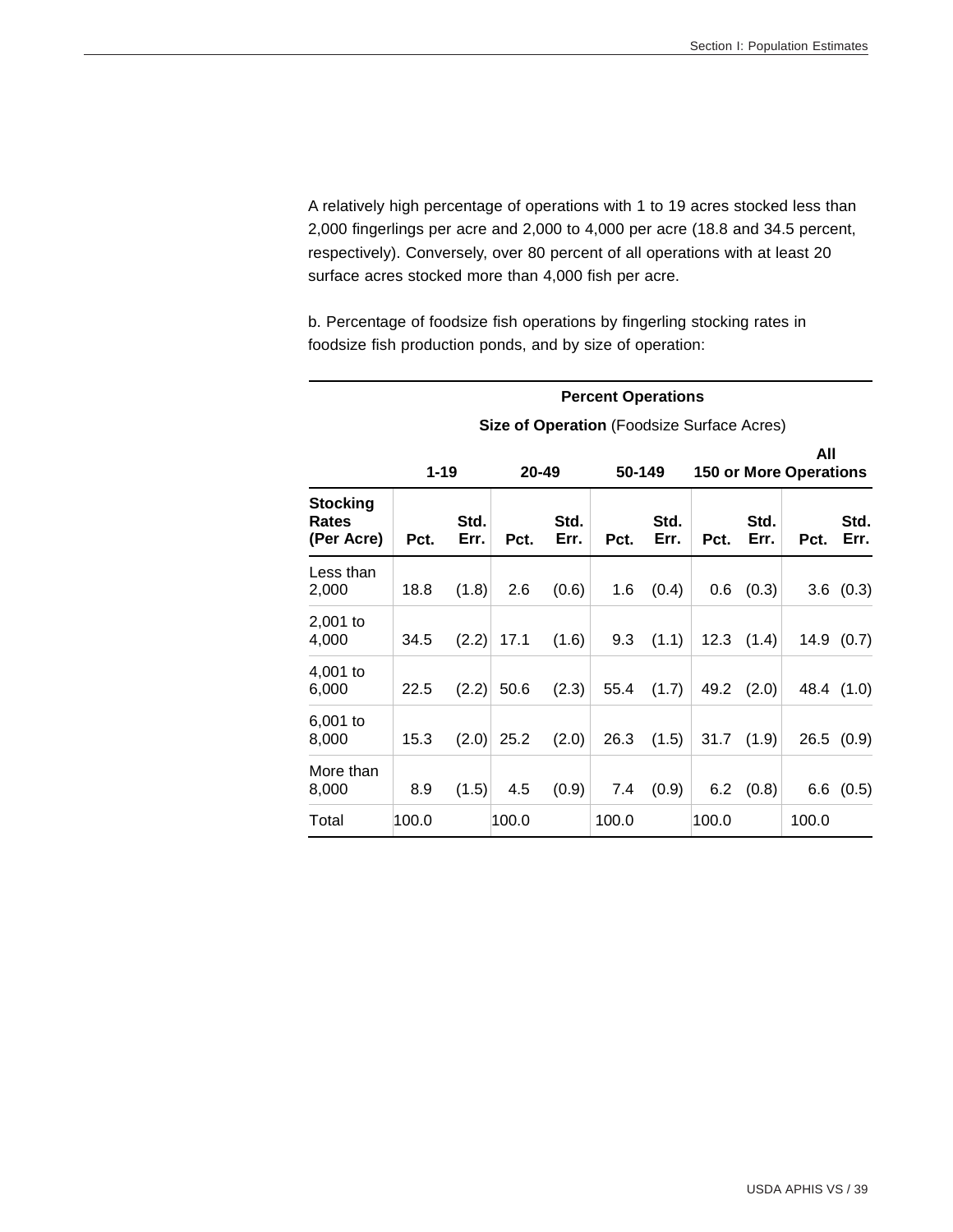l.

Producers reported on average that nearly two-thirds of their fish stocked were in the 6- to 8-inch size category.

c. Operation average percentage of fish stocked in foodfish ponds, by fish size and by size of operation:

|                                            | <b>Operation Average Percent</b> |                    |       |           |       |                |                                                   |                |                               |               |
|--------------------------------------------|----------------------------------|--------------------|-------|-----------|-------|----------------|---------------------------------------------------|----------------|-------------------------------|---------------|
|                                            |                                  |                    |       |           |       |                | <b>Size of Operation</b> (Foodsize Surface Acres) |                |                               |               |
|                                            | $1 - 19$                         |                    |       | $20 - 49$ |       | 50-149         |                                                   |                | All<br>150 or More Operations |               |
| <b>Fish Size</b>                           |                                  | Std.<br>Avg. Error |       | Std.      |       | Std.           | Avg. Error Avg. Error Avg. Error                  | Std.           | Avq.                          | Std.<br>Error |
| Fingerlings<br>(5 inches or<br>less)       | 30.6                             | (2.0)              | 14.9  | (1.4)     |       | $24.4$ $(1.2)$ |                                                   | $27.5$ $(1.5)$ | 24.2                          | (0.8)         |
| Fingerlings<br>(6 to 8)<br>inches)         | 54.3                             | (2.2)              | 81.1  | (1.6)     |       | 66.4 $(1.3)$   | 53.5                                              | (1.5)          | 63.7                          | (0.8)         |
| <b>Stockers</b><br>(more than<br>8 inches) | 15.1                             | (1.6)              | 4.0   | (0.9)     | 9.2   | (0.8)          | 19.0                                              | (1.3)          | 12.1                          | (0.6)         |
| Total                                      | 100.0                            |                    | 100.0 |           | 100.0 |                | 100.0                                             |                | 100.0                         |               |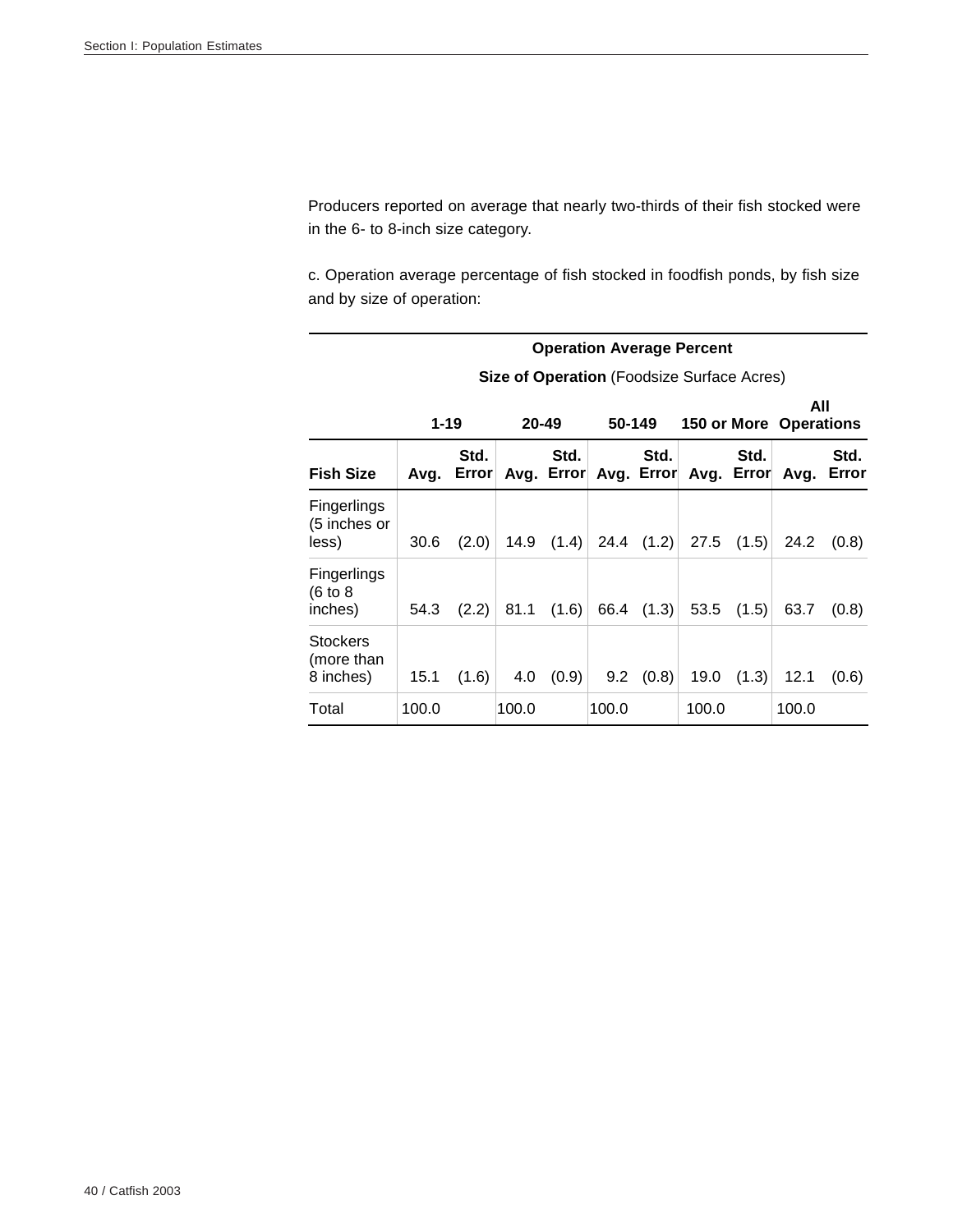

# **Operation Average Percent of Fish Stocked in Foodfish Ponds, by Fish Size**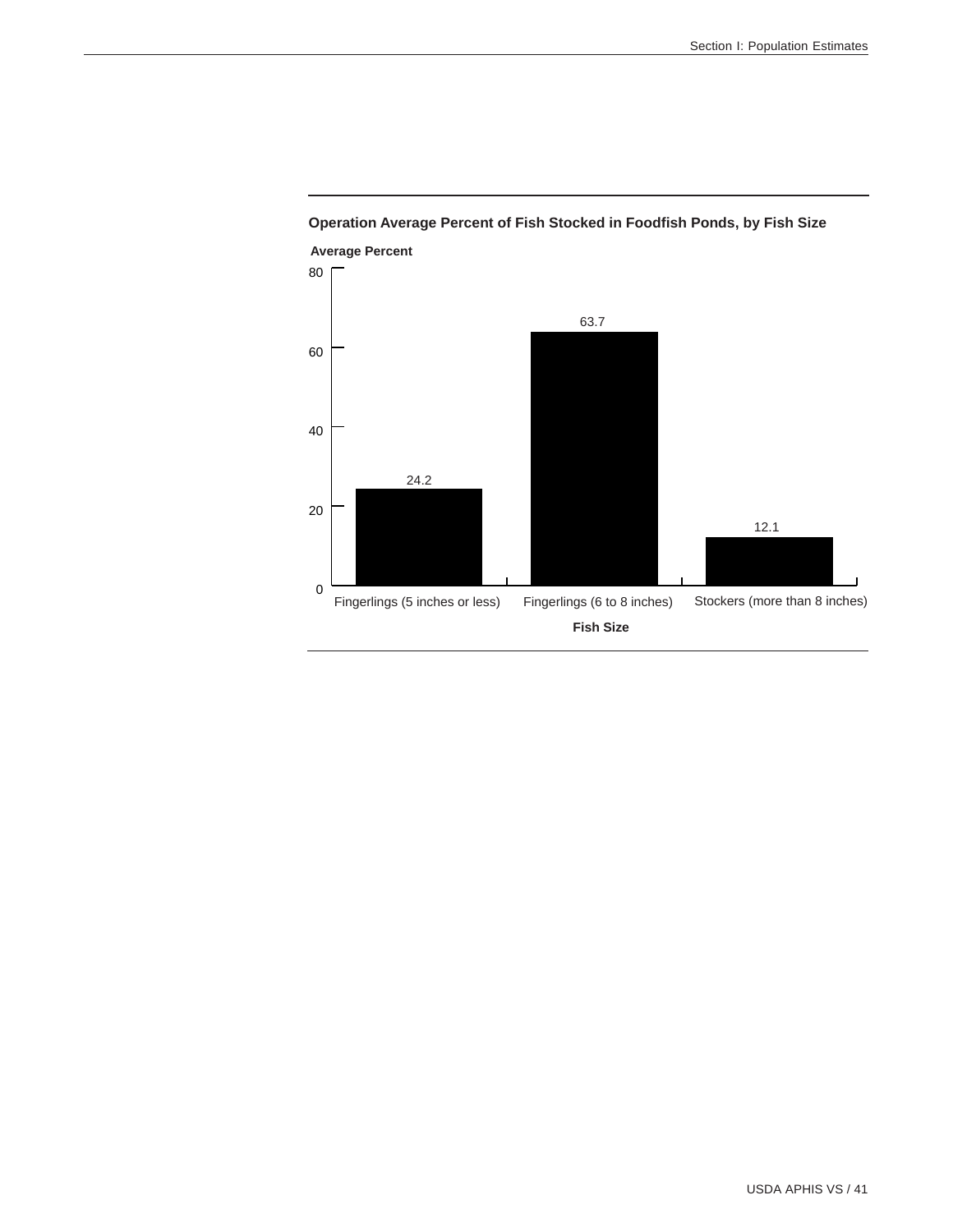### **5. Fingerlings stocked**

Most fingerlings stocked in 2002 (operation average 83.3 percent) were stocked directly into foodsize fish ponds that already contained fish. Producers reported that a similar percentage of fish to be stocked in 2003 would go directly into foodsize fish ponds that already contain fish. A small percentage of fingerlings (3.9 percent) was placed in nursery ponds in 2002 and a similar percentage (3.5 percent) was planned for 2003.

a. Operation average percentage of fingerlings stocked in 2002 (and average percentage planned to be stocked in 2003) by initial stocking location:

|                                                                     | <b>Operation Average Percent</b> |               |                        |               |  |  |  |  |  |
|---------------------------------------------------------------------|----------------------------------|---------------|------------------------|---------------|--|--|--|--|--|
| <b>Initial Stocking Location</b>                                    | 2002<br><b>Percent</b>           | Std.<br>Error | 2003<br><b>Percent</b> | Std.<br>Error |  |  |  |  |  |
| Foodsize fish ponds that<br>already contain fish<br>(understocking) | 83.3                             | (0.7)         | 83.5                   | (0.7)         |  |  |  |  |  |
| Foodsize fish ponds empty<br>of fish                                | 12.8                             | (0.6)         | 13.0                   | (0.7)         |  |  |  |  |  |
| Nursery (stocker) ponds                                             | 3.9                              | (0.4)         | 3.5                    | (0.4)         |  |  |  |  |  |
| Total                                                               | 100.0                            |               | 100.0                  |               |  |  |  |  |  |

**Operation Average Percent of Fingerlings Stocked in 2002, by Initial Stocking Location**

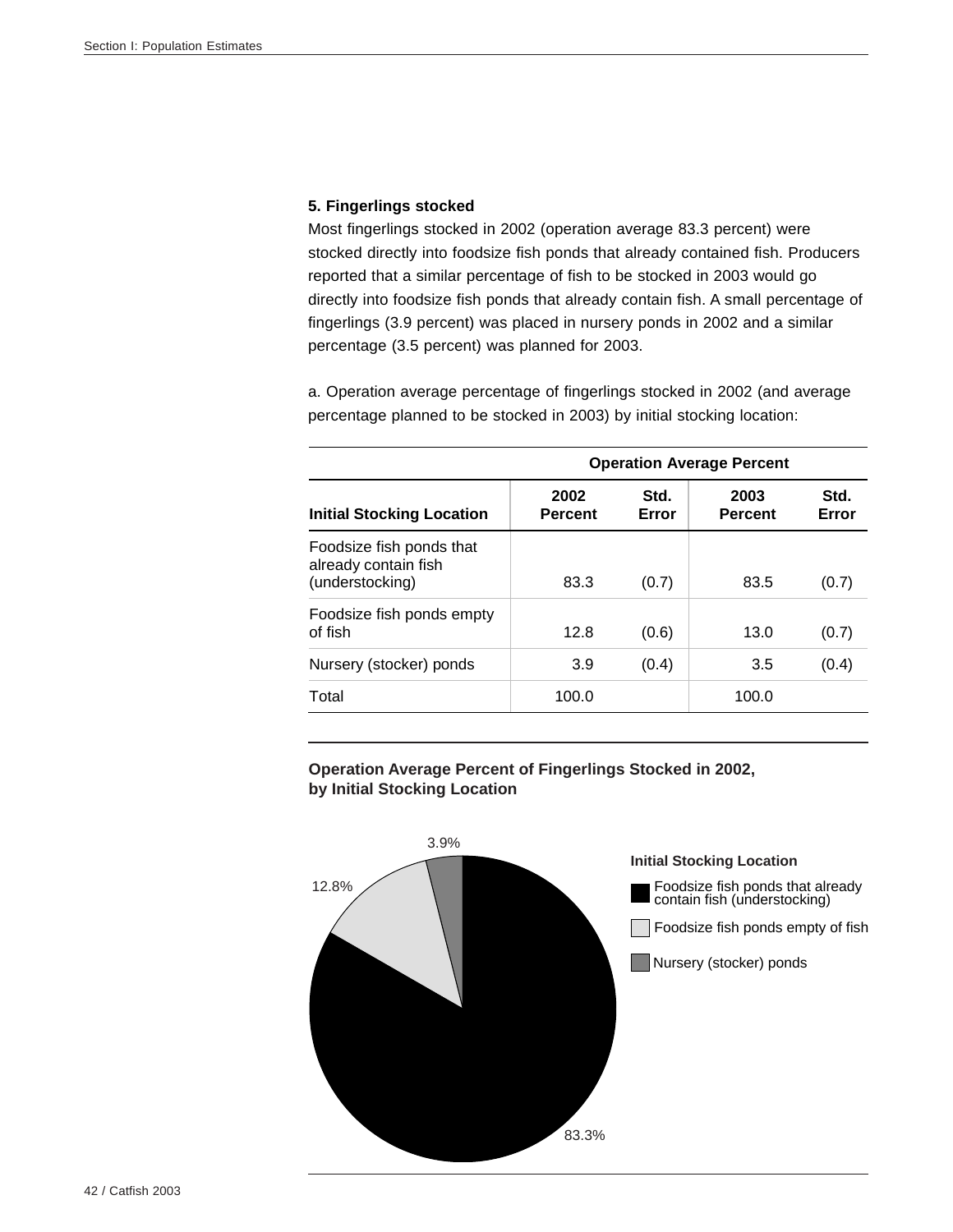# **6. Fish to be vaccinated for ESC**

The percentage of operations that planned to vaccinate at least some fish intended for stocking in 2003 was similar to the percentage of operations that stocked any vaccinated fish in the past three years (table D.3.a).

a. For operations that planned to stock fish in 2003, percentage of operations that planned to vaccinate at least some fish in 2003, by region:

|                | <b>Percent Operations</b> |                       |                   |      |       |  |  |  |  |  |  |
|----------------|---------------------------|-----------------------|-------------------|------|-------|--|--|--|--|--|--|
|                | <b>Region</b>             |                       |                   |      |       |  |  |  |  |  |  |
| East           |                           | <b>All Operations</b> |                   |      |       |  |  |  |  |  |  |
| <b>Percent</b> | <b>Std. Error</b>         | <b>Percent</b>        | <b>Std. Error</b> |      |       |  |  |  |  |  |  |
| 23.6           | (1.3)                     | 8.4                   | (0.9)             | 16.8 | (0.8) |  |  |  |  |  |  |

For operations that planned on stocking in 2003, the operation average percentage of fish to be vaccinated was 11.9 percent.

b. For operations that planned to stock fish and vaccinate in 2003, operation average percentage of fish to be vaccinated:

|                | <b>Operation Average Percent</b>           |                       |       |      |                   |  |  |  |  |  |  |
|----------------|--------------------------------------------|-----------------------|-------|------|-------------------|--|--|--|--|--|--|
| Region         |                                            |                       |       |      |                   |  |  |  |  |  |  |
| East           |                                            | <b>All Operations</b> |       |      |                   |  |  |  |  |  |  |
| <b>Percent</b> | Std. Error<br>Std. Error<br><b>Percent</b> |                       |       |      | <b>Std. Error</b> |  |  |  |  |  |  |
| 17.2           | (1.0)                                      | 5.4                   | (0.6) | 11.9 | (0.6)             |  |  |  |  |  |  |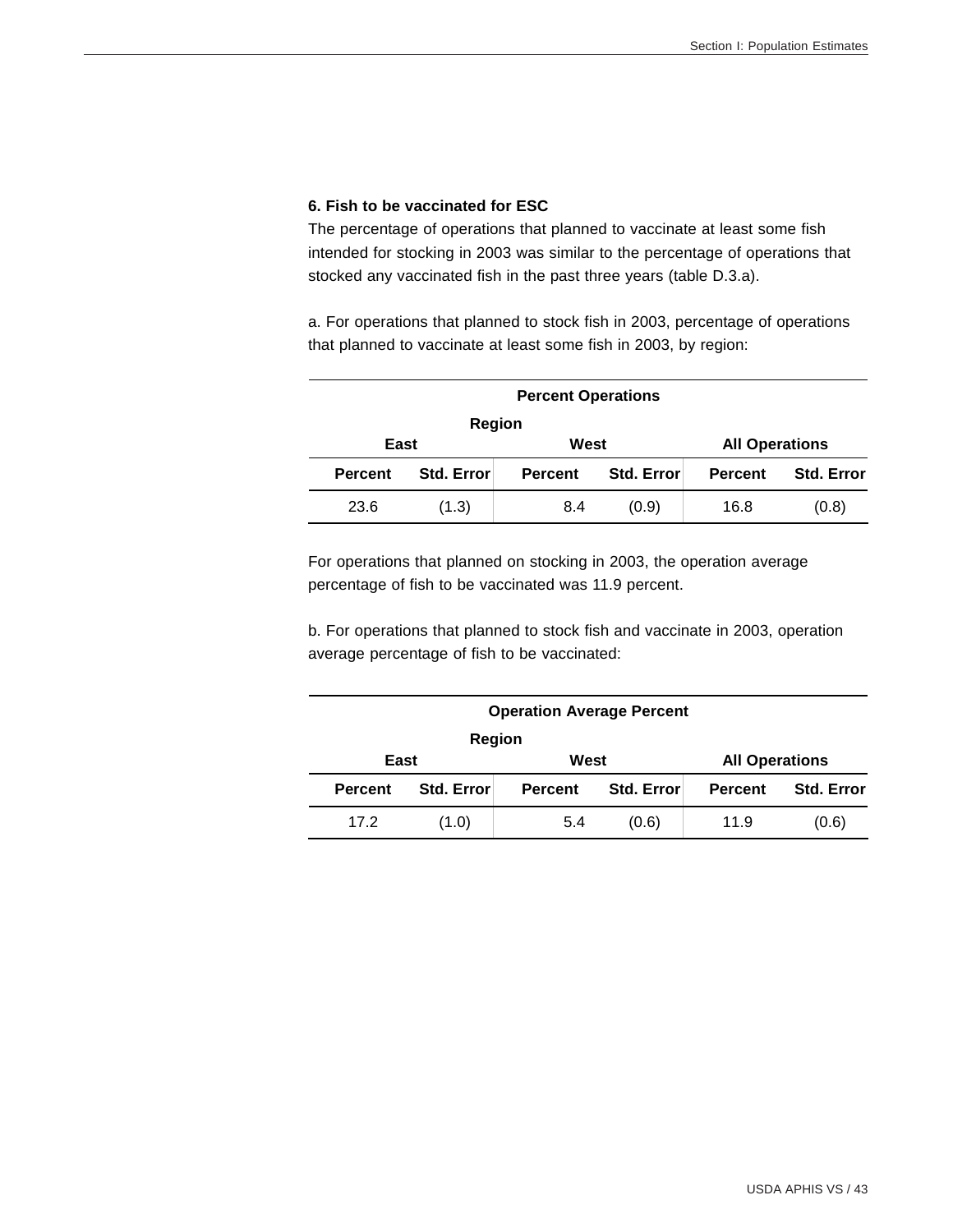# **7. Other fish stocked in production ponds**

Grass carp were stocked in production ponds by a much higher percentage of foodsize fish operations (42.1 percent) than threadfin shad (13.1 percent) and fathead minnows (10.9 percent). More than half of all operations stocked at least one other fish species in production ponds in addition to catfish. There were no obvious trends in stocking of other species relative to operation size.

a. Percentage of foodsize fish operations that stocked other species into ponds used for catfish production, by size of operation:

|                         | <b>Percent Operations</b> |               |      |                                                   |      |               |      |                               |      |               |
|-------------------------|---------------------------|---------------|------|---------------------------------------------------|------|---------------|------|-------------------------------|------|---------------|
|                         |                           |               |      | <b>Size of Operation</b> (Foodsize Surface Acres) |      |               |      |                               |      |               |
|                         |                           | $1 - 19$      |      | 20-49                                             |      | 50-149        |      | <b>150 or More Operations</b> |      | All           |
| Other<br><b>Species</b> | Pct.                      | Std.<br>Error | Pct. | Std.<br>Error                                     | Pct. | Std.<br>Error | Pct. | Std.<br>Error                 | Pct. | Std.<br>Error |
| Threadfin<br>shad       | 7.7                       | (1.4)         | 6.7  | (1.3)                                             | 17.5 | (1.2)         | 14.8 | (1.2)                         | 13.1 | (0.6)         |
| Redear<br>sunfish       | 4.6                       | (0.8)         | 3.1  | (1.0)                                             | 1.1  | (0.4)         | 3.4  | (0.7)                         | 2.7  | (0.3)         |
| Fathead<br>minnows      | 7.1                       | (1.1)         | 6.2  | (1.1)                                             | 14.7 | (1.1)         | 11.5 | (1.0)                         | 10.9 | (0.5)         |
| <b>Black carp</b>       | 3.7                       | (0.9)         | 3.9  | (1.1)                                             | 3.3  | (0.5)         | 5.3  | (0.8)                         | 4.1  | (0.4)         |
| Grass carp              | 42.7                      | (2.2)         | 33.0 | (2.2)                                             | 41.2 | (1.6)         | 48.8 | (2.0)                         | 42.1 | (1.0)         |
| Other                   | 11.9                      | (1.4)         | 1.0  | (0.5)                                             | 5.4  | (0.9)         | 3.5  | (0.7)                         | 4.8  | (0.4)         |
| Any                     | 53.7                      | (2.2)         | 37.3 | (2.2)                                             | 55.9 | (1.6)         | 60.5 | (2.0)                         | 53.3 | (1.0)         |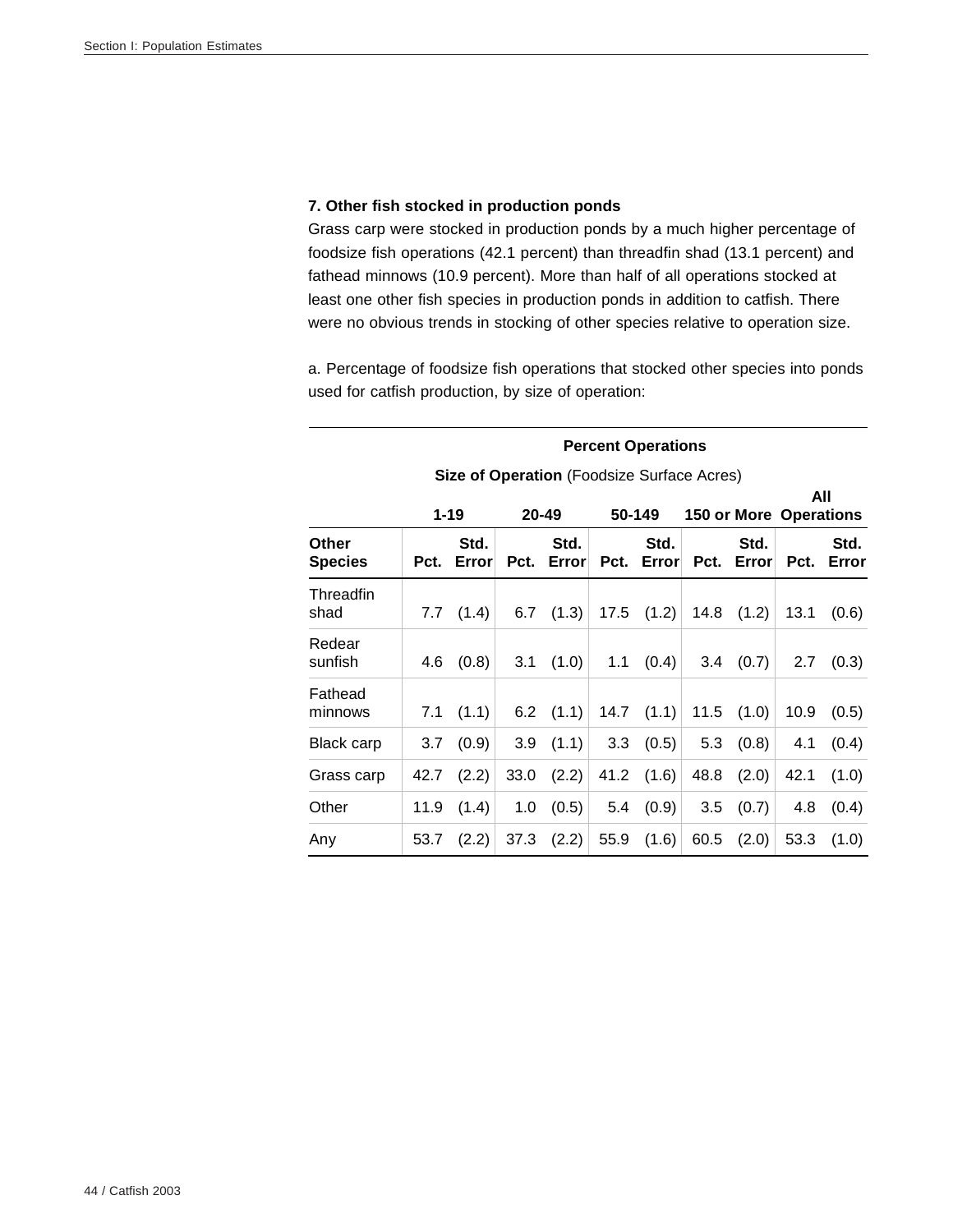

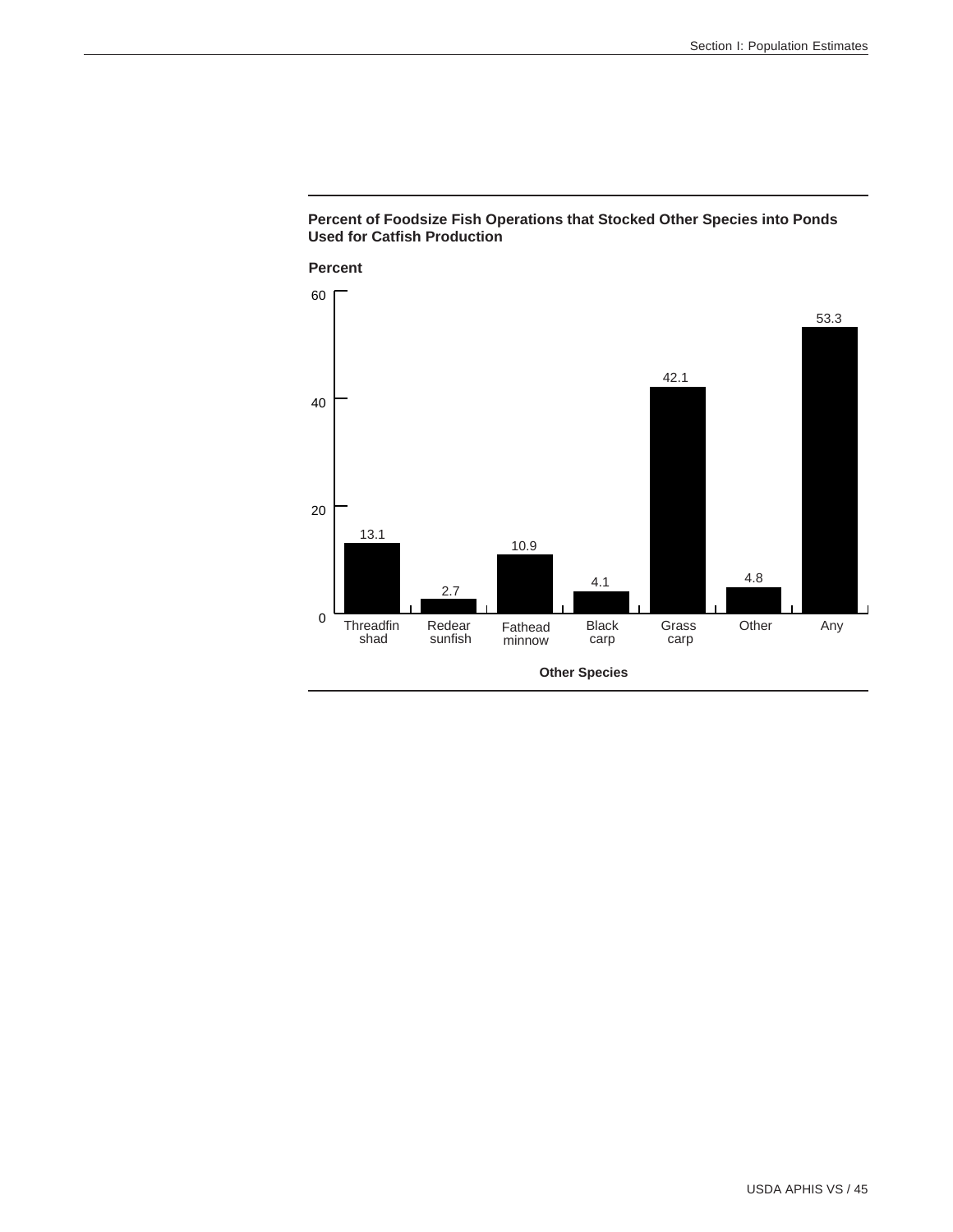# **E. Feeding Practices**

#### **1. Tons of feed fed**

Overall, operations fed an average of 4.3 tons of feed per acre during 2002. In general, the average decreased as operation size increased. Operations with 49 or fewer surface acres fed at a higher rate per acre than operations with 50 or more acres. The average tons of feed fed per operation reported in Catfish '97 (Part II, table C.2.a) was not substantially different from the average tons fed per operation reported in Catfish 2003, because of the large variability associated with the estimates. However, in all operation sizes, feed fed was higher in the 2003 study than in the 1997 study. The overall average tons of feed fed was 715.6 tons in 1996 versus 903.8 tons in 2002. In contrast to the 2003 results, the average tons of feed fed per acre reported in 1997 increased as operation size increased. The overall average tons of feed fed per acre in 1996 was 4.9.

a. Average tons of feed fed (and average tons fed per acre) during 2002, by size of operation:

|                             | <b>Operation Average</b>                          |          |                       |                               |      |               |                              |               |                          |       |
|-----------------------------|---------------------------------------------------|----------|-----------------------|-------------------------------|------|---------------|------------------------------|---------------|--------------------------|-------|
|                             | <b>Size of Operation (Foodsize Surface Acres)</b> |          |                       |                               |      |               |                              |               |                          |       |
|                             |                                                   | $1 - 19$ |                       | $20 - 49$                     |      | 50-149        | 150 or More                  |               | All<br><b>Operations</b> |       |
| Tons of<br><b>Feed Fed</b>  |                                                   | Std.     | Avg. Error Avg. Error | Std.                          | Avg. | Std.<br>Error | Avg.                         | Std.<br>Error | Avg. Error               | Std.  |
| Average<br>per<br>operation |                                                   |          |                       | 49.0 (8.5) 177.2 (17.4) 396.6 |      | (7.5)         | 2,231.8 (145.1) 903.8 (48.6) |               |                          |       |
| Average<br>per acre         |                                                   | 5.3(0.9) | 5.4                   | (0.5)                         | 4.7  | (0.1)         | 4.2                          | (0.3)         | 4.3                      | (0.2) |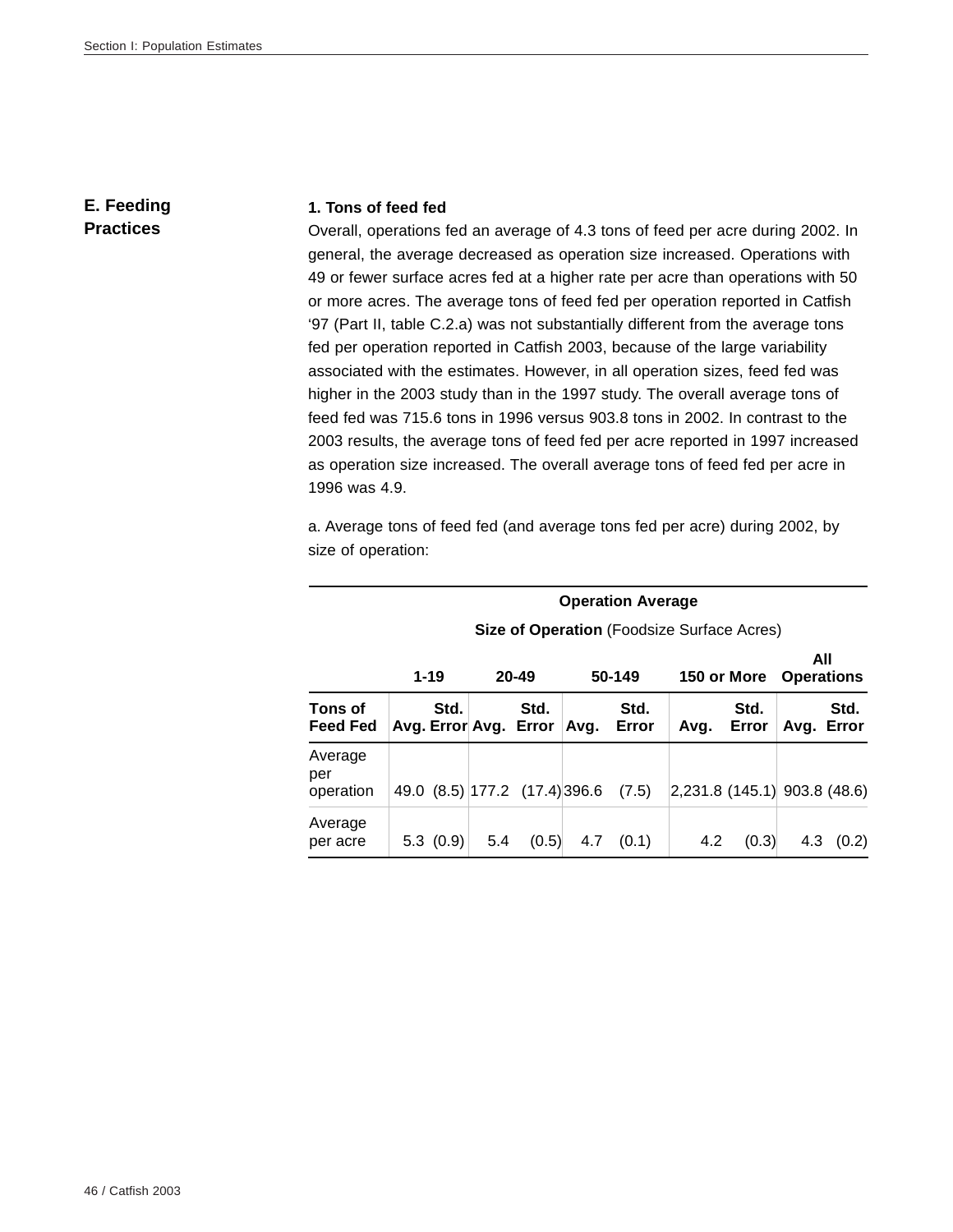#### **2. Feed conversion ratio**

Feed conversion, the average pounds of feed fed per pound of fish harvested, was calculated by three different methods: 1) Producers reported their estimated feed conversion and operation average was calculated. 2) The reported feed conversion was weighted by pounds of fish harvested in 2002. 3) Gross average was an actual calculation of the total pounds fed in 2002 divided by the total pounds harvested in 2002. The three methods were in close agreement. Operations with 1 to 19 acres consistently had the lowest feed conversions. Operations with 150 or more acres had the highest feed conversions, with the exception of operations with 20 to 49 acres, which had a feed conversion of 2.5 when using the gross average method. The gross average method would provide a high estimate of feed conversion if producers delayed harvesting fish because of low fish prices or some other reason. The overall feed conversion values for the weighted average and the gross average from Catfish '97 (2.35 and 2.33, respectively) (Part II, table C.2.b) were very similar to Catfish 2003 values. The unweighted operation average was lower in 1997 compared to 2003 (2.01 and 2.2, respectively). The largest increases in operation average values occurred on operations with 49 or fewer acres.

a. Average pounds of feed fed per pound of fish harvested during 2002, by size of operation:

|                      |     |                                                   |           |                    | <b>Average Pounds</b> |                    |     |                    |                               |                    |  |  |
|----------------------|-----|---------------------------------------------------|-----------|--------------------|-----------------------|--------------------|-----|--------------------|-------------------------------|--------------------|--|--|
|                      |     | <b>Size of Operation (Foodsize Surface Acres)</b> |           |                    |                       |                    |     |                    |                               |                    |  |  |
|                      |     | $1 - 19$                                          | $20 - 49$ |                    | 50-149                |                    |     |                    | All<br>150 or More Operations |                    |  |  |
| Average              |     | Std.<br>Avg. Error                                |           | Std.<br>Avg. Error |                       | Std.<br>Avg. Error |     | Std.<br>Avg. Error |                               | Std.<br>Avg. Error |  |  |
| Operation<br>average | 1.9 | (0.0)                                             | 2.2       | (0.0)              | 2.1                   | (0.0)              | 2.3 | (0.0)              | 2.2                           | (0.0)              |  |  |
| Weighted<br>average  | 2.0 | (0.0)                                             | 2.1       | (0.0)              | 2.1                   | (0.0)              | 2.3 | (0.0)              | 2.3                           | (0.0)              |  |  |
| Gross<br>average*    | 2.0 | (0.1)                                             | 2.5       | (0.2)              | $2.2^{\circ}$         | (0.0)              | 2.4 | (0.1)              | 2.3                           | (0.0)              |  |  |

\*Annual feed divided by foodsize fish pounds harvested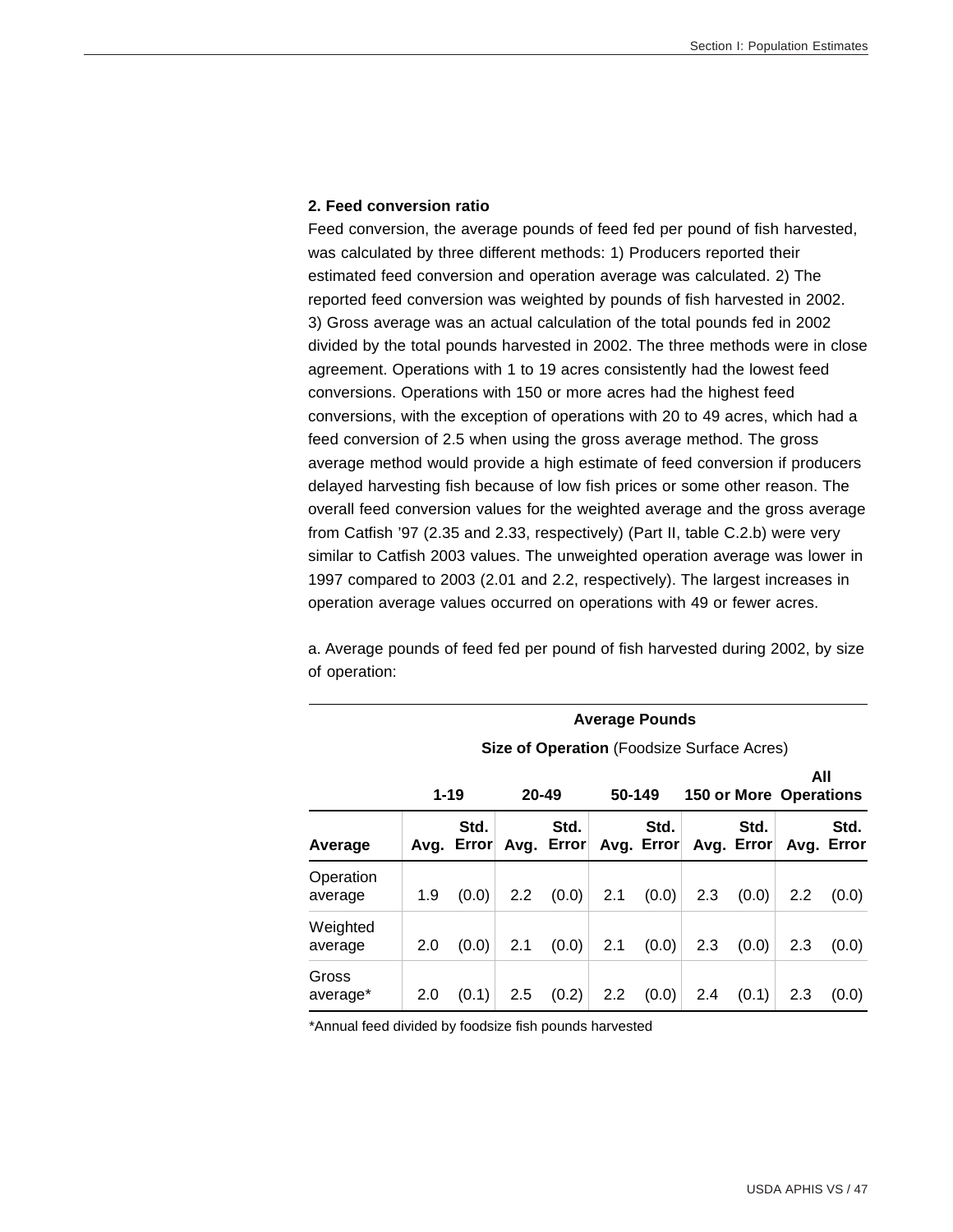# **3. Protein in feed**

a. Percentage of foodsize fish operations by percentage protein feed fed to foodsize fish:

| <b>Protein Level (Percent)</b> | <b>Percent Operations</b> | <b>Standard Error</b> |  |  |
|--------------------------------|---------------------------|-----------------------|--|--|
| 28                             | 35.2                      | (0.9)                 |  |  |
| 32                             | 62.3                      | (1.0)                 |  |  |
| 35                             | 1.5                       | (0.3)                 |  |  |
| Other                          | 1.0                       | (0.1)                 |  |  |
| Total                          | 100.0                     |                       |  |  |

# **Percent of Foodsize Fish Operations by Percent Protein Feed Fed to Foodsize Fish**

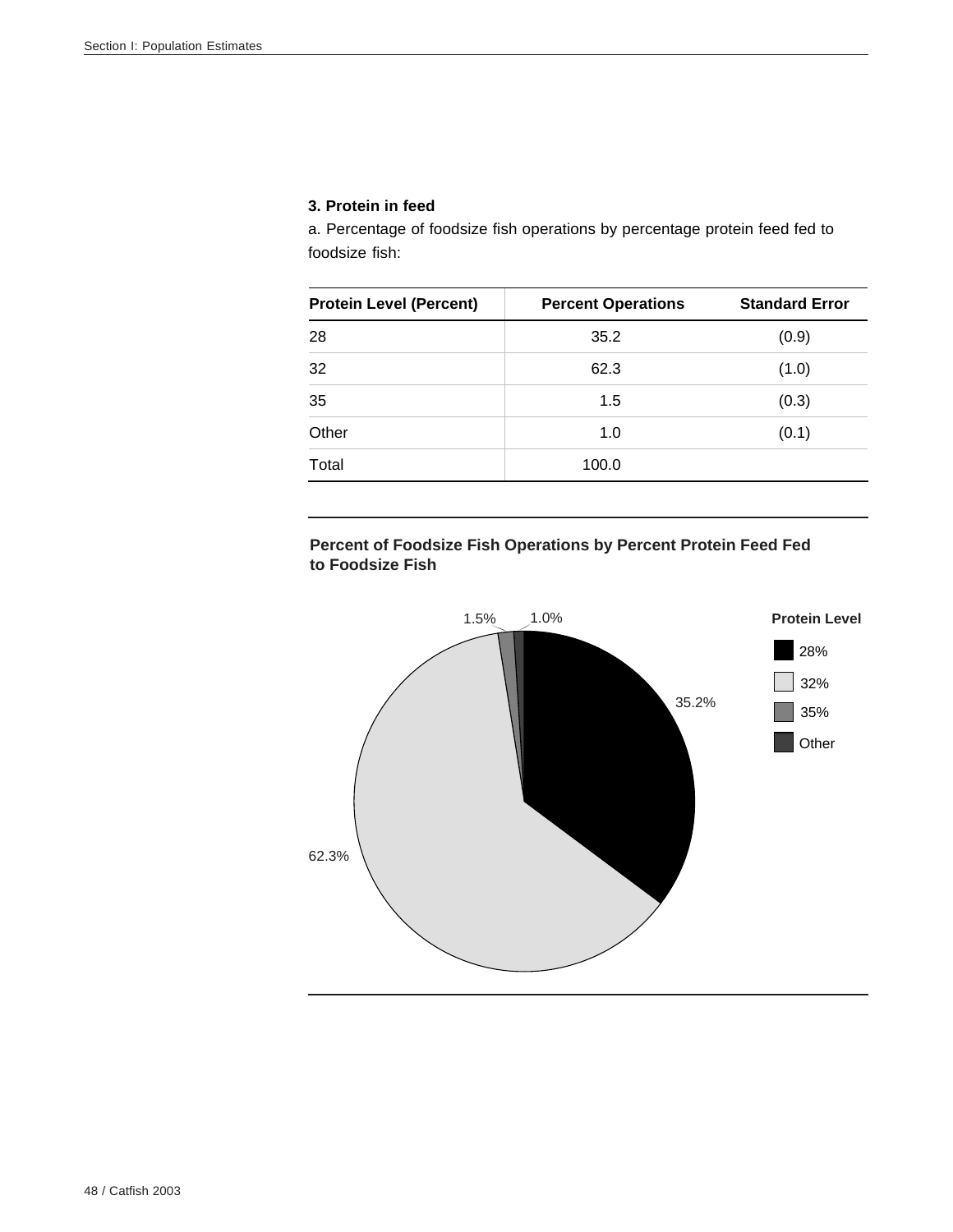#### **4. Seasonal feeding practices**

Feeding practices in 2002 changed by season. From March to April, the majority of operations fed on alternate days, either to satiation (37.8 percent of operations) or with a maximum feeding limit (22.8 percent of operations). From May to August the majority of operations fed daily, with 39.9 percent of operations feeding to satiation and 31.4 percent feeding to a maximum limit. From September to October, operations tended to shift back to the alternate day feeding found in the spring, but with a slightly higher percentage of operations maintaining a daily feeding schedule either to satiation (17.1 percent) or to the maximum limit (18.5 percent).

a. Percentage of foodsize fish operations by seasonal feeding frequency most commonly used in 2002 for foodsize fish:

|                                                       |                                  |               | <b>Percent Operations</b> |               |                       |               |  |
|-------------------------------------------------------|----------------------------------|---------------|---------------------------|---------------|-----------------------|---------------|--|
|                                                       | <b>March-April</b><br>May-August |               |                           |               | September-<br>October |               |  |
| <b>Feeding Frequency</b>                              | Pct.                             | Std.<br>Error | Pct.                      | Std.<br>Error | Pct.                  | Std.<br>Error |  |
| Every day to satiation                                | 12.5                             | (0.6)         | 39.9                      | (1.0)         | 17.1                  | (0.8)         |  |
| Every day but<br>with a maximum<br>feeding limit      | 13.7                             | (0.7)         | 31.4                      | (0.9)         | 18.5                  | (0.8)         |  |
| Fed on alternate days to<br>satiation                 | 37.8                             | (1.0)         | 16.5                      | (0.7)         | 35.0                  | (1.0)         |  |
| Fed on alternate days with a<br>maximum feeding limit | 22.8                             | (0.9)         | 9.2                       | (0.6)         | 19.0                  | (0.8)         |  |
| Other                                                 | 13.2                             | (0.7)         | 3.0                       | (0.3)         | 10.4                  | (0.6)         |  |
| Total                                                 | 100.0                            |               | 100.0                     |               | 100.0                 |               |  |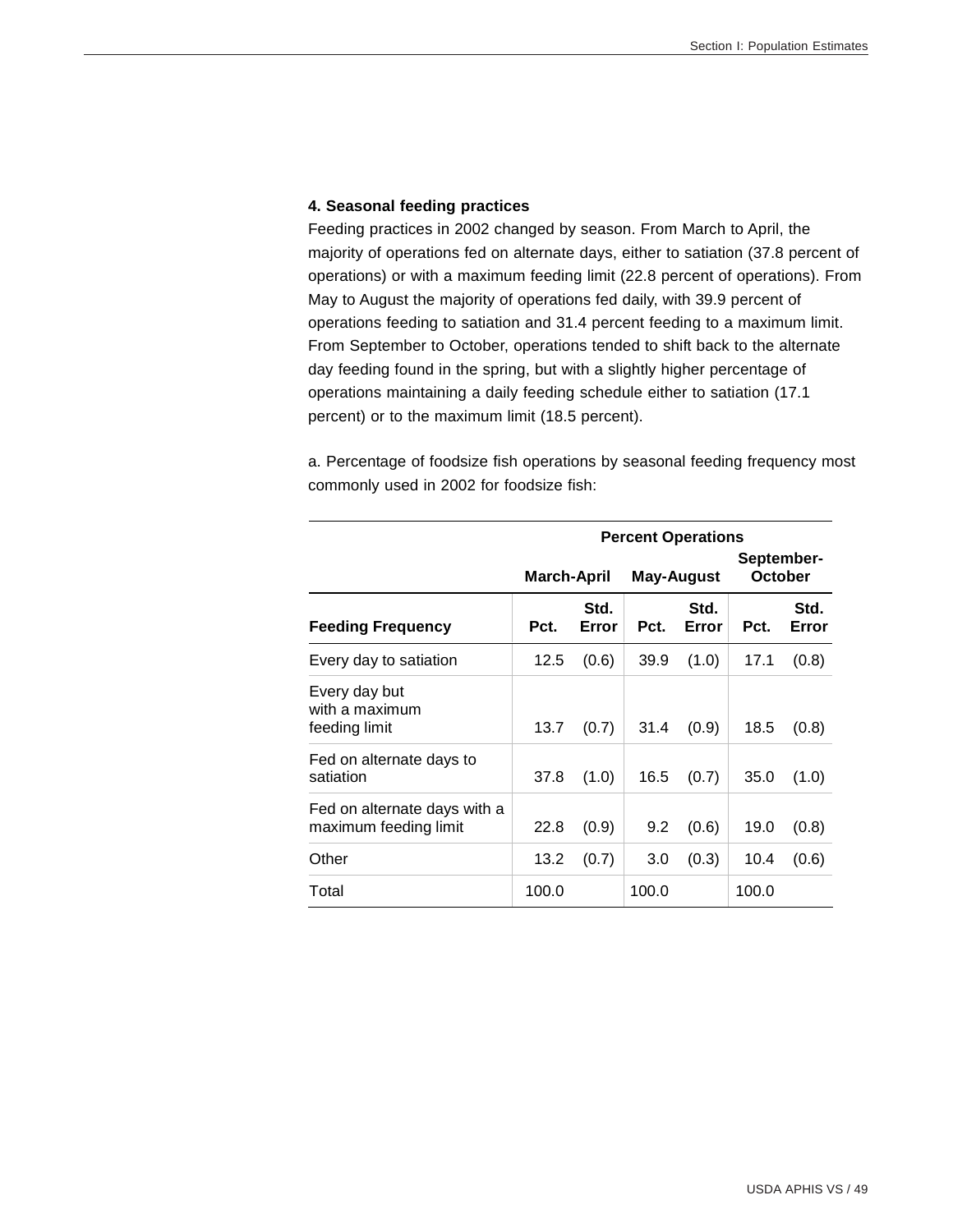# **5. Winter feeding practices**

During winter, almost a third of foodsize fish operations did not feed fish at least once a week. However, over half of operations reported feeding fish four or more times per week. In Catfish '97, only 12.5 percent of operations reported that they did not feed fish at least once a week during winter (Part II, table D.1.a).

a. Percentage of foodsize fish operations by average number of days per week foodsize fish were fed from December through February:

| <b>Average Days per Week</b>  | <b>Percent</b><br><b>Operations</b> | <b>Standard Error</b> |
|-------------------------------|-------------------------------------|-----------------------|
| $\Omega$                      | 30.1                                | (0.9)                 |
| 1 to $3$                      | 9.7                                 | (0.6)                 |
| 4 or more                     | 53.1                                | (1.0)                 |
| No foodfish on hand in winter | 7.1                                 | (0.4)                 |
| Total                         | 100.0                               |                       |

# **6. Maximum feed fed to foodsize fish**

The highest percentage of operations fed the most feed to foodsize fish in all their ponds in August (45.0 percent of operations) and July (29.8 percent of operations).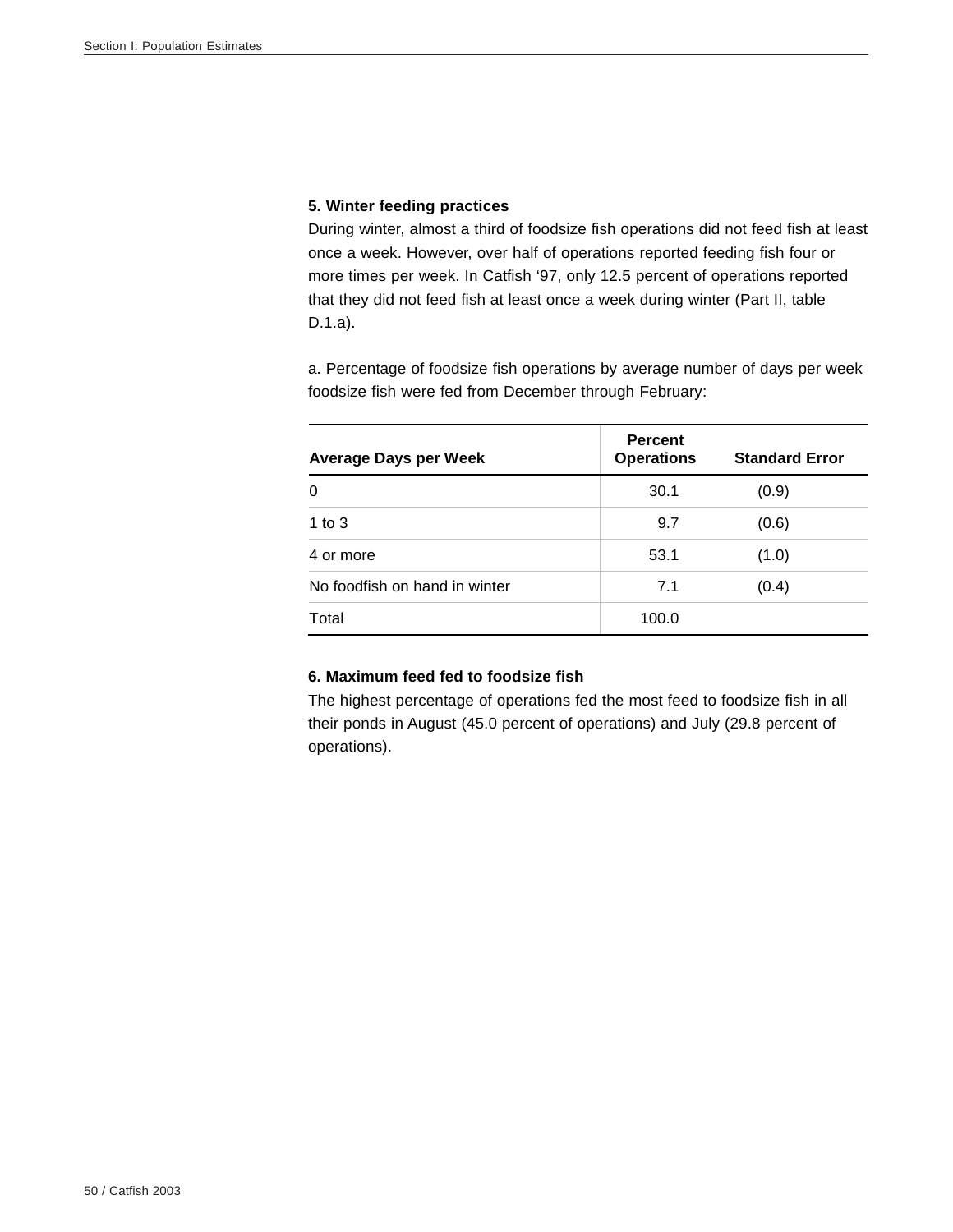| <b>Month</b> | <b>Percent Operations</b> | <b>Standard Error</b> |
|--------------|---------------------------|-----------------------|
| February     | 0.2                       | (0.1)                 |
| April        | 0.9                       | (0.2)                 |
| May          | 3.6                       | (0.3)                 |
| June         | 9.4                       | (0.5)                 |
| July         | 29.8                      | (0.9)                 |
| August       | 45.0                      | (1.0)                 |
| September    | 10.3                      | (0.6)                 |
| October      | 0.8                       | (0.2)                 |
| Total        | 100.0                     |                       |

a. Percentage of foodsize fish operations by month when the most feed was fed to foodsize fish in all ponds:

During the month in which the highest amount of feed was fed, the operation average daily pounds fed per acre in all ponds was 108.4 pounds. Operations with 1 to 19 acres had a lower daily average (83.3 pounds per acre) than the larger operations.

b. Operation average pounds of feed per acre fed per day to foodsize fish in all ponds during the highest feeding month, by size of operation:

| <b>Operation Average (Ibs per acre)</b>    |       |                 |      |  |        |                                       |                            |                                                                       |       |
|--------------------------------------------|-------|-----------------|------|--|--------|---------------------------------------|----------------------------|-----------------------------------------------------------------------|-------|
| Size of Operation (Foodsize Surface Acres) |       |                 |      |  |        |                                       |                            |                                                                       |       |
| $1 - 19$                                   |       | 50-149<br>20-49 |      |  |        |                                       | 150 or More All Operations |                                                                       |       |
|                                            | Std.  |                 | Std. |  | Std. I |                                       | Std.                       | Average Error Average Error Average Error Average Error Average Error | Std.  |
| 83.3                                       | (3.6) |                 |      |  |        | $107.1$ (2.3) 115.5 (1.4) 111.2 (1.4) |                            | 108.4                                                                 | (0.9) |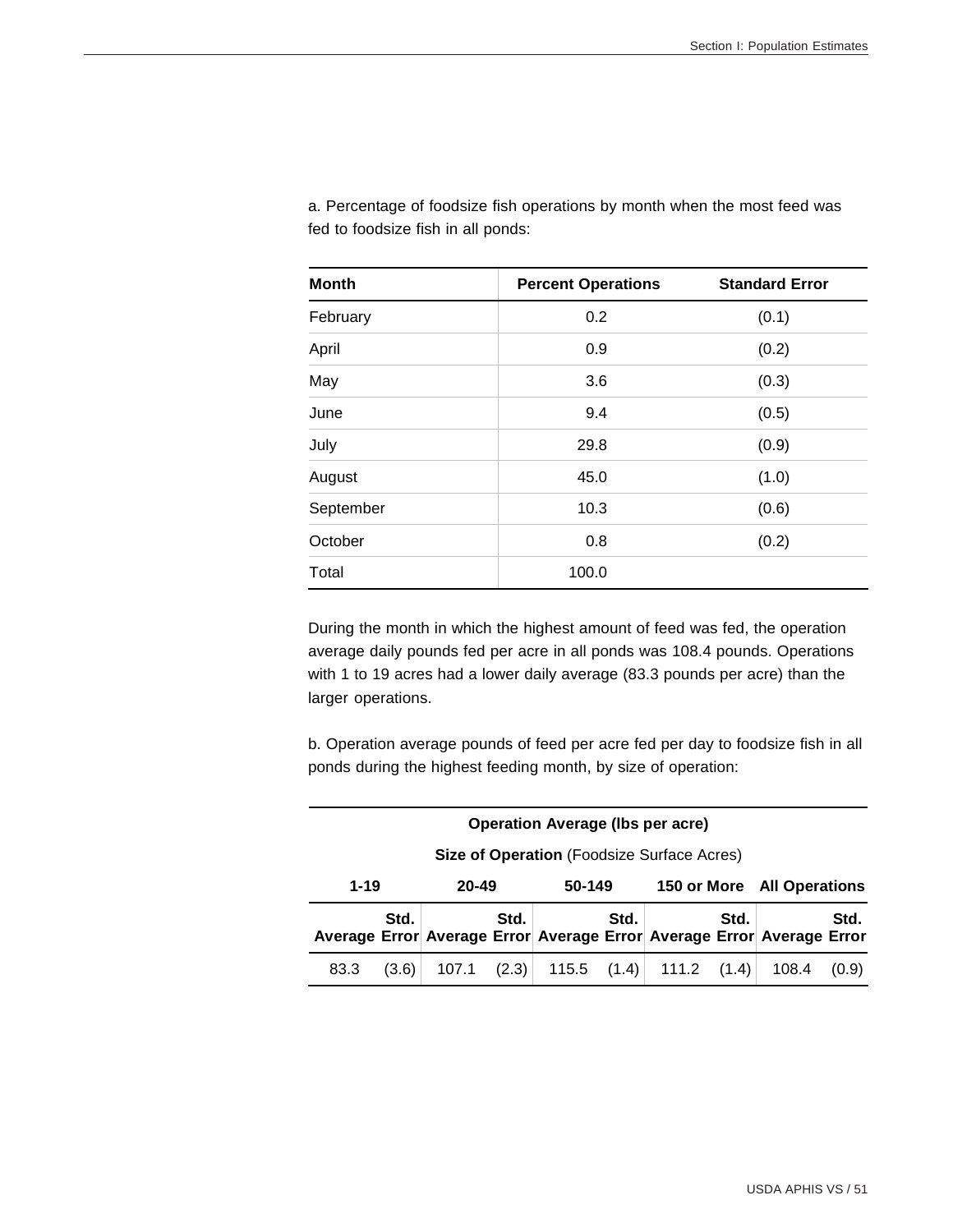For all operations, the highest daily feeding rate for any single pond averaged 144.0 pounds per acre. The average highest daily feeding on operations with 50 to 149 acres and 150 or more acres (153.6 and 156.6 pounds per acre, respectively) was higher than the amounts fed on operations with 1 to 19 acres and 20 to 49 acres (96.1 and 136.4 pounds per acre, respectively).

c. Operation average highest daily feeding rate in pounds per acre for any single pond, by size of operation:

|                                            | <b>Operation Average Highest Daily Feeding Rate (in Ibs)</b> |  |      |  |                            |                                                                       |      |  |      |  |
|--------------------------------------------|--------------------------------------------------------------|--|------|--|----------------------------|-----------------------------------------------------------------------|------|--|------|--|
| Size of Operation (Foodsize Surface Acres) |                                                              |  |      |  |                            |                                                                       |      |  |      |  |
|                                            | $1 - 19$<br>20-49<br>50-149                                  |  |      |  | 150 or More All Operations |                                                                       |      |  |      |  |
|                                            | Std.                                                         |  | Std. |  | Std.                       | Average Error Average Error Average Error Average Error Average Error | Std. |  | Std. |  |
|                                            |                                                              |  |      |  |                            |                                                                       |      |  |      |  |

**Operation Average Pounds of Feed Per Acre Fed Per Day in All Ponds During the Highest Feeding Month (and Operation Average Highest Daily Feeding Rate in Pounds Per Acre for Any Single Pond) by Size of Operation**

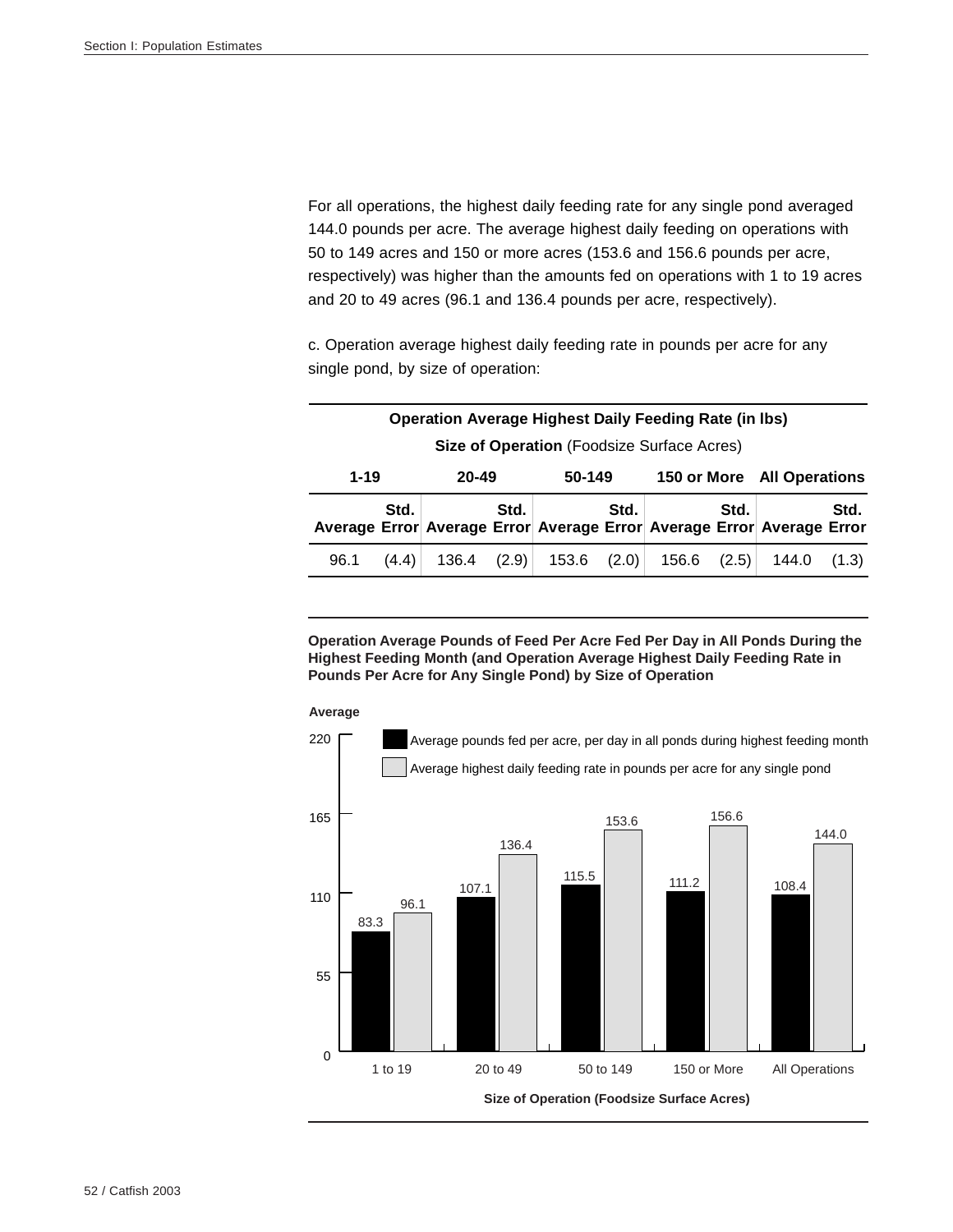# **F. Harvesting Practices**

#### **1. Pounds of fish harvested**

Overall, operations harvested an average of 3,698 pounds of fish per acre in 2002. Pounds harvested per acre decreased as operation size increased, although the average pounds per acre harvested on operations with 1 to 19 acres was variable (standard error 984). Harvest rates may have been affected by prices, with some operations harvesting fewer fish in 2002 than usual.

a. Operation average pounds of fish harvested per acre in 2002, by size of operation:

| <b>Operation Average (Ibs per Acre)</b>    |       |                 |       |       |      |                                                                       |                            |       |       |
|--------------------------------------------|-------|-----------------|-------|-------|------|-----------------------------------------------------------------------|----------------------------|-------|-------|
| Size of Operation (Foodsize Surface Acres) |       |                 |       |       |      |                                                                       |                            |       |       |
| $1 - 19$                                   |       | 50-149<br>20-49 |       |       |      |                                                                       | 150 or More All Operations |       |       |
|                                            | Std.  |                 | Std.  |       | Std. | Average Error Average Error Average Error Average Error Average Error | Std.                       |       | Std.  |
| 5.153                                      | (984) | 4.324           | (124) | 4,151 | (92) | 3,585                                                                 | (221)                      | 3.698 | (187) |

### **2. Foodfish production method**

Multibatch harvested fish represented the highest percentage of fish harvested (operation average 81.4 percent of fish; weighted percentage 88.0 percent). Single-batch harvested fish represented a much smaller percentage of the harvest. In Catfish '97, the operation average and weighted average percentage of multibatch harvested fish were 77.3 and 89.2 percent, respectively (Part II, tables E.1.a and b), which is very similar to 2003 study values. As in 2003, single-batch harvest represented most of the remaining harvest in the 1997 study.

a. Operation average percentage of fish harvested (and percentage of pounds of fish harvested), by production practice:

|                            | <b>Percent Harvest</b>      |                          |                               |                          |  |  |  |  |
|----------------------------|-----------------------------|--------------------------|-------------------------------|--------------------------|--|--|--|--|
| <b>Production Practice</b> | <b>Operation</b><br>Average | <b>Standard</b><br>Error | <b>Percent</b><br><b>Fish</b> | <b>Standard</b><br>Error |  |  |  |  |
| Multibatch                 | 81.4                        | (0.7)                    | 88.0                          | (1.7)                    |  |  |  |  |
| Single batch               | 14.6                        | (0.7)                    | 11.7                          | (1.7)                    |  |  |  |  |
| Other (including cage)     | 4.0                         | (0.3)                    | 0.3                           | (0.1)                    |  |  |  |  |
| Total                      | 100.0                       |                          | 100.0                         |                          |  |  |  |  |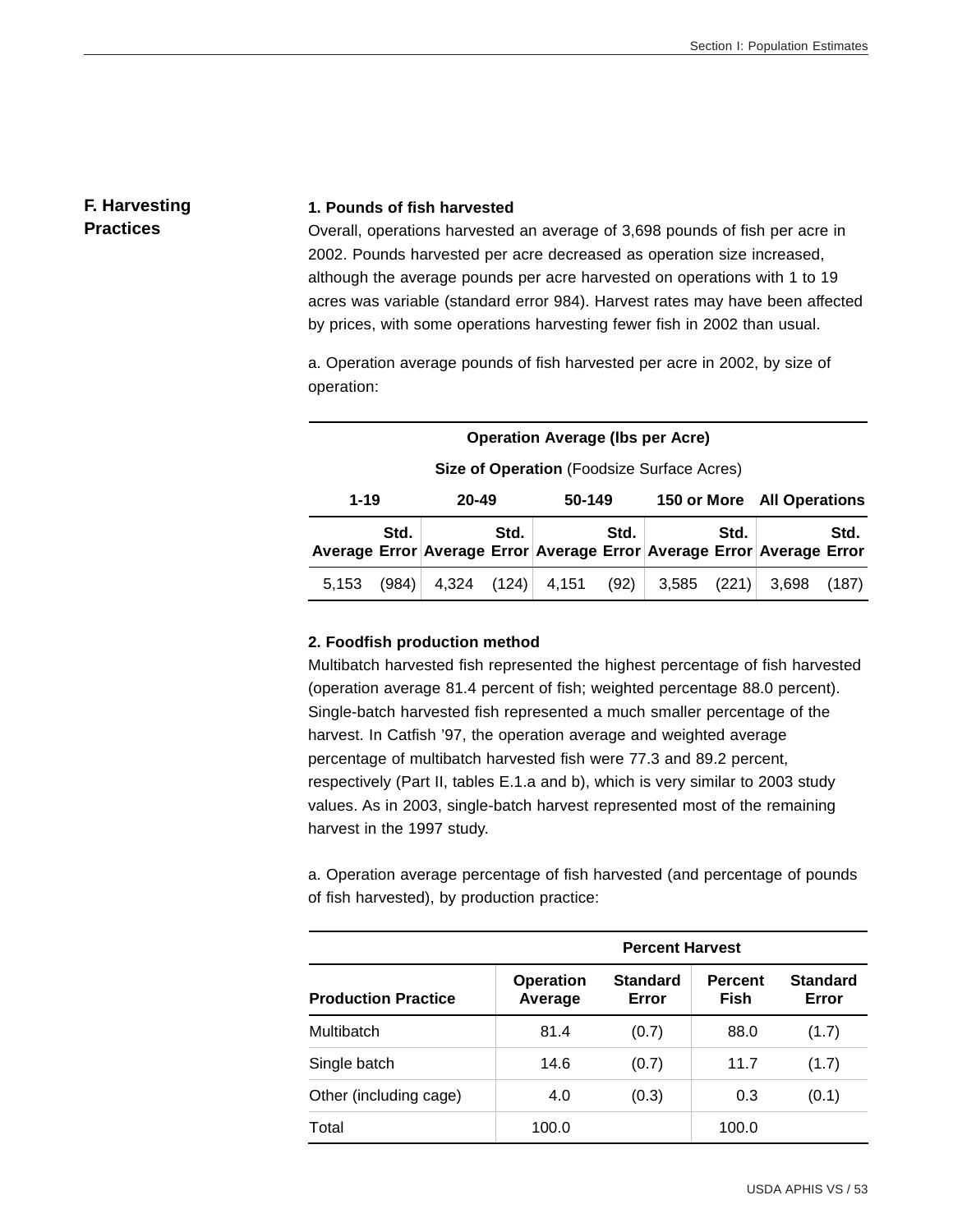

# **Percent of Pounds of Fish Harvested, by Production Phase**

# **3. Type of seining crew**

A higher percentage of operations with 20 to 49 and 50 to 149 acres depended on custom harvest crews (65.4 and 66.1 percent, respectively) than operations with 1 to 19 and 150 or more acres (30.0 and 47.2 percent, respectively). The majority of operations with 1 to 19 acres (44.9 percent) depended on "other" methods, primarily fee fishing (angling). A relatively high percentage of operations with 150 or more acres (34.3 percent) relied on in-house seining crews.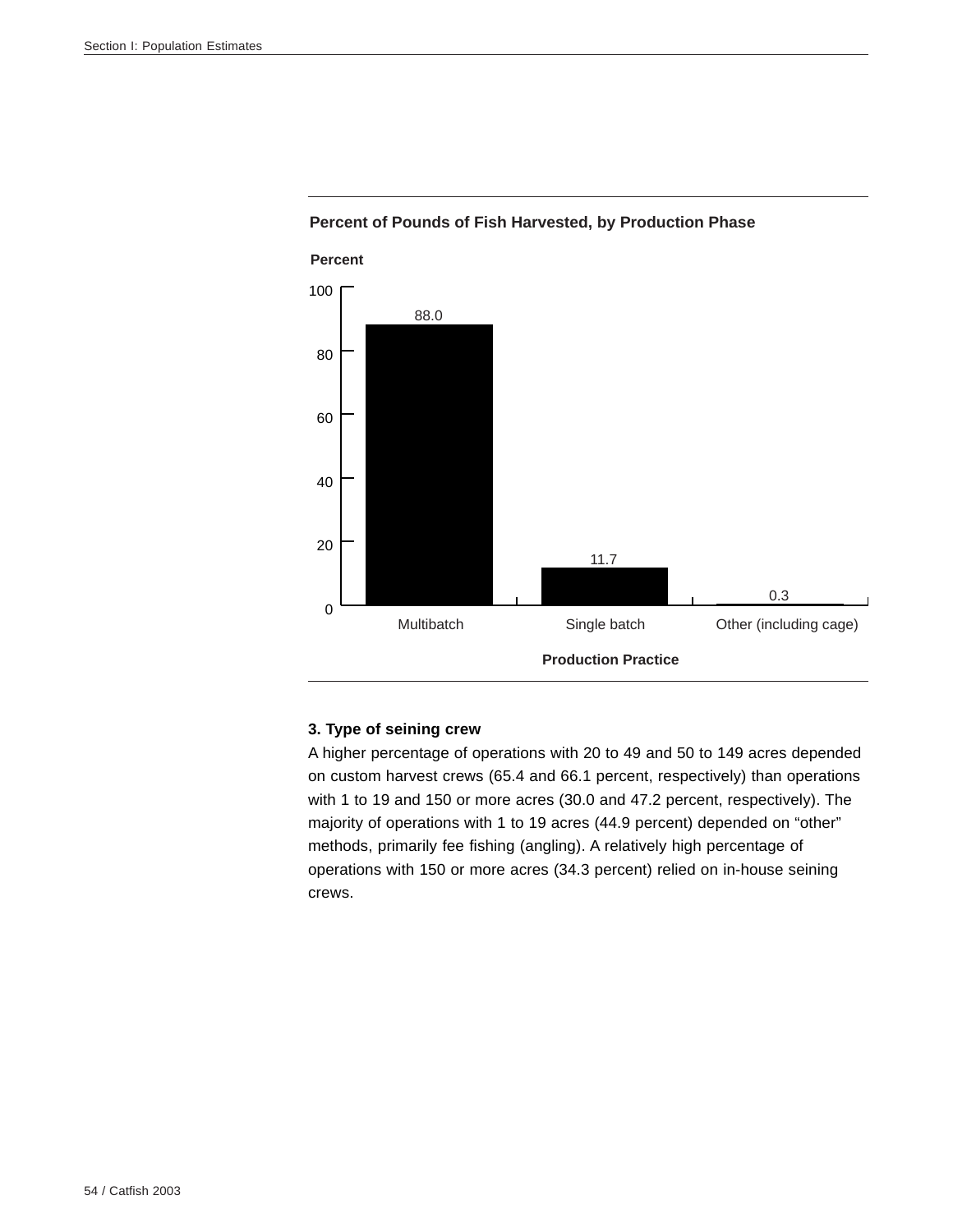|                   | <b>Percent Operations</b> |                                                   |                    |                               |                       |  |  |  |  |  |
|-------------------|---------------------------|---------------------------------------------------|--------------------|-------------------------------|-----------------------|--|--|--|--|--|
|                   |                           | <b>Size of Operation (Foodsize Surface Acres)</b> |                    |                               |                       |  |  |  |  |  |
|                   | $1 - 19$                  | $20 - 49$                                         | 50-149             | <b>150 or More Operations</b> | All                   |  |  |  |  |  |
| Seining<br>Crew   | Std.<br>Error<br>Pct.     | Std.<br>Pct.<br>Error                             | Std.<br>Pct. Error | Std.<br>Pct. Error            | Std.<br>Pct.<br>Error |  |  |  |  |  |
| In-house          | 25.1(1.8)                 | 19.8(1.7)                                         | 16.7(1.2)          | 34.3(1.8)                     | 24.1 (0.8)            |  |  |  |  |  |
| Custom<br>harvest | 30.0(2.2)                 | 65.4(2.0)                                         | 66.1 (1.5)         | 47.2 (2.0)                    | 55.1(0.9)             |  |  |  |  |  |
| Other             | 44.9 (2.2)                | 14.8(1.5)                                         | 17.2(1.2)          | 18.5(1.0)                     | 20.8(0.6)             |  |  |  |  |  |
| Total             | 100.0                     | 100.0                                             | 100.0              | 100.0                         | 100.0                 |  |  |  |  |  |

a. Percentage of foodsize fish operations by type of seining crew that primarily harvested fish and by size of operation:

### **4. Number of ponds harvested**

Foodsize fish were harvested from 76.1 percent of all foodsize fish ponds in 2002. Operations with 150 or more acres harvested fish from 74.8 percent of their ponds; however, these operations had the highest standard error (4.8 percent). This relatively high standard error implies that there was substantial variability in the percentage of ponds harvested on the largest operations.

a. Percentage of ponds where foodsize fish were harvested during 2002, by size of operation:

| <b>Percent Ponds</b>        |                                                   |            |      |      |                            |      |       |                                                                       |       |  |
|-----------------------------|---------------------------------------------------|------------|------|------|----------------------------|------|-------|-----------------------------------------------------------------------|-------|--|
|                             | <b>Size of Operation</b> (Foodsize Surface Acres) |            |      |      |                            |      |       |                                                                       |       |  |
| $1 - 19$<br>20-49<br>50-149 |                                                   |            |      |      | 150 or More All Operations |      |       |                                                                       |       |  |
|                             | Std.                                              |            | Std. |      | Std.                       |      | Std.  | Percent Error Percent Error Percent Error Percent Error Percent Error | Std.  |  |
| 72.8                        | (3.1)                                             | 77.2 (2.2) |      | 82.4 | (0.9)                      | 74.8 | (4.8) | 76.1                                                                  | (3.7) |  |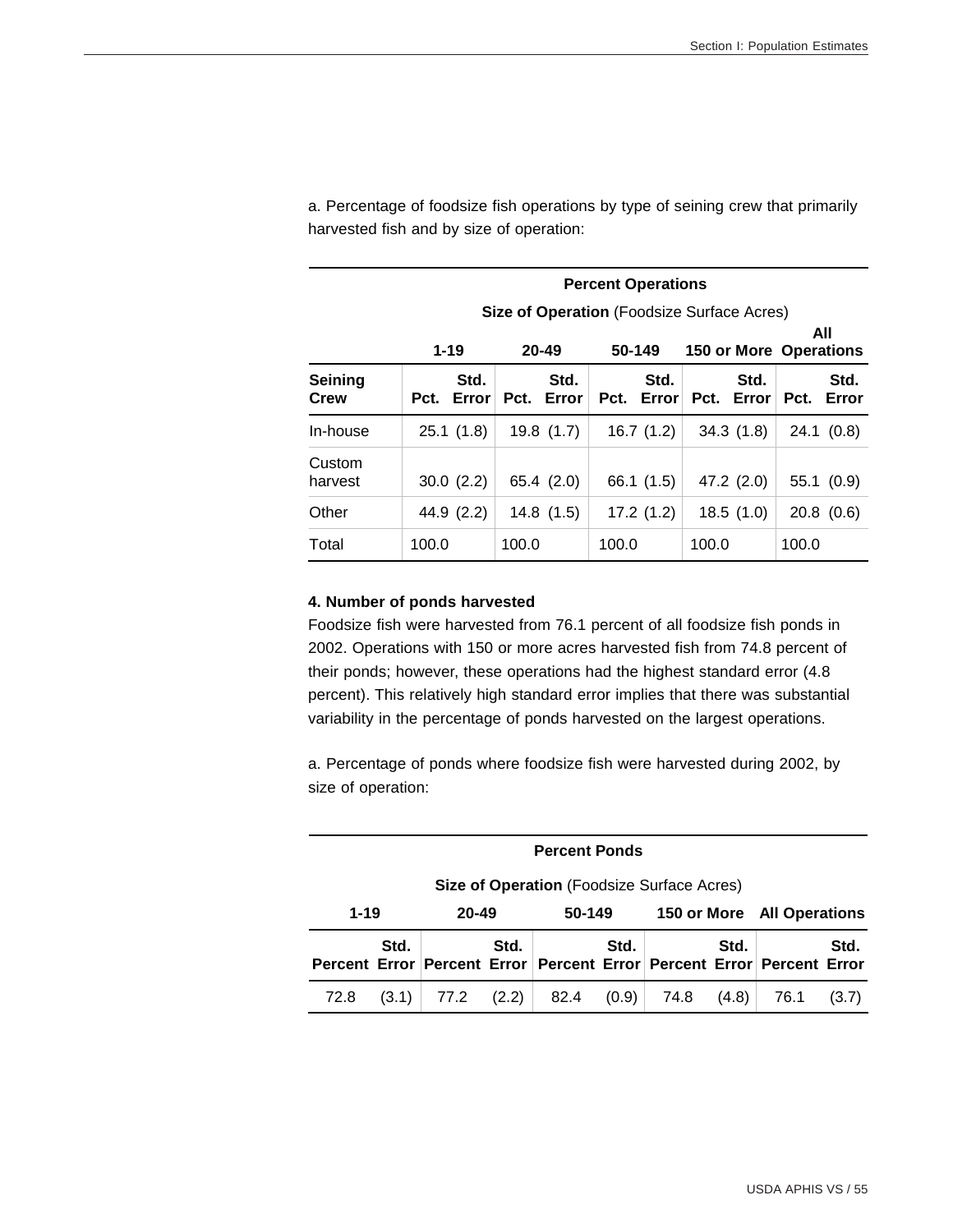

Harvesting a production pond

# **G. Disease 1. Familiarity with emerging fish health problems**

Visceral toxicosis of catfish is a newly recognized problem, which is reflected in the relatively high percentage of producers (54.7 percent) who had merely heard the name or didn't know the disease. Nearly two-thirds of producers were very or somewhat familiar with algal toxins.

a. Percentage of foodsize fish operations by familiarity with the following fish health problems:

| <b>Percent Operations</b>        |      |               |      |                             |      |                             |       |
|----------------------------------|------|---------------|------|-----------------------------|------|-----------------------------|-------|
|                                  |      | Very Familiar |      | Somewhat<br><b>Familiar</b> |      | Heard<br>Name/Don't<br>Know | Total |
| <b>Disease</b>                   | Pct. | Std.<br>Error | Pct. | Std.<br>Error               | Pct. | Std.<br>Error               | Pct.  |
| Visceral toxicosis<br>of catfish | 11.6 | (0.7)         | 33.7 | (1.0)                       | 54.7 | (1.0)                       | 100.0 |
| Trematodes                       | 15.0 | (0.7)         | 39.7 | (1.0)                       | 45.3 | (0.9)                       | 100.0 |
| Algal toxins                     | 22.6 | (0.8)         | 40.3 | (1.0)                       | 37.1 | (1.0)                       | 100.0 |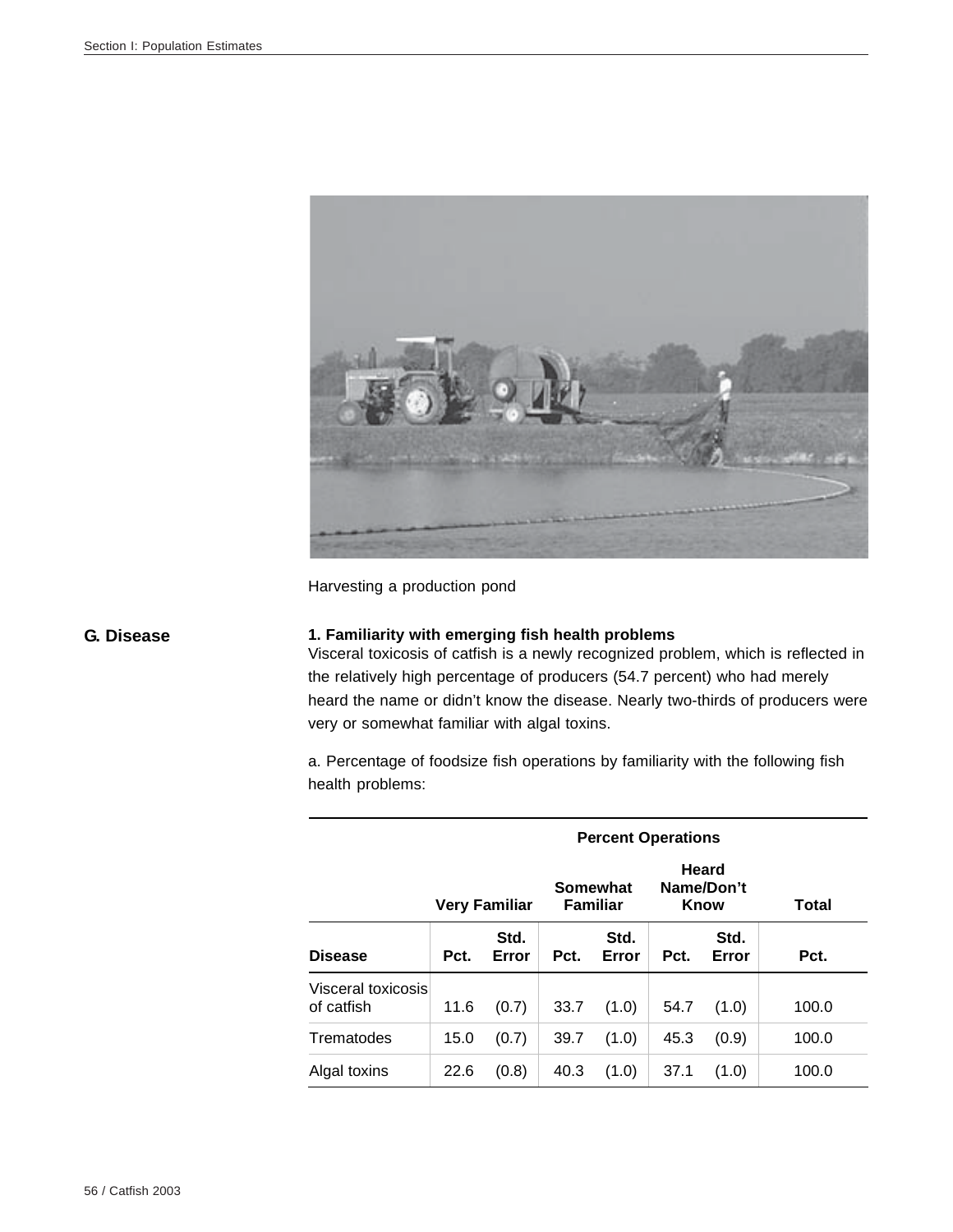A higher percentage of operations in the West region were very or somewhat familiar with visceral toxicosis and trematodes than operations in the East region. This result corresponds with the emergence of these problems primarily in Arkansas, Louisiana and Western Mississippi.

b. Percentage of foodsize fish operations that were very or somewhat familiar with the following fish health problems, by region:

|                                       | <b>Percent Operations</b> |               |                |               |                |               |  |  |  |
|---------------------------------------|---------------------------|---------------|----------------|---------------|----------------|---------------|--|--|--|
|                                       |                           | Region        |                |               |                |               |  |  |  |
| West<br>East<br><b>All Operations</b> |                           |               |                |               |                |               |  |  |  |
| <b>Disease</b>                        | <b>Percent</b>            | Std.<br>Error | <b>Percent</b> | Std.<br>Error | <b>Percent</b> | Std.<br>Error |  |  |  |
| Visceral toxicosis<br>of catfish      | 38.2                      | (1.3)         | 53.4           | (1.5)         | 45.3           | (1.0)         |  |  |  |
| Trematodes                            | 42.4                      | (1.3)         | 68.7           | (1.1)         | 54.7           | (0.9)         |  |  |  |
| Algal toxins                          | 66.4                      | (1.2)         | 59.0           | (1.5)         | 62.9           | (1.0)         |  |  |  |

**Percent of Foodsize Fish Operations that Were Very or Somewhat Familiar with the Following Fish Health Problems, by Region**

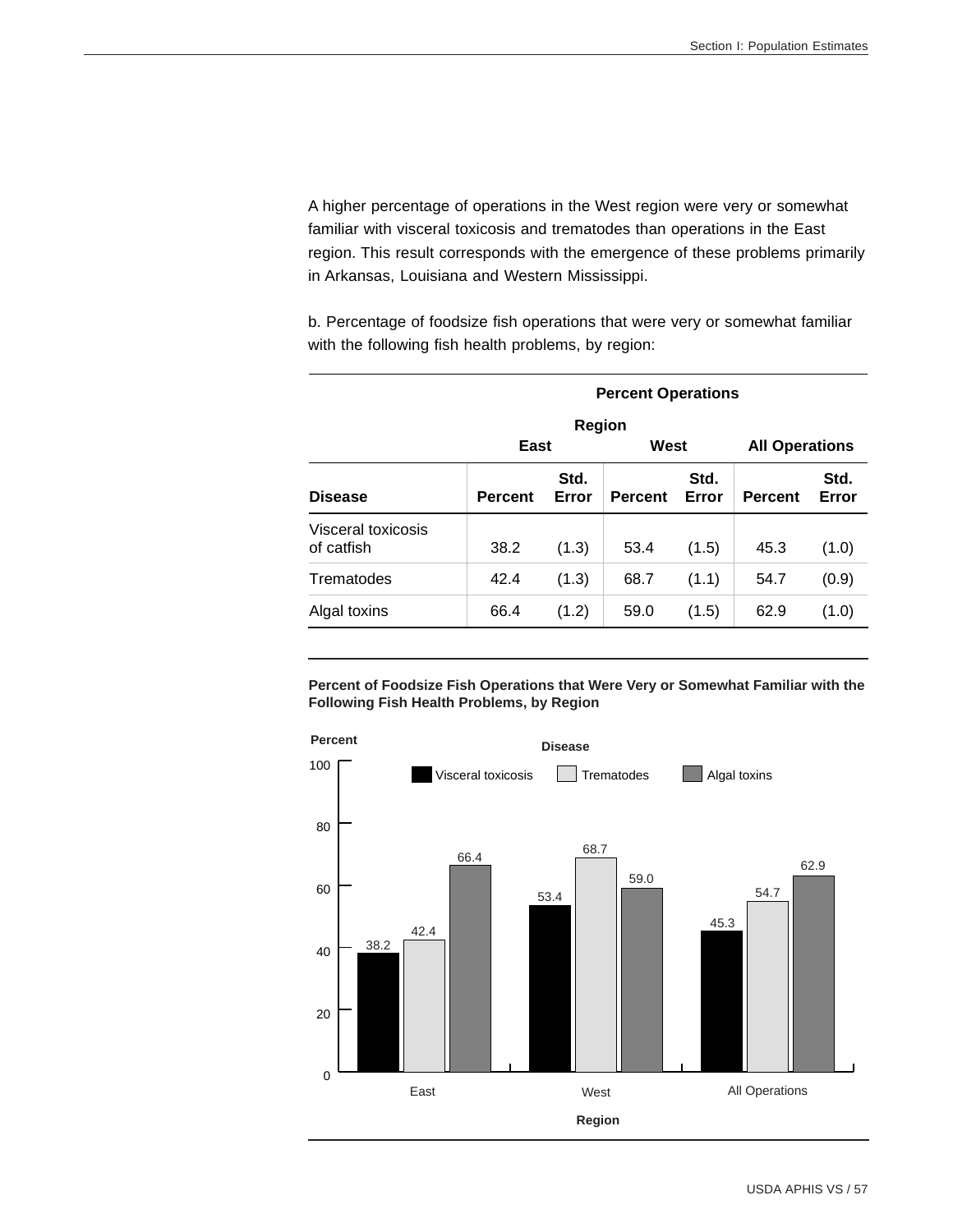#### **2. Health problems related to algal toxins**

Of operations that were very or somewhat familiar with algal toxins, 38.4 percent reported that in the last 3 years they had fish health problems related to algal toxins. A higher percentage of operations in the East region reported fish health problems related to algal toxins than operations in the West region.

a. For operations somewhat or very familiar with algal toxins, percentage of operations that in the last 3 years had fish health problems related to algal toxins, by region:

|                | <b>Percent Operations</b> |                |                       |                |                   |  |  |  |  |  |
|----------------|---------------------------|----------------|-----------------------|----------------|-------------------|--|--|--|--|--|
| Region         |                           |                |                       |                |                   |  |  |  |  |  |
| East           |                           | West           | <b>All Operations</b> |                |                   |  |  |  |  |  |
| <b>Percent</b> | <b>Std. Error</b>         | <b>Percent</b> | <b>Std. Error</b>     | <b>Percent</b> | <b>Std. Error</b> |  |  |  |  |  |
| 44.4           | (1.6)                     | 30.6           | (1.9)                 | 38.4           | (1.2)             |  |  |  |  |  |

#### **3. Disease outbreaks in 2002**

The three most prevalent diseases reported were: enteric septicemia of catfish (60.6 percent of operations); columnaris (50.4 percent of operations); and winter kill (32.9 percent of operations). With the exceptions of ich, proliferative gill disease (PGD), and trematodes, the percentage of operations with any of the listed disease problems increased as operation size increased. A higher percentage of operations with 150 or more acres reported problems with trematodes than operations with 149 or fewer acres. Catfish '97 reported disease information comparable to Catfish 2003 data (Part 1, table B.1.a). In Catfish '97, enteric septicemia of catfish (ESC) and columnaris (reported in combination in Part I of the study) were reported by 78.1 percent of operations. ESC was reported alone in the second Catfish '97 report (Part II, table F.1.a), where 56.0 percent of operations reported ESC outbreaks, similar to the percentage of ESC outbreaks reported in 2002. In 1997, 35.8 percent of operations experienced problems with winter kill, compared to 32.9 percent in 2003. PGD was reported by a slightly higher percentage of operations in 1997 (19.8 percent) than in 2003 (12.7 percent). Much of the change from 1997 to 2003 in the percentage of operations reporting PGD problems occurred on operations with 150 or more acres, where 40.9 percent of operations in 1997 and 24.9 percent of operations in 2003 reported PGD problems. A higher percentage of operations reported problems with anemia in 2003 (14.4 percent) compared to 1997 (8.4 percent). Ich problems were unchanged. Visceral toxicosis and trematodes were not included in Catfish '97 because they were not identified as disease problems at the time.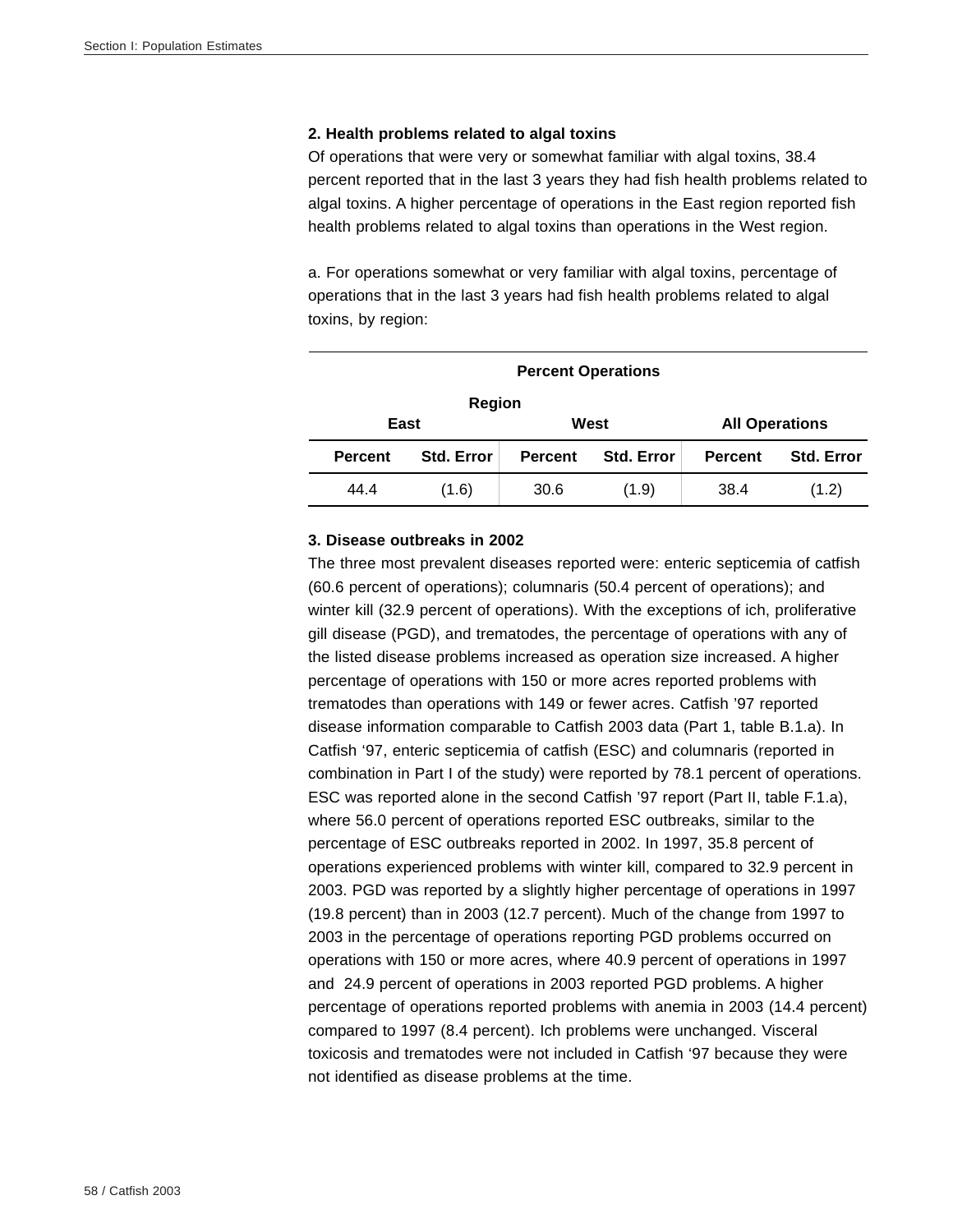|                                     |      |               |      |               |      | <b>Percent Operations</b> |      |                                                   |      |               |
|-------------------------------------|------|---------------|------|---------------|------|---------------------------|------|---------------------------------------------------|------|---------------|
|                                     |      |               |      |               |      |                           |      | <b>Size of Operation (Foodsize Surface Acres)</b> |      |               |
|                                     |      | $1 - 19$      |      | 20-49         |      | 50-149                    |      | 150 or More                                       |      | All Ops.      |
| <b>Disease</b>                      | Pct. | Std.<br>Error | Pct. | Std.<br>Error | Pct. | Std.<br>Error             | Pct. | Std.<br>Error                                     | Pct. | Std.<br>Error |
| <b>ESC</b>                          | 29.4 | (2.3)         | 59.4 | (2.2)         | 60.5 | (1.6)                     | 75.3 | (1.6)                                             | 60.6 | (0.9)         |
| Columnaris                          | 17.4 | (2.0)         | 45.6 | (2.3)         | 54.6 | (1.7)                     | 63.6 | (1.9)                                             | 50.4 | (1.0)         |
| Ich                                 | 6.5  | (1.2)         | 1.7  | (0.5)         | 4.1  | (0.6)                     | 4.7  | (0.8)                                             | 4.1  | (0.4)         |
| <b>PGD</b>                          | 5.5  | (1.3)         | 3.8  | (1.0)         | 9.7  | (1.0)                     | 24.9 | (1.8)                                             | 12.7 | (0.7)         |
| Anemia                              | 2.7  | (0.9)         | 6.0  | (1.0)         | 11.5 | (1.1)                     | 28.1 | (1.9)                                             | 14.4 | (0.8)         |
| Winter kill                         | 10.9 | (1.7)         | 23.7 | (2.0)         | 35.4 | (1.6)                     | 45.9 | (2.0)                                             | 32.9 | (1.0)         |
| Visceral<br>toxicosis of<br>catfish | 4.2  | (1.2)         | 7.3  | (1.5)         | 8.9  | (0.9)                     | 14.4 | (1.5)                                             | 9.7  | (0.7)         |
| Trematodes                          | 2.6  | (0.8)         | 0.0  | (0.0)         | 1.0  | (0.3)                     | 11.6 | (1.4)                                             | 4.3  | (0.5)         |
| Other                               | 2.8  | (1.0)         | 1.6  | (0.4)         | 2.8  | (0.6)                     | 3.6  | (0.7)                                             | 2.8  | (0.4)         |
| Any                                 | 39.8 | (3.5)         | 72.0 | (2.7)         | 75.9 | (1.8)                     | 84.7 | (1.6)                                             | 72.9 | (1.0)         |

a. Percentage of foodsize fish operations that experienced any outbreaks of the following diseases in 2002, by size of operation:

**Percent of Foodsize Fish Operations that Experienced Any Outbreaks of the Following Diseases in 2002**

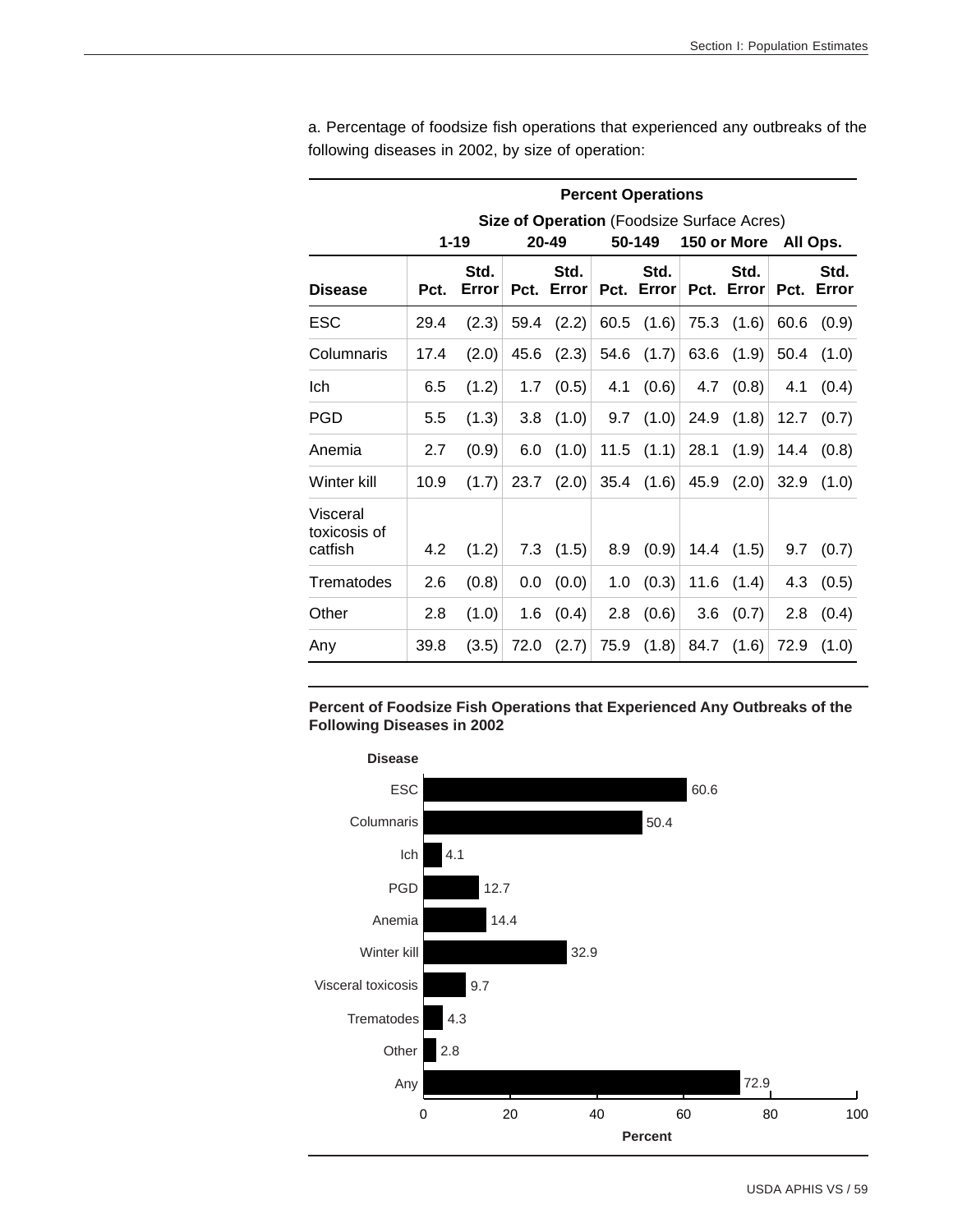The East region had a higher percentage of operations that reported ESC and columnaris problems than operations in the West region. However, a higher percentage of operations in the West region experienced problems with PGD, anemia, winter kill, and trematodes than operations in the East region.

b. Percentage of foodsize fish operations that experienced any outbreaks of the following diseases in 2002, by region:

|                               |                | <b>Percent Operations</b> |                |            |  |  |  |  |  |
|-------------------------------|----------------|---------------------------|----------------|------------|--|--|--|--|--|
|                               | <b>Region</b>  |                           |                |            |  |  |  |  |  |
|                               | East           |                           |                | West       |  |  |  |  |  |
| <b>Disease</b>                | <b>Percent</b> | Std. Error                | <b>Percent</b> | Std. Error |  |  |  |  |  |
| <b>ESC</b>                    | 65.1           | (1.2)                     | 54.9           | (1.5)      |  |  |  |  |  |
| Columnaris                    | 57.8           | (1.3)                     | 41.7           | (1.5)      |  |  |  |  |  |
| Ich                           | 3.0            | (0.5)                     | 5.5            | (0.6)      |  |  |  |  |  |
| <b>PGD</b>                    | 8.6            | (0.7)                     | 17.6           | (1.3)      |  |  |  |  |  |
| Anemia                        | 11.8           | (0.9)                     | 17.4           | (1.3)      |  |  |  |  |  |
| Winter kill                   | 28.7           | (1.2)                     | 37.8           | (1.5)      |  |  |  |  |  |
| Visceral toxicosis of catfish | 7.9            | (0.8)                     | 11.8           | (1.1)      |  |  |  |  |  |
| Trematodes                    | 1.0            | (0.3)                     | 8.4            | (1.0)      |  |  |  |  |  |
| Other                         | 3.0            | (0.5)                     | 2.5            | (0.5)      |  |  |  |  |  |
| Any                           | 76.9           | (1.3)                     | 68.1           | (1.7)      |  |  |  |  |  |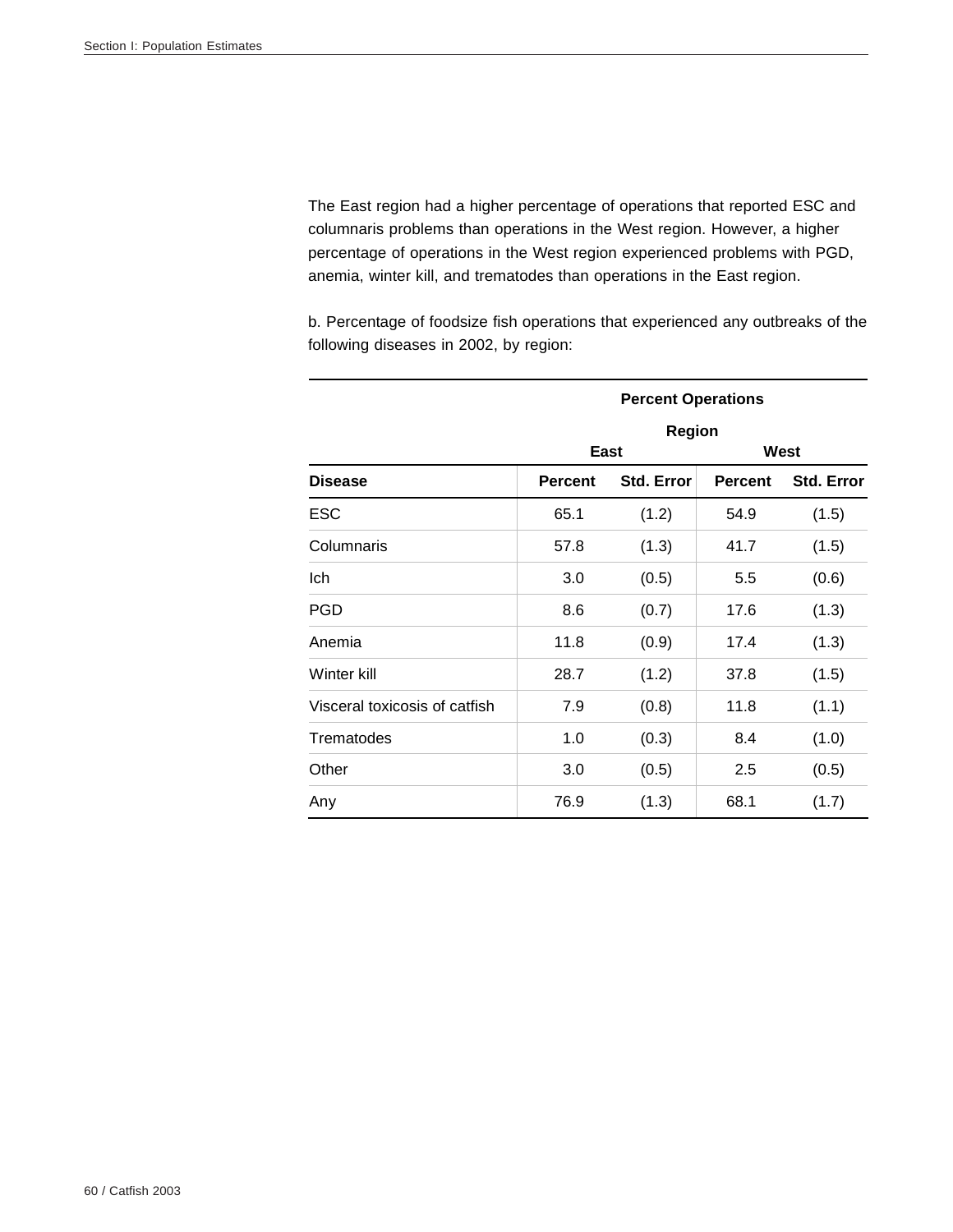The three diseases that occurred on the highest percentage of operations (ESC, columnaris, and winter kill) also occurred in the highest percentage of ponds (28.8, 23.0, and 10.1 percent, respectively). The remaining diseases occurred in less than 5 percent of ponds. In Catfish '97 (Part I, table B.2.a), 42.1 percent of ponds had problems with the combination of ESC/columnaris. Winter kill was reported in 21.0 percent of ponds in 1997, approximately twice the 2003 percentage of 10.1 percent. As with the percentage of operations, PGD declined over the period in the percentage of ponds that were affected (5.3 percent versus 2.2 percent).

c. Percentage of foodsize fish ponds that experienced any outbreaks of the following diseases in 2002, by size of operation:

|                                     |                  |               |      |               |        |               |             | <b>Size of Operation</b> (Foodsize Surface Acres) |          |               |  |
|-------------------------------------|------------------|---------------|------|---------------|--------|---------------|-------------|---------------------------------------------------|----------|---------------|--|
|                                     |                  | $1 - 19$      |      | 20-49         | 50-149 |               | 150 or More |                                                   | All Ops. |               |  |
| <b>Disease</b>                      | Pct.             | Std.<br>Error | Pct. | Std.<br>Error | Pct.   | Std.<br>Error | Pct.        | Std.<br>Error                                     | Pct.     | Std.<br>Error |  |
| <b>ESC</b>                          | 17.4             | (1.9)         | 33.9 | (2.7)         | 27.7   | (1.3)         | 29.1        | (3.2)                                             | 28.8     | (2.5)         |  |
| Columnaris                          | 8.4              | (1.1)         | 24.1 | (1.6)         | 21.7   | (1.1)         | 23.7        | (2.8)                                             | 23.0     | (2.2)         |  |
| Ich                                 | 3.3              | (0.9)         | 0.4  | (0.1)         | 0.7    | (0.1)         | 0.2         | (0.0)                                             | 0.3      | (0.0)         |  |
| <b>PGD</b>                          | 2.0              | (0.4)         | 2.4  | (1.1)         | 3.0    | (0.4)         | 2.0         | (0.3)                                             | 2.2      | (0.3)         |  |
| Anemia                              | 1.6              | (0.6)         | 1.5  | (0.2)         | 2.0    | (0.2)         | 2.3         | (0.3)                                             | 2.2      | (0.2)         |  |
| Winter kill                         | 6.0              | (1.0)         | 15.9 | (2.8)         | 12.1   | (0.8)         | 9.4         | (1.1)                                             | 10.1     | (0.9)         |  |
| Visceral<br>toxicosis of<br>catfish | 1.7              | (0.5)         | 4.2  | (0.1)         | 3.5    | (0.5)         | 3.9         | (1.2)                                             | 3.8      | (0.9)         |  |
| Trematodes                          | 1.5              | (0.4)         | 0.0  | $(--)$        | 0.2    | (0.1)         | 1.6         | (0.3)                                             | 1.3      | (0.3)         |  |
| Other                               | $2.2\phantom{0}$ | (0.9)         | 1.4  | (0.4)         | 0.8    | (0.2)         | 0.5         | (0.2)                                             | 0.6      | (0.2)         |  |

#### **Percent Ponds**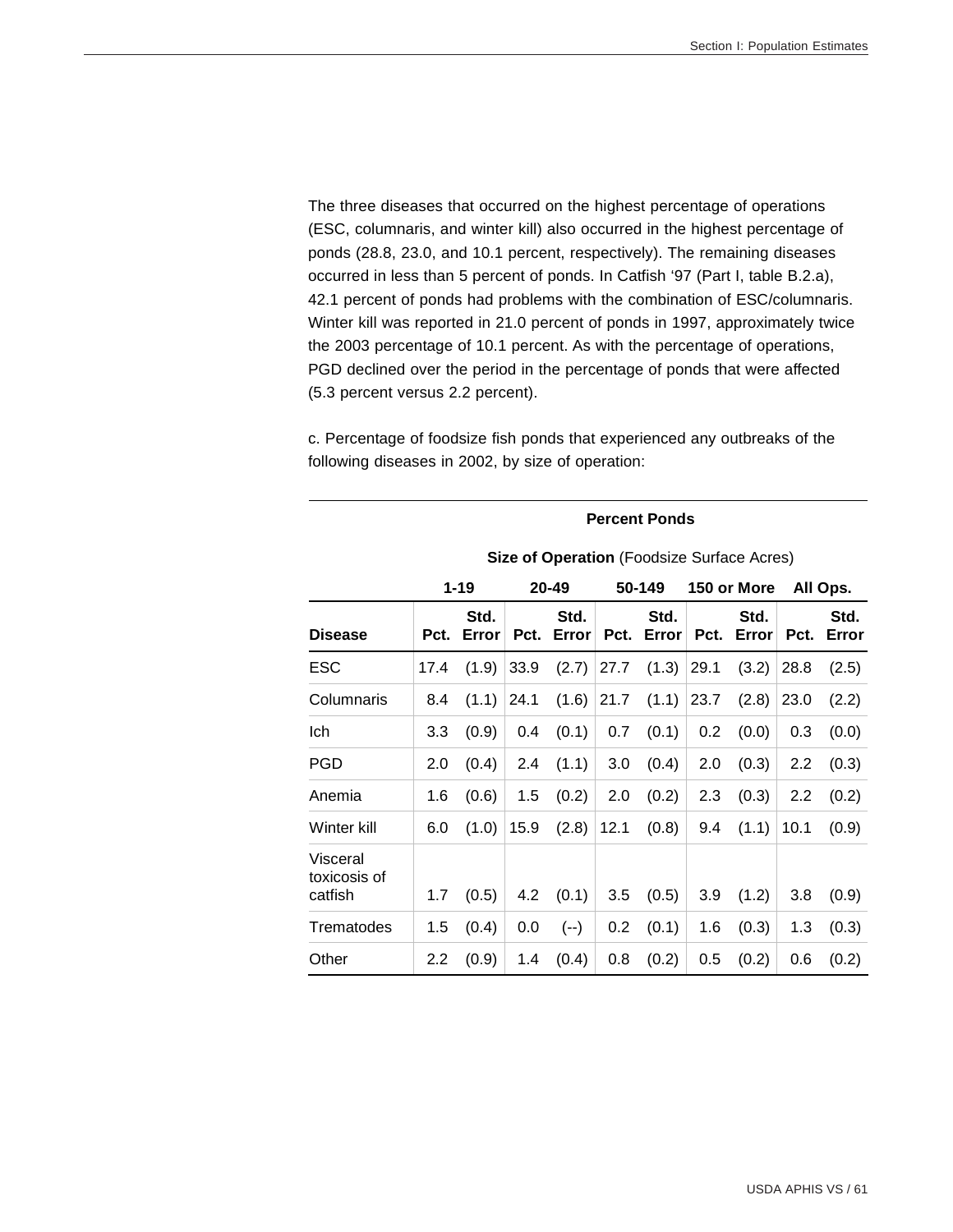

# **Percent of Foodsize Fish Ponds that Experienced Any Outbreaks of the Following Diseases in 2002**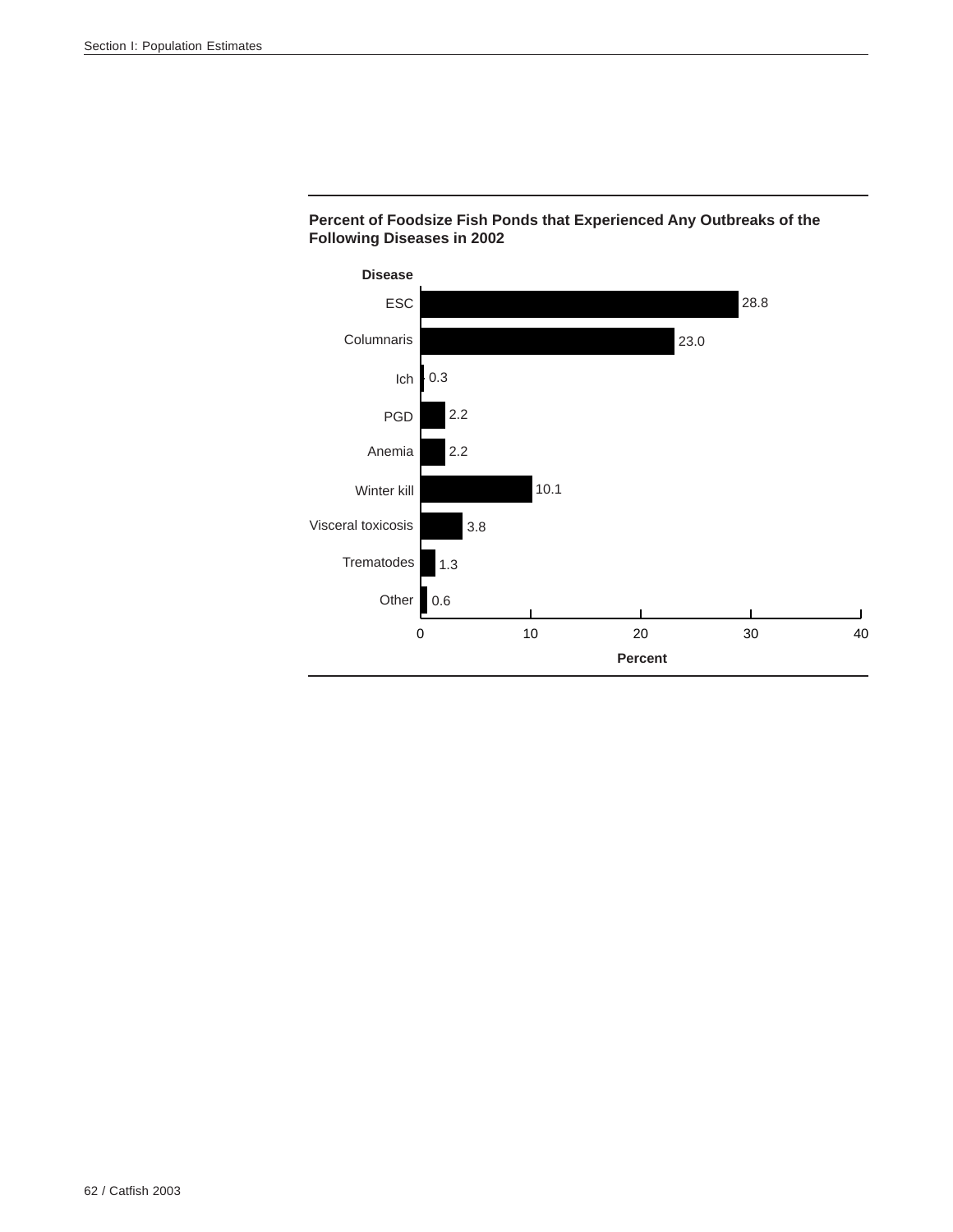ESC, columnaris, and visceral toxicosis were reported in a higher percentage of ponds in the East region than the West region. The relatively high percentage of operations reporting outbreaks of visceral toxicosis of catfish may be due to the recent emergence of the disease and the potential for confusing it with algal toxins. PGD and winter kill occurred in a higher percentage of ponds in the West region than the East region. Trematode problems occurred in a slightly higher percentage of ponds in the West region (1.8 percent) than the East region (0.5 percent).

|                               | <b>Percent Ponds</b> |                   |                |                   |  |  |  |  |
|-------------------------------|----------------------|-------------------|----------------|-------------------|--|--|--|--|
|                               |                      | <b>Region</b>     |                |                   |  |  |  |  |
|                               |                      | <b>East</b>       |                | West              |  |  |  |  |
| <b>Disease</b>                | <b>Percent</b>       | <b>Std. Error</b> | <b>Percent</b> | <b>Std. Error</b> |  |  |  |  |
| <b>ESC</b>                    | 47.0                 | (3.5)             | 17.8           | (1.2)             |  |  |  |  |
| Columnaris                    | 42.3                 | (2.8)             | 11.4           | (0.9)             |  |  |  |  |
| Ich                           | 0.4                  | (0.1)             | 0.3            | (0.0)             |  |  |  |  |
| <b>PGD</b>                    | 1.6                  | (0.3)             | 2.6            | (0.3)             |  |  |  |  |
| Anemia                        | 2.8                  | (0.5)             | 1.9            | (0.2)             |  |  |  |  |
| Winter kill                   | 6.6                  | (1.0)             | 12.2           | (1.1)             |  |  |  |  |
| Visceral toxicosis of catfish | 7.2                  | (1.9)             | 1.8            | (0.3)             |  |  |  |  |
| Trematodes                    | 0.5                  | (0.2)             | 1.8            | (0.4)             |  |  |  |  |
| Other                         | 0.6                  | (0.1)             | 0.7            | (0.3)             |  |  |  |  |

d. Percentage of foodsize fish ponds that experienced any outbreaks of the following diseases in 2002, by region: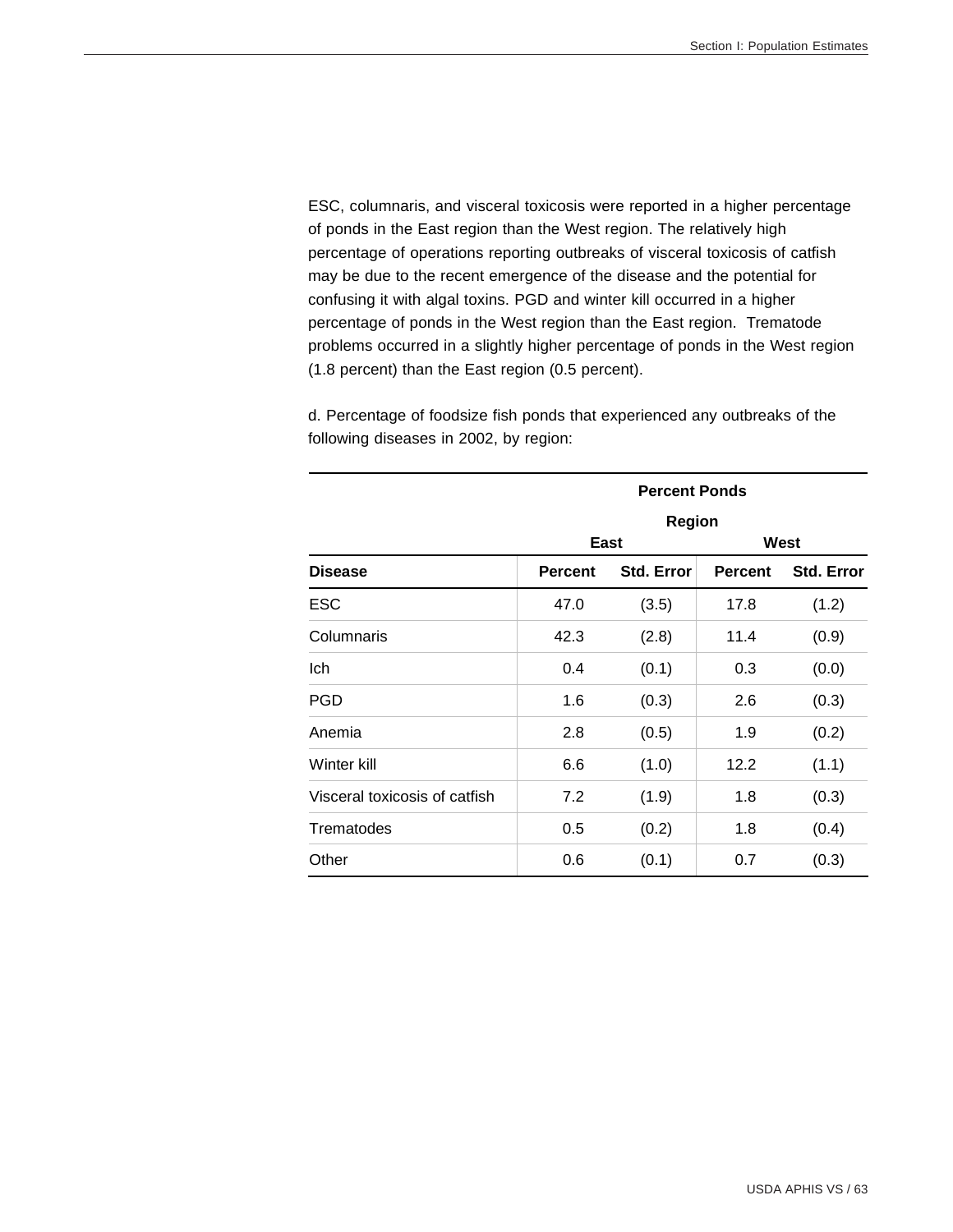Although Ich outbreaks were not reported by many operations or in many ponds (tables G.3.a and c), when an outbreak did occur a high percentage of losses were reported as severe (42.4 percent of operations). Similarly, PGD, anemia, and visceral toxicosis of catfish occurred in a small percentage of ponds but a relatively high percentage of the outbreaks were reported as severe (35.4, 41.8, and 33.2 percent of operations, respectively). Although ESC and columnaris were more prevalent diseases, a lower percentage of operations characterized their average loss per outbreak as severe (10.0 and 14.5 percent, respectively).

e. For operations that experienced fish losses in foodsize fish ponds due to the following disease outbreaks in 2002, percentage of operations by severity of average loss (in pounds of fish per operation) per outbreak:

|                                     |                          |               |      |                                  | Average Loss per Outbreak (in lbs) |                                    |       |
|-------------------------------------|--------------------------|---------------|------|----------------------------------|------------------------------------|------------------------------------|-------|
|                                     | Light<br>(Less than 200) |               |      | <b>Moderate</b><br>$(200-2,000)$ |                                    | <b>Severe</b><br>(More than 2,000) | Total |
| <b>Disease</b><br><b>Outbreak</b>   | Pct.                     | Std.<br>Error | Pct. | Std.<br>Error                    | Pct.                               | Std.<br>Error                      | Pct.  |
| <b>ESC</b>                          | 50.5                     | (1.4)         | 39.5 | (1.4)                            | 10.0                               | (0.8)                              | 100.0 |
| Columnaris                          | 49.0                     | (1.5)         | 36.5 | (1.5)                            | 14.5                               | (1.1)                              | 100.0 |
| Ich                                 | 44.3                     | (4.6)         | 13.3 | (3.0)                            | 42.4                               | (4.9)                              | 100.0 |
| <b>PGD</b>                          | 37.9                     | (3.0)         | 26.7 | (2.7)                            | 35.4                               | (2.9)                              | 100.0 |
| Anemia                              | 32.3                     | (2.7)         | 25.9 | (2.9)                            | 41.8                               | (3.1)                              | 100.0 |
| Winter kill                         | 40.6                     | (1.9)         | 33.1 | (1.9)                            | 26.3                               | (1.8)                              | 100.0 |
| Visceral<br>toxicosis of<br>catfish | 42.6                     | (3.6)         | 24.2 | (3.1)                            | 33.2                               | (3.6)                              | 100.0 |
| Trematodes                          | 41.4                     | (5.8)         | 40.0 | (5.7)                            | 18.6                               | (4.7)                              | 100.0 |
| Other                               | 22.6                     | (6.1)         | 41.2 | (6.1)                            | 36.2                               | (6.2)                              | 100.0 |

# **Percent Operations**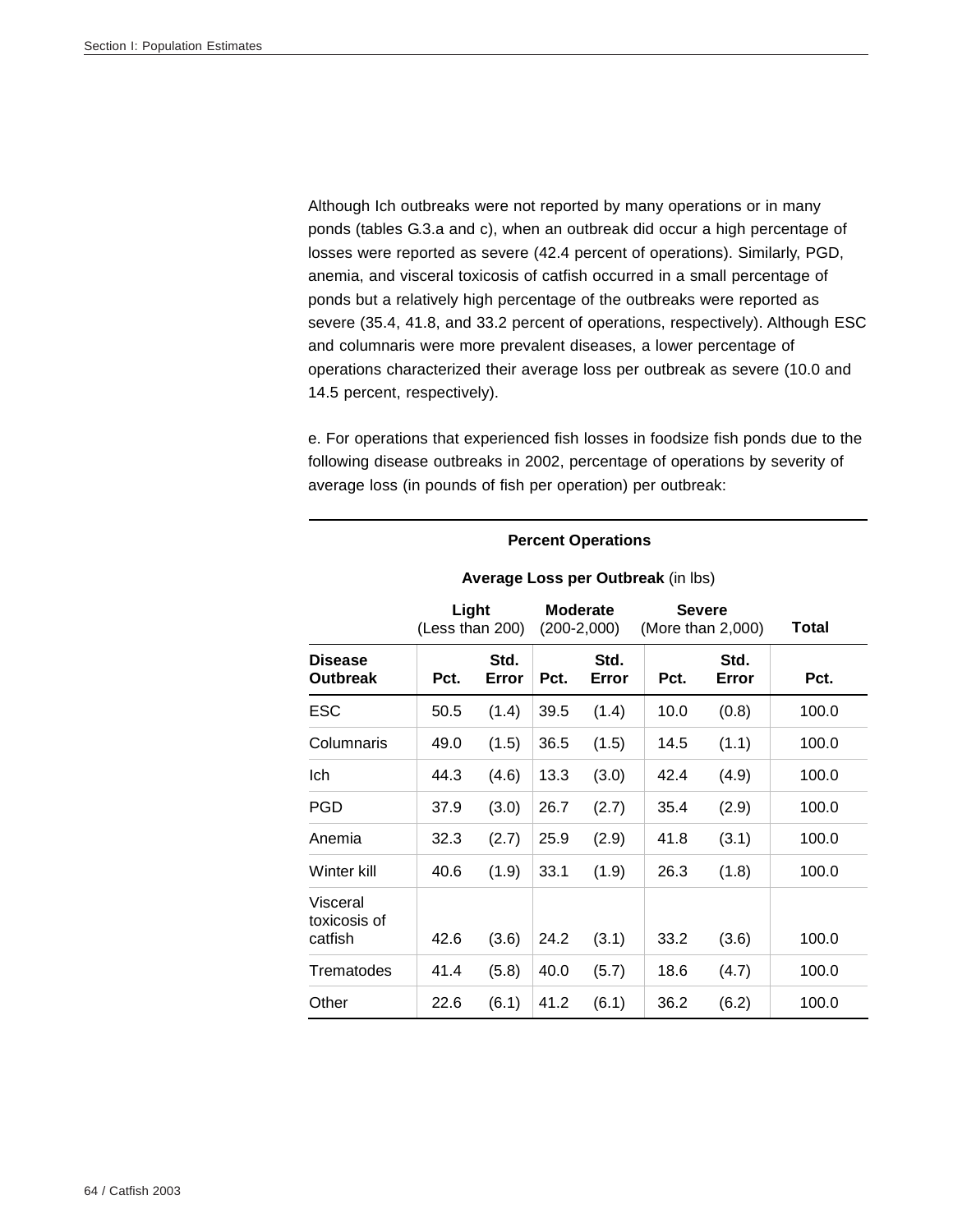Although ESC and columnaris accounted for low percentages of outbreaks considered severe (table G.4.e), the impact of the high percentage of ponds affected (table G.4.c) resulted in relatively high percentage of ponds with average outbreaks characterized as severe (2.7 and 3.0 percent). In contrast, winter kill occurred on a smaller percentage of ponds (table G.4.c) but the percentage of winter kill outbreaks considered severe was higher than those for ESC and columnaris. These percentages resulted in an equivalent percentage of all ponds that had severe outbreaks of winter kill (2.7 percent) as compared to ESC and columnaris. Operations in Catfish '97 reported severe outbreaks of ESC/columnaris in 8.7 percent of ponds (Part I, table B.2.b). A direct comparison with Catfish 2003 is not possible since it is unknown which ponds had severe outbreaks. The percentage of ponds with severe outbreaks of PGD decreased slightly (1.6 percent in 1996 compared to 0.6 percent in 2002). The percentage of ponds with severe outbreaks of anemia increased slightly from 1996 (0.2 percent) to 2002 (0.7 percent). The percentage of ponds with severe Ich or winter kill problems did not change from 1996 to 2002.

f. Percentage of all foodsize fish ponds by severity of average loss (in pounds of fish per operation) per outbreak of the following diseases in 2002:

#### **Percent Ponds**

|                                     |      | <b>None</b>   |      | Light<br>(Less than 200) |      | Moderate<br>$(200-2,000)$ |      | <b>Severe</b><br>(More than 2,000) Total |       |
|-------------------------------------|------|---------------|------|--------------------------|------|---------------------------|------|------------------------------------------|-------|
| <b>Disease</b><br><b>Outbreak</b>   | Pct. | Std.<br>Error | Pct. | Std.<br>Error            | Pct. | Std.<br>Error             | Pct. | Std.<br>Error                            | Pct.  |
| ESC                                 | 71.2 | (2.5)         | 16.9 | (2.9)                    | 9.2  | (0.9)                     | 2.7  | (0.6)                                    | 100.0 |
| Columnaris                          | 77.0 | (2.2)         | 7.3  | (0.6)                    | 12.7 | (2.6)                     | 3.0  | (0.6)                                    | 100.0 |
| Ich                                 | 99.7 | (0.0)         | 0.2  | (0.0)                    | 0.0  | (0.0)                     | 0.1  | (0.0)                                    | 100.0 |
| <b>PGD</b>                          | 97.8 | (0.3)         | 0.6  | (0.1)                    | 1.0  | (0.2)                     | 0.6  | (0.1)                                    | 100.0 |
| Anemia                              | 97.8 | (0.2)         | 0.7  | (0.1)                    | 0.8  | (0.2)                     | 0.7  | (0.1)                                    | 100.0 |
| Winter kill                         | 89.9 | (0.9)         | 3.8  | (0.5)                    | 3.6  | (0.5)                     | 2.7  | (0.5)                                    | 100.0 |
| Visceral<br>toxicosis of<br>catfish | 96.2 | (0.9)         | 0.7  | (0.1)                    | 2.4  | (0.9)                     | 0.7  | (0.2)                                    | 100.0 |
| Trematodes 98.7                     |      | (0.3)         | 0.5  | (0.2)                    | 0.7  | (0.2)                     | 0.1  | (0.0)                                    | 100.0 |
| Other                               | 99.4 | (0.2)         | 0.4  | (0.2)                    | 0.1  | (0.0)                     | 0.1  | (0.0)                                    | 100.0 |

#### **Average Loss per Outbreak** (in lbs)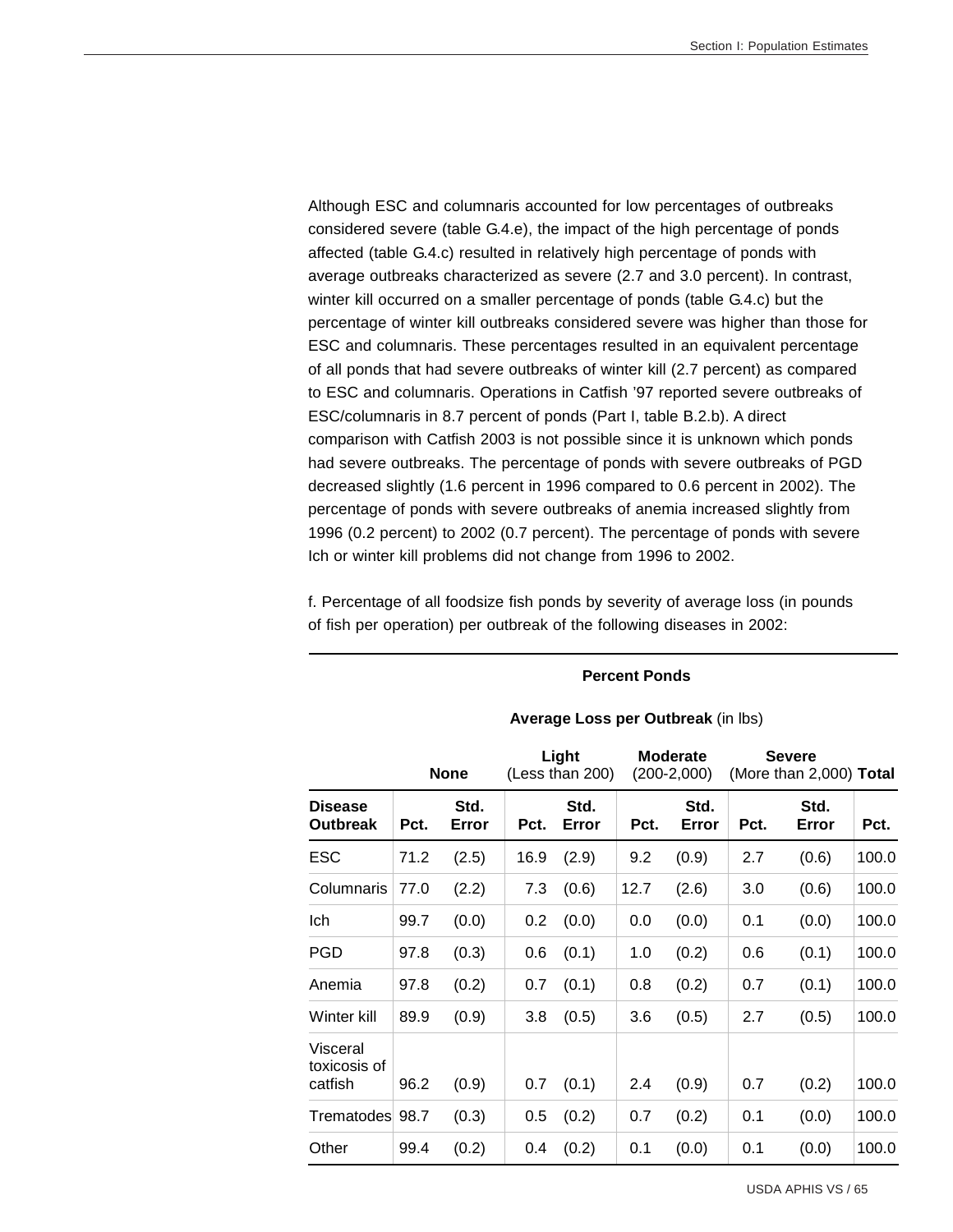#### **4. Ponds with more than four disease outbreaks**

a. Percentage of foodsize fish operations (and percentage of ponds) that had more than four disease outbreaks in 2002:\*

| Percent Ops. | <b>Standard Error</b> | <b>Percent Ponds</b> | <b>Standard Error</b> |
|--------------|-----------------------|----------------------|-----------------------|
| 32.0         | (5.1)                 | 2.4                  | (0.5)                 |

\*Outbreaks can be from a single disease or multiple diseases

# **5. Use of medicated feed**

Medicated feed was fed to foodsize fish on 11.0 percent of operations. The percentage of operations that fed medicated feed increased as operation size increased.

a. Percentage of foodsize fish operations that fed medicated feed to foodsize fish during 2002, by size of operation:

|                                            | <b>Percent Operations</b> |                                |               |      |               |                       |               |      |               |  |  |
|--------------------------------------------|---------------------------|--------------------------------|---------------|------|---------------|-----------------------|---------------|------|---------------|--|--|
| Size of Operation (Foodsize Surface Acres) |                           |                                |               |      |               |                       |               |      |               |  |  |
| $1 - 19$                                   |                           | 20-49<br>50-149<br>150 or More |               |      |               | <b>All Operations</b> |               |      |               |  |  |
| Pct.                                       | Std.<br>Error             | Pct.                           | Std.<br>Error | Pct. | Std.<br>Error | Pct.                  | Std.<br>Error | Pct. | Std.<br>Error |  |  |
| 6.1                                        | (1.1)                     | 8.7                            | (1.2)         | 10.3 | (1.0)         | 15.4                  | (1.6)         | 11.0 | (0.7)         |  |  |

Terramycin and Romet® were fed by 7.8 and 5.3 percent of operations, respectively. No operations with 1 to 19 acres fed Romet, and 12.6 percent of operations with 150 or more acres fed terramycin.

b. Percentage of operations that fed any terramycin or Romet during 2002, by size of operation:

#### **Percent Operations**

**Size of Operation** (Foodsize Surface Acres)

|            | $1 - 19$           | $20 - 49$          | 50-149      | 150 or More                   | All Ops.           |
|------------|--------------------|--------------------|-------------|-------------------------------|--------------------|
| Feed       | Std.<br>Pct. Error | Std.<br>Pct. Error | Std. I      | Std.<br>Pct. Error Pct. Error | Std.<br>Pct. Error |
| Terramycin | 6.1 $(1.1)$        | 4.4(0.9)           | 6.2 $(0.8)$ | 12.6 (1.5)                    | 7.8(0.6)           |
| Romet      | $0.0$ (--)         | 5.1(0.9)           | 5.7 $(0.8)$ | 7.2(1.2)                      | 5.3(0.5)           |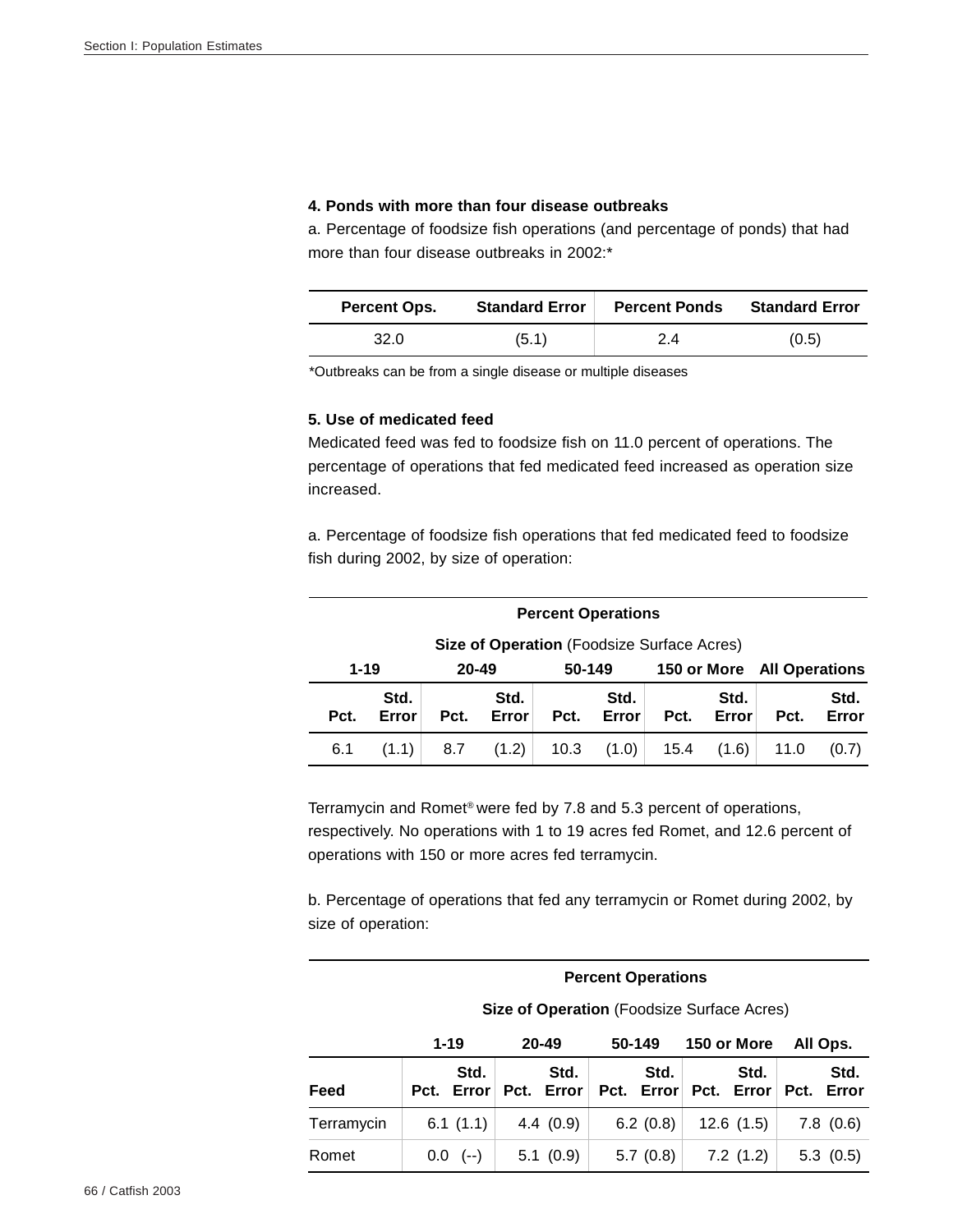The average tons of terramycin fed (11.4) on all operations was higher than the average tons of Romet fed (6.0). The average tons of terramycin fed did not increase as operation size increased. Operations with 150 or more acres fed more Romet than the other operation sizes.

c. For foodsize fish operations that fed medicated feed to foodsize fish during 2002, operation average tons of medicated feed fed, by size of operation:

**Operation Average Tons** 

#### **Size of Operation** (Foodsize Surface Acres)  **1-19 20-49 50-149 150 or More All Ops. Medicated Feed** Avg. Error Avg. Error Avg. Error Avg. **Std. Std. Std. Std. Error Avg. Error Std.**  Terramycin 9.4 (2.0) 14.6 (3.5) 8.5 (0.9) 12.7 (1.5) 11.4 (0.9) Romet  $\begin{array}{|c|c|c|c|c|c|c|c|c|} \hline 0.0 & (-) & 4.0 & (0.3) & 3.4 & (0.4) & 9.2 & (1.4) & 6.0 & (0.6) \hline \end{array}$

# **6. Diagnostic laboratory testing**

a. Percentage of operations that submitted any foodsize fish samples to a diagnostic laboratory for testing during 2002, by region:

| <b>Percent Operations</b> |                          |                |                          |                       |                          |  |  |  |
|---------------------------|--------------------------|----------------|--------------------------|-----------------------|--------------------------|--|--|--|
| <b>Region</b>             |                          |                |                          |                       |                          |  |  |  |
| East                      |                          | West           |                          | <b>All Operations</b> |                          |  |  |  |
| <b>Percent</b>            | <b>Standard</b><br>Error | <b>Percent</b> | <b>Standard</b><br>Error | <b>Percent</b>        | <b>Standard</b><br>Error |  |  |  |
| 29.7                      | (1.2)                    | 38.5           | (1.4)                    | 33.8                  | (0.9)                    |  |  |  |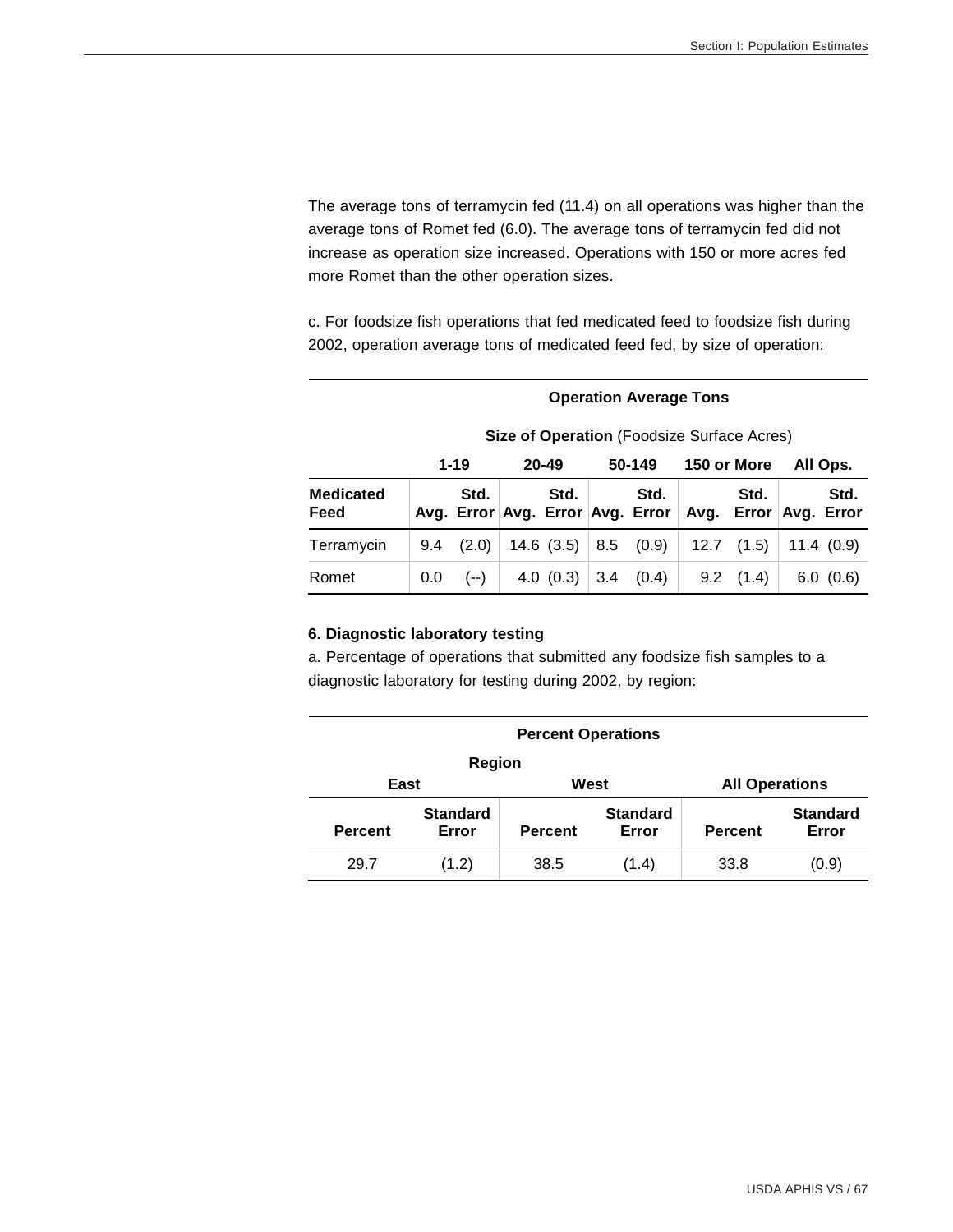For operations that submitted samples, the highest percentage of operations (76.6 percent) submitted at least some samples in order to confirm the cause of a disease outbreak. A higher percentage of operations in the West region submitted some samples for early detection testing (54.0 percent) and for identifying unknown causes (65.5 percent) than operations in the East region (34.8 and 43.5 percent, respectively).

b. Of foodsize fish operations that submitted samples for testing during 2002, percentage of operations by reason for diagnostic testing and by region:

|                                 | <b>Percent Operations</b> |               |                |               |                       |               |  |  |  |
|---------------------------------|---------------------------|---------------|----------------|---------------|-----------------------|---------------|--|--|--|
|                                 |                           | Region        |                |               |                       |               |  |  |  |
|                                 | East                      |               | West           |               | <b>All Operations</b> |               |  |  |  |
| <b>Submission Reason</b>        | <b>Percent</b>            | Std.<br>Error | <b>Percent</b> | Std.<br>Error | <b>Percent</b>        | Std.<br>Error |  |  |  |
| Early problem detection         | 34.8                      | (2.4)         | 54.0           | (2.8)         | 45.0                  | (1.9)         |  |  |  |
| Confirming cause of<br>outbreak | 75.6                      | (2.1)         | 77.4           | (2.0)         | 76.6                  | (1.5)         |  |  |  |
| Identifying unknown<br>causes   | 43.5                      | (2.5)         | 65.5           | (2.5)         | 55.2                  | (1.8)         |  |  |  |
| Other                           | 4.3                       | (1.0)         | 4.5            | (0.8)         | 4.4                   | (0.6)         |  |  |  |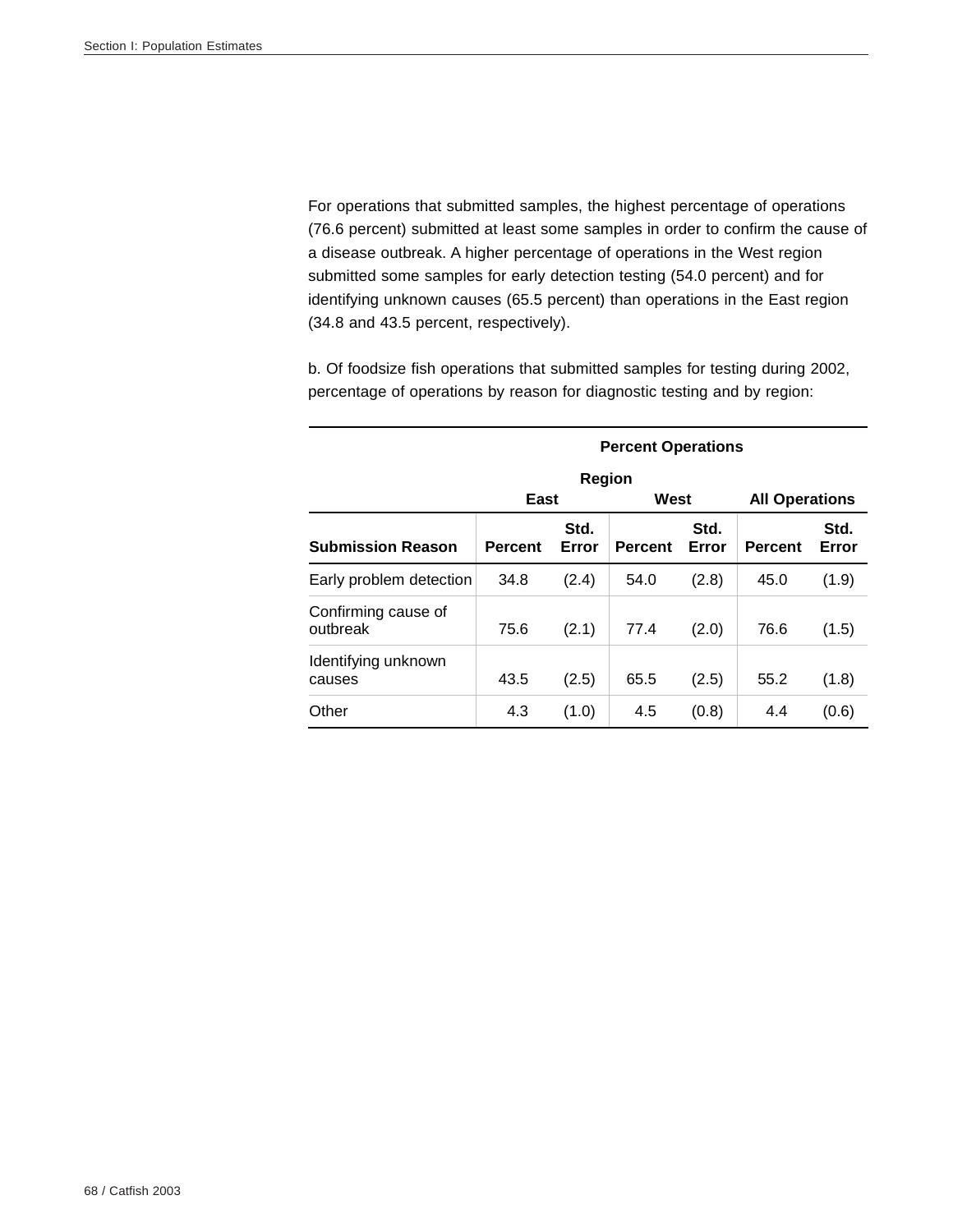For operations that *did not* submit any samples for testing, the primary reasons for not submitting samples were: they did not have any substantial disease problems (54.8 percent of operations); and they already knew what the disease was (32.9 percent of operations). Inconvenience, lack of information usefulness, lack of awareness of services, and cost did not appear to be important reasons for not submitting samples.

c. Of foodsize fish operations that *did not* submit samples to a diagnostic laboratory for testing during 2002, percentage of operations by reason(s) for *not* testing and by region:

|                                                                 | <b>Percent Operations</b> |               |               |               |       |                       |  |  |
|-----------------------------------------------------------------|---------------------------|---------------|---------------|---------------|-------|-----------------------|--|--|
|                                                                 |                           |               | <b>Region</b> |               |       |                       |  |  |
|                                                                 |                           | East          |               | West          |       | <b>All Operations</b> |  |  |
| Reasons                                                         | Pct.                      | Std.<br>Error | Pct.          | Std.<br>Error | Pct.  | Std.<br>Error         |  |  |
| Inconvenient                                                    | 3.2                       | (0.5)         | 2.8           | (0.5)         | 3.0   | (0.4)                 |  |  |
| Information rarely of use<br>(does not help control<br>disease) | 1.4                       | (0.4)         | 6.6           | (0.9)         | 3.7   | (0.5)                 |  |  |
| Already knew what the<br>disease was                            | 38.5                      | (1.6)         | 25.8          | (1.7)         | 32.9  | (1.1)                 |  |  |
| Unaware of available<br>services                                | 0.8                       | (0.2)         | 0.0           | $(-)$         | 0.5   | (0.1)                 |  |  |
| Too costly                                                      | 0.4                       | (0.1)         | 0.6           | (0.2)         | 0.5   | (0.1)                 |  |  |
| No substantial disease<br>problems                              | 50.6                      | (1.6)         | 60.2          | (1.8)         | 54.8  | (1.2)                 |  |  |
| Other                                                           | 5.1                       | (0.7)         | 4.0           | (0.6)         | 4.6   | (0.5)                 |  |  |
| Total                                                           | 100.0                     |               | 100.0         |               | 100.0 |                       |  |  |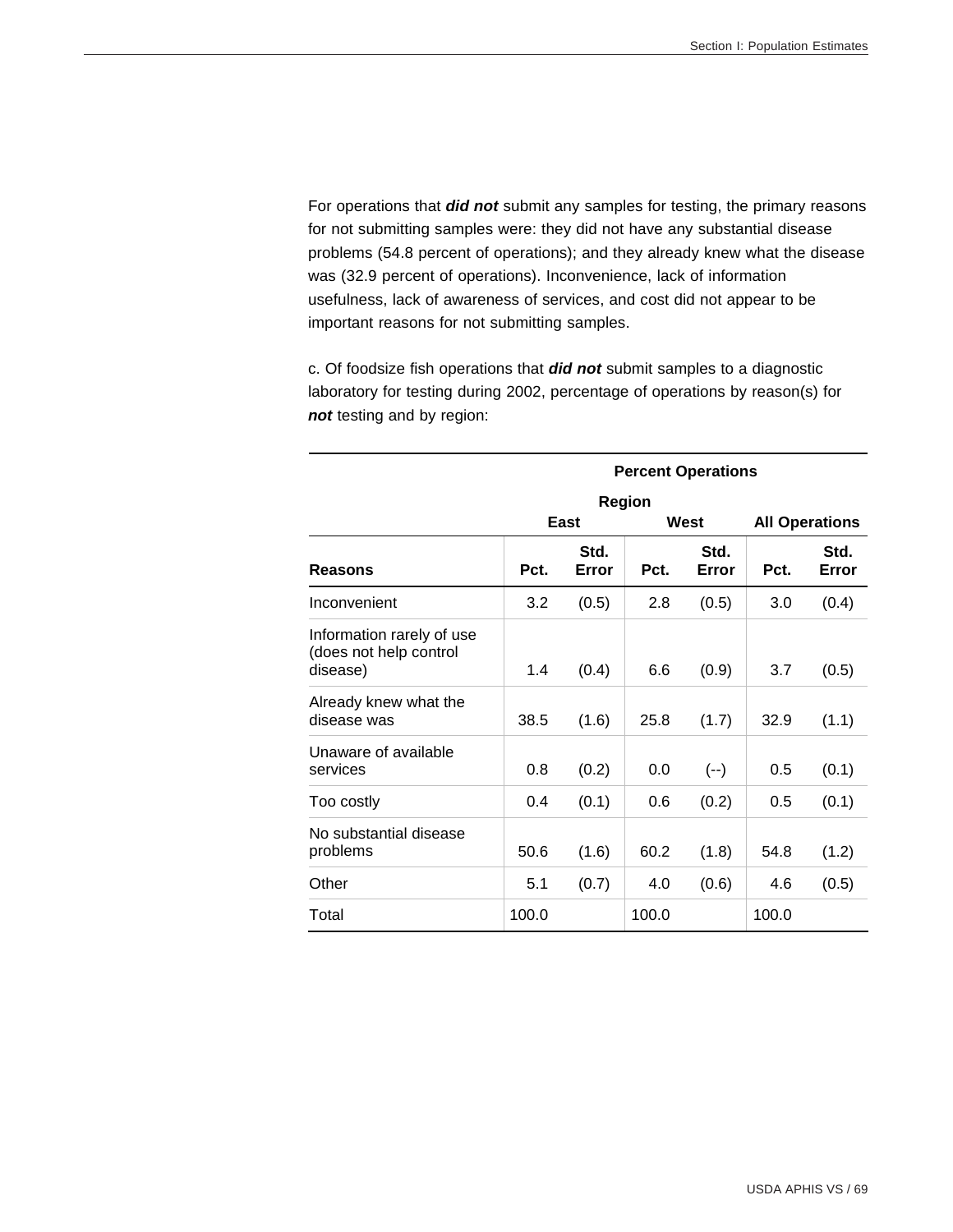### **7. Record keeping**

Written or computerized records of some kind were kept by 86.6 percent of foodsize fish operations. A larger percentage of operations kept harvesting, stocking, and feeding records (80.9, 78.5, and 79.0 percent, respectively) than other types of records.

a. Percentage of foodsize fish operations that kept the following types of written or computerized records, by region:

|                 |                |                | <b>Percent Operations</b> |               |                       |               |  |  |
|-----------------|----------------|----------------|---------------------------|---------------|-----------------------|---------------|--|--|
|                 |                | <b>Regions</b> |                           |               |                       |               |  |  |
|                 | East           |                | West                      |               | <b>All Operations</b> |               |  |  |
| Records Kept    | <b>Percent</b> | Std.<br>Error  | <b>Percent</b>            | Std.<br>Error |                       | Std.<br>Error |  |  |
| Stocking        | 79.6           | (1.0)          | 77.3                      | (1.2)         | 78.5                  | (0.8)         |  |  |
| Harvesting      | 81.9           | (1.0)          | 79.7                      | (1.2)         | 80.9                  | (0.8)         |  |  |
| <b>Disease</b>  | 22.8           | (1.1)          | 30.7                      | (1.4)         | 26.5                  | (0.9)         |  |  |
| Feeding         | 81.2           | (1.0)          | 76.5                      | (1.3)         | 79.0                  | (0.8)         |  |  |
| Water quality   | 54.0           | (1.3)          | 42.0                      | (1.5)         | 48.4                  | (1.0)         |  |  |
| <b>Breeding</b> | 3.3            | (0.4)          | 18.1                      | (1.2)         | 10.2                  | (0.6)         |  |  |
| Other           | 6.6            | (0.6)          | 4.1                       | (0.6)         | 5.5                   | (0.4)         |  |  |
| Any             | 87.4           | (0.8)          | 85.6                      | (1.0)         | 86.6                  | (0.7)         |  |  |

### **H. Off-Flavor 1. Delayed harvest**

During 2002, off-flavor problems delayed harvest on 69.6 percent of all operations and 53.3 percent of all ponds on these operations where foodsize fish were harvested. The percentage of operations with delays due to off-flavor increased as operation size increased. Harvest was delayed on 26.8 percent of ponds on operations with 1 to 19 surface acres.

a. Percentage of operations (and percentage of ponds on operations where foodsize fish were harvested) that experienced any harvest delays in 2002 because of off-flavor problems, by size of operation:

| <b>Size of Operation</b><br>(Surface Acres) | <b>Percent</b><br><b>Operations</b> | <b>Standard</b><br>Error | <b>Percent</b><br><b>Ponds</b> | <b>Standard</b><br>Error |
|---------------------------------------------|-------------------------------------|--------------------------|--------------------------------|--------------------------|
| 1 to 19                                     | 21.7                                | (2.1)                    | 26.8                           | (4.1)                    |
| 20 to 49                                    | 61.9                                | (2.1)                    | 48.2                           | (2.4)                    |
| 50 to 149                                   | 78.0                                | (1.3)                    | 55.7                           | (1.6)                    |
| 150 or more                                 | 86.3                                | (1.2)                    | 53.9                           | (2.6)                    |
| All operations                              | 69.6                                | (0.8)                    | 53.3                           | (1.9)                    |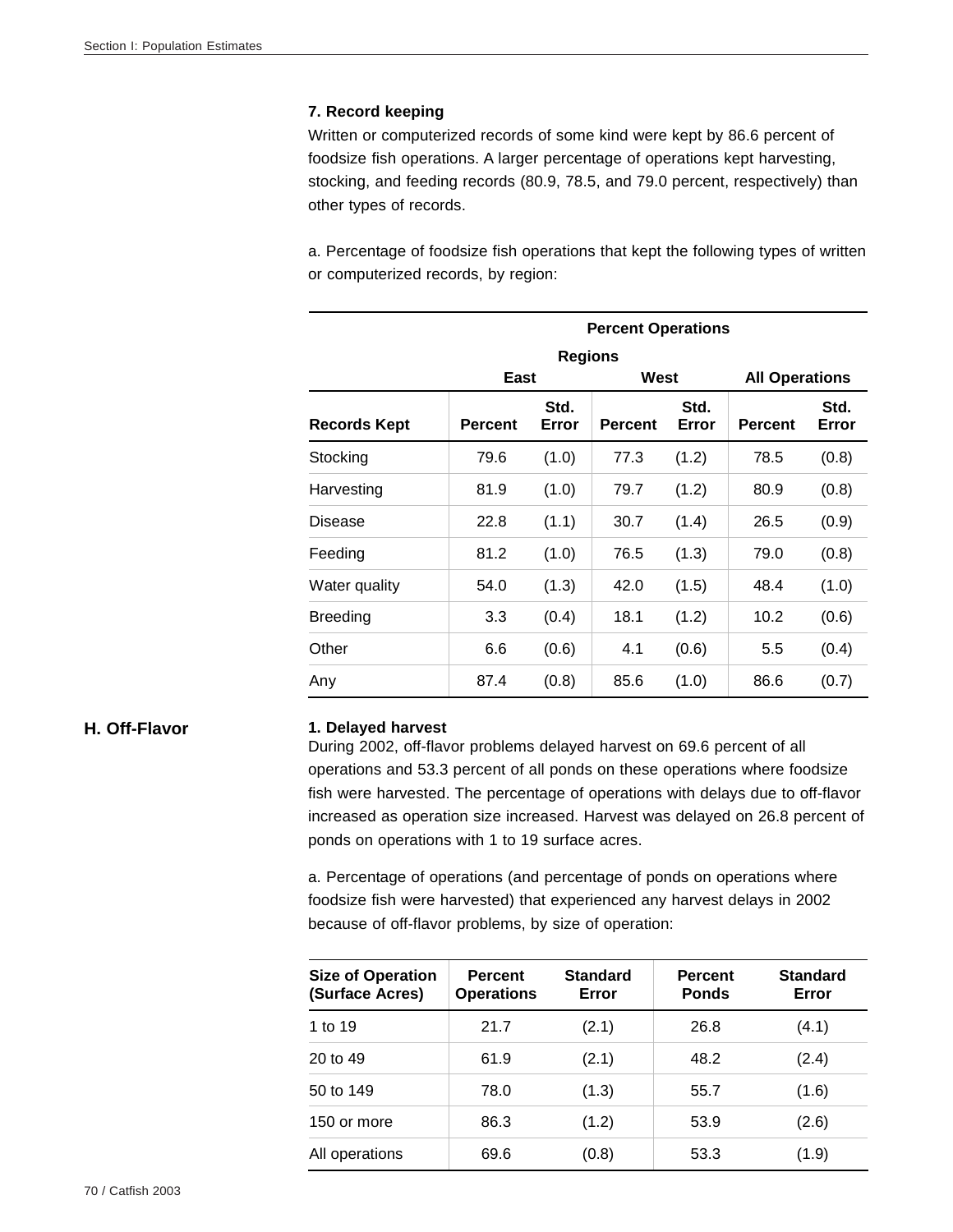#### **Percent of Operations (and Percent of Ponds on Operations Where Foodsize Fish Were Harvested) that Experienced any Harvest Delays in 2002 Because of Off-Flavor Problems, by Size of Operation**



The percentage of operations that had any harvest delays due to off-flavor did not differ substantially between the East and the West regions. However, a slightly higher percentage of ponds had harvest delays in the East region compared to the West region.

b. Percentage of operations (and percentage of ponds on these operations where foodsize fish were harvested) that experienced any harvest delays because of off-flavor problems in 2002, by region:

| Region | <b>Percent</b><br><b>Operations</b> | <b>Standard</b><br>Error | <b>Percent</b><br><b>Ponds</b> | <b>Standard</b><br>Error |
|--------|-------------------------------------|--------------------------|--------------------------------|--------------------------|
| East   | 68.7                                | (1.1)                    | 59.2                           | (1.2)                    |
| West   | 70.6                                | (1.2)                    | 50.8                           | (2.4)                    |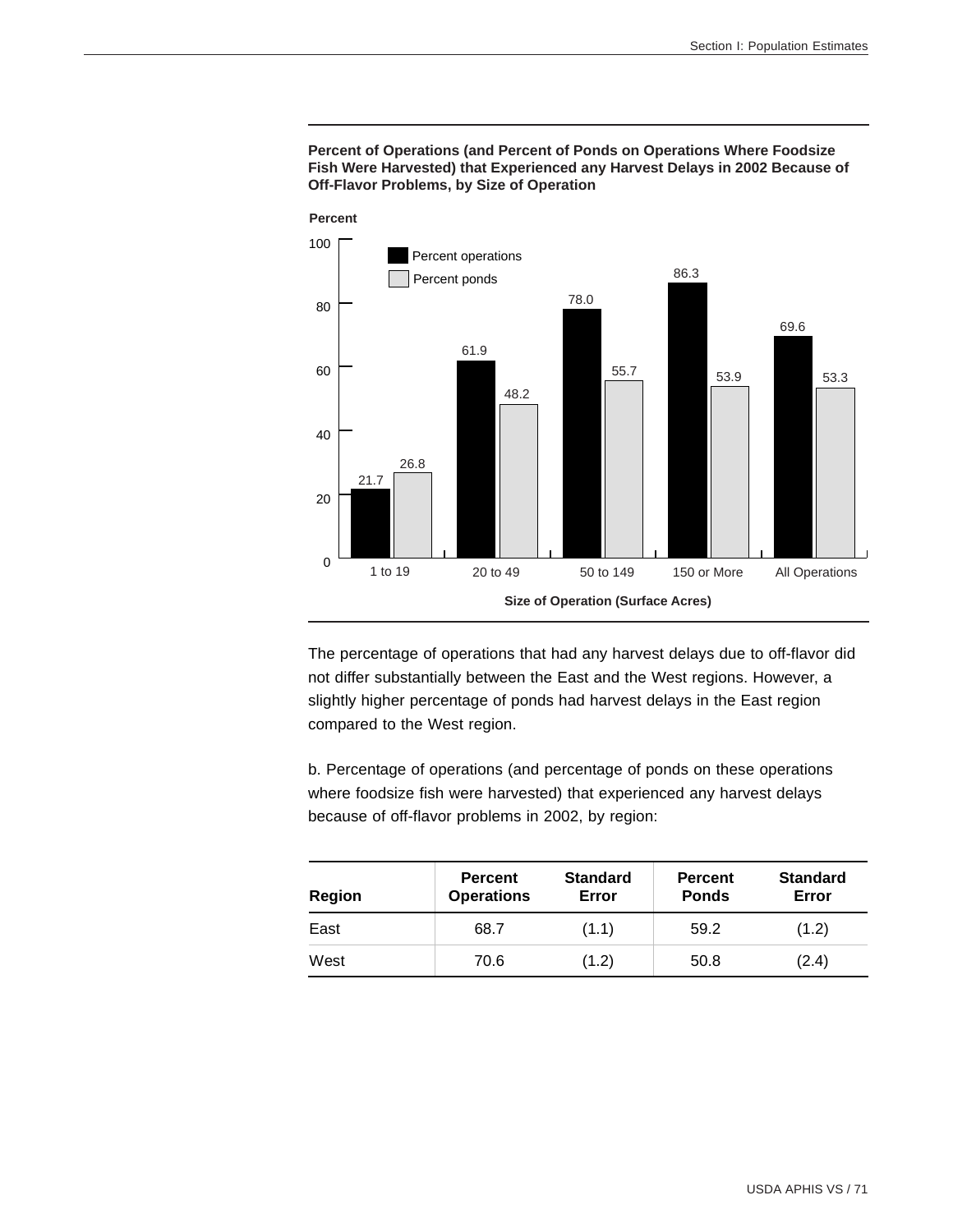## **2. Duration of off-flavor episodes**

During 2002, the shortest off-flavor episode was 7 to 14 days for 43.2 percent of operations and 15 to 30 days for 35.1 percent of operations. The longest offflavor episode was over 30 days for most operations (82.9 percent). The overall average duration of off-flavor episodes was 15 to 30 days on 40.1 percent of operations and 31 to 60 days on 28.2 percent of operations.

a. For operations with ponds that had delayed harvests in 2002, percentage of operations by ponds with the shortest and longest delays, and average number of days of off-flavor episodes:

|                    |                                           |       | <b>Percent Operations</b>                |               |                      |               |
|--------------------|-------------------------------------------|-------|------------------------------------------|---------------|----------------------|---------------|
|                    | <b>Pond with</b><br><b>Shortest Delay</b> |       | <b>Pond with</b><br><b>Longest Delay</b> |               | <b>Average Delay</b> |               |
| Days of Off-Flavor | Std.<br><b>Percent</b><br>Error           |       | <b>Percent</b>                           | Std.<br>Error | <b>Percent</b>       | Std.<br>Error |
| 1 to $6$           | 8.2                                       | (0.6) | 1.0                                      | (0.2)         | 4.0                  | (0.4)         |
| 7 to 14            | 43.2                                      | (1.3) | 2.1                                      | (0.3)         | 11.2                 | (0.8)         |
| 15 to 30           | 35.1                                      | (1.2) | 14.1                                     | (0.9)         | 40.1                 | (1.3)         |
| 31 to 60           | 8.9                                       | (0.7) | 21.4                                     | (1.0)         | 28.2                 | (1.2)         |
| 61 to 100          | 2.5                                       | (0.4) | 10.5                                     | (0.8)         | 9.3                  | (0.7)         |
| More than 100      | 1.3                                       | (0.3) | 24.1                                     | (1.1)         | 6.2                  | (0.6)         |
| Ongoing            | 0.8                                       | (0.2) | 26.8                                     | (1.1)         | 1.0                  | (0.2)         |
| Total              | 100.0                                     |       | 100.0                                    |               | 100.0                |               |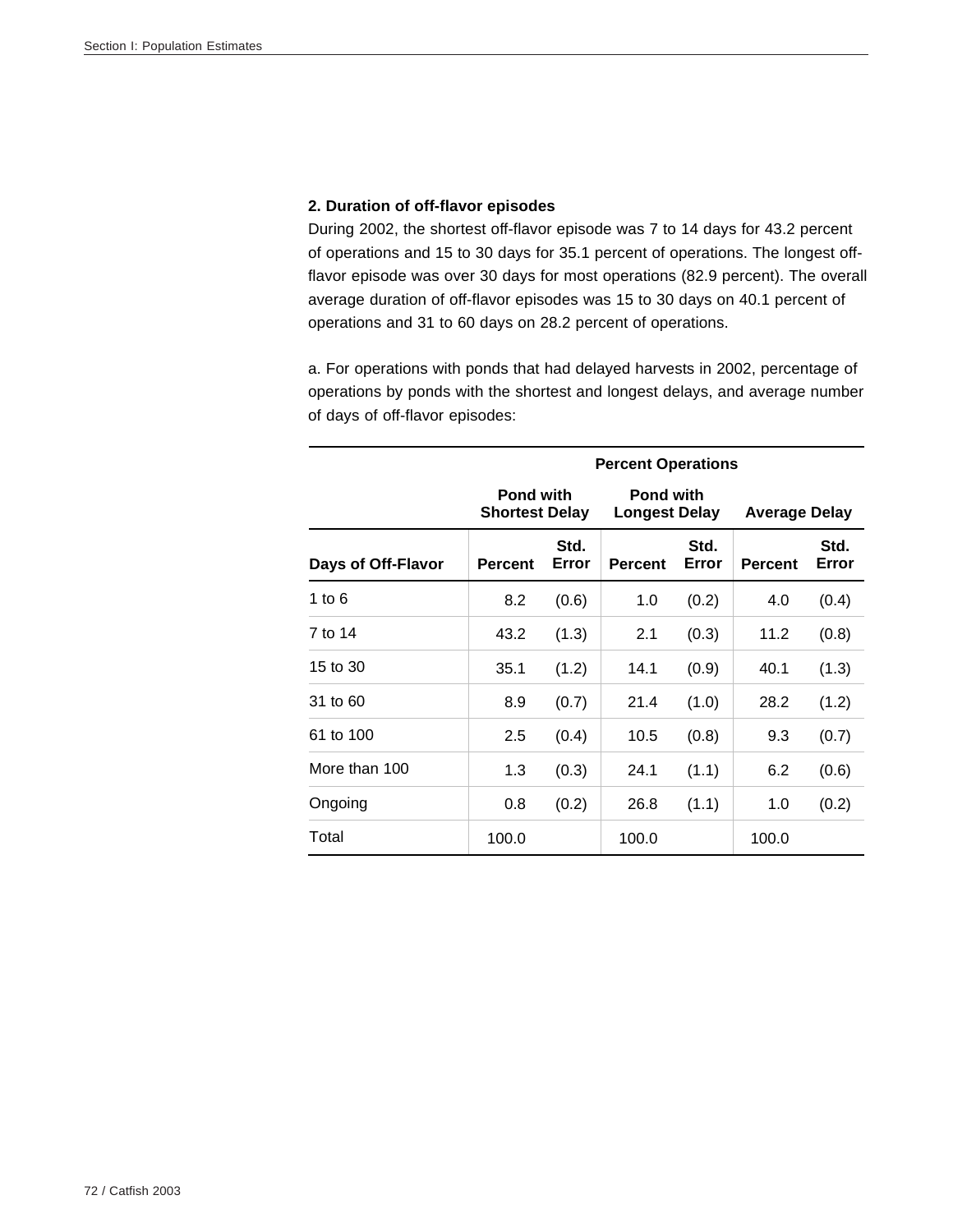#### **3. Treatment of delayed ponds**

The percentage of all ponds that had off-flavor that were treated with either diuron only (27.2 percent) or a combination of diuron and copper sulfate (32.6 percent) did not differ substantially from the percent of ponds that did not receive any treatment (28.1 percent). However, a higher percentage of ponds with off-flavor on operations with 19 or fewer acres did not receive any treatment (64.3 percent), while a high percentage of ponds on operations with 20 to 49 acres received a treatment combination of diuron and copper sulfate (64.8 percent).

a. For ponds that had delayed harvests, percentage of ponds that were treated with the following chemicals, by size of operation:

|                                      |          | <b>Percent Ponds</b> |       |                                                                            |       |               |       |                    |          |               |
|--------------------------------------|----------|----------------------|-------|----------------------------------------------------------------------------|-------|---------------|-------|--------------------|----------|---------------|
|                                      | $1 - 19$ |                      |       | <b>Size of Operation</b> (Surface Acres)<br>20-49<br>50-149<br>150 or More |       |               |       |                    | All Ops. |               |
| <b>Chemical</b>                      | Pct.     | Std.<br>Error        | Pct.  | Std.<br>Error                                                              | Pct.  | Std.<br>Error |       | Std.<br>Pct. Error | Pct.     | Std.<br>Error |
| Diuron only                          | 1.9      | (0.8)                | 6.9   | (1.3)                                                                      | 17.9  | (1.6)         | 31.0  | (3.1)              | 27.2     | (2.3)         |
| Copper<br>sulfate only               | 14.8     | (3.9)                |       | $17.2$ $(2.5)$                                                             | 15.8  | (1.1)         | 10.9  | (1.6)              | 12.1     | (1.3)         |
| Both diuron<br>and copper<br>sulfate | 19.0     | (4.5)                | 64.8  | (3.2)                                                                      | 39.8  | (1.9)         | 29.1  | (3.8)              | 32.6     | (2.9)         |
| No<br>treatment                      | 64.3     | (6.8)                | 11.1  | (1.7)                                                                      | 26.5  | (1.6)         | 29.0  | (2.3)              | 28.1     | (1.7)         |
| Total                                | 100.0    |                      | 100.0 |                                                                            | 100.0 |               | 100.0 |                    | 100.0    |               |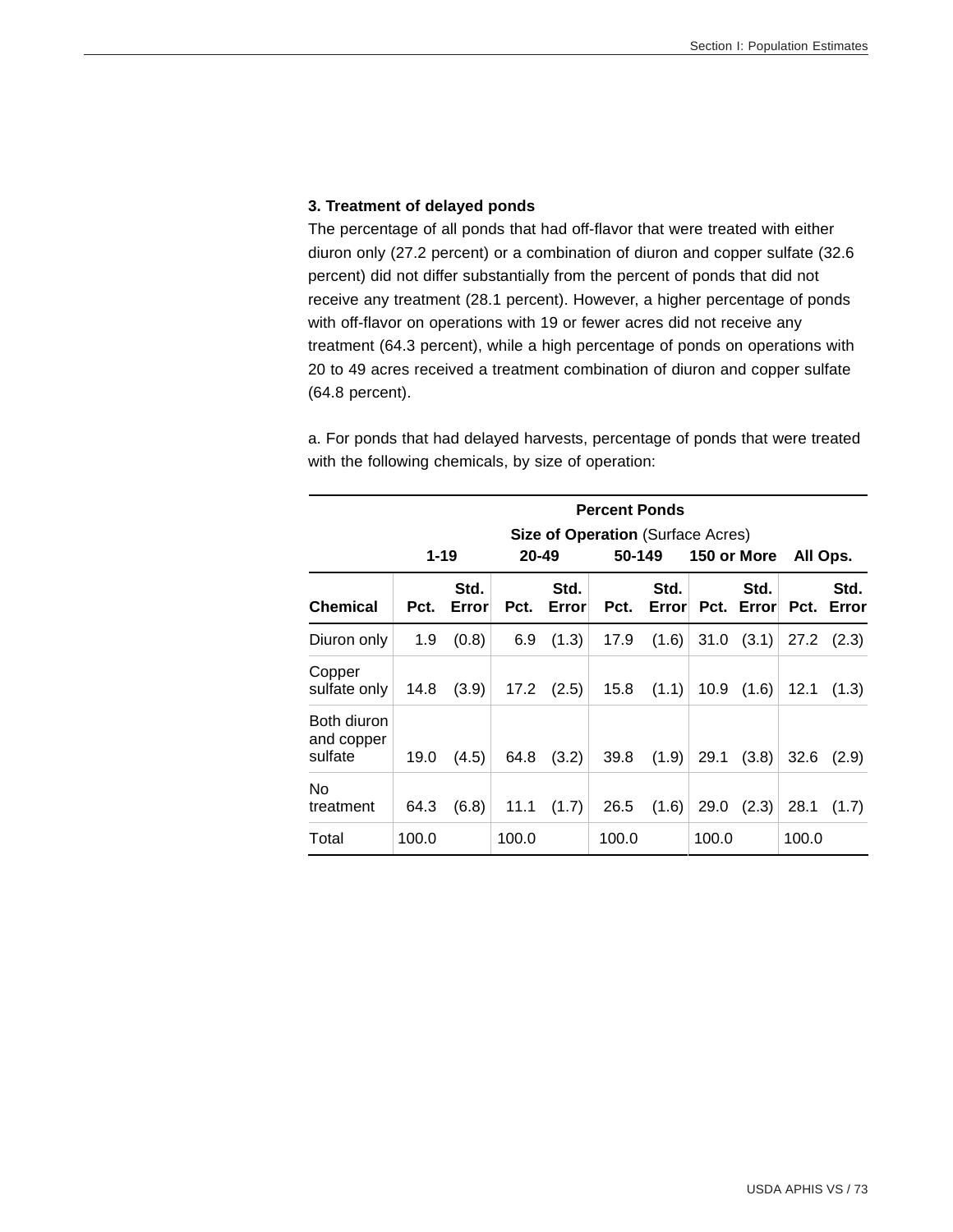**I. Wild Bird Issues**

# **1. Distance to bodies of water, other operations, and cormorant roosting sites**

Over three-fourths of foodsize fish operations were located within 5 miles of fish production ponds on another operation. Cormorant roosting sites were within 5 miles of 42.0 percent of operations.

a. Percentage of foodsize fish operations by distance of operation from the following items:

|                                                        | <b>Percent Operations</b> |                       |      |                      |      |               |       |  |  |
|--------------------------------------------------------|---------------------------|-----------------------|------|----------------------|------|---------------|-------|--|--|
|                                                        |                           |                       |      | <b>Distance</b>      |      |               |       |  |  |
|                                                        |                           | <b>Within 5 Miles</b> |      | More than<br>5 Miles |      | Did not Know  | Total |  |  |
| <b>Items</b>                                           | Pct.                      | Std.<br>Error         | Pct. | Std.<br>Error        | Pct. | Std.<br>Error | Pct.  |  |  |
| <b>Brake</b>                                           | 59.4                      | (0.9)                 | 23.1 | (0.8)                | 17.5 | (0.7)         | 100.0 |  |  |
| Lake                                                   | 42.4                      | (1.0)                 | 45.6 | (1.0)                | 12.0 | (0.7)         | 100.0 |  |  |
| River                                                  | 42.2                      | (1.0)                 | 47.4 | (1.0)                | 5.4  | (0.4)         | 100.0 |  |  |
| Other<br>wetlands                                      | 47.4                      | (1.0)                 | 28.0 | (0.9)                | 24.6 | (0.9)         | 100.0 |  |  |
| Cormorant<br>roosting sites                            | 42.0                      | (1.0)                 | 34.9 | (0.9)                | 23.1 | (0.8)         | 100.0 |  |  |
| Fish<br>production<br>ponds on<br>another<br>operation | 77.6                      | (0.7)                 | 15.7 | (0.7)                | 6.7  | (0.4)         | 100.0 |  |  |

#### 74 / Catfish 2003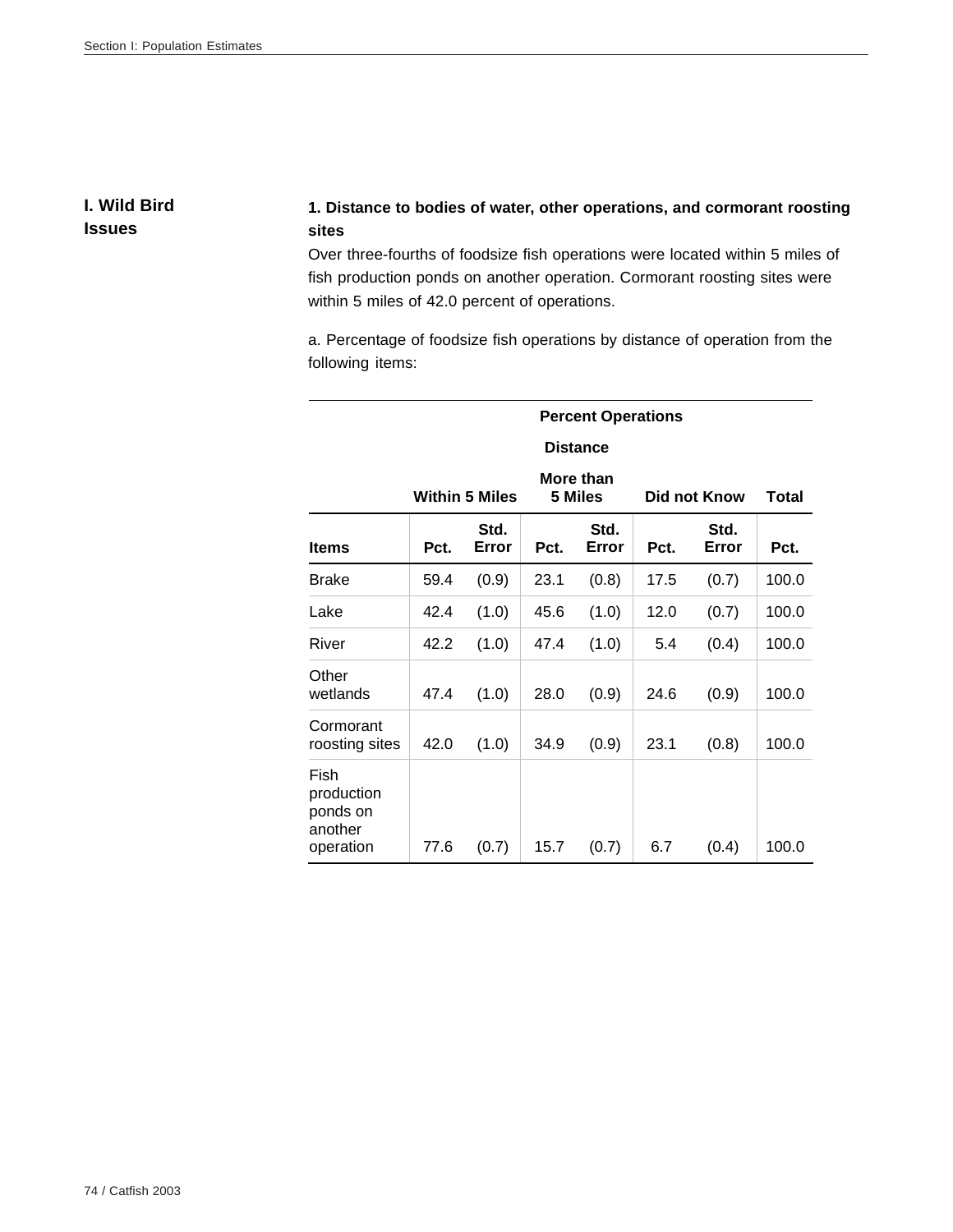## **2. Bird dispersal**

A high percentage of foodsize fish operations (93.6 percent) had at least some cormorants visit daily during winter. A higher percentage of operations in the West region (31.2 percent) reported 100 to 500 cormorants and more than 500 cormorants (28.0 percent) per day compared to operations in the East region (12.2 percent and 7.3 percent, respectively).

a. Percentage of foodsize fish operations by number of cormorants that, on average, visit the operation each day during winter, and by region:

|                                |              | <b>Percent Operations</b> |              |               |              |                       |  |  |  |
|--------------------------------|--------------|---------------------------|--------------|---------------|--------------|-----------------------|--|--|--|
|                                |              |                           | Region       |               |              |                       |  |  |  |
|                                | East         |                           | West         |               |              | <b>All Operations</b> |  |  |  |
| Number of<br><b>Cormorants</b> | Pct.<br>Ops. | Std.<br>Error             | Pct.<br>Ops. | Std.<br>Error | Pct.<br>Ops. | Std.<br>Error         |  |  |  |
| 1 to $9$                       | 37.1         | (1.3)                     | 12.3         | (0.9)         | 25.5         | (0.8)                 |  |  |  |
| 10 to 99                       | 33.3         | (1.3)                     | 26.3         | (1.3)         | 30.0         | (0.9)                 |  |  |  |
| 100 to 500                     | 12.2         | (0.9)                     | 31.2         | (1.4)         | 21.1         | (0.8)                 |  |  |  |
| More than 500                  | 7.3          | (0.7)                     | 28.0         | (1.4)         | 17.0         | (0.8)                 |  |  |  |
| None                           | 10.1         | (0.7)                     | 2.2          | (0.4)         | 6.4          | (0.4)                 |  |  |  |
| Total                          | 100.0        |                           | 100.0        |               | 100.0        |                       |  |  |  |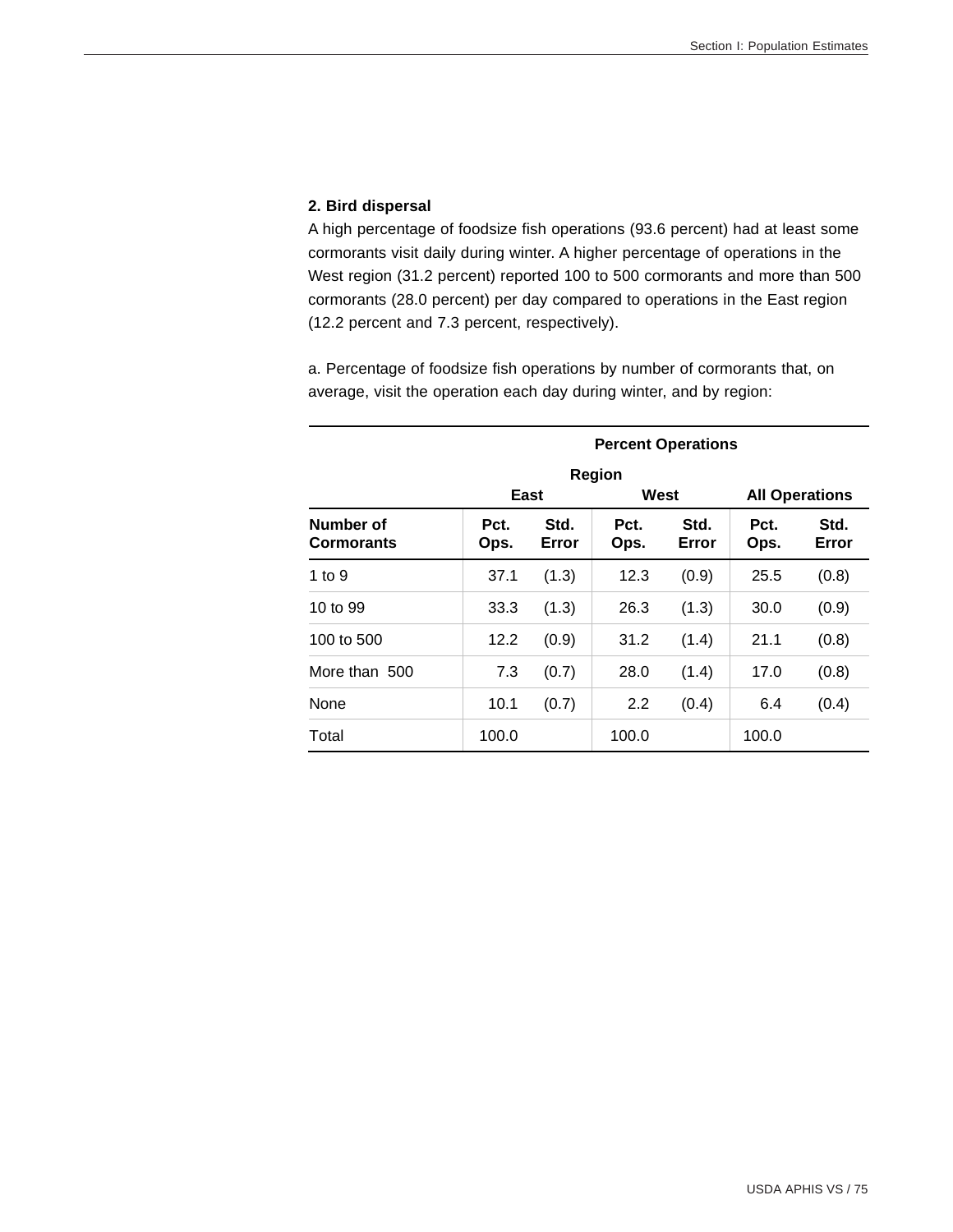The percentage of operations that had any cormorants visit each day during winter increased as operation size increased. Similarly, as operation size increased the percentage of operations with more birds increased. For example, only 4.0 percent of operations with 1 to 19 acres reported more than 500 cormorants per day, while 32.1 percent of operations with 150 or more acres reported more than 500 cormorants per day.

b. Percentage of foodsize fish operations by number of cormorants that, on average visited the operation each day during winter, and by size of operation:

|                                |                    | <b>Percent Operations</b> |                                                    |                    |                    |  |  |  |  |
|--------------------------------|--------------------|---------------------------|----------------------------------------------------|--------------------|--------------------|--|--|--|--|
|                                | $1 - 19$           | $20 - 49$                 | <b>Size of Operation (Surface Acres)</b><br>50-149 | 150 or More        | All Ops.           |  |  |  |  |
| Number of<br><b>Cormorants</b> | Std.<br>Pct. Error | Std.<br>Pct. Error        | Std.<br>Pct. Error                                 | Std.<br>Pct. Error | Std.<br>Pct. Error |  |  |  |  |
| 1 to $9$                       | 46.3 (2.2)         | 46.0 $(2.2)$              | 21.4(1.4)                                          | 7.9(0.9)           | 25.6(0.8)          |  |  |  |  |
| 10 to 99                       | 16.0(1.8)          | 37.4(2.1)                 | 36.7(1.6)                                          | 23.8(1.6)          | 29.9(0.9)          |  |  |  |  |
| 100 to 500                     | 4.7(0.9)           | 5.4(1.1)                  | 23.5(1.3)                                          | 35.7(1.9)          | 21.1(0.8)          |  |  |  |  |
| More than 500                  | 4.0(1.0)           | 5.1(1.0)                  | 15.3(1.2)                                          | 32.1(1.9)          | 17.0(0.8)          |  |  |  |  |
| None                           | 29.0(1.9)          | 6.1 $(1.1)$               | 3.1(0.6)                                           | 0.5(0.2)           | 6.4(0.4)           |  |  |  |  |
| Total                          | 100.0              | 100.0                     | 100.0                                              | 100.0              | 100.0              |  |  |  |  |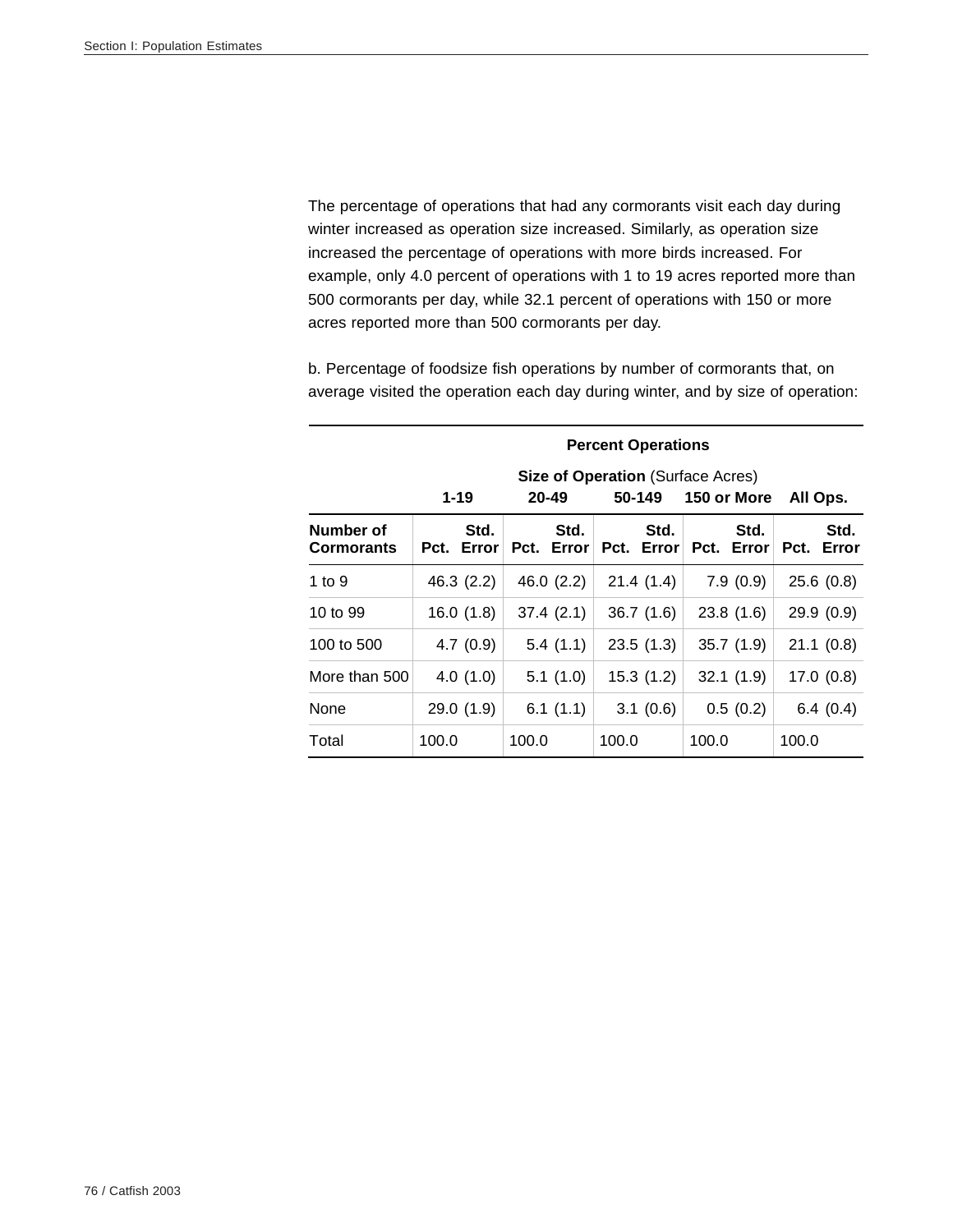

### **Percent of Foodsize Fish Operations by Number of Cormorants that, on Average, Visited the Operation Each Day During Winter**

Active bird dispersal was practiced on 78.1 percent of all foodsize fish operations. The percentage of operations dispersing birds in the West region (86.7 percent) was higher than in the East region (70.6 percent).

c. Percentage of foodsize fish operations that actively dispersed birds, by region:

| <b>Percent Operations</b> |                          |                |                          |                       |                          |  |  |  |
|---------------------------|--------------------------|----------------|--------------------------|-----------------------|--------------------------|--|--|--|
| <b>Regions</b>            |                          |                |                          |                       |                          |  |  |  |
| East                      |                          | West           |                          | <b>All Operations</b> |                          |  |  |  |
| <b>Percent</b>            | <b>Standard</b><br>Error | <b>Percent</b> | <b>Standard</b><br>Error | <b>Percent</b>        | <b>Standard</b><br>Error |  |  |  |
| 70.6                      | (1.2)                    | 86.7           | (0.9)                    | 78.1                  | (0.7)                    |  |  |  |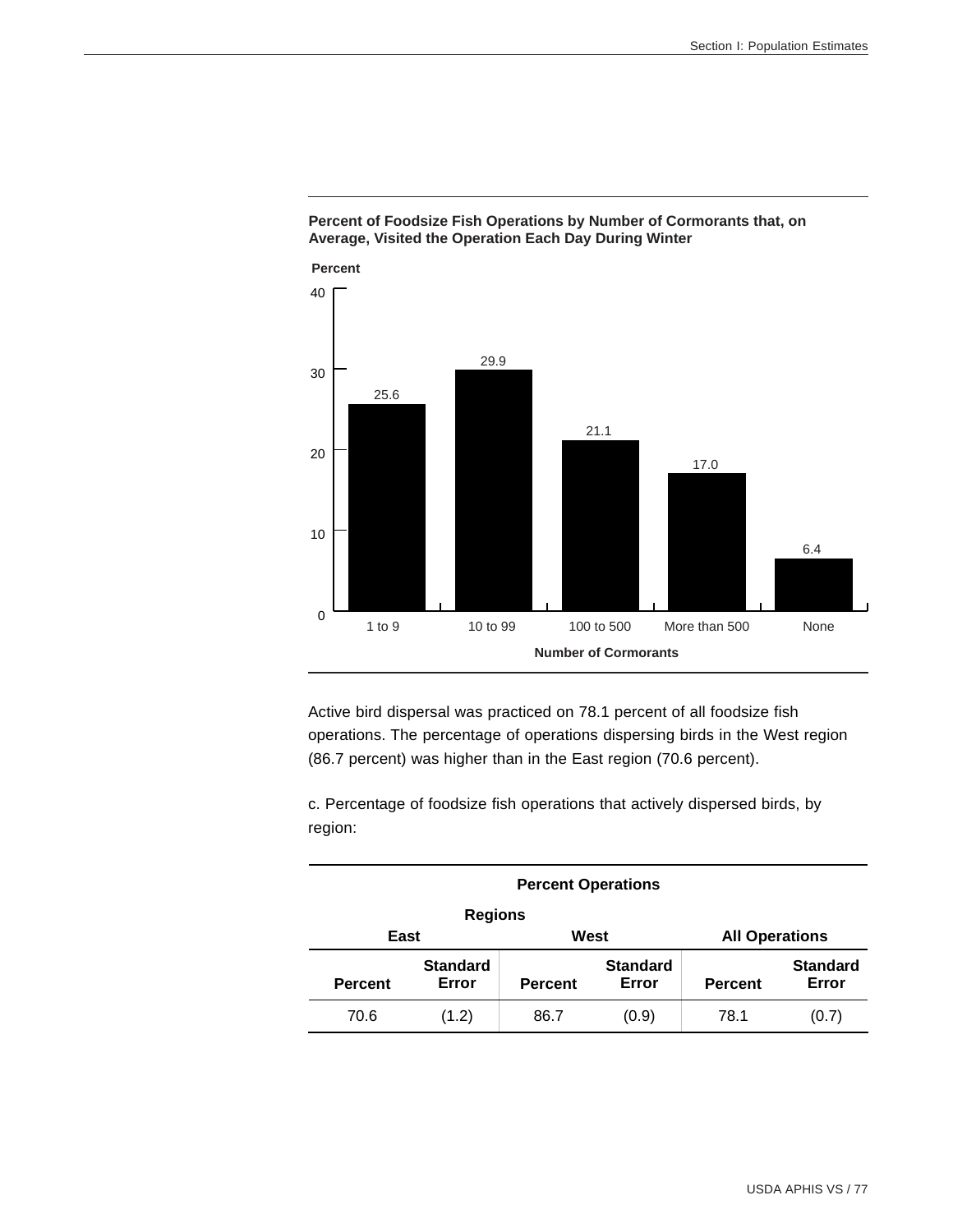The percentage of operations that actively dispersed birds increased as operation size increased:

d. Percentage of foodsize fish operations that actively dispersed birds, by size of operation:

| <b>Percent Operations</b> |                                            |      |               |      |               |      |               |  |
|---------------------------|--------------------------------------------|------|---------------|------|---------------|------|---------------|--|
|                           | <b>Size of Operation (Surface Acres)</b>   |      |               |      |               |      |               |  |
|                           | $1 - 19$<br>20-49<br>50-149<br>150 or More |      |               |      |               |      |               |  |
| Pct.                      | Std.<br>Error                              | Pct. | Std.<br>Error | Pct. | Std.<br>Error | Pct. | Std.<br>Error |  |
| 34.3                      | (2.2)                                      | 66.0 | (2.1)         | 88.3 | (1.1)         | 93.7 | (0.8)         |  |

The greatest amount of bird dispersal activity (person-hours per week) occurred during winter (42.8 hours per week) followed by spring (37.7 hours per week) and fall (21.6 hours per week). Operations in the East region expended fewer hours in all seasons than operations in the West region, most notably in the nonsummer months.

e. For foodsize fish operations that actively dispersed birds, operation average person-hours per week devoted to bird dispersal activities on foodsize fish operations, by season and by region:

|               | <b>Operation Average Hours</b> |                                           |      |        |                       |               |  |  |
|---------------|--------------------------------|-------------------------------------------|------|--------|-----------------------|---------------|--|--|
|               | <b>Regions</b>                 |                                           |      |        |                       |               |  |  |
|               | East                           |                                           | West |        | <b>All Operations</b> |               |  |  |
| <b>Season</b> | Average                        | Std.<br>Std.<br>Error<br>Error<br>Average |      |        | Average               | Std.<br>Error |  |  |
| Spring        | 13.8                           | (1.4)                                     | 59.6 | (11.0) | 37.7                  | (5.7)         |  |  |
| Summer        | 5.8                            | (0.9)                                     | 8.0  | (0.5)  | 6.9                   | (0.5)         |  |  |
| Fall          | 10.8                           | (1.4)                                     | 31.4 | (1.8)  | 21.6                  | (1.1)         |  |  |
| Winter        | 11.2                           | (1.4)                                     | 72.0 | (11.0) | 42.8                  | (5.7)         |  |  |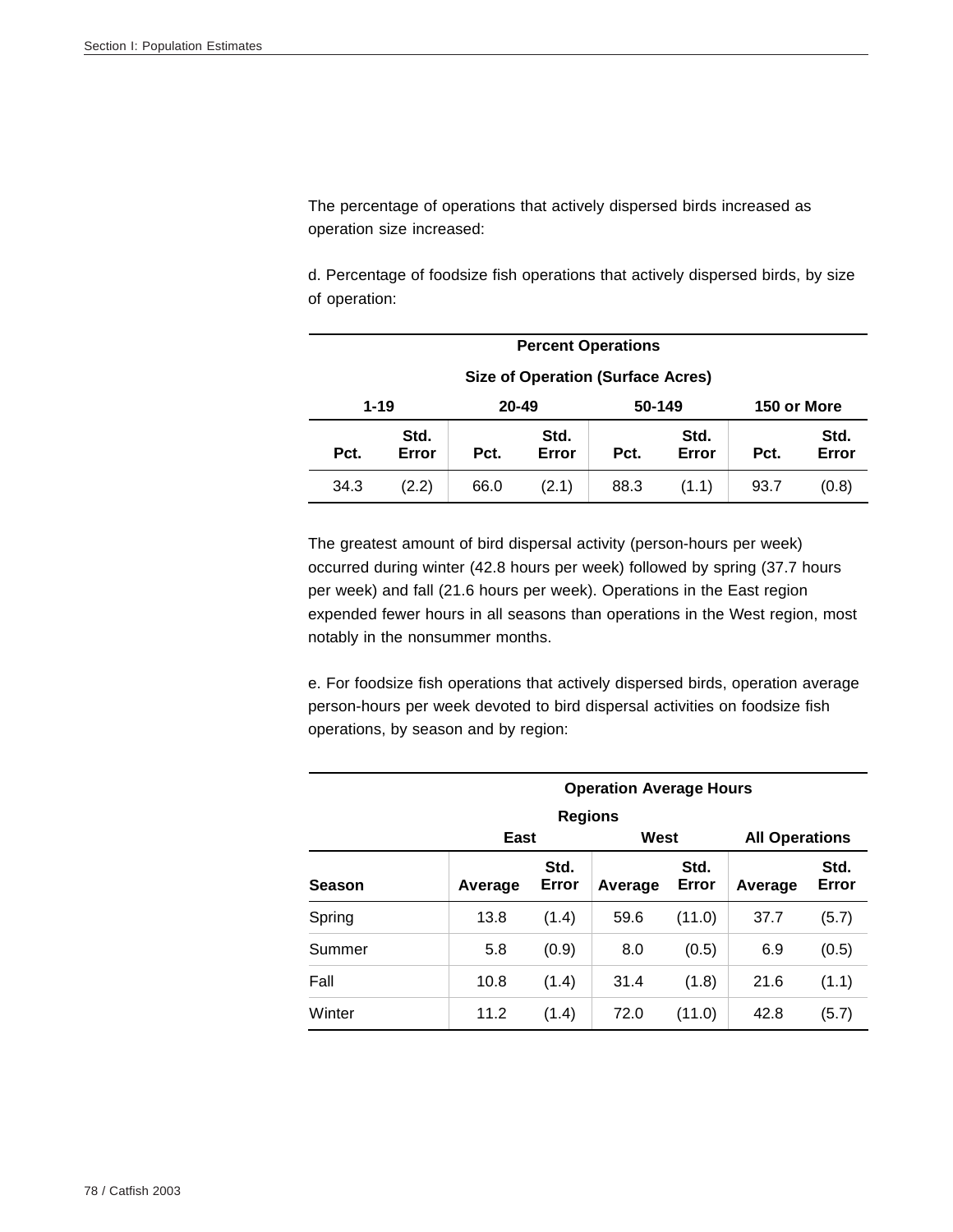#### **For Foodsize Fish Operations that Actively Disperse Birds, Operation Average Person-Hours Per Week Devoted to Bird Dispersal Activities on Foodsize Fish Operations, by Season**



Operations with 150 or more acres expended more effort (person-hours per week) in all seasons compared to operations with fewer than 150 acres.

f. For foodsize fish operations that actively dispersed birds, average personhours per week devoted to bird dispersal activities on foodsize fish operations, by season and by size of operation:

|               |                                          | <b>Operation Average Hours</b> |      |               |        |               |             |               |  |  |
|---------------|------------------------------------------|--------------------------------|------|---------------|--------|---------------|-------------|---------------|--|--|
|               | <b>Size of Operation (Surface Acres)</b> |                                |      |               |        |               |             |               |  |  |
|               |                                          | $1 - 29$                       |      | $20 - 49$     | 50-149 |               | 150 or More |               |  |  |
| <b>Season</b> | Avq.                                     | Std.<br>Error                  | Avg. | Std.<br>Error | Avg.   | Std.<br>Error | Avg.        | Std.<br>Error |  |  |
| Spring        | 11.3                                     | (1.4)                          | 8.2  | (1.1)         | 17.5   | (0.6)         | 75.5        | (15.0)        |  |  |
| Summer        | 4.9                                      | (0.8)                          | 2.4  | (0.6)         | 5.8    | (0.5)         | 10.4        | (1.2)         |  |  |
| Fall          | 9.3                                      | (1.2)                          | 7.0  | (0.7)         | 15.2   | (0.6)         | 36.5        | (2.8)         |  |  |
| Winter        | 12.3                                     | (1.5)                          | 6.9  | (0.9)         | 19.8   | (0.7)         | 87.1        | (15.0)        |  |  |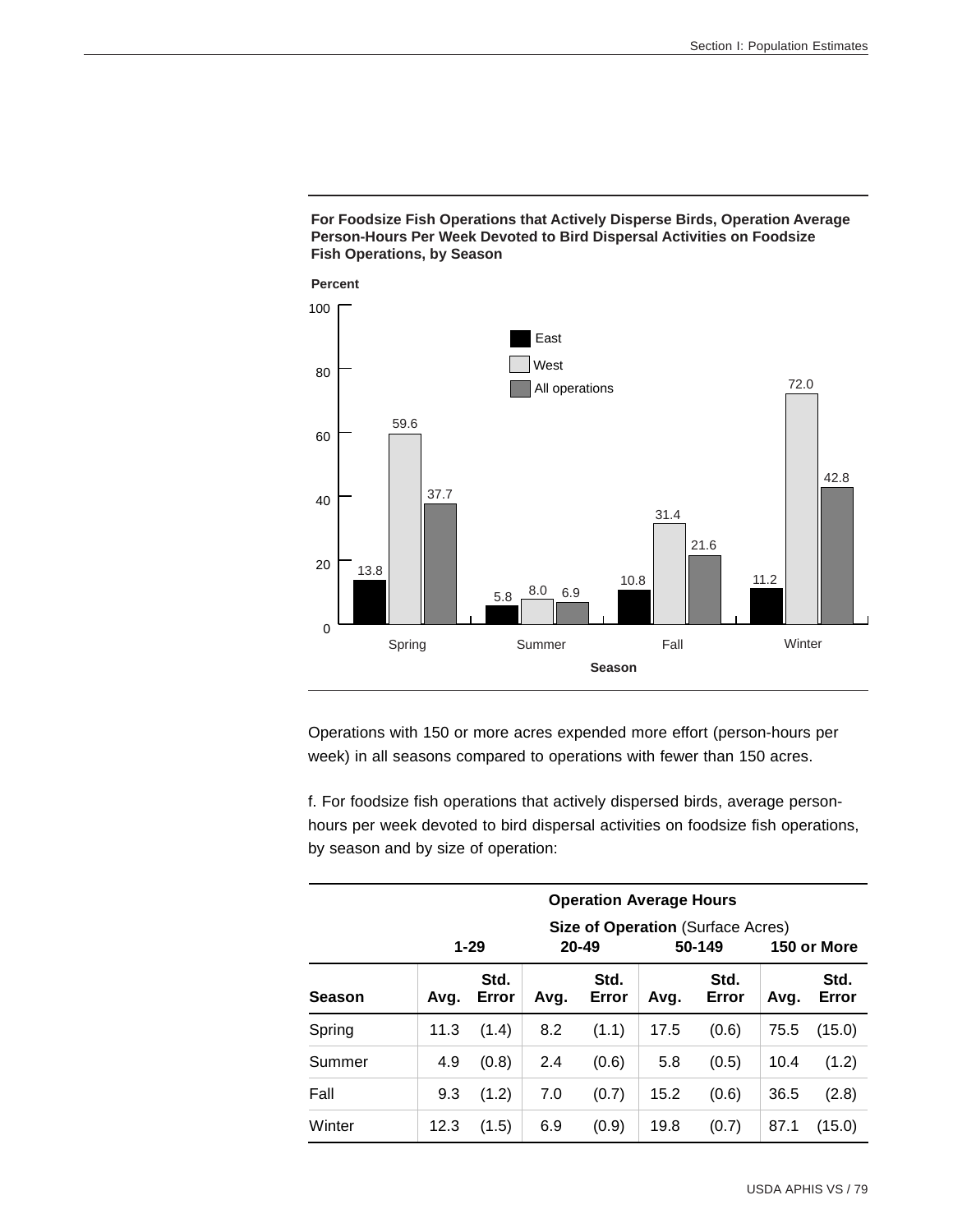# **Section II. Methodology**

# **A. Needs Assessment**

NAHMS develops study objectives by exploring existing literature and contacting industry members about their informational needs and priorities during a needs assessment phase. The planning for the Catfish 2003 study involved an extensive effort to obtain input from representatives of producer organizations, universities, State and Federal catfish health and production personnel, and others allied with the industry. In addition to contacting individuals for their input, a formal focus group was convened at the Thad Cochran National Warmwater Aquaculture Center to identify broad study objectives and to begin a prioritization of topics. Also, after a presentation describing the national study at the 2002 Catfish Farming Trade Show, a short survey was distributed to attendees. The results from the survey were summarized for inclusion as input into the study planning.

### **Specific objectives for the NAHMS Catfish 2003 study:**

1. Investigate foodsize fish production practices. Management practices for foodsize fish are continually evolving, as producers refine their methods and adjust to changes in market demands. Areas of investigation to meet this objective include: stocking practices (use of stocker ponds, stocking size, strain of fish, and timing of stocking); feeding practices (protein level, seasonal feeding especially in the fall); pond management (draining, pond size, and maintenance schedule); and general practices (aeration, oxygen and water quality monitoring, harvesting).

2. Describe fingerling production practices, specifically brood stock management, hatchery management, vaccination practices, fingerling pond management, fingerling stocking, and feeding practices.

3. Address a broad range of fish health related issues including: estimation of operation/pond level prevalence of reported foodsize fish disease problems (columnaris, enteric septicemia, proliferative gill disease, winter kill, ich, anemia, visceral toxicosis of catfish, and trematodes); fingerling disease problems (columnaris, enteric septicemia, channel catfish virus, ich); control practices; treatment practices; and risk factors. Assess the effects of predation by birds in terms of the direct loss to producers and for potential association with disease problems.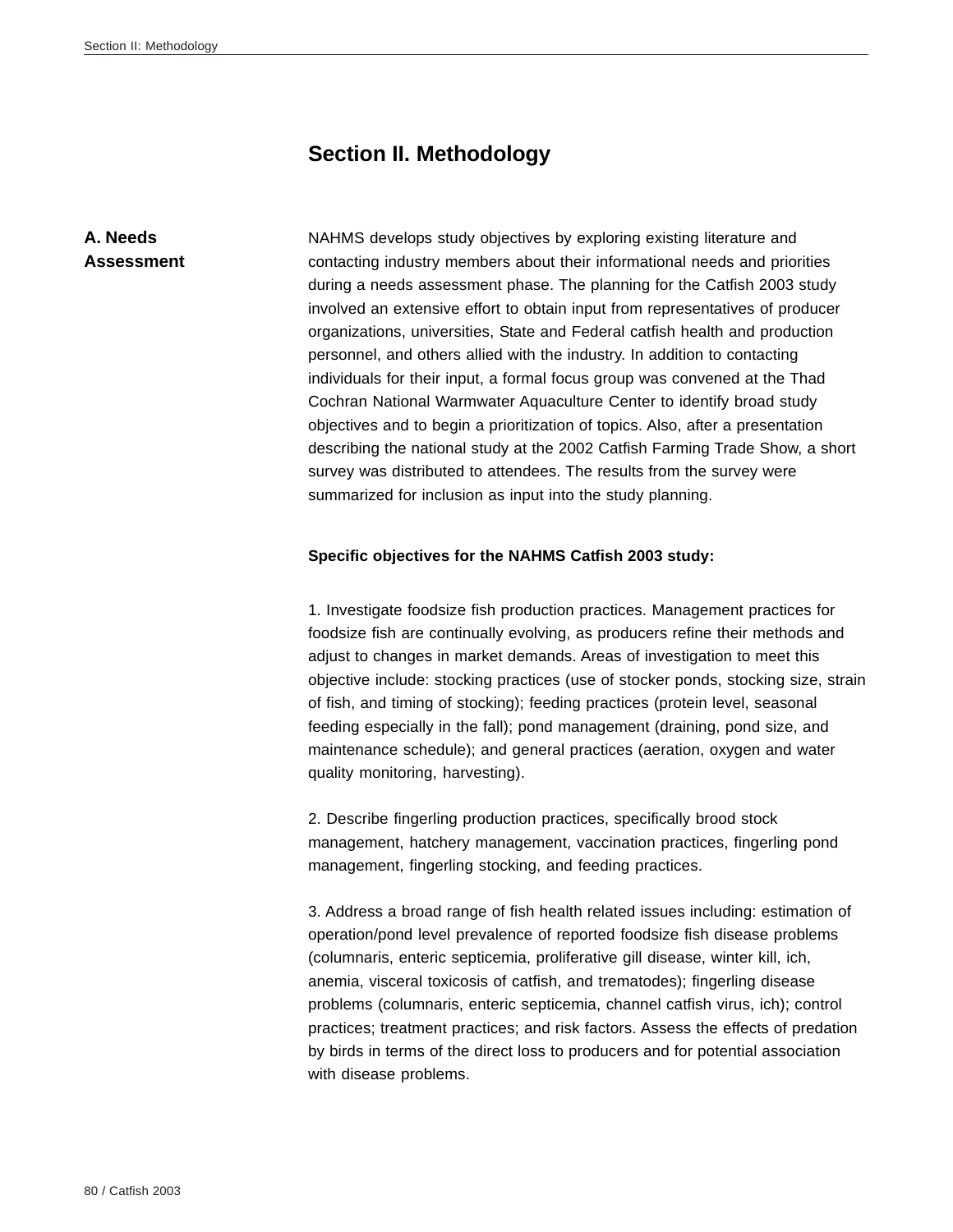4. Quantify the magnitude of the problem of off-flavor in terms of the percentage of ponds annually affected by off-flavor and the duration of offflavor episodes. Assess the use of diuron and copper sulfate as pond treatments.

#### **B. Sampling and Estimation 1. State selection** National Agricultural Statistics Service (NASS), USDA publishes catfish

production estimates annually (published in February) for 13 States. NAHMS contracts with NASS to provide a statistically reliable sample from their sample frames. A goal for NAHMS national studies is to include States that account for at least 70 percent of the animal and producer populations in the United States. The initial review of States identified four major States (AL, AR, LA, and MS) with 95.5 percent of the inventory (as measured by sales) and 73.4 percent of all U.S. catfish operations on January 1, 2003.

#### **2. Operation selection**

Operations were selected in the four participant States (Alabama, Arkansas, Louisiana, and Mississippi) via NASS. Essentially all catfish producers on the list sampling frame were selected. This list frame provided complete coverage of catfish producers in the four States on January 1, 2003. There were 936 operations selected for the study.

#### **3. Population inferences**

Inferences from data collection cover the population of producers with any catfish in the four States. These states accounted for 73.4 percent of all catfish operations in the United States as of January 1, 2003, and 95.5 percent of all catfish sales in the United States (see Appendix II). Census data were adjusted for response and nonresponse within each State and size group to allow for inferences back to the original population from which the sample was selected.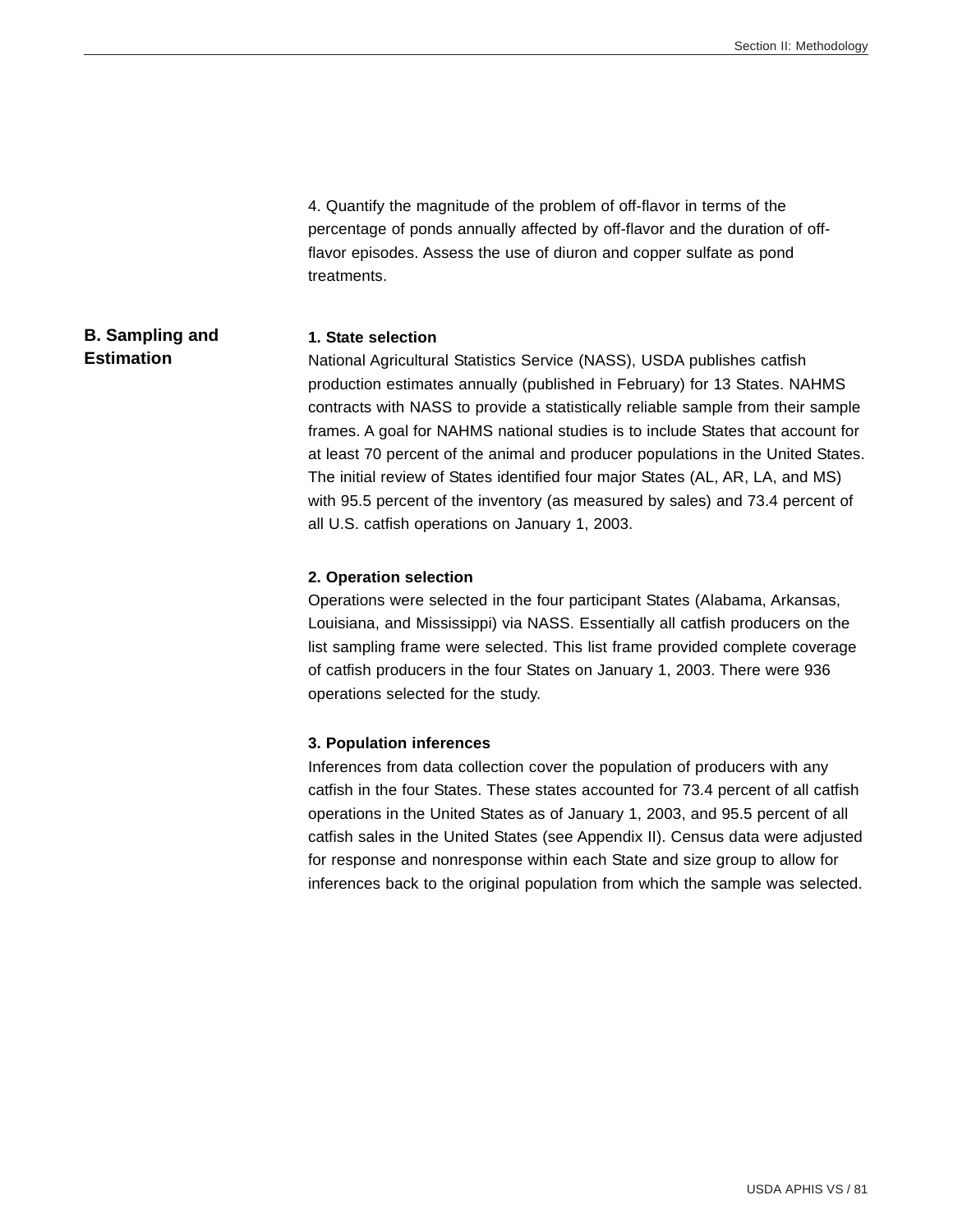**C. Data Collection**

#### **1. Phase I**

NASS enumerators in each of the four States administered the General Catfish Management Report from January 2 to February 14, 2003. The interview took just under 1 hour to complete.

### **D. Data Analysis 1. Validation and estimation**

Initial data entry and validation for the General Catfish Management Report were performed in the individual NASS State offices. Data were entered into a SAS data set. NAHMS national staff in Fort Collins, Colorado, performed additional validation on the entire data set after data from all States were combined.

#### **2. Response rates**

Of the 936 operations screened (NASS January 1, 2003, catfish annual survey), 36 had no catfish on January 1, 2003, and were therefore ineligible for the NAHMS Catfish 2003 study. This left a total of 900 operations to be contacted. Of these, 600 operations participated in the Catfish 2003 study, and only 152 operations (16.2 percent of the total sample) refused to participate in the study.

| <b>Response Category</b>              | <b>Number Operations</b> | <b>Percent Operations</b> |  |
|---------------------------------------|--------------------------|---------------------------|--|
| No catfish on<br>January 1, 2003      | 36                       | 3.8                       |  |
| Out of business <sup>1</sup>          | 89                       | 9.5                       |  |
| Refusal                               | 152                      | 16.2                      |  |
| Survey complete                       | 600                      | 64.2                      |  |
| Out of scope<br>(research farm, etc.) | 14                       | 1.5                       |  |
| Inaccessible                          | 45                       | 4.8                       |  |
| Total                                 | 936                      | 100.0                     |  |

<sup>1</sup>Operations that sold land and/or catfish and had no intention of returning to catfish business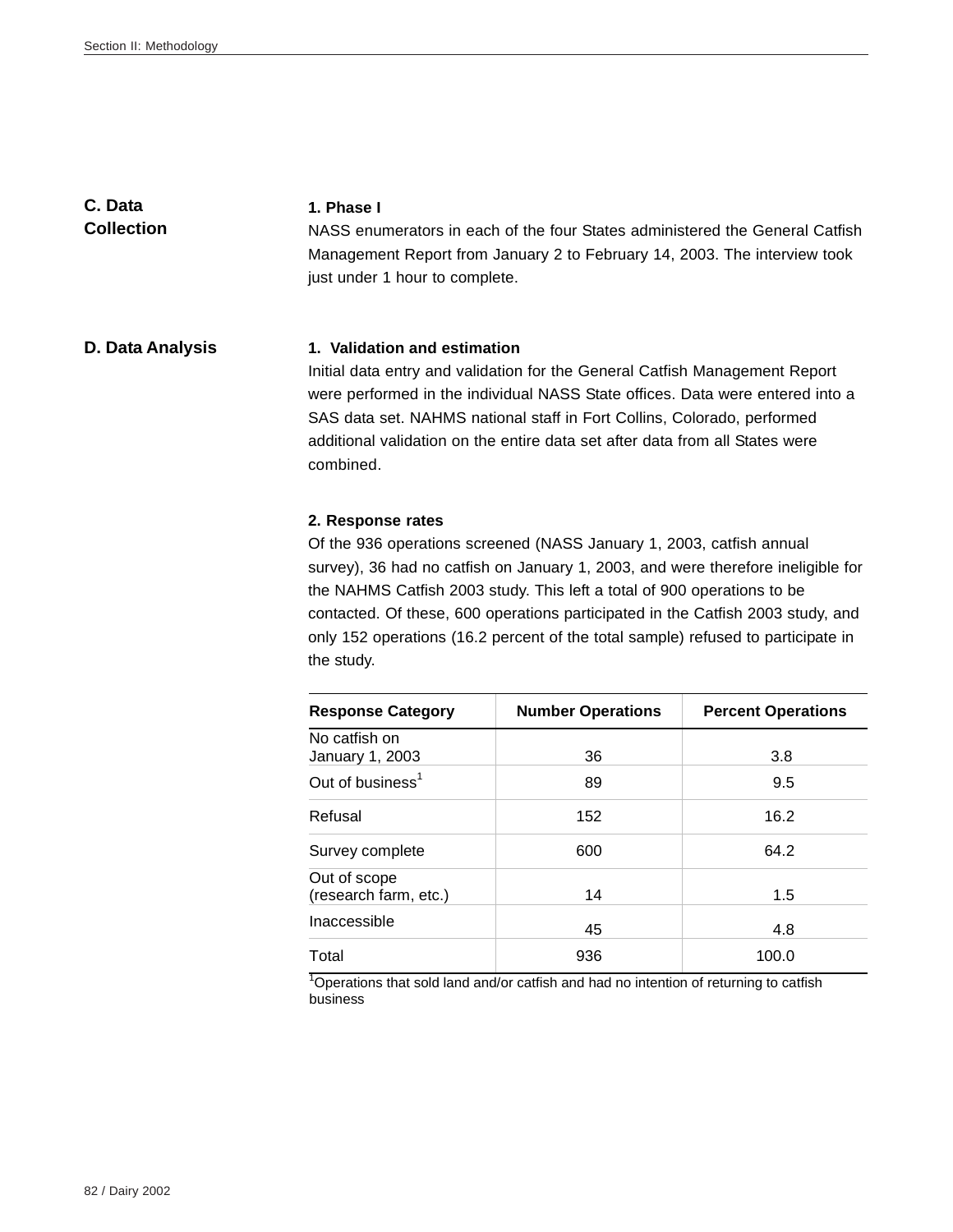# **Appendix I: Sample Profile**

# **A. Responding Operations**

# **1. Responding operations by pond size**

| Size of Foodsize Fish Pond (Acres) | <b>Number of Responding Operations*</b> |
|------------------------------------|-----------------------------------------|
| 1 to 19                            | 83                                      |
| 20 to 49                           | 115                                     |
| 50 to 149                          | 196                                     |
| 150 or more                        | 175                                     |
| Size not known                     | 1                                       |
| Total                              | 570                                     |

\* 30 responding producers did not raise foodsize fish

# **2. Responding operations by region**

| <b>Region</b> | <b>Number of Responding Operations</b> |
|---------------|----------------------------------------|
| East          | 322                                    |
| West          | 278                                    |
| Total         | 600                                    |

# **3. Responding operations by State**

| <b>State</b> | <b>Number of Responding Operations</b> |
|--------------|----------------------------------------|
| Alabama      | 172                                    |
| Arkansas     | 123                                    |
| Louisiana    | 46                                     |
| Mississippi  | 259                                    |
| Total        | 600                                    |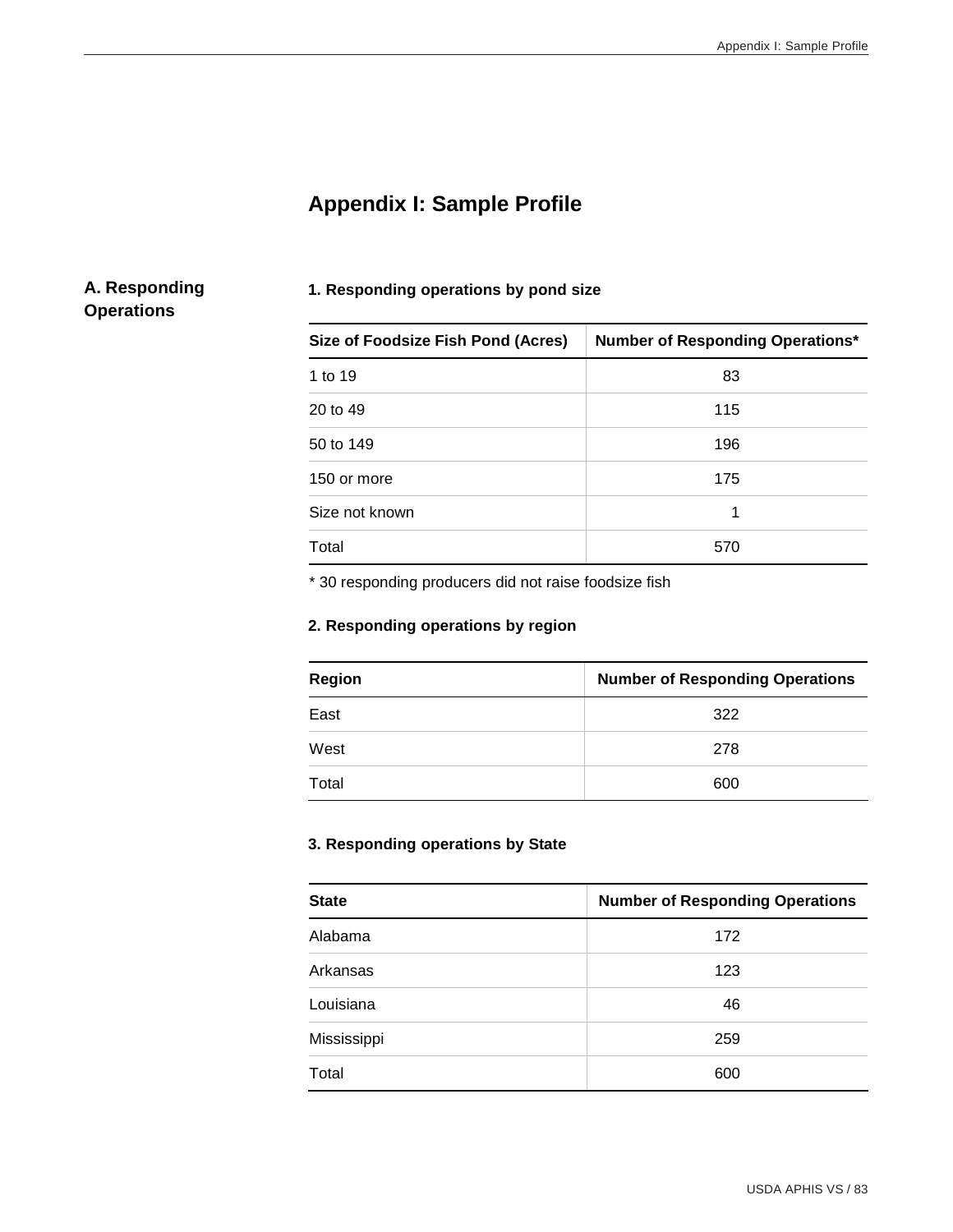# **4. Responding operations by operation type**

| <b>Operation Type</b>    | Number of<br><b>Responding Operations<sup>1</sup></b> |
|--------------------------|-------------------------------------------------------|
| Breed catfish            | 82                                                    |
| Operate hatchery         | 74                                                    |
| Raise fry to fingerlings | 176                                                   |
| Growout foodsize fish    | 570                                                   |

 $1$  Sum is greater than 600 because a number of operations are of multiple types.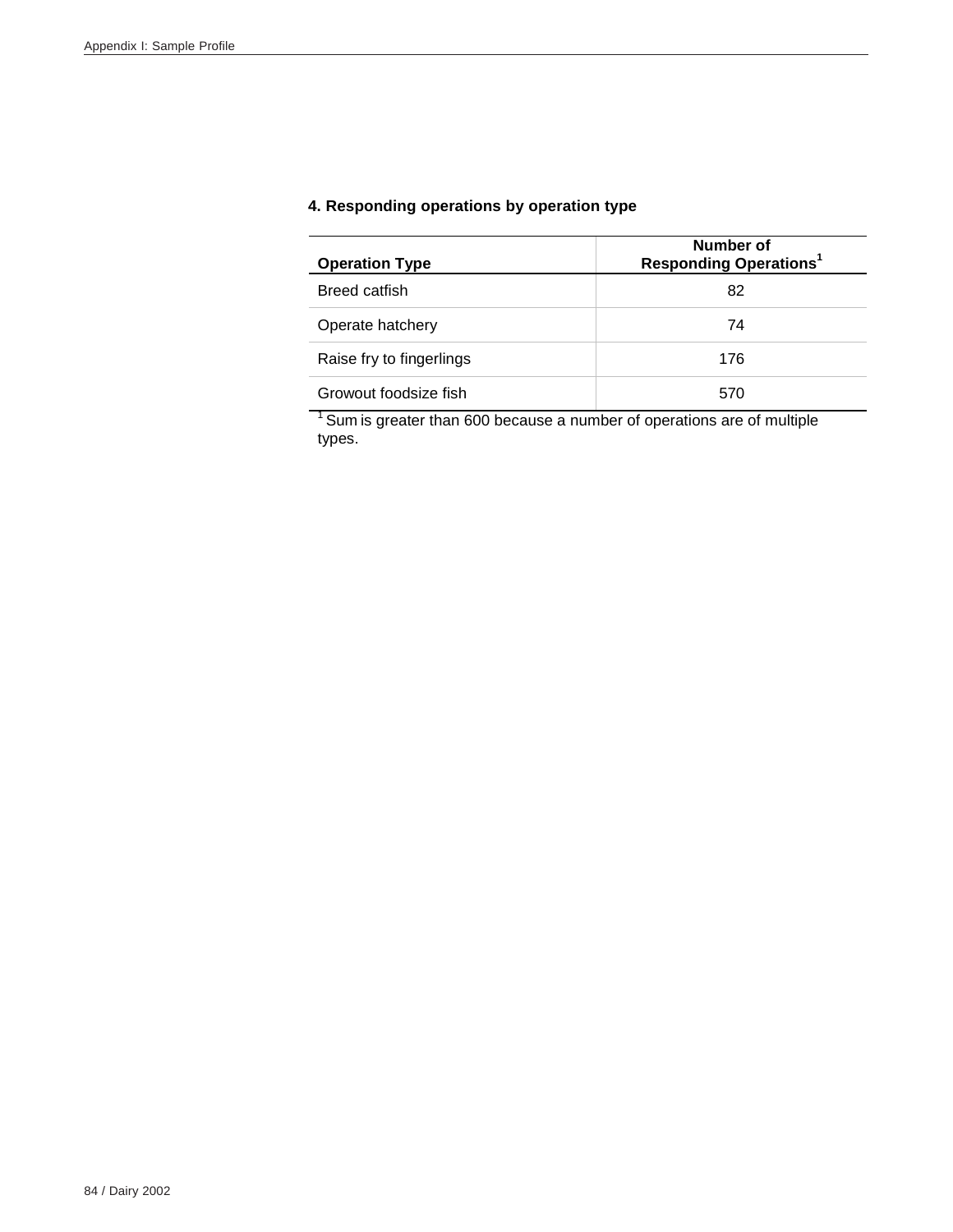# **Appendix II: U.S. Catfish Acreage Inventory and Operations**

# **A. Regional**

# **Summary**

| <b>Number (Acres Intended for Utilization)</b><br>During January 1 to June 30, 2003 |                       |                    |                     |                                           |                                             |  |  |
|-------------------------------------------------------------------------------------|-----------------------|--------------------|---------------------|-------------------------------------------|---------------------------------------------|--|--|
| <b>State</b>                                                                        | <b>Foodsize</b>       | <b>Fingerlings</b> | <b>Broodfish</b>    | 2002 Total<br><b>Sales</b><br>(x \$1,000) | January 1,<br>2003, Number<br>of Operations |  |  |
| Alabama*                                                                            | 22,900                | 1,500              | 630                 | 76,045                                    | 231                                         |  |  |
| Arkansas*                                                                           | 28,500                | 4,200              | 650                 | 56,380                                    | 155                                         |  |  |
| California                                                                          | 1,810                 | 360                | 90                  | 7,875                                     | 38                                          |  |  |
| Florida                                                                             | 590                   | 45                 | 15                  | 756                                       | 34                                          |  |  |
| Georgia                                                                             | 700                   | 115                | 60                  | 1,411                                     | 43                                          |  |  |
| Illinois                                                                            | 65                    | 45                 | 10                  | 226                                       | 12                                          |  |  |
| Kentucky                                                                            | 460                   | 95                 | 15                  | 1,180                                     | 60                                          |  |  |
| Louisiana*                                                                          | 8,600                 | 1,050              | 170                 | 15,812                                    | 57                                          |  |  |
| Mississippi*                                                                        | 86,000                | 16,800             | 3,000               | 243,226                                   | 405                                         |  |  |
| Missouri                                                                            | 690                   | 590                | 55                  | 1,070                                     | 31                                          |  |  |
| North Carolina                                                                      | 1,480                 | 140                | 60                  | 3,143                                     | 46                                          |  |  |
| South Carolina                                                                      | 70                    | 25                 | 20                  | 617                                       | 13                                          |  |  |
| Texas                                                                               | 175                   | 105                | 55                  | 2,087                                     | 30                                          |  |  |
| Total (4 study<br>States*)<br>Percent of U.S.                                       | 146,000<br>$(96.0\%)$ | 23,550<br>(93.9%   | 4,450<br>$(92.1\%)$ | 391,463<br>$(95.5\%)$                     | 848<br>$(73.4\%)$                           |  |  |
| Total U.S.<br>(13 States)                                                           | 152,040               | 25,070             | 4,830               | 409,828                                   | 1,155                                       |  |  |